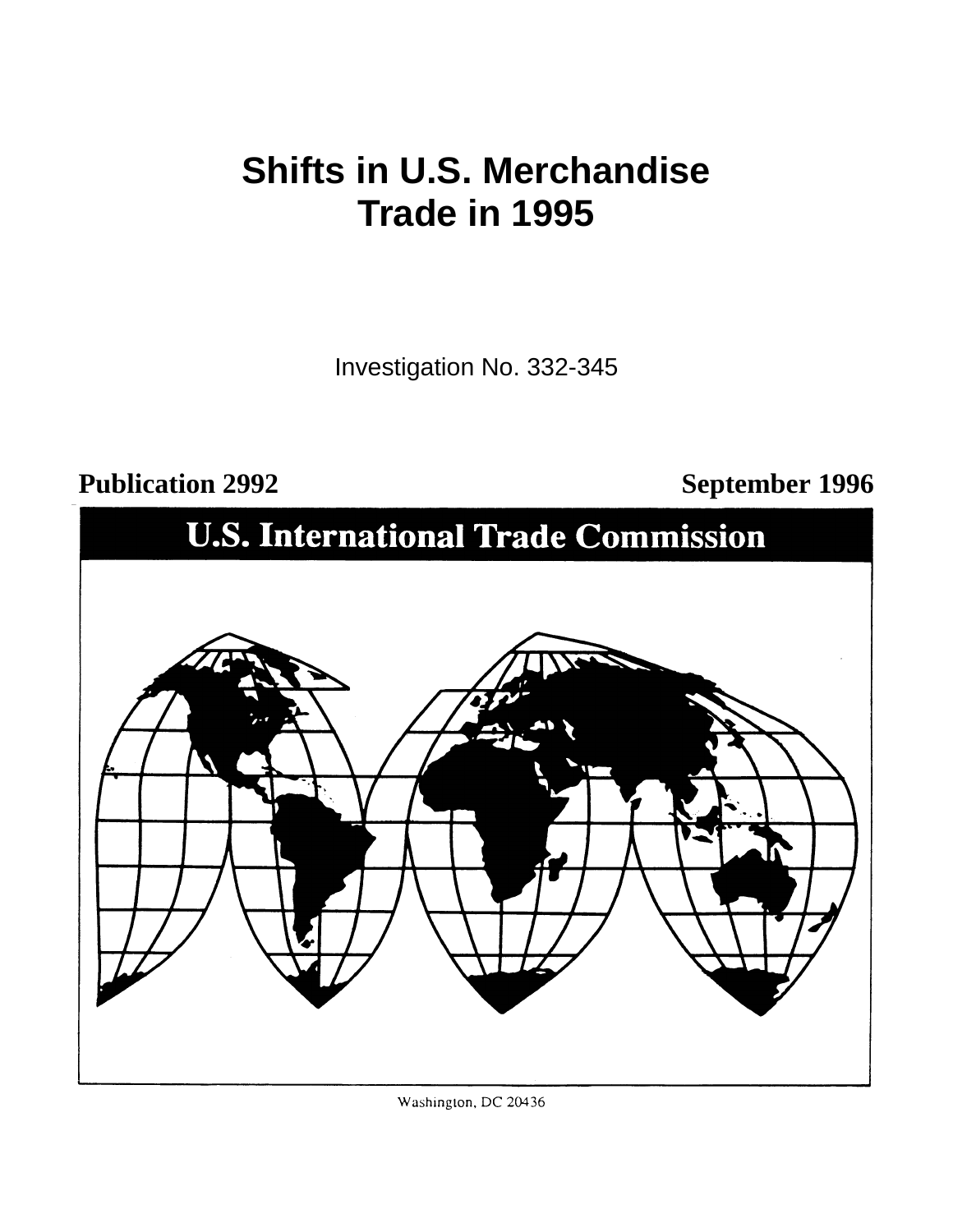## **U.S. International Trade Commission**

### **COMMISSIONERS**

**Don E. Newquist Marcia E. Miller, Chairman Lynn M. Bragg, Vice Chairman Janet A. Nuzum Carol T. Crawford Peter S. Watson**

> Director of Operations Robert A. Rogowsky

Director of Industries Vern Simpson

*This report was prepared principally by the Office of Industries* Carl Seastrum, Project Leader John Cutchin, Assistant Project Leader

*With assistance from:*

Zema Tucker and Sharon Greenfield *Minerals, Metals, Machinery, and Miscellaneous Manufactures Division*

> Peder Andersen, Brenda Carroll, Alfred Dennis, Jack Greenblatt, and Janice Wayne *Office of Industries*

> > James Tsao *Office of Economics*

Barbara Bobbitt *Office of Information Services*

Design, electronic composition, and printing provided by the *Publishing Division*

*Under the direction of:*

Ralph J. Watkins, Chief *Miscellaneous Manufactures Branch*

Larry L. Brookhart, Chief *Minerals, Metals, Machinery, and Miscellaneous Manufactures Division*

**Address all communications to Secretary to the Commission United States International Trade Commission Washington, DC 20436**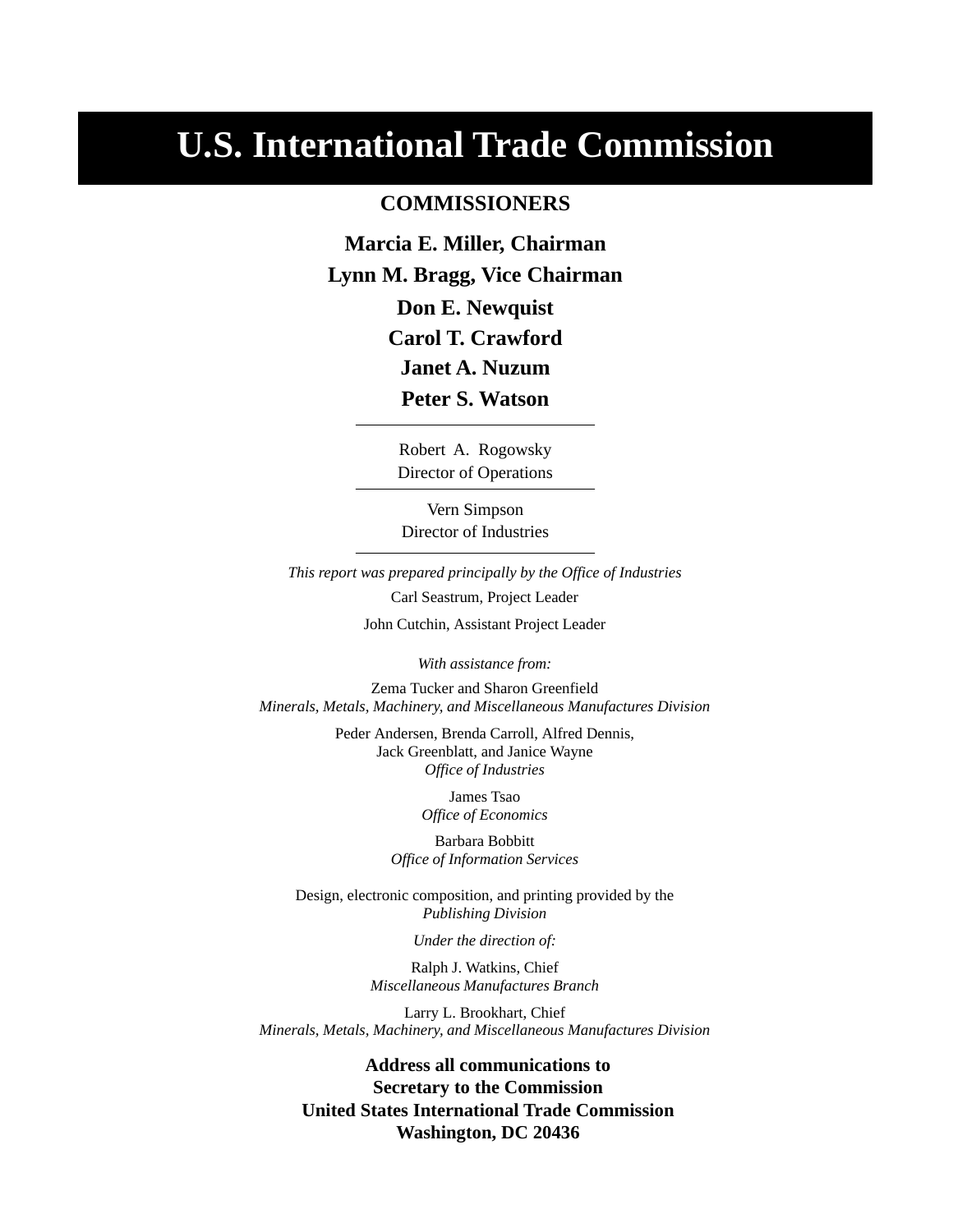## **U.S. International Trade Commission**

Washington, DC 20436

# **Shifts in U.S. Merchandise Trade in 1995**

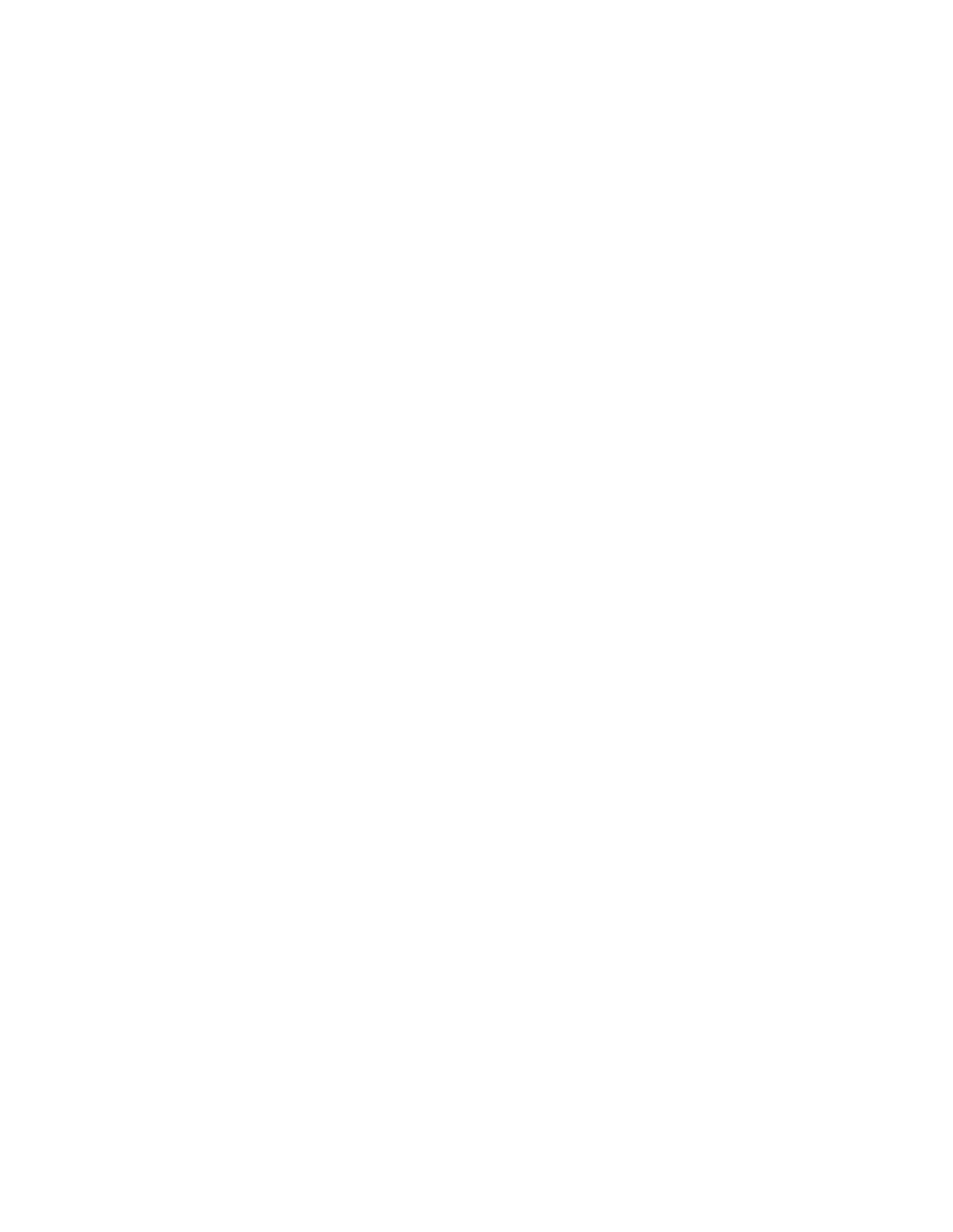## **PREFACE**

On August 27, 1993, on its own motion and pursuant to section 332(b) of the Tariff Act of 1930 (19 U.S.C. 1332(b)), the U.S. International Trade Commission (USITC) instituted investigation No. 332-345, *Annual Reports on U.S. Trade Shifts in Selected Industries*, for the purpose of preparing annual trade shifts reports for a period of 3 years (covering trade in 1993-95). The current report format was developed by the USITC in response to congressional interest in establishing a systematic means of examining and reporting on the significance of major trade shifts, by product and with leading U.S. trading partners, in the services sector and in all agricultural and manufacturing industries.

On December 20, 1994, the Commission on its own motion expanded the scope of this study to include selected service industries. Under the expanded scope, the Commission will publish two reports annually, one entitled *Shifts in U.S. Merchandise Trade* and the second entitled *U.S. Trade Shifts in Selected Industries: Services*. A separate report covering services trade was instituted in order to provide more comprehensive coverage of U.S. trade performance and overall economic competitiveness.

A significant amount of the work contained in this recurring report is basic research required to maintain a proficient level of trade expertise that the Commission has found essential in its statutory investigations and in apprising its varied customer base of global industry trends, regional developments, and competition issues. The information compiled in this report, such as import, export, trade balance, and industry profile data (domestic consumption, production, employment, and import penetration) for nearly 300 major industry/ commodity groups, is not replicated elsewhere in the Government.

The current report briefly summarizes and analyzes the major trade shifts that occurred in 1995 in terms of both industries/commodities and the leading U.S. trading partners. This report also summarizes trade information and profiles basic statistics of industry/commodity groups.

The information and analysis in this report are for the purpose of this report only. Nothing in this report should be construed to indicate how the Commission would find in an investigation conducted under other statutory authority.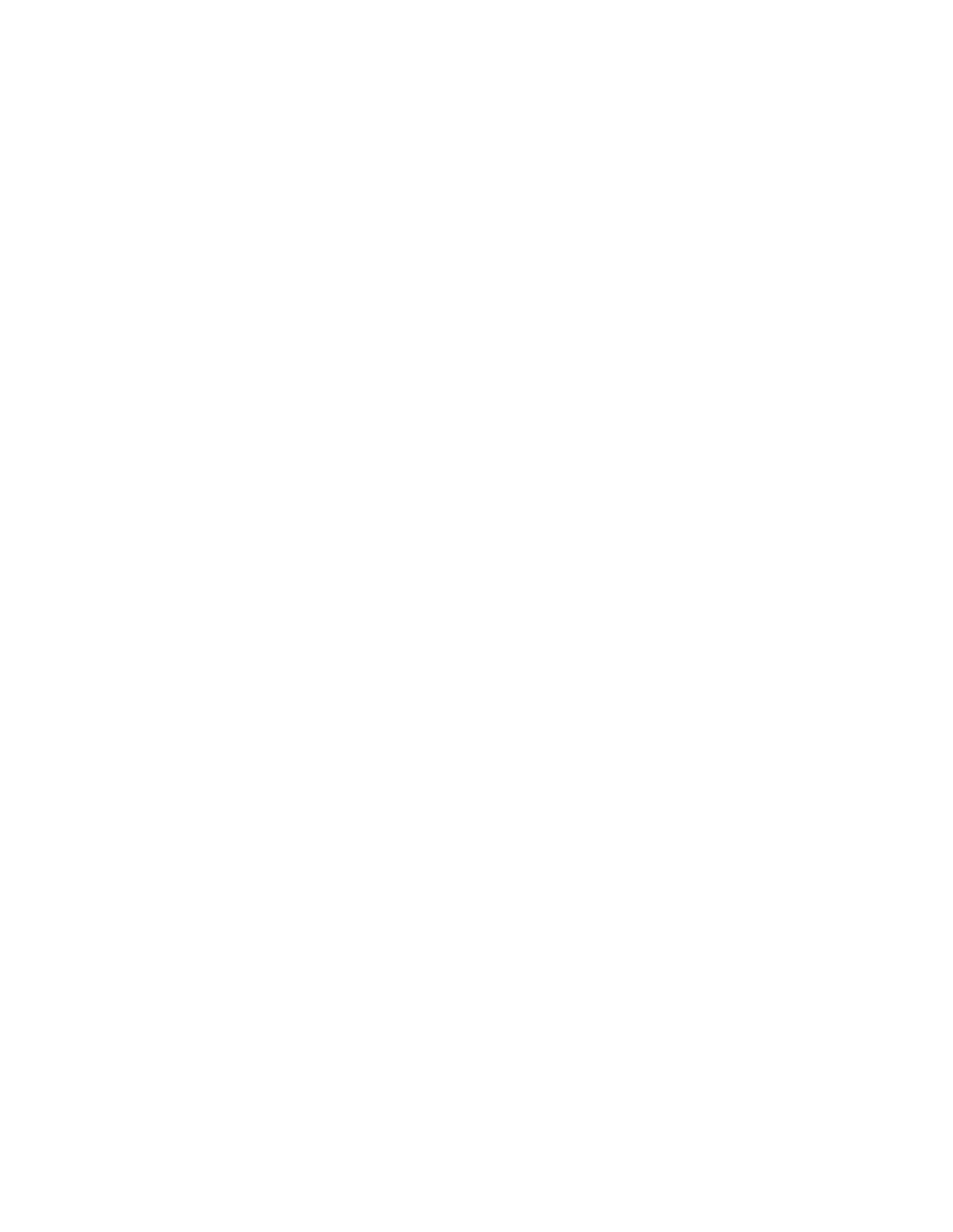### **CONTENTS**

|           |                                                                      | Page |
|-----------|----------------------------------------------------------------------|------|
|           |                                                                      | 1    |
|           | Chapter 1. Exports, imports, and balances in U.S. merchandise trade  |      |
|           | with the monitored countries, annual and/or quarterly,               |      |
|           |                                                                      | 3    |
| $1-1.$    | U.S. trade with the world and with the monitored countries,          |      |
|           |                                                                      | 4    |
| $1-2.$    | U.S. exports to the individual monitored countries and               |      |
| $1-3.$    | U.S. imports from the individual monitored countries and             | 5    |
|           |                                                                      | 6    |
| $1-4.$    | U.S. trade balances with the individual monitored countries          |      |
|           |                                                                      | 7    |
|           | Chapter 2. Highlights of U.S. merchandise trade with the monitored   |      |
|           | countries, annual and/or quarterly, 1995, January-March              |      |
|           |                                                                      | 9    |
| $2-1.$    | U.S. exports to the world and to the monitored countries,            |      |
|           |                                                                      | 10   |
| $2-2.$    | U.S. exports to the monitored countries, by Schedule B               |      |
|           |                                                                      | 11   |
| $2-3.$    | Leading U.S. exports to the monitored countries and largest          |      |
| $2 - 4.$  | U.S. exports of wheat and corn to the monitored countries,           | 14   |
|           |                                                                      | 15   |
| $2-5.$    | Twenty U.S. export items for which the monitored countries           |      |
|           | collectively accounted for the largest market share in               |      |
|           | 1996, by Schedule B subheadings, Jan.-Mar. 1995 and                  |      |
|           |                                                                      | 16   |
| $2-6.$    | U.S. imports from the world and from the monitored countries,        |      |
|           |                                                                      | 17   |
| $2 - 7.$  | U.S. imports from the monitored countries, by HTS sections,          |      |
|           |                                                                      | 18   |
| $2 - 8$ . | Leading U.S. imports from the monitored countries and largest        | 21   |
| $2-9.$    | Leading U.S. imports of textiles and textile articles from           |      |
|           | China, by HTS headings, 1995, Jan.-Mar. 1995, and                    |      |
|           |                                                                      | 22   |
| $2-10.$   | Twenty U.S. import items for which the monitored countries           |      |
|           | collectively accounted for the largest market share                  |      |
|           | in 1996, by HTS subheadings, Jan.-Mar. 1995 and                      |      |
|           |                                                                      | 23   |
|           | Chapter 3. U.S. merchandise trade with the monitored countries, by   |      |
|           | Schedule B and HTS sections, 1995, January-March 1995,               |      |
|           |                                                                      | 25   |
| $3-1.$    | U.S. trade with all the monitored countries, by Schedule B           |      |
|           |                                                                      | 26   |
| $3-2.$    | U.S. trade with China, by <i>Schedule B</i> and <i>HTS</i> sections, |      |
|           |                                                                      | 27   |
| $3-3.$    | U.S. trade with Albania, by Schedule B and HTS sections,             |      |
|           |                                                                      | 28   |
| $3-4.$    | U.S. trade with Armenia, by Schedule B and HTS sections,             |      |
| $3-5.$    | U.S. trade with Azerbaijan, by Schedule B and HTS sections,          | 29   |
|           |                                                                      | 30   |
| $3-6.$    | U.S. trade with Belarus, by Schedule B and HTS sections,             |      |
|           |                                                                      | 31   |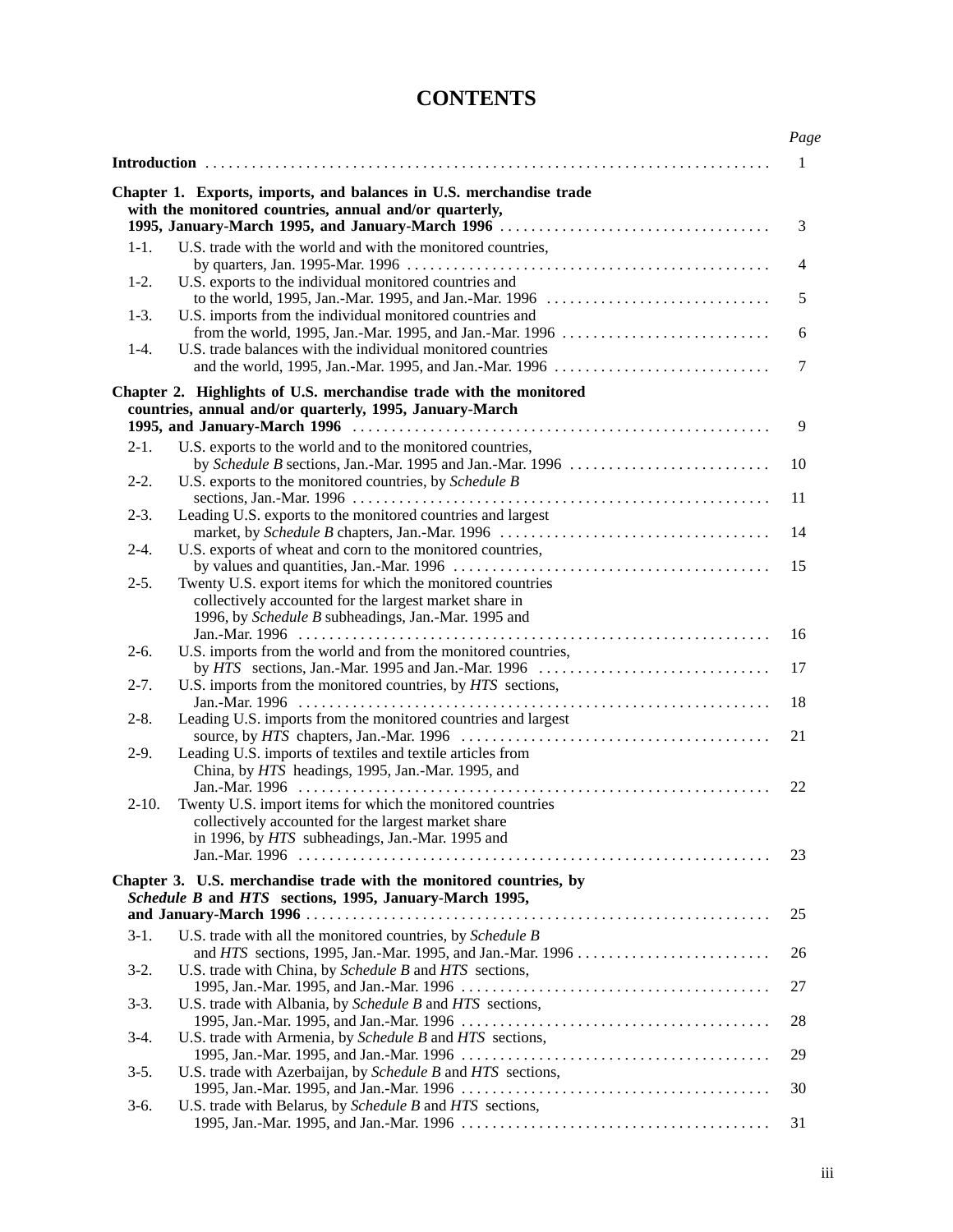### **CONTENTS—***Continued*

### **Chapter 3—***Continued*

| $3-7.$   | U.S. trade with Bulgaria, by Schedule B and HTS sections,                                                               | 32       |
|----------|-------------------------------------------------------------------------------------------------------------------------|----------|
| $3-8.$   | U.S. trade with Cambodia, by Schedule B and HTS sections,                                                               | 33       |
| $3-9.$   | U.S. trade with Georgia, by Schedule B and HTS sections,                                                                | 34       |
| $3-10.$  | U.S. trade with Kazakhstan, by Schedule B and HTS sections,                                                             |          |
| $3-11.$  | U.S. trade with Kyrgyzstan, by Schedule B and HTS sections,                                                             | 35       |
| $3-12.$  | U.S. trade with Laos, by Schedule B and HTS sections,                                                                   | 36       |
| $3-13.$  | U.S. trade with Moldova, by Schedule B and HTS sections,                                                                | 37       |
| $3-14.$  | U.S. trade with Mongolia, by Schedule B and HTS sections,                                                               | 38       |
|          |                                                                                                                         | 39       |
| $3-15.$  | U.S. trade with Romania, by Schedule B and HTS sections,                                                                | 40       |
| $3-16.$  | U.S. trade with Russia, by Schedule B and HTS sections,                                                                 | 41       |
| $3-17.$  | U.S. trade with Tajikistan, by <i>Schedule B</i> and <i>HTS</i> sections,                                               | 42       |
| $3-18.$  | U.S. trade with Turkmenistan, by Schedule B and HTS sections,                                                           | 43       |
| $3-19.$  | U.S. trade with Ukraine, by Schedule B and HTS sections,                                                                |          |
| $3-20.$  | U.S. trade with Uzbekistan, by Schedule B and HTS sections,                                                             | 44       |
| $3-21.$  | U.S. trade with Vietnam, by Schedule B and HTS sections,                                                                | 45       |
|          |                                                                                                                         | 46       |
|          | Chapter 4. Leading items traded with the monitored countries, by<br>Schedule B and HTS subheadings, 1995, January-March |          |
|          |                                                                                                                         | 47       |
| $4-1.$   | Leading items exported to all the monitored countries,<br>by Schedule B subheadings, 1995, Jan.-Mar. 1995, and          |          |
|          |                                                                                                                         | 48       |
| $4-2.$   | Leading items imported from all the monitored countries,                                                                |          |
| $4-3.$   | by HTS subheadings, 1995, Jan.-Mar. 1995, and Jan.-Mar.                                                                 |          |
|          | Leading items exported to China, by Schedule B subheadings,                                                             | 49       |
| $4-4.$   | Leading items imported from China, by HTS subheadings,                                                                  | 50       |
|          |                                                                                                                         | 51       |
| $4-5.$   | Leading items exported to Albania, by Schedule B subheadings,                                                           | 52       |
| $4-6.$   | Leading items imported from Albania, by HTS subheadings,                                                                | 53       |
| $4 - 7.$ | Leading items exported to Armenia, by Schedule B subheadings,                                                           | 54       |
| $4 - 8.$ | Leading items imported from Armenia, by HTS subheadings,                                                                | 55       |
| $4-9.$   | Leading items exported to Azerbaijan, by Schedule B                                                                     |          |
| $4-10.$  | Leading items imported from Azerbaijan, by HTS subheadings,                                                             | 56<br>57 |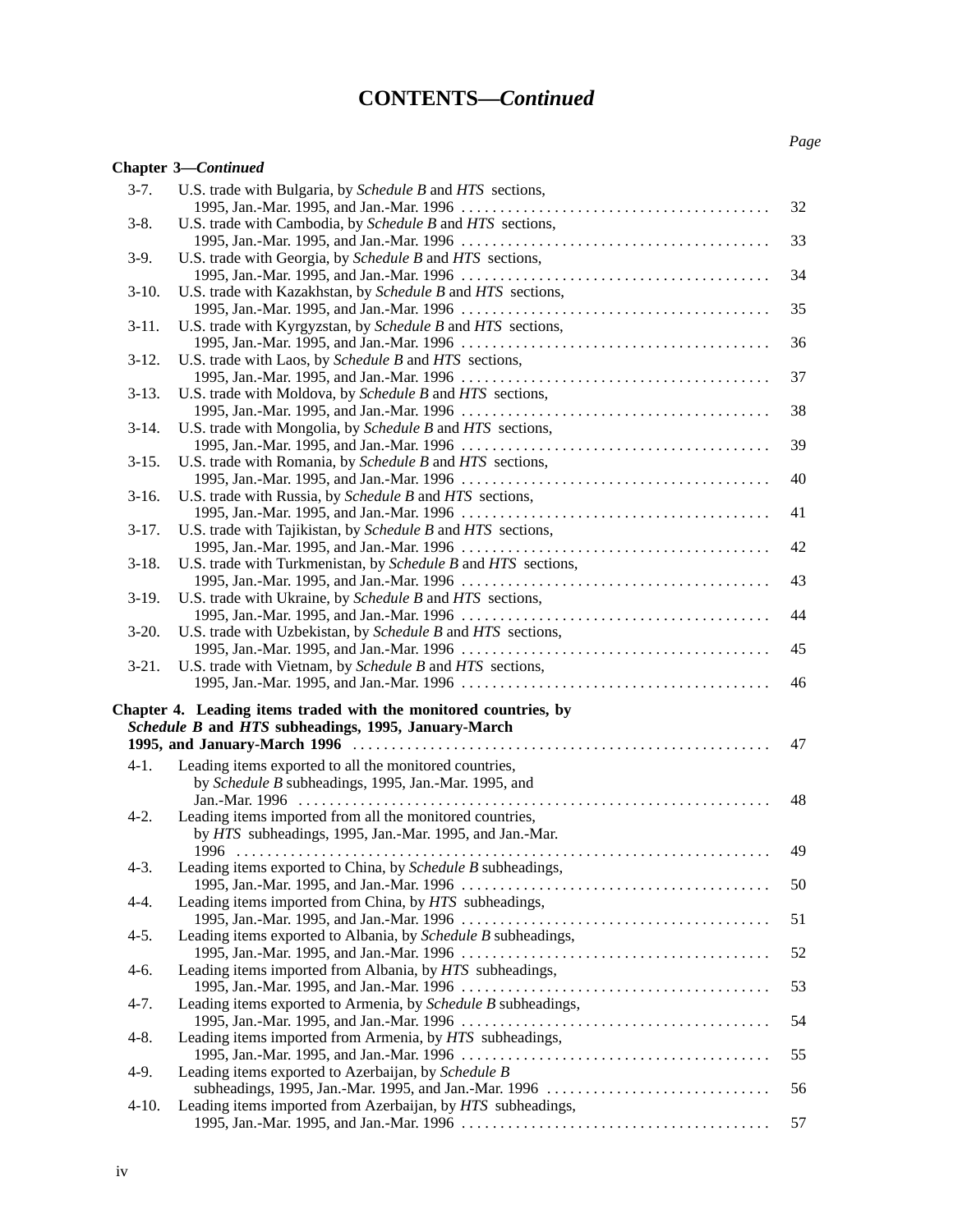### **CONTENTS—***Continued*

### **Chapter 4—***Continued*

| $4-11.$   | Leading items exported to Belarus, by Schedule B subheadings,                                                  | 58 |
|-----------|----------------------------------------------------------------------------------------------------------------|----|
| $4-12.$   | Leading items imported from Belarus, by HTS subheadings,                                                       | 59 |
| $4-13.$   | Leading items exported to Bulgaria, by Schedule B subheadings,                                                 | 60 |
| $4-14.$   | Leading items imported from Bulgaria, by HTS subheadings,                                                      | 61 |
| $4 - 15.$ | Leading items exported to Cambodia, by Schedule B subheadings,                                                 |    |
| $4-16.$   | Leading items imported from Cambodia, by HTS subheadings,                                                      | 62 |
| $4-17.$   | Leading items exported to Georgia, by Schedule B subheadings,                                                  | 63 |
| $4-18.$   | Leading items imported from Georgia, by HTS subheadings,                                                       | 64 |
| $4-19.$   | Leading items exported to Kazakhstan, by Schedule B                                                            | 65 |
| $4 - 20.$ | Leading items imported from Kazakhstan, by HTS subheadings,                                                    | 66 |
|           |                                                                                                                | 67 |
| $4 - 21.$ | Leading items exported to Kyrgyzstan, by Schedule B<br>subheadings, 1995, Jan.-Mar. 1995, and Jan.-Mar. 1996   | 68 |
| $4 - 22.$ | Leading items imported from Kyrgyzstan, by HTS subheadings,                                                    | 69 |
| $4 - 23.$ | Leading items exported to Laos, by Schedule B subheadings,                                                     | 70 |
| $4 - 24.$ | Leading items imported from Laos, by HTS subheadings,                                                          | 71 |
| $4 - 25.$ | Leading items exported to Moldova, by Schedule B subheadings,                                                  | 72 |
| $4-26.$   | Leading items imported from Moldova, by HTS subheadings,                                                       | 73 |
| $4 - 27.$ | Leading items exported to Mongolia, by Schedule B subheadings,                                                 |    |
| $4 - 28.$ | Leading items imported from Mongolia, by HTS subheadings,                                                      | 74 |
| $4-29.$   | Leading items exported to Romania, by Schedule B subheadings,                                                  | 75 |
| $4-30.$   | Leading items imported from Romania, by HTS subheadings,                                                       | 76 |
| $4 - 31.$ | Leading items exported to Russia, by Schedule B subheadings,                                                   | 77 |
|           |                                                                                                                | 78 |
| $4 - 32.$ | Leading items imported from Russia, by HTS subheadings,                                                        | 79 |
| $4 - 33.$ | Leading items exported to Tajikistan, by Schedule B<br>subheadings, 1995, Jan.-Mar. 1995, and Jan.-Mar. 1996   | 80 |
| 4-34.     | Leading items imported from Tajikistan, by HTS subheadings,                                                    | 81 |
| $4 - 35.$ | Leading items exported to Turkmenistan, by Schedule B<br>subheadings, 1995, Jan.-Mar. 1995, and Jan.-Mar. 1996 | 82 |
| $4-36.$   | Leading items imported from Turkmenistan, by HTS subheadings,                                                  | 83 |
| $4 - 37.$ | Leading items exported to Ukraine, by Schedule B subheadings,                                                  |    |
| $4 - 38.$ | Leading items imported from Ukraine, by HTS subheadings,                                                       | 84 |
|           |                                                                                                                | 85 |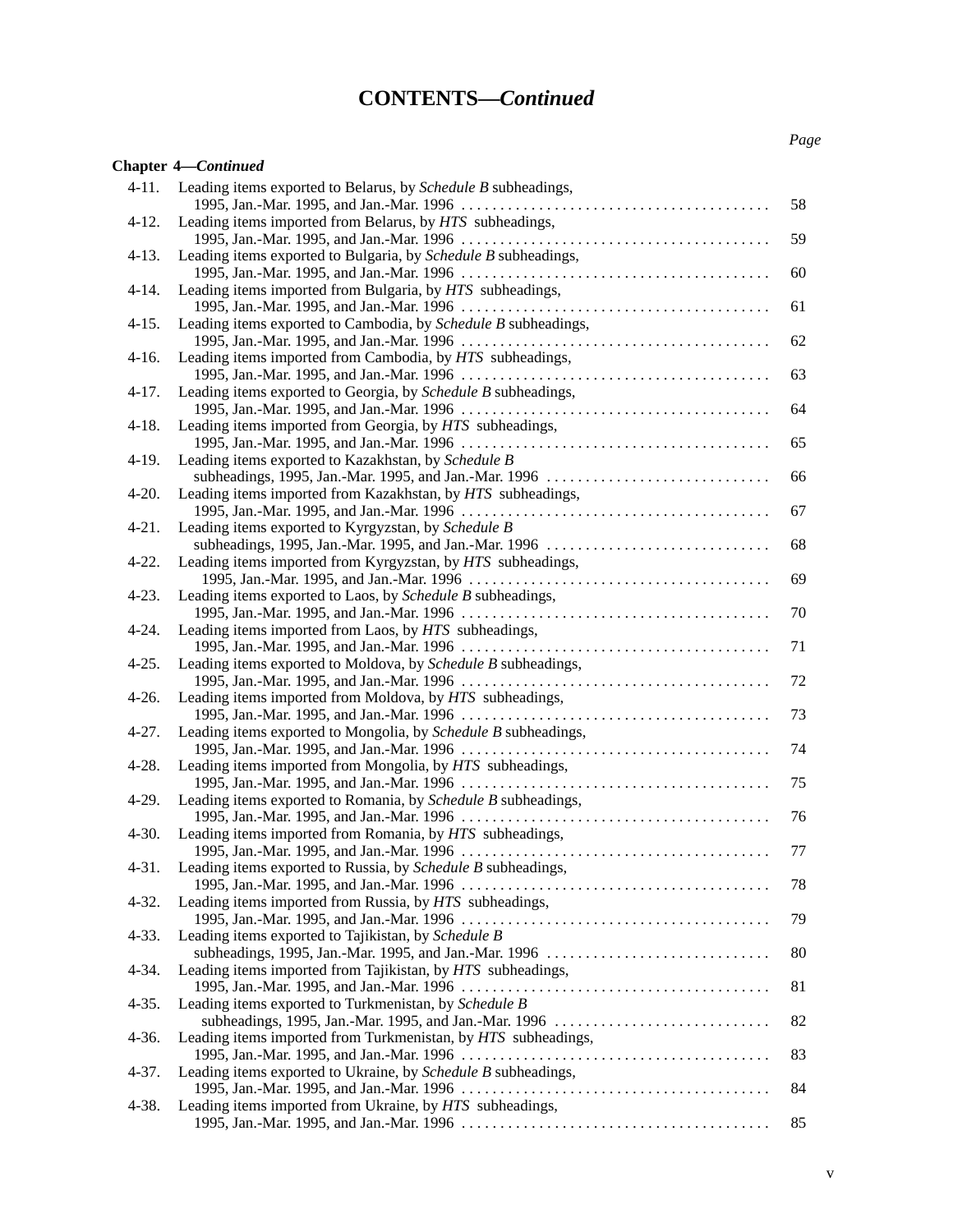### **CONTENTS—***Continued*

#### *Page*

|          | <b>Chapter 4—Continued</b>                                                                                           |    |
|----------|----------------------------------------------------------------------------------------------------------------------|----|
| 4-39.    | Leading items exported to Uzbekistan, by Schedule B                                                                  |    |
|          | subheadings, 1995, Jan.-Mar. 1995, and Jan.-Mar. 1996 $\dots\dots\dots\dots\dots\dots\dots\dots\dots\dots\dots\dots$ | 86 |
|          | 4-40. Leading items imported from Uzbekistan, by HTS subheadings,                                                    |    |
|          |                                                                                                                      | 87 |
|          | 4-41. Leading items exported to Vietnam, by <i>Schedule B</i> subheadings,                                           |    |
|          |                                                                                                                      | 88 |
| 4-42.    | Leading items imported from Vietnam, by HTS subheadings,                                                             |    |
|          |                                                                                                                      | 89 |
|          | Chapter 5. Items traded with the embargoed countries, by Schedule B                                                  |    |
|          | and <i>HTS</i> subheadings, 1995, January-March 1995, and                                                            |    |
|          |                                                                                                                      | 91 |
| $5-1.$   | Items exported to Cuba, by <i>Schedule B</i> subheadings, 1995,                                                      |    |
|          |                                                                                                                      | 92 |
| $5-2.$   | Items imported from Cuba, by HTS subheadings, 1995,                                                                  |    |
|          |                                                                                                                      | 93 |
| $5-3.$   | Items exported to North Korea, by <i>Schedule B</i> subheadings,                                                     |    |
|          |                                                                                                                      | 94 |
| $5-4.$   | Items imported from North Korea, by HTS subheadings, 1995,                                                           |    |
|          |                                                                                                                      | 95 |
| Appendix | <b>Official Schedule B and HTS section titles and related chapters </b>                                              | 97 |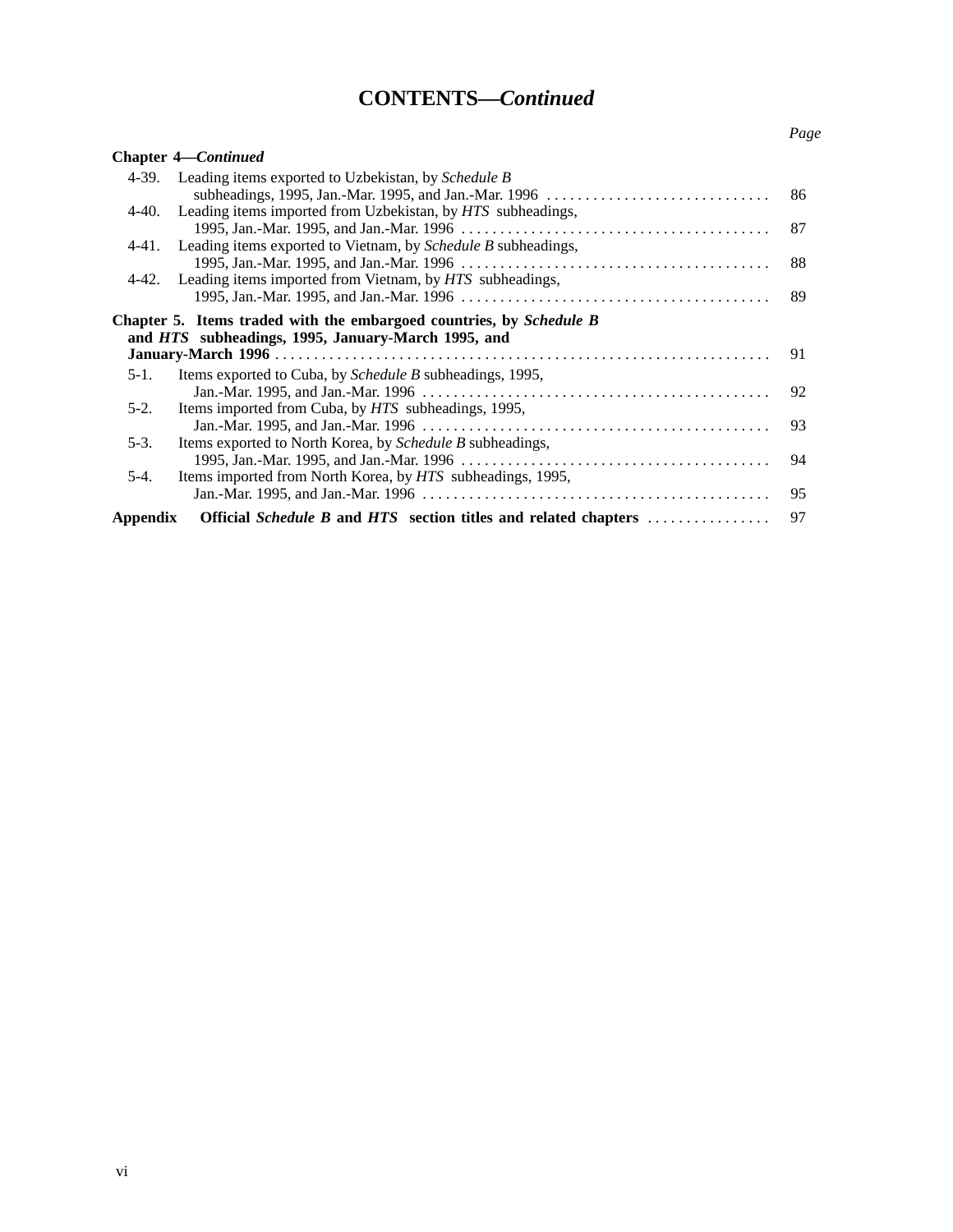## **Glossary of Frequently Used Abbreviations and Acronyms**

| <b>ACPC</b>  | <b>Association of Coffee Producing Countries</b>      |
|--------------|-------------------------------------------------------|
| <b>APEC</b>  | Asia-Pacific Economic Cooperation                     |
| <b>ASEAN</b> | <b>Association of Southeast Asian Nations</b>         |
| <b>ATC</b>   | Uruguay Round Agreement on Textiles and Clothing      |
| <b>Bbl</b>   | A barrel of 158.98 liters measured at 15.6° C         |
| <b>BEA</b>   | <b>Bureau of Economic Analysis</b>                    |
| <b>CBERA</b> | Caribbean Basin Economic Recovery Act                 |
| <b>ECU</b>   | European Currency Unit                                |
| EIU          | The Economist Intelligence Unit                       |
| <b>ELS</b>   | Extra-long staple                                     |
| EU or EU-15  | European Union                                        |
| FAS          | Foreign Agriculture Service                           |
| <b>FIE</b>   | Foreign-invested enterprises                          |
| F.R.         | <b>Federal Register</b>                               |
| <b>GATT</b>  | General Agreement on Tariffs and Trade                |
| <b>GDP</b>   | <b>Gross Domestic Product</b>                         |
| <b>GNP</b>   | <b>Gross National Product</b>                         |
| <b>GPO</b>   | <b>Government Printing Office</b>                     |
| <b>HTS</b>   | <b>Harmonized Tariff Schedules</b>                    |
| <b>IMF</b>   | <b>International Monetary Fund</b>                    |
| <b>ITA</b>   | International Trade Administration                    |
| $lb$ /ac.    | Pounds per acre                                       |
| <b>MFA</b>   | <b>Multifiber Arrangement</b>                         |
| <b>MFN</b>   | Most favored nation                                   |
| <b>NAFTA</b> | North American Free-Trade Agreement                   |
| <b>NICs</b>  | Newly industrialized countries                        |
| <b>NPC</b>   | <b>National People's Congress</b>                     |
| <b>NTDB</b>  | <b>National Trade Data Bank</b>                       |
| <b>OECD</b>  | Organization for Economic Cooperation and Development |
| <b>OPEC</b>  | Organization of Petroleum Exporting Countries         |
| <b>PTA</b>   | Terephthalic acid                                     |
| <b>TPL</b>   | Tariff preference level                               |
| <b>USDA</b>  | U.S. Department of Agriculture                        |
| <b>USDOC</b> | U.S. Department of Commerce                           |
| <b>USITC</b> | U.S. International Trade Commission                   |
| <b>USTR</b>  | United States Trade Representative                    |
| <b>VCR</b>   | Video cassette recorder                               |
| <b>WTO</b>   | World Trade Organization                              |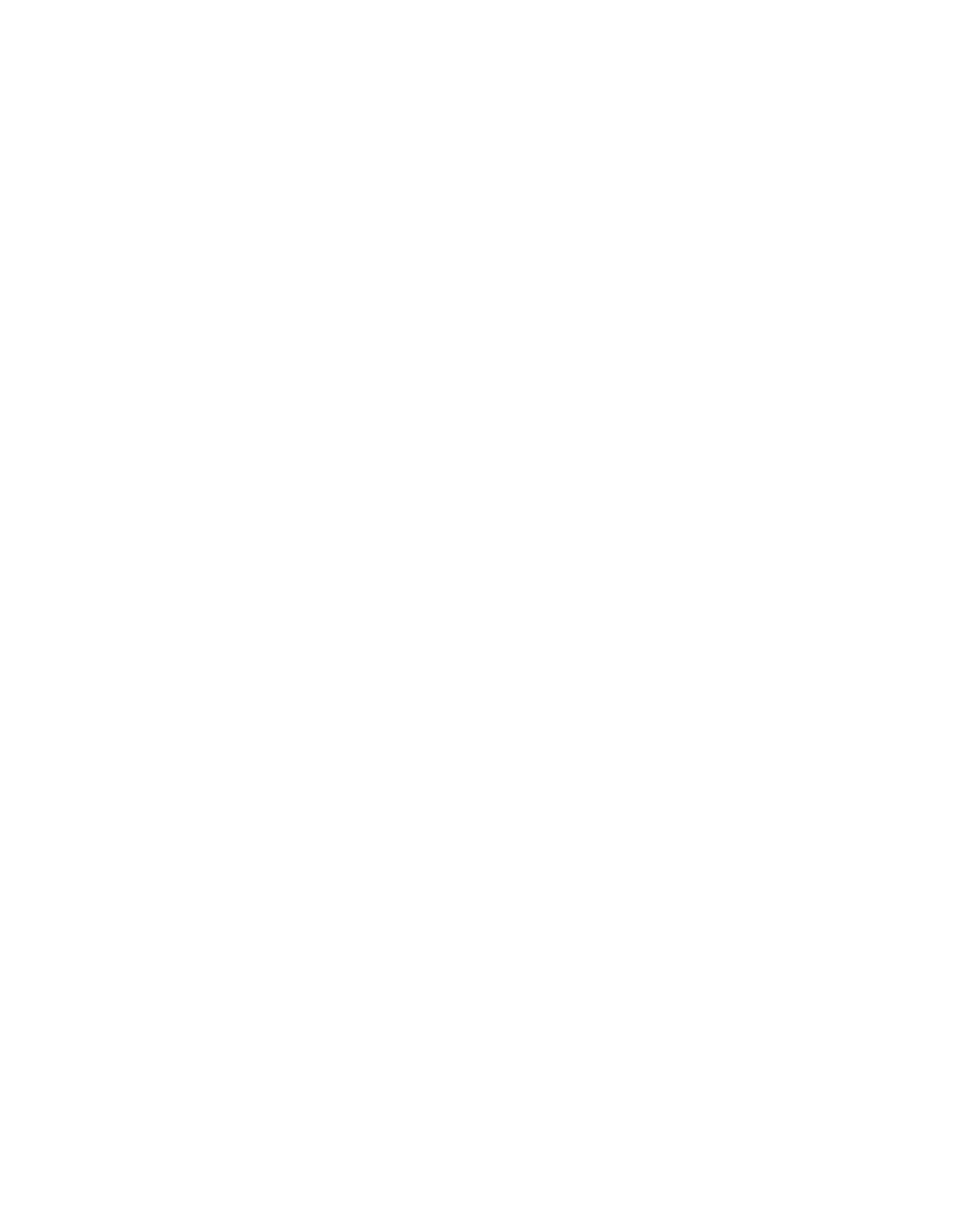## **CHAPTER 1 Introduction**

The trade analysts of the U.S. International Trade Commission (USITC or the Commission) Office of Industries routinely monitor trade developments in all agricultural and manufacturing industries, and in the services sector, as part of the USITC mission. Trade monitoring at the major sector- and industry/ commodity-group levels is a facet of the research and analysis undertaken by the Office of Industries in conjunction with its responsibilities to provide advice and technical information on industry and trade issues. Trade monitoring enables the USITC to better anticipate and address the issues of concern in its various roles under U.S. trade statutes.1 This report, prepared annually, briefly analyzes significant merchandise trade shifts on an aggregate basis at the major industry/commodity-sector level, on a bilateral basis, and at the industry/commoditygroup level in greater detail. This series is part of the Commission's recurring reports that facilitate the development of core competencies and expertise, and enable the Commission to provide objective and in-depth analysis to the Congress, the public, and other agencies related to emerging and complex trade and economic issues.

This report does not analyze U.S. trade shifts in services, which as noted in the Preface, is the subject of a complementary USITC annual report.2 Thus, throughout this report, references to trade balances represent only U.S. balances in merchandise trade. However, in assessing the U.S. merchandise trade deficit in 1995, it is important to note that the United States recorded a \$62.3 billion trade surplus in private services, which, when added to the \$193.2 billion merchandise trade deficit, reduced the total trade deficit to \$130.9 billion for the year.

Chapter 2 of the report summarizes U.S. merchandise trade and exchange rate shifts that occurred in 1995, as compared with those in 1994. Coverage of the individual merchandise sectors include data showing import, export, and trade balance shifts by major industry/commodity sectors and shifts in trade with major U.S. trading partners. In addition, a tabular summary details the most significant industry/commodity group shifts that occurred within each of the major industrial and agricultural sectors.3

Chapters 3 through 12 take up specific major industrial and agricultural sectors, with each chapter providing both a general sector overview and specific analyses of industry/commodity groups. This report also discusses significant bilateral shifts within each major sector in merchandise trade. A statistical summary table of industry/commodity groups follows each major sector analysis.

The report includes three appendixes. Appendix A lists the specific industrial and agricultural commodity groups that the Commission monitors. Appendix B provides official and estimated data for 1991-95 on domestic consumption, production, employment, trade, and import penetration for the nearly 300 industry/commodity groups covered in this report. USITC international trade analysts have estimated certain of these data, based on primary and secondary government and industry sources. The estimated data are subject to change either from future secondary sources, or from the detailed surveys the USITC often conducts in the course of statutory investigations or other work. Appendix C lists the political entities included in the country groupings shown in many tables of this report.

<sup>1</sup> These roles include determining whether U.S. industries are materially injured by unfair imports, conducting studies on the international competitiveness of U.S. industries, and advising the President and the Congress on the likely effects of trade-policy changes and proposals.

<sup>&</sup>lt;sup>2</sup> The report on services, U.S. International Trade Commission, *U.S. Trade Shifts in Selected Industries: Services* (investigation No. 332-345), USITC publication 2969, June 1996, covered 1993-94 data. The report assessing 1994-95 data will be issued in April 1997.

<sup>3</sup> See chapter 3 of the 1993 annual report for long-range assessments of common factors affecting trends in selected industry/commodity sectors. U.S. International Trade Commission, *U.S. Trade Shifts in Selected Industries: 1993 Annual Report* (investigation No. 332-345), USITC publication 2805, Sept. 1994.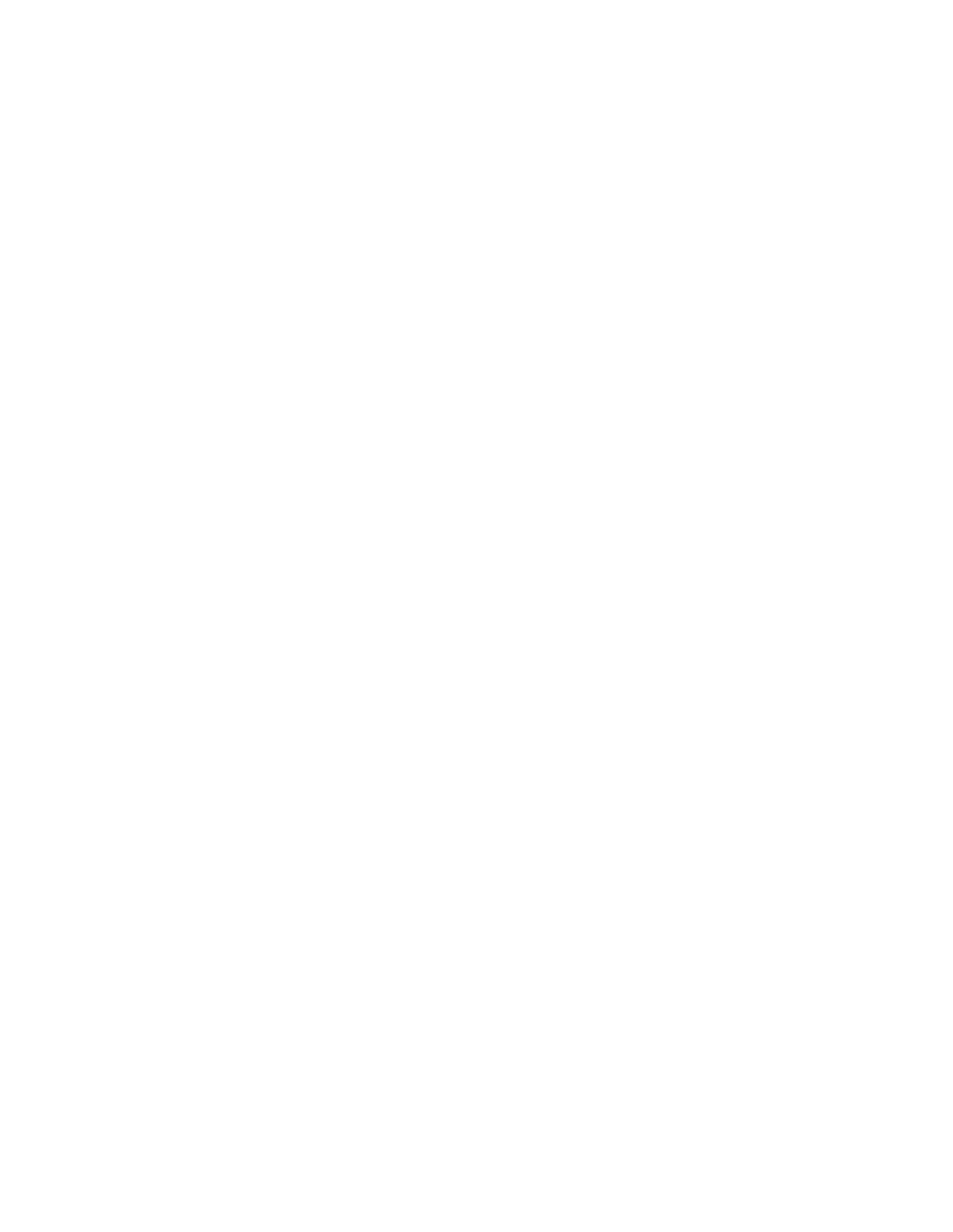## **CHAPTER 2 U.S. Merchandise Trade Performance In 1995**

The U.S. merchandise trade deficit climbed by \$17.2 billion (10 percent) in 1995 to \$193.2 billion, moderately above the \$176.0 billion deficit recorded in 1994 (table 2-1 and figure 2-1). However, this increase was notably less than the \$40.4 billion (30-percent) increase in the deficit recorded in 1994. The deficit grew despite a significant expansion in U.S. exports, which rose from \$481.9 billion in 1994 to \$546.5 billion in 1995, or by 13 percent. Nevertheless, U.S. imports increased even more, by 12 percent to \$739.7 billion in 1995, from  $$657.9$  billion in 1994.<sup>1</sup> The absolute increase of \$81.8 billion in U.S. imports was 27 percent larger than that of U.S. exports, which increased by \$64.6 billion. Nonetheless, the ratio of exports to total trade remained unchanged at 42 percent during 1994-95.

Factors affecting U.S. trade performance in 1995 included increased consumer spending, which spurred both U.S. production and imports; changes in the relative level of interest rates between the United States and its trading partners; investment and financial market developments; diverse economic trends in global economies; and structural impediments in key markets. The expansion in the U.S. trade deficit during 1995 was led by substantial increases in imports of semiconductors, computers and computer peripheral equipment, motor vehicles, crude petroleum, and wood pulp and wastepaper. The trade deficit was further compounded by a large reduction in U.S. exports of aircraft. Increased U.S. exports in certain industry/commodity groups mitigated the widening of the deficit. These groups included computers and computer peripheral equipment, semiconductors, cereals (mostly corn and wheat), wood pulp and wastepaper, certain

1 Both the amount and rate of the increase in U.S. exports in 1995 exceeded those for 1994, as compared with 1993, when exports increased by \$42.6 billion (10 percent). In contrast, both the amount and rate of increase in U.S. imports in 1994 were larger than those in 1995, as imports rose by \$83.0 billion (14 percent) in 1994.

machinery, miscellaneous organic chemicals, steel mill products, motor-vehicle parts, various instruments, and telecommunications equipment.

U.S. imports rose in every major industry/commodity sector during 1995 (figure 2-2), with three-quarters of the annual increase accounted for by electronic products (up by \$31.4 billion, or 22 percent); chemicals and related products (up by \$8.8 billion, or 20 percent); machinery (up by \$7.8 billion, or 15 percent); transportation equipment (up by \$7.2 billion, or 6 percent); and minerals and metals (up by \$6.2 billion, or 11 percent). Meanwhile, U.S. exports grew in all major sectors except transportation equipment, which recorded an export decline of \$231 million (0.2 percent) in 1995. Agricultural products, chemicals and related products, and minerals and metals were the only major sectors in which there was improvement in the U.S. balance of trade in 1995 (\$7.3 billion, or 36 percent; \$1.5 billion, or 11 percent; and \$618 million, or 3 percent, respectively). For agriculture and chemicals, the yearend surplus rose to \$27.6 billion and \$15.0 billion, respectively. For minerals and metals, the yearend deficit narrowed to \$23.7 billion; this was a significant turnaround from 1994, when the deficit expanded by \$10.9 billion (82 percent).

The principal factor driving increased import demand for products within the electronic products sector was continued strong consumer spending on personal computers and peripheral equipment. This in turn, stimulated increased imports of semiconductor devices incorporated in this equipment. U.S. imports of semiconductor devices climbed by \$13.1 billion (51 percent) to \$39.2 billion, while imports of computers, computer peripheral equipment, and parts increased by \$10. 1 billion (22 percent) to \$56.3 billion in 1995. Similarly, in the transportation equipment sector, strong consumer demand for motor vehicles resulted in a \$5.1 billion rise (7 percent) in imports to \$84.4 billion and an associated increase in imports of internal combustion piston engines of \$965 million (13 percent) to \$8.4 billion.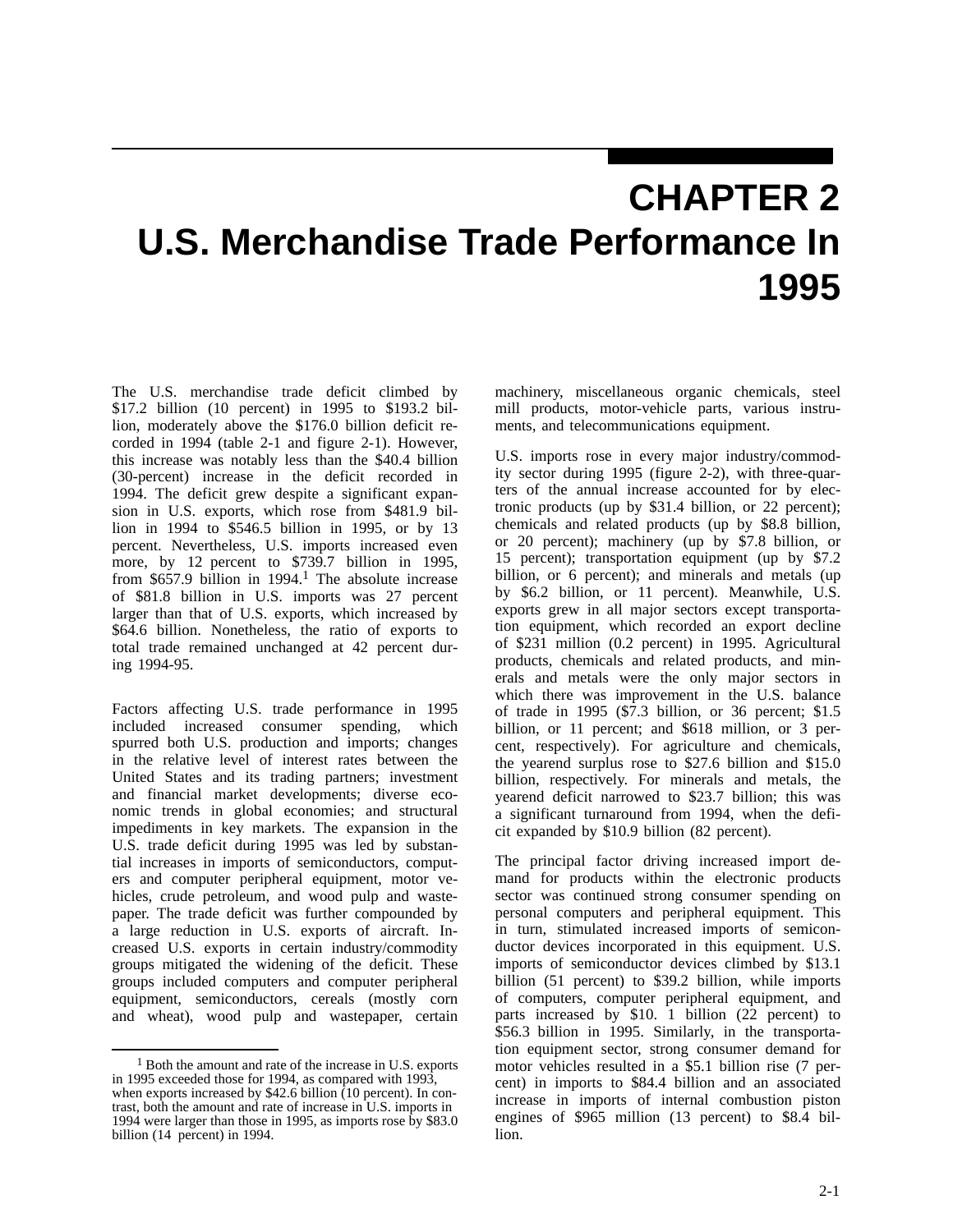#### **Table 2-1**

**U.S. exports of domestic merchandise, imports for consumption, and merchandise trade balance, by major industry/commodity sectors, 1994 and 19951**

|                                       |            |                 | Change, 1995 from 1994 |         |
|---------------------------------------|------------|-----------------|------------------------|---------|
| Item                                  | 1994       | 1995            | Amount                 | Percent |
|                                       |            | Million dollars |                        |         |
| U.S. exports of domestic merchandise: |            |                 |                        |         |
|                                       | 55,350     | 65.431          | 10.081                 | 18.2    |
|                                       | 22,386     | 27.461          | 5.075                  | 22.7    |
| Chemicals and related products        | 57,188     | 67,463          | 10,275                 | 18.0    |
|                                       | 11,470     | 12,842          | 1,373                  | 12.0    |
|                                       | 13,033     | 15,123          | 2,089                  | 16.0    |
|                                       | 646        | 671             | 25                     | 3.8     |
|                                       | 32.487     | 39.350          | 6.863                  | 21.1    |
|                                       | 49,844     | 57,049          | 7,206                  | 14.5    |
| Transportation equipment              | 104,255    | 104,025         | $-231$                 | $-0.2$  |
|                                       | 109,176    | 129.529         | 20,352                 | 18.6    |
|                                       | 10.769     | 11.300          | 532                    | 4.9     |
| Miscellaneous manufactures            |            |                 |                        |         |
|                                       | 15,283     | 16,221          | 938                    | 6.1     |
|                                       | 481,887    | 546.465         | 64,578                 | 13.4    |
| U.S. imports for consumption:         |            |                 |                        |         |
|                                       | 35.049     | 37.807          | 2.757                  | 7.9     |
|                                       | 24.037     | 29.155          | 5.117                  | 21.3    |
| Chemicals and related products        | 43.683     | 52.452          | 8.769                  | 20.1    |
|                                       | 57,344     | 60,336          | 2.993                  | 5.2     |
|                                       | 46,574     | 50,201          | 3,627                  | 7.8     |
|                                       | 11.714     | 12.095          | 381                    | 3.3     |
|                                       | 56.778     | 63.024          | 6.245                  | 11.0    |
|                                       | 52,440     | 60,220          | 7,781                  | 14.8    |
|                                       | 128,446    | 135,608         | 7,163                  | 5.6     |
| Transportation equipment              |            |                 |                        | 21.6    |
|                                       | 145,657    | 177,060         | 31,402                 |         |
| Miscellaneous manufactures            | 35,346     | 38,583          | 3.237<br>2.304         | 9.2     |
|                                       | 20,816     | 23,120          |                        | 11.1    |
|                                       | 657,885    | 739,660         | 81.776                 | 12.4    |
| U.S. merchandise trade balance:       |            |                 |                        |         |
|                                       | 20,301     | 27,625          | 7,324                  | 36.1    |
|                                       | $-1.652$   | $-1.694$        | $-42$                  | $-2.5$  |
|                                       | 13.505     | 15.011          | 1.506                  | 11.2    |
|                                       | -45,874    | -47,494         | $-1.620$               | $-3.5$  |
|                                       | $-33,541$  | $-35,078$       | $-1,537$               | $-4.6$  |
|                                       | $-11,068$  | $-11,424$       | -357                   | $-3.2$  |
|                                       | $-24.292$  | $-23.674$       | 618                    | 2.5     |
|                                       | $-2.596$   | $-3.171$        | -575                   | $-22.1$ |
| Transportation equipment              | -24,190    | $-31,583$       | $-7,393$               | $-30.6$ |
|                                       | $-36,481$  | $-47,531$       | $-11,050$              | $-30.3$ |
| Miscellaneous manufactures            | $-24,577$  | $-27,283$       | $-2,705$               | $-11.0$ |
|                                       |            |                 |                        | $-24.6$ |
|                                       | $-5,533$   | $-6,899$        | $-1.366$               |         |
|                                       | $-175,997$ | $-193,195$      | $-17,198$              | $-9.8$  |

1 Import values are based on Customs value; export values are based on f.a.s value, U.S. port of export.

Note.—Because of rounding, figures may not add to the totals shown.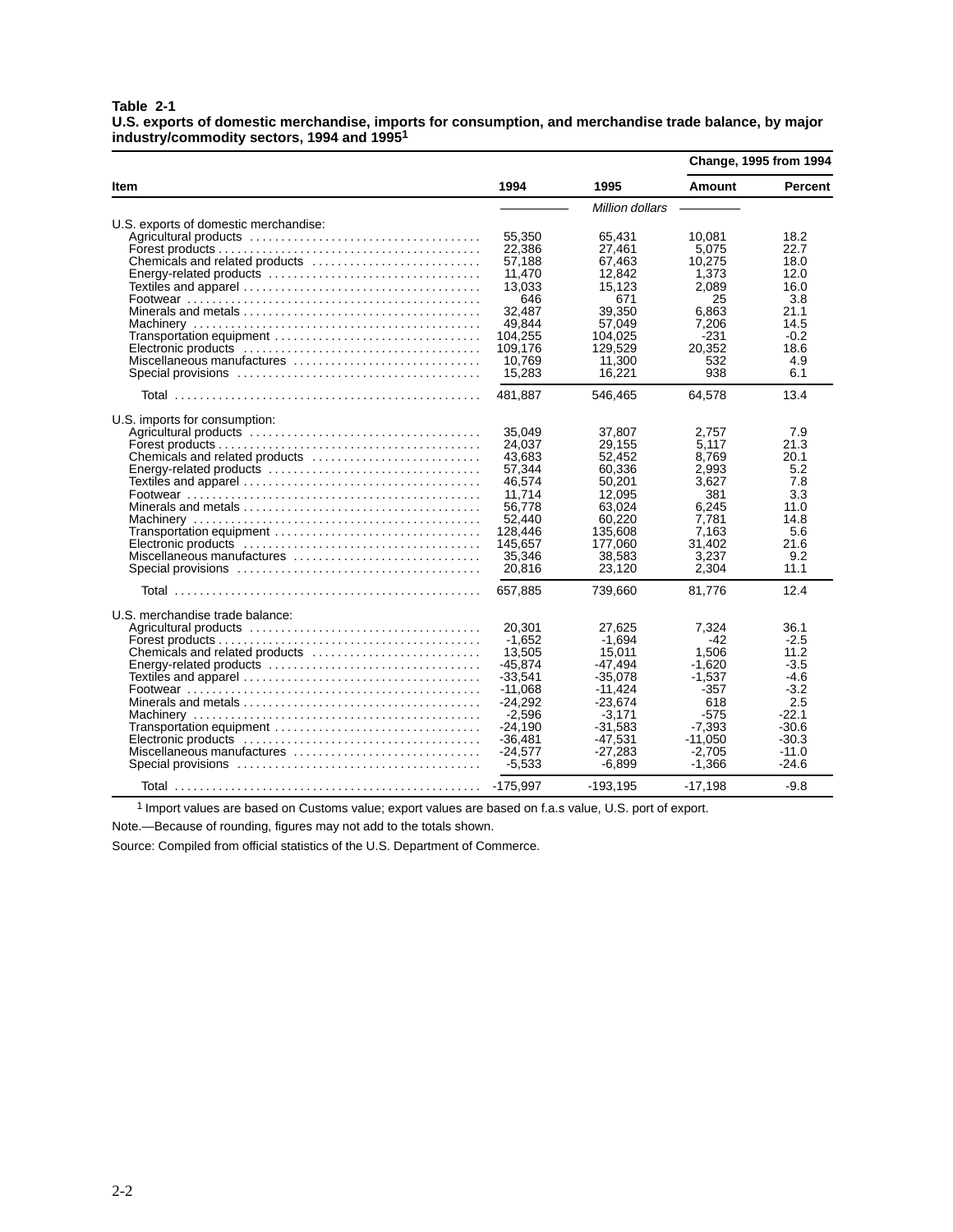### **Figure 2-1 U.S. merchandise trade with the world: Exports, imports, and trade balance, 1991-95**



Source: Compiled from official statistics of the U.S. Department of Commerce.

With regard to the chemicals and related products sector, increased economic growth, especially in U.S. manufacturing, led to substantially higher imports of certain organic chemicals and related products, pharmaceuticals, and plastics and rubber. U.S. imports of general organic chemicals grew by \$2.1 billion (26 percent) to \$9.9 billion, pharmaceuticals increased by \$1.7 billion (24 percent) to \$8.7 billion, raw materials for plastics and rubber rose by \$1.6 billion (32 percent) to \$6.4 billion, and finished or semifabricated products of plastics and rubber expanded by \$1.3 billion (11 percent) to \$13.0 billion.

The major factor affecting import demand for machinery-sector products in 1995 was the continued expansion of the U.S. automotive market, which in conjunction with sustained low interest rates bolstered capital equipment purchases and U.S. construction activity. As a result, U.S. imports of certain industrial machinery and parts, especially elevators, cranes, hoists, casting machines, semiconductor manufacturing equipment, and parts for such machinery, expanded by \$1.6 billion (20 percent) to \$9.7 billion; low-voltage lamp ballasts, power supplies, transformers, and inductors increased by \$824

million (30 percent) to \$3.5 billion; electric discharge machines and related metal-cutting machine tools and parts grew by \$777 million (28 percent) to \$3.5 billion; and ignition wiring harnesses for motor vehicles rose by \$588 million (12 percent) to \$ 5.4 billion.

With respect to the minerals and metals sector, higher average unit prices accounted for nearly all the increased U.S. imports of certain base metals and chemical elements (primarily nickel, cobalt, and tin) and copper and related articles. The former increased by \$816 million (47 percent) to \$2.5 billion, and the latter rose by \$746 million (28 percent) to \$3.4 billion. Use of gold and platinumgroup metals as industrial and automotive catalysts strengthened demand for certain precious metals and related articles, which rose by \$643 million (16 percent) to \$4.7 billion. Although U.S. imports of aluminum mill products increased from nearly all major country suppliers, the largest increase occurred primarily in certain lower unit-value products from Russia. Imports of aluminum products from all sources increased by \$602 million (42 percent) to \$2.0 billion.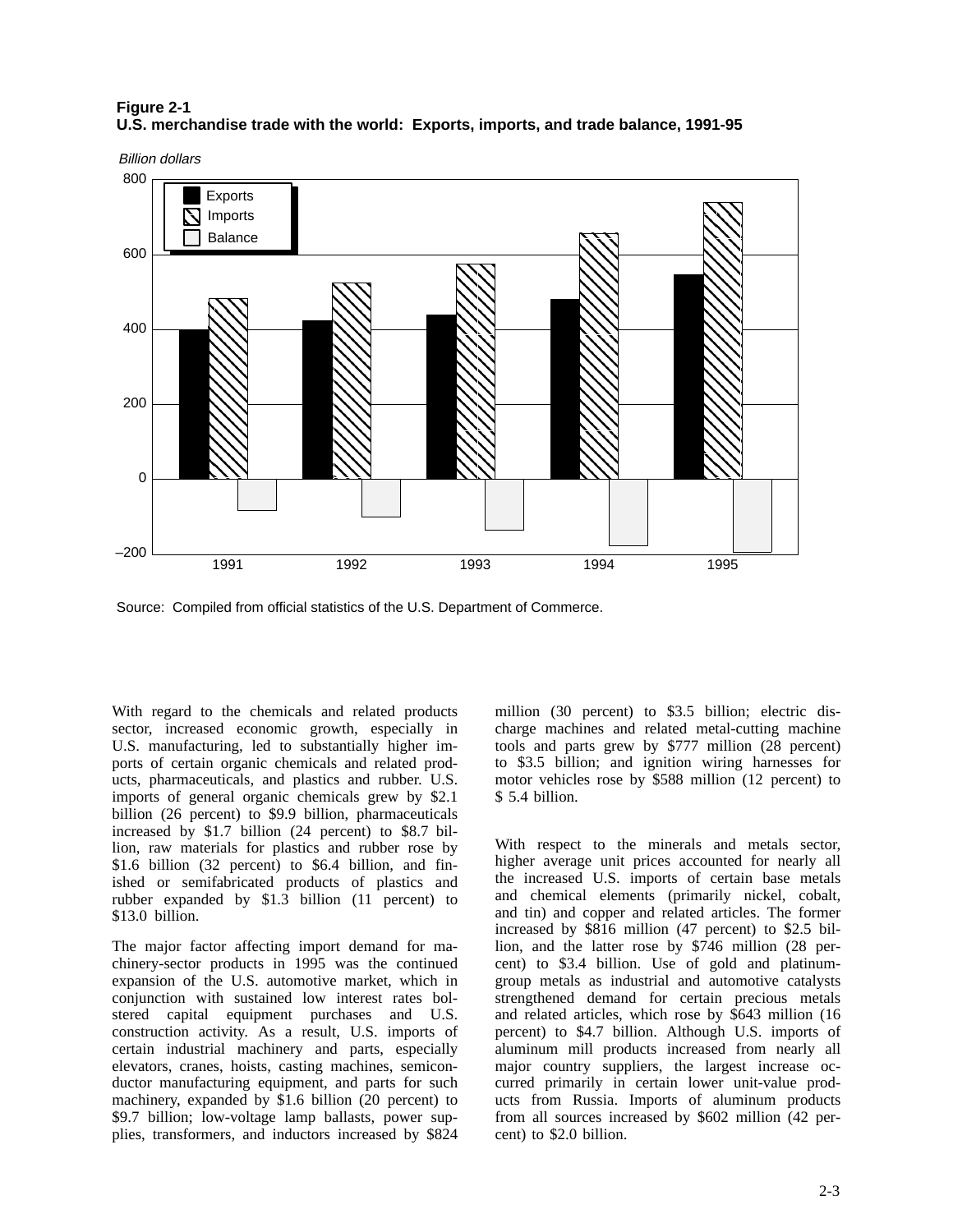**Figure 2-2**

**U.S. exports of domestic merchandise, imports for consumption, and merchandise trade balance, by major commodity sectors, 1994 and 1995**



Source: Compiled by the staff of the U.S. International Trade Commission (USITC) from official statistics of the U.S. Department of Commerce.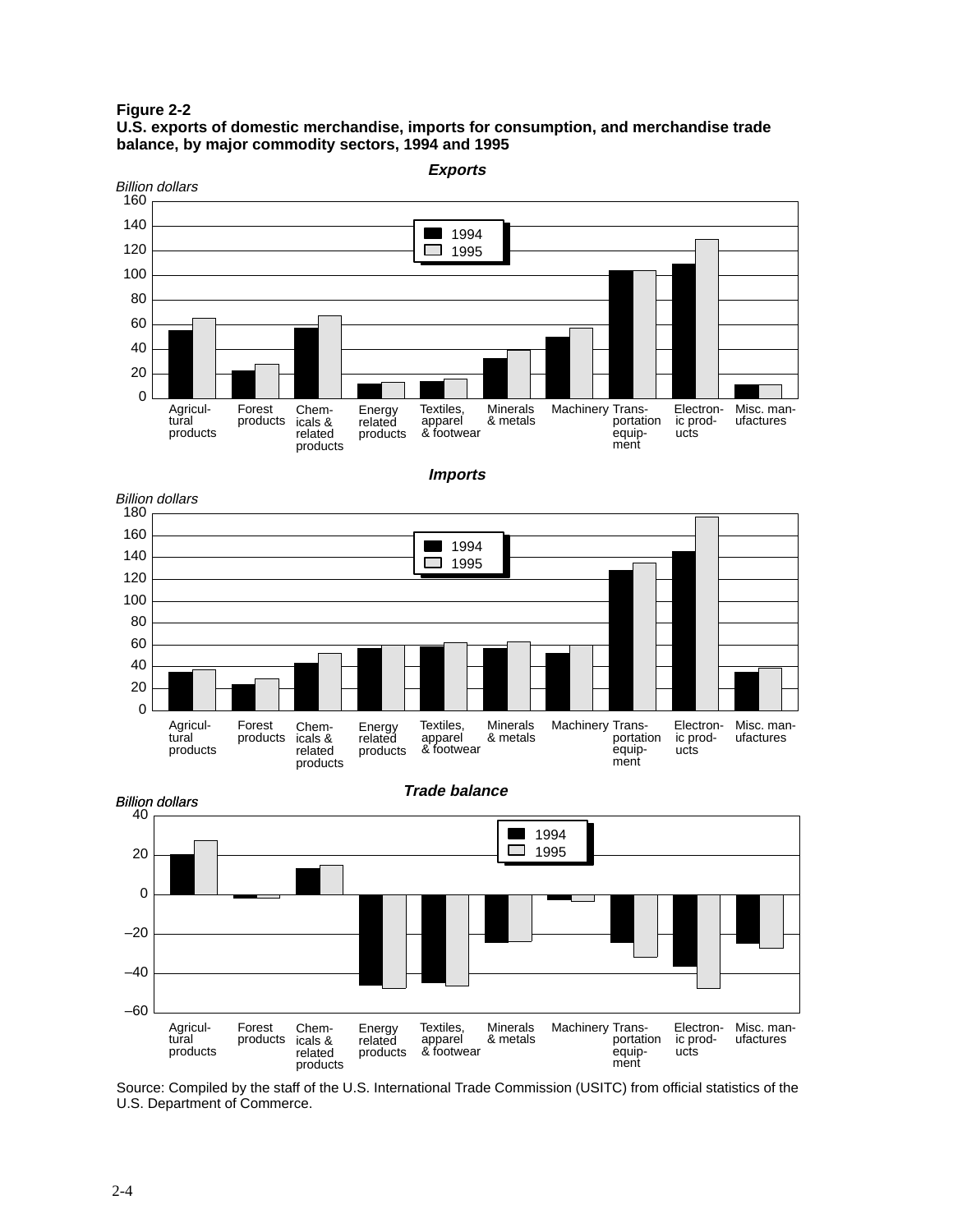Only one significant decline in U.S. exports of domestic merchandise dampened an otherwise favorable year for domestic shippers and acted to exacerbate the trade balance impact of rising U.S. imports. Overall U.S. exports of aircraft, spacecraft, and related equipment dropped by \$4.7 billion (17 percent) to \$23.8 billion in 1995, which was largely attributable to the financial difficulties of foreign air carriers. This development was led by a \$5.7 billion (38-percent) decrease in U.S. exports of new large civil aircraft to \$10.6 billion.2

Structural impediments to the entry of U.S. goods to markets in Japan and China continued to affect the U.S. trade deficit with those partners in 1995.<sup>3</sup> The bilateral U.S. trade deficits with Japan of \$61.4 billion, by far the largest with any country, and China of \$33.8 billion accounted for nearly half of the total U.S. trade deficit in 1995 (table 2-2 and figure 2-3). Although the U.S. trade deficit with Canada (\$31.6 billion) nearly matched the deficit with China, U.S. exports to Canada in 1995 were 78 percent as large as U.S. imports from Canada. The comparable ratios for Japan and China were only 50 percent and 26 percent, respectively.4

The U.S. economy grew in 1995 at a less rapid rate than in 1994, while many economies in Europe were in a state of accelerating recovery, causing the growth in U.S. exports to the European Union (EU) to exceed the rise in imports from the EU. This resulted in a \$1.8 billion (11-percent) decrease in the U.S. trade deficit with the EU, to \$14.5 billion in 1995. Further, U.S. exports to the EU were 89 percent as large as U.S. imports from this region.

The United States recorded expanding trade deficits with each of its top 10 trading partners in 1995, except for Japan, Korea, and France. The trade deficit with Japan fell from \$66.5 billion to \$61.4 billion, or by 8 percent (\$5.0 billion) (table 2-2). U.S. exports to Japan increased because of a small increase in the rate of growth in Japan, the strength of the yen, the U.S.-Japan Auto Agreement within the Framework talks, $5$  implementation of past market-opening agreements, relatively low costs of production in the United States for a variety of goods, and the sales of goods to Japan from the U.S. factories of Japanese companies. The trade deficit with Korea shifted from a deficit of \$2.0 billion to a surplus of \$457 million, a \$2.5 billion change. The trade deficit with France decreased by \$366 million (10 percent) to \$3.2 billion in 1995. At yearend, Korea was the only top-10 trading partner with which the United States registered a trade surplus. The United States also had a trade surplus—\$2.3 billion—with countries eligible for tariff preferences under the Caribbean Basin Economic Recovery Act (CBERA). The trade surplus recorded with Latin America in 1994 (\$2.3 billion) shifted to a deficit in 1995 (\$10.7 billion) primarily because of the \$17.4 billion decline in the bilateral trade balance with Mexico, following the devaluation of the peso in December 1994.6

In the second year since implementation of the North American Free-Trade Agreement (NAFTA), Canada and Mexico accounted for 36 percent (\$29.2 billion) of the total rise in U.S. imports, but only 8 percent (\$5.4 billion) of the growth in U.S. exports, $\frac{7}{7}$  mainly attributable to the \$4.3 billion (9 percent) drop to \$44.9 billion in U.S. exports to Mexico in 1995. Total U.S. trade with Canada climbed by \$25.7 billion (11 percent) to \$258.1 billion, while trade with Mexico increased by \$8.9 billion (9 percent) to \$106.6 billion in 1995.

Imports from Japan expanded by \$4.9 billion to \$122.4 billion in 1995, but grew only 4 percent, compared with the rise in imports from all sources that year of 12 percent. Exhibiting much faster growth rates were imports from Malaysia (25 percent), Korea (23 percent), the Philippines (22 percent), Singapore (21 percent), and China (18 percent). The combined \$19.3 billion (21-percent) increase to \$112.3 billion from these five Asian suppliers accounted for 24 percent of the total rise in U.S. imports in 1995. The total value of imports from these countries approached the total from Japan. The growth in imports from all of these countries, except Korea, was concentrated in labor-intensive electronic products, as high relative labor costs in Japan, Taiwan, and Hong Kong encouraged new investment in nearby locations with lower production costs. The high value of the yen has encouraged manufacturers in Japan, which represent the dominant economic force in the region, to invest heavily elsewhere in Asia. Further, the high value of the yen made certain articles from Korea such as

<sup>2</sup> The next three largest U.S. export declines included a \$261 million (21-percent) decrease in nuclear materials to \$965 million, a \$195 million (4-percent) reduction in cigarettes to \$4.8 billion, and a \$191 million (6-percent) decline in edible preparations to \$2.9 billion in 1995.

<sup>&</sup>lt;sup>3</sup> See Office of the United States Trade Representative (USTR), *1996 National Trade Estimate Report on Foreign Trade Barriers*, pp. 45-62 and 171-212.

<sup>4</sup> See the writeups below on Japan and China for more details on structural impediments to U.S. exports to those markets. See also USITC, *U.S. Trade Shifts in Selected Industries: Merchandise, 1994 Annual Report* (investigation No. 332-245), USITC publication 2924, Sept. 1995, pp. 2-22ff. and pp. 2-25ff.

<sup>5</sup> See footnote number 48 on p. 2-27.

<sup>6</sup> For a detailed description of the Mexican peso crisis, see Edwin M. Truman, "The Mexican Peso Crisis: Implications for International Finance," *Federal Reserve Bulletin*, vol. 82:3 (Mar. 1996), pp. 199-209.

<sup>&</sup>lt;sup>7</sup> For a detailed treatment of NAFTAs second year of operation, see USITC, ch. 3 in *Year in Trade: Operation of the Trade Agreements Program, 1995*, USITC publication 2971, Aug. 1996.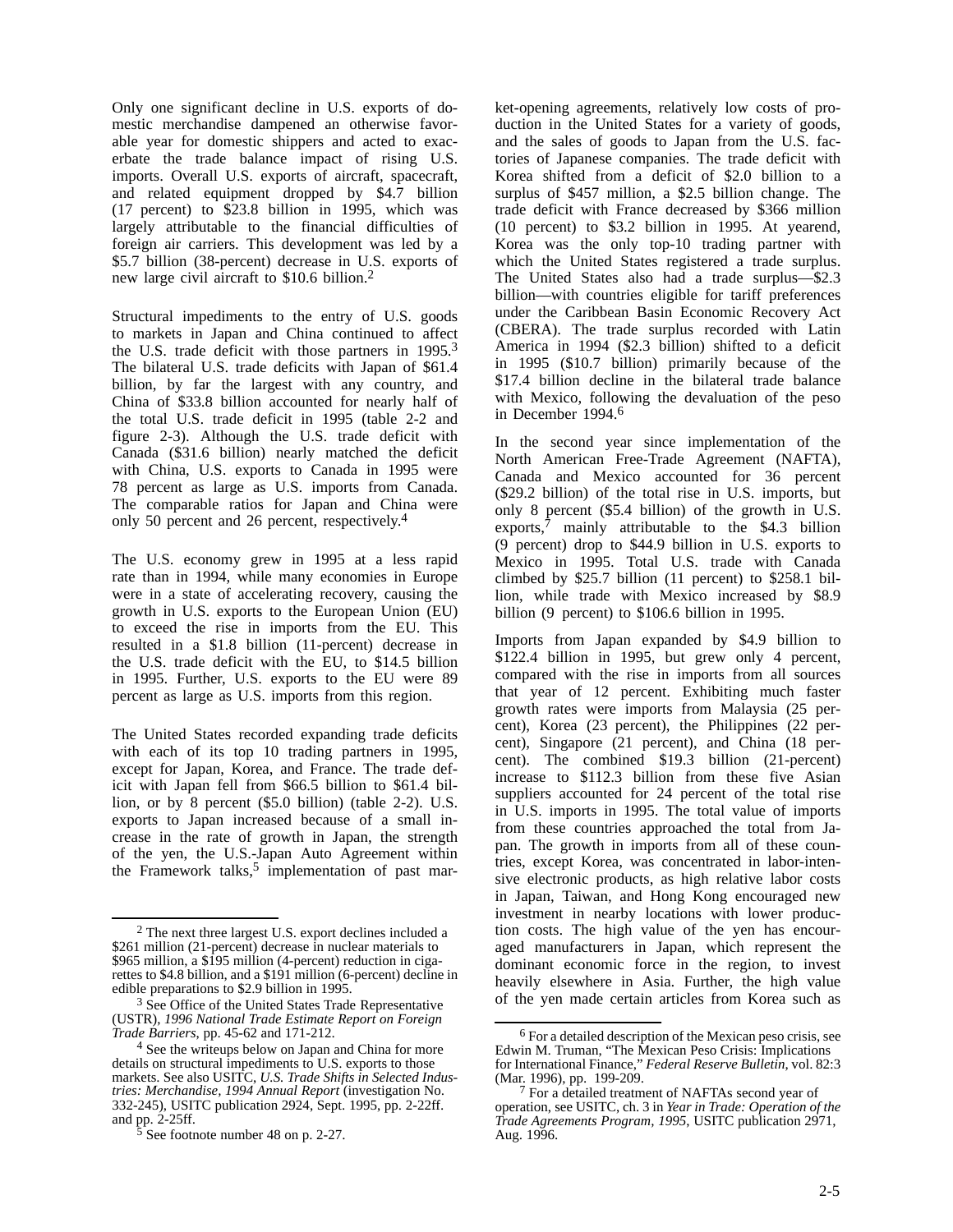**Table 2-2**

**All merchandise sectors: U.S. exports of domestic merchandise, imports for consumption, and merchandise trade balance, by selected countries and country groups, 1994 and 19951**

|                                                               |                                                                                                                                                                                                             |                                                                                                                                                                                                                             | Change, 1995 from 1994                                                                                                                                                                 |                                                                                                                                                                                 |
|---------------------------------------------------------------|-------------------------------------------------------------------------------------------------------------------------------------------------------------------------------------------------------------|-----------------------------------------------------------------------------------------------------------------------------------------------------------------------------------------------------------------------------|----------------------------------------------------------------------------------------------------------------------------------------------------------------------------------------|---------------------------------------------------------------------------------------------------------------------------------------------------------------------------------|
| Item                                                          | 1994                                                                                                                                                                                                        | 1995                                                                                                                                                                                                                        | Amount                                                                                                                                                                                 | Percent                                                                                                                                                                         |
|                                                               |                                                                                                                                                                                                             | Million dollars                                                                                                                                                                                                             |                                                                                                                                                                                        |                                                                                                                                                                                 |
| U.S. exports of domestic merchandise:                         | 103,643<br>51,061<br>49,136<br>18,181<br>9,178<br>24,755<br>17.499<br>16,240<br>11,714<br>12,731<br>167,749                                                                                                 | 113,261<br>60,962<br>44,881<br>21,175<br>11,613<br>26,320<br>24,483<br>18,036<br>13.648<br>13,296<br>198.793                                                                                                                | 9,618<br>9,900<br>-4,255<br>2,994<br>2.435<br>1,565<br>6,984<br>1,795<br>1,934<br>564<br>31,044                                                                                        | 9.3<br>19.4<br>-8.7<br>16.5<br>26.5<br>6.3<br>39.9<br>11.1<br>16.5<br>4.4<br>18.5                                                                                               |
| Central and Eastern Europe                                    | 481,887<br>101,313<br>17,447<br>88,643<br>12,822<br>145,126<br>29,856<br>1,979                                                                                                                              | 546,465<br>116,316<br>18,948<br>92,746<br>14,870<br>176,566<br>36,471<br>2,152                                                                                                                                              | 64,578<br>15,003<br>1,501<br>4,103<br>2,048<br>31,440<br>6,615<br>173                                                                                                                  | 13.4<br>14.8<br>8.6<br>4.6<br>16.0<br>21.7<br>22.2<br>8.8                                                                                                                       |
| U.S. imports for consumption:                                 | 128,753<br>117,532<br>48.605<br>31.566<br>38,572<br>24,529<br>19,547<br>26,586<br>15,287<br>16,299<br>190,609                                                                                               | 144,882<br>122,402<br>61,721<br>37.126<br>45.370<br>26,594<br>24,026<br>28,875<br>18,493<br>16,497<br>213,676                                                                                                               | 16,129<br>4,871<br>13,116<br>5,560<br>6,797<br>2.065<br>4.479<br>2,289<br>3.206<br>199<br>23,066                                                                                       | 12.5<br>4.1<br>27.0<br>17.6<br>17.6<br>8.4<br>22.9<br>8.6<br>21.0<br>1.2<br>12.1                                                                                                |
| CBERA<br>Central and Eastern Europe                           | 657,885<br>117,644<br>31,571<br>86,323<br>11,200<br>269,082<br>51,614<br>2,424                                                                                                                              | 739,660<br>130,835<br>34,674<br>103,447<br>12,550<br>298,464<br>61,599<br>2,576                                                                                                                                             | 81,776<br>13,191<br>3,103<br>17,123<br>1,350<br>29,382<br>9,985<br>152                                                                                                                 | 12.4<br>11.2<br>9.8<br>19.8<br>12.1<br>10.9<br>19.3<br>6.3                                                                                                                      |
| U.S. merchandise trade balance:<br>Central and Eastern Europe | $-25,110$<br>-66.470<br>531<br>-13,385<br>-29.395<br>226<br>-2,048<br>-10,345<br>$-3,573$<br>$-3,567$<br>-22,860<br>$-175,997$<br>$-16,331$<br>$-14,124$<br>2,320<br>1,622<br>$-123,956$<br>-21,758<br>-445 | $-31,621$<br>$-61.441$<br>$-16,840$<br>$-15,951$<br>$-33.757$<br>-274<br>457<br>-10,839<br>$-4,845$<br>$-3,201$<br>$-14,883$<br>$-193,195$<br>$-14,519$<br>$-15,726$<br>-10,701<br>2,320<br>$-121,898$<br>$-25,128$<br>-424 | $-6,510$<br>5,029<br>$-17,371$<br>$-2.566$<br>-4.363<br>-500<br>2,505<br>-494<br>$-1.272$<br>366<br>7,977<br>-17,198<br>1,812<br>$-1,603$<br>$-13,020$<br>698<br>2,058<br>-3,370<br>21 | $-25.9$<br>7.6<br>(2)<br>-19.2<br>$-14.8$<br>$\binom{2}{2}$<br>$^{(2)}_{-4.8}$<br>$-35.6$<br>10.3<br>34.9<br>-9.8<br>11.1<br>-11.3<br>$^{(2)}$<br>43.1<br>1.7<br>$-15.5$<br>4.7 |

1 Import values are based on Customs value; export values are based on f.a.s. value, U.S. port of export.

<sup>2</sup> Not meaningful for purposes of comparison.

Note.—Because of rounding, figures may not add to the totals shown. The countries shown are those with the largest total U.S. trade (U.S. imports plus exports) in these products in 1995.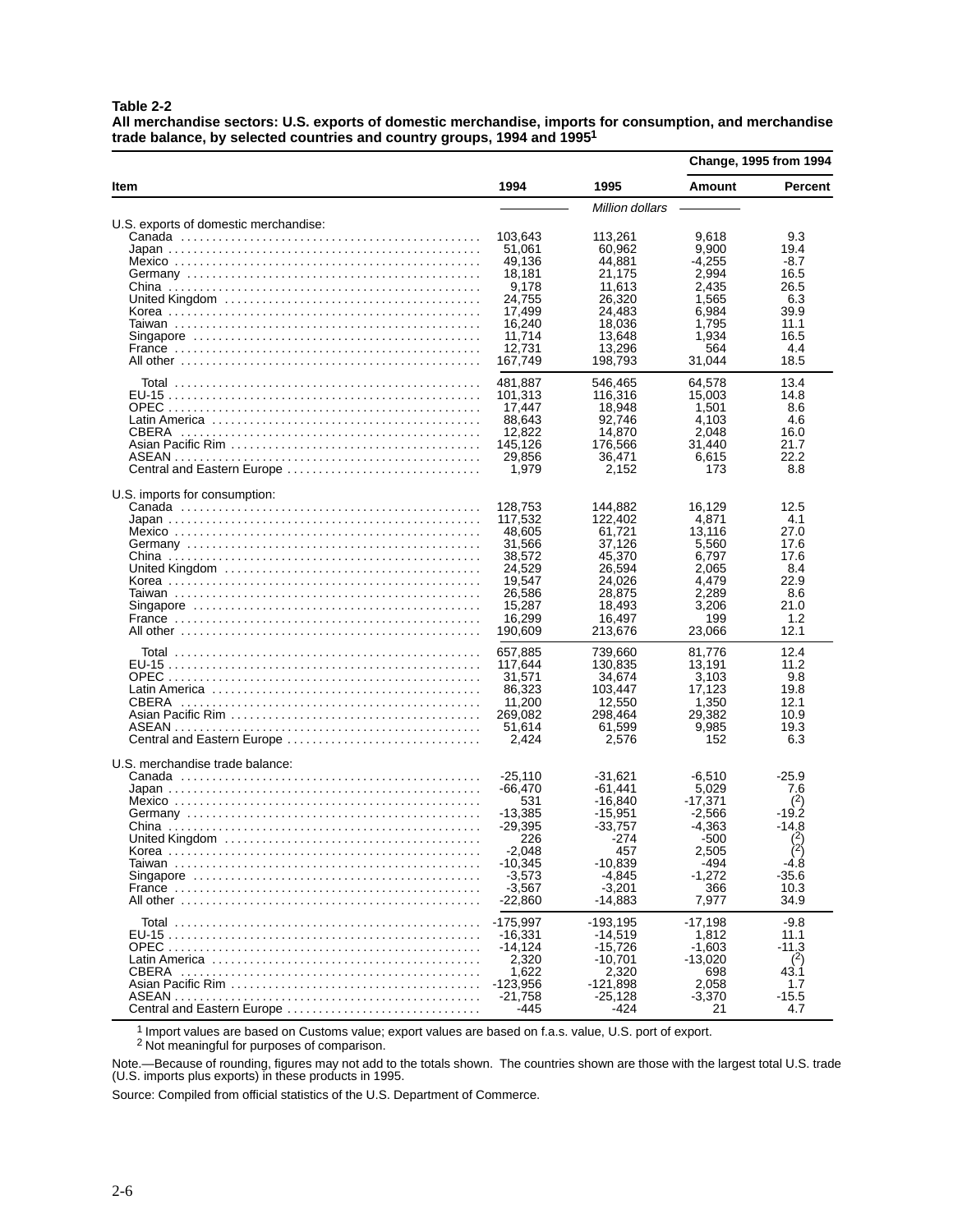**Figure 2-3**

#### **U.S. exports of domestic merchandise, imports for consumption, and merchandise trade balance, by major trading partners, 1994 and 1995**



**Imports**







Source: Compiled by the staff of the U.S. International Trade Commission (USITC) from official statistics of the U.S. Department of Commerce.

**Exports**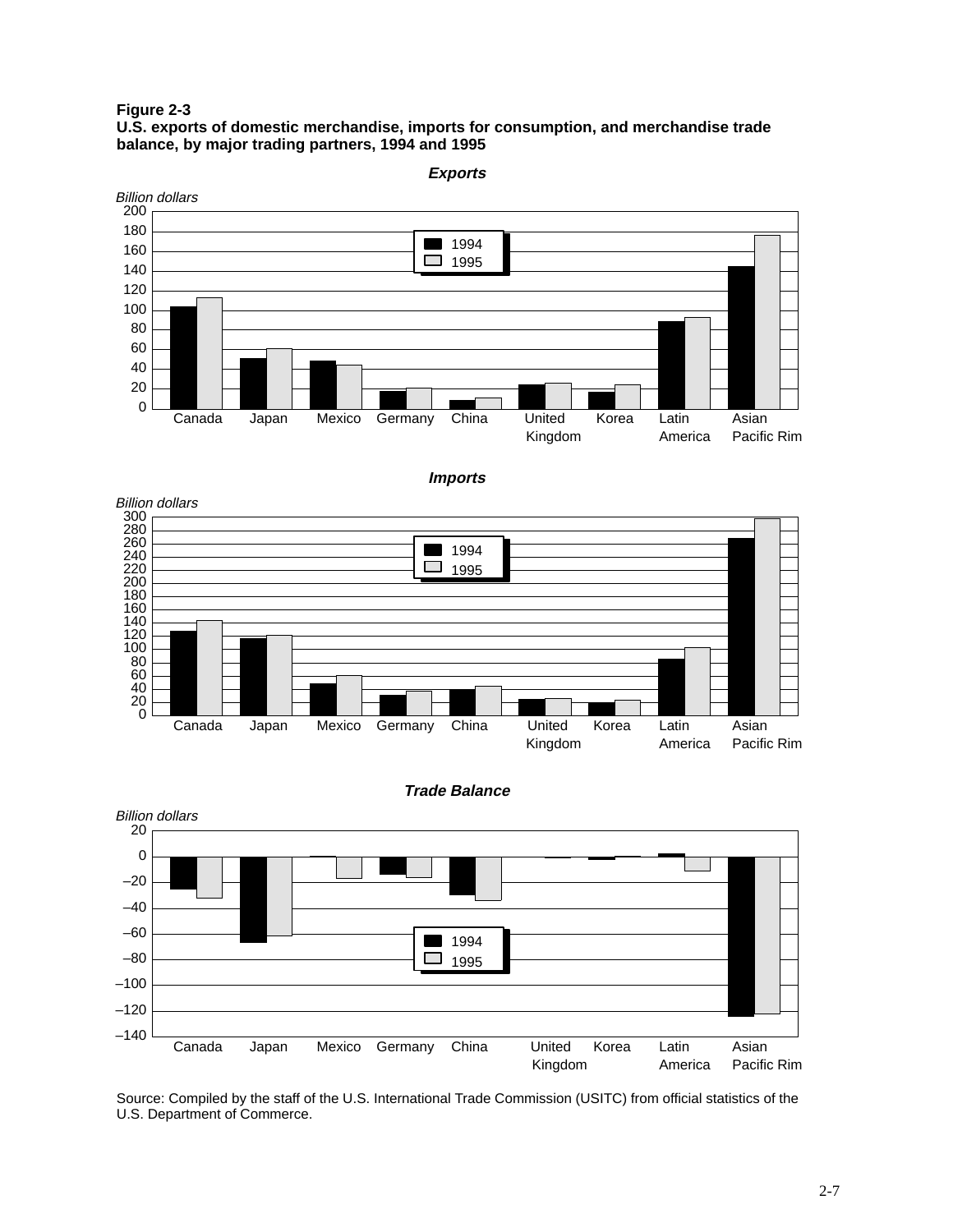semiconductors, steel, and automobiles, which are close substitutes for Japanese products, more competitive in the U.S. market.

In absolute terms, Japan was the fastest growing market for U.S. exports in 1995, as U.S. exports expanded by \$9.9 billion to \$61.0 billion. In percentage terms, the 19-percent increase in exports to Japan was notably higher than the 13-percent rise to all markets. U.S. exports to Brazil expanded by 41 percent (\$3.1 billion) to \$10.8 billion, powered by fiscal policies in Brazil that loosely tied Brazil's new currency to the U.S. dollar, brought inflation under control, and significantly reduced trade barriers. U.S. exports to Korea rose by 40 percent (\$7.0 billion) to  $$24.5$  billion, fueled mainly by strong demand for machinery, equipment, raw materials, parts, and agricultural products. U.S. exports to China grew by 27 percent (\$2.4 billion) to \$11.6 billion, driven by demand for more food than that country could produce and the need for machinery and equipment to expand and modernize its communications infrastructure and production capacity.

The significant shifts in the merchandise trade balance of the United States with its major trading partners are noted in table 2-3, and discussed at greater length later in this chapter. When viewed in the context of the gross domestic product (GDP) of the United States (table 2-3), the total U.S. merchandise trade deficit was equal to 2.7 percent of the nominal U.S. GDP in 1995, while the bilateral deficit with Japan represented 0.9 percent of nominal U.S. GDP in 1995. Figure 2-4 indicates the leading U.S. exports to major markets in 1995, and figure 2-5 shows the leading U.S. imports from major sources in 1995.

### **Exchange Rate Shifts**

Exchange rate shifts are an important factor that can affect trade flows. This section describes the interactions between exchange rates and trade flows. It explains how changes in exchange rates may lead to changes in trade flows, how trade changes may in turn affect exchange rates, and how other such factors as interest rates and national income may affect the relationship. Finally, it illustrates various influences of changes in the exchange rate of the U.S. dollar against currencies of certain major trading partners and groups of partners in 1995.

An exchange rate is the price of one currency in terms of another currency. Theoretically the "market" or "nominal" exchange rate between two freely convertible currencies is determined by interaction of supply of and demand for each of the currencies in the foreign exchange market, which reflects supply of and demand for goods, services, and assets.<sup>8</sup> The "real" exchange rate is derived

from the nominal rate, with an adjustment for inflation.9 Movements in exchange rates may affect trade between countries through their effects on prices. In general, if nothing else changes in the marketplace, depreciation of the dollar will reduce the price that foreigners pay for U.S. exports, and increase the price that U.S. consumers pay for imports. As a result, the quantity of U.S. exports demanded throughout the world will increase, and the quantity of imports demanded in the United States will drop, implying an improvement in the trade balance. This generally happens, assuming that nothing else changes in events that affect markets. This effect will follow a time-lag to allow for price and market adjustments, and possibly a short-term deterioration in the trade balance.<sup>10</sup> For any singleyear period, the long-run relationship between an exchange rate depreciation and an improved trade balance may be obscured by demands for currencies in financial markets, differences in rates of economic growth between countries, and the timelag between currency movements and changes in trade patterns. The effectiveness of an exchangerate adjustment on a country's balance of bilateral trade varies, depending on the composi-

<sup>8</sup> The terms market rate and nominal rate are used interchangeably in this section. The term exchange rate generally refers to a nominal exchange rate, unless stated otherwise.

<sup>8—</sup>*Cont.*

Both the nominal exchange rate and the real exchange rate are used to evaluate the price competitiveness of countries in international markets. The supply and demand for currencies might be generated to some extent, by a country's monetary authorities if they are "intervening" to influence the exchange rate. For background material on exchange rates, see USITC, *Floating Exchange Rates and U.S. Competitiveness*, USITC publication 1332, 1982, pp. 1-21.

<sup>&</sup>lt;sup>9</sup> A real exchange-rate index deflates changes in nominal exchange rates by changes in relative price levels. That is, where the nominal exchange rate is expressed as units of foreign currency per unit of domestic currency, the real exchange rate index is defined mathematically as: real exchange-rate index = nominal exchange-rate index x (domestic price index/ foreign price index). The foreign and domestic price indexes have the same base period as the exchange-rate index. This definition was derived from the purchasing power parity theory, which implies that a country with a relatively higher inflation rate than has its trading partner, has to depreciate the value of its currency against the currency of its trading partner in order to maintain the purchasing power parity between the two currencies. For example, if country A has an inflation rate of 5 percent and country B has no inflation, country A has to depreciate the nominal exchange rate between the two currencies by 5 percent in order to maintain a constant real exchange rate. Conceptually, the real exchange rate can be also defined in other ways, for example as the relative price of tradable goods with respect to nontradable goods. Then the real exchange rate  $=$  price of tradable goods/price of nontradable goods. For more details on definitions of the real exchange rate, see Sebastian Edwards, "Alternative Definitions of the Real Exchange Rate," appendix in *Exchange Rate Misalignment in Developing Countries*, New Series, No. 2 (World Bank Occasional Papers, 1988), pp. 47-49.

<sup>10</sup> For simplicity, let us assume that exchange-rate changes directly affect the price of goods on the world market. However, producers may choose to change their export prices to absorb part or all of the effect of the price change induced by the exchange-rate change.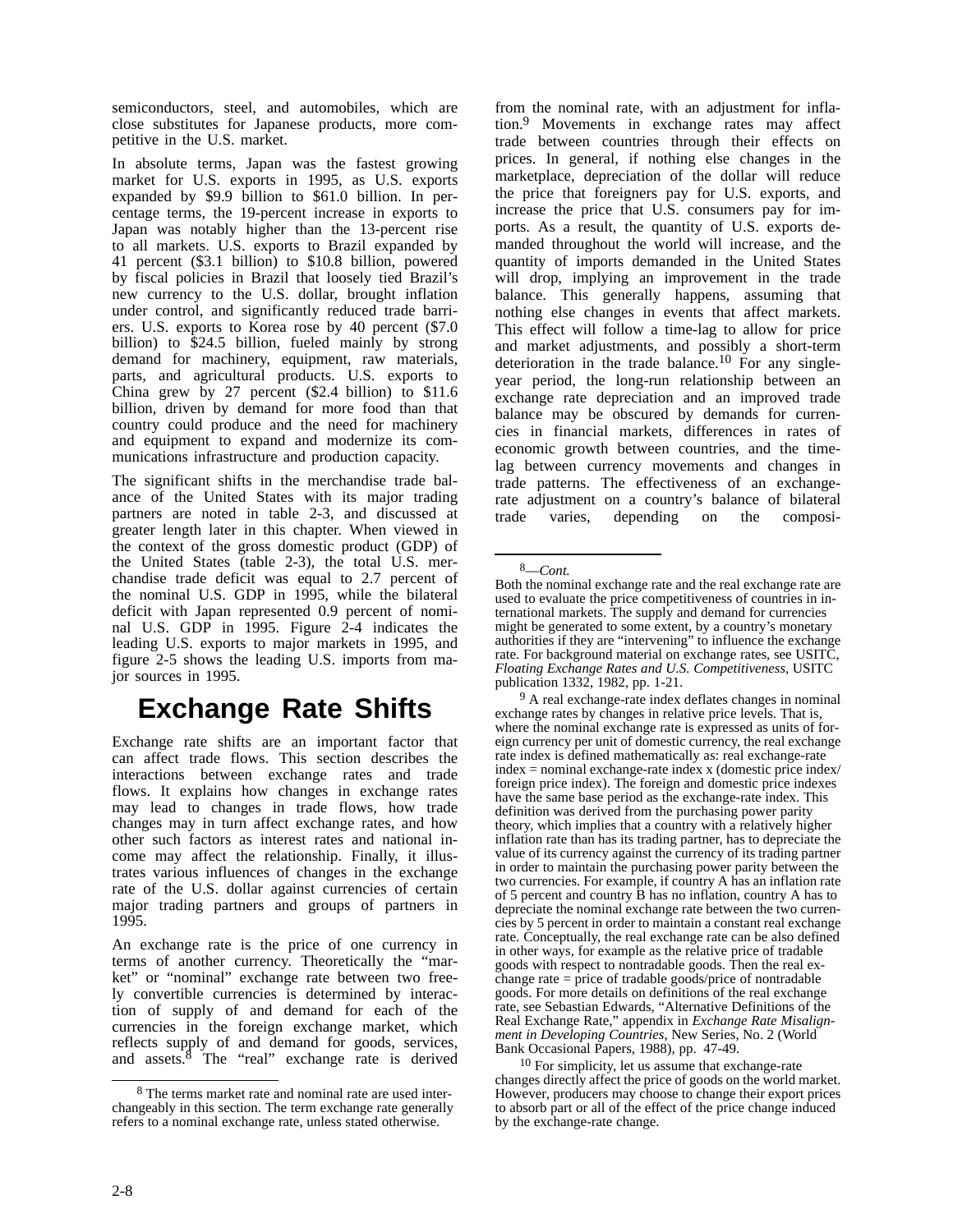**Table 2-3 U.S. bilateral merchandise trade balances with major partners, in dollars and as a ratio to U.S. gross domestic product (GDP), 1995**

| <b>Partner</b>                             | <b>GDP</b>                | <b>U.S.</b><br>exports | U.S.<br><b>Imports</b> | U.S. merchandise<br>trade<br>balance | Ratio of the mer-<br>chandise trade<br>balance to U.S.<br><b>GDP</b> |
|--------------------------------------------|---------------------------|------------------------|------------------------|--------------------------------------|----------------------------------------------------------------------|
|                                            | <b>Billion</b><br>dollars |                        | Million dollars-       |                                      | Percent                                                              |
| United States                              | 7,246                     | 546,465                | 739,660                | $-193,195$                           | $-2.67$                                                              |
| Canada                                     | 568                       | 113,261                | 144,882                | $-31,621$                            | $-0.44$                                                              |
|                                            | 261                       | 44,881                 | 61,721                 | $-16,840$                            | $-0.23$                                                              |
|                                            | 5,086                     | 60,962                 | 122,402                | -61,441                              | $-0.85$                                                              |
|                                            | 457                       | 24.483                 | 24.026                 | 457                                  | 0.01                                                                 |
|                                            | 600                       | 11,613                 | 45,370                 | $-33,757$                            | $-0.47$                                                              |
| Germany                                    | 2,111                     | 21,175                 | 37,126                 | $-15,951$                            | $-0.22$                                                              |
| Singapore                                  | 80                        | 13,648                 | 18,493                 | $-4.845$                             | $-0.07$                                                              |
| Malaysia                                   | 85                        | 8.191                  | 17.401                 | $-9.210$                             | $-0.13$                                                              |
|                                            | 262                       | 18,036                 | 28.875                 | $-10,839$                            | $-0.15$                                                              |
| United Kingdom                             | 936                       | 26,320                 | 26,594                 | $-274$                               | (1)                                                                  |
| Italy                                      | 1,070                     | 8.450                  | 16.339                 | -7.889                               | $-0.10$                                                              |
| Netherlands                                | 350                       | 15.984                 | 6,309                  | 9.675                                | 0.13                                                                 |
| Brazil                                     | 560                       | 10,757                 | 8,989                  | 1,768                                | 0.02                                                                 |
| Hong Kong $\dots\dots\dots\dots\dots\dots$ | 147                       | 12,705                 | 10,232                 | 2,473                                | 0.03                                                                 |
| Philippines                                | 74                        | 5,072                  | 6,990                  | $-1,919$                             | $-0.03$                                                              |

<sup>1</sup> Less than 0.005 percent.

Source: U.S. trade data compiled from official statistics of the U.S. Department of Commerce; estimated GDP data for Mexico, Japan, Korea, China, Germany, Singapore, Malaysia, Taiwan, United Kingdom, Italy, Netherlands, Brazil, Hong Kong, and the Philippines are from U.S. Department of State, *Country Reports on Economic Policy and Trade* Practices (Washington, DC: GPO, 1996), pp. 40, 48, 60, 67, 74, 86, 94, 99, 186, 206, 235, 310, 338, and 401. GDP data for the United States and Canada from International Monetary Fund, International Financial Statistics (Washington, DC: IMF Publications Services, June 1996).

### **Figure 2-4 Leading U.S. exports, by major markets, and overall percentage change, 1994-95**



Source: Derived from official statistics of the U.S. Department of Commerce.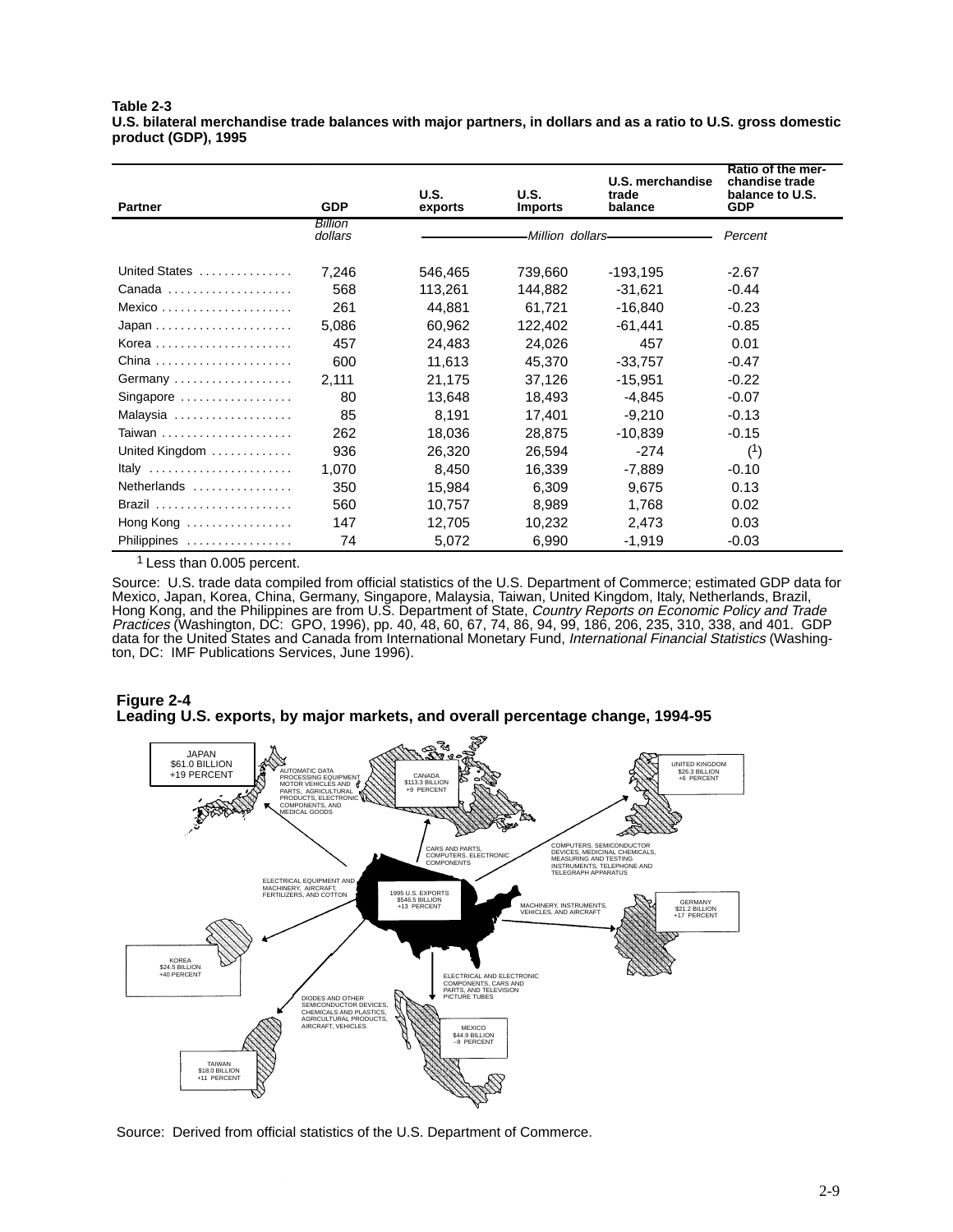

**Figure 2-5 Leading U.S. imports, by major sources, and overall percentage change, 1994-95**

Source: Derived from official statistics of the U.S. Department of Commerce.

tion of its exports to, and imports from, its trade partners. Different commodities may have differentsensitivities to price changes induced by a change in exchange rates. The greater the sensitivity of a commodity's imports and exports to price changes, the more influence the exchange-rate adjustments exert on a country's balance of trade.

Different compositions and price sensitivities of tradable goods can explain, to some degree, the differing effects of exchange-rate adjustments in different geographic areas. The effects of exchangerate changes on trade can vary widely, but it is also true that the exchange rates themselves are influenced by a variety of such factors as current account and trade balances, government deficits, and national income. The complex relation between exchange rates and trade works in both directions; that is, the exchange rates affect trade flows and balances, which in turn affect exchange rates. Other factors, like national income and changes in income relative to other countries have their primary effect initially on trade flows, and then on exchange rates.

Since 1982, the United States has had sizable deficits in both its overall current account and merchandise trade balances. Nevertheless, the foreign exchange value of the U.S. dollar has depreciated very gradually, relative to foreign currencies since 1984, reversing the sharp appreciation of the early 1980s. This can happen because the willingness of foreigners to purchase and hold U.S. financial assets has supported the dollar at a higher level than it would have been without these capital flows, and because of the market intervention of the U.S. and foreign governments. A change in the interest-rate level in the United States may also have changed foreign demand for U.S. financial assets. In 1995, interest rates in the United States rose slightly, while the interest rates in some major developed countries, including Germany and Japan, dropped moderately. Relatively higher U.S. interest rates contributed to increased foreign demand for U.S. financial assets, limiting the depreciation of the dollar in 1995.

In addition to the trade deficit, U.S. Federal budget deficits have had an adverse effect on the foreignexchange value of the dollar.<sup>11</sup> The need of the Government to borrow dollars to finance the budget deficit drains savings capital from the economy that could otherwise be used by the private sector to

<sup>11</sup> Federal Reserve Board Chairman Alan Greenspan expressed this view in a statement to Congress. For a more detailed discussion of Chairman Greenspan's statement before the Committee on the Budget, U.S. House of Representatives, Mar. 8, 1995, see USITC, *U.S. Trade Shifts*, USITC publication 2924, pp. 2-7 and 2-8.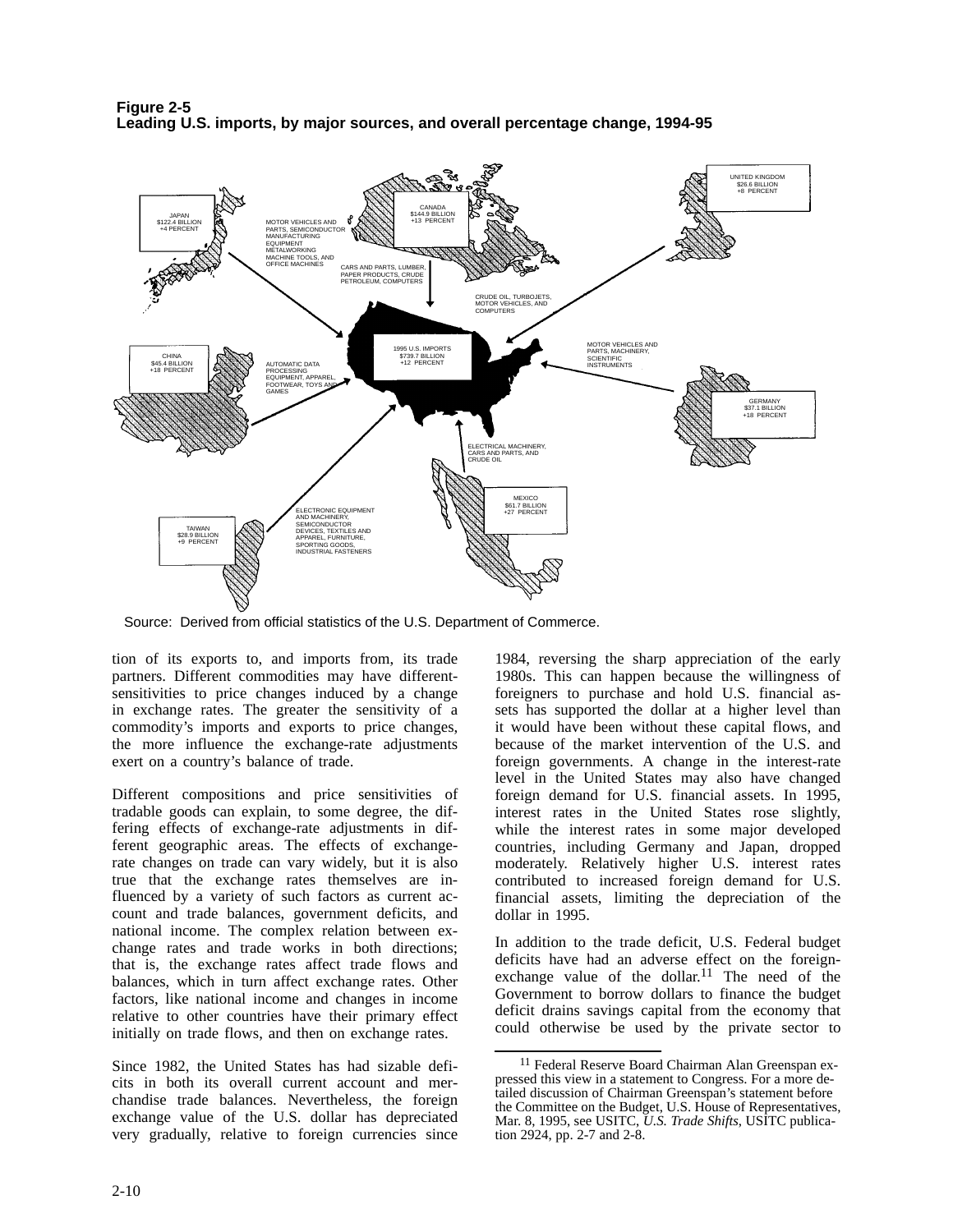finance investment and presumably increase the long-term potential for economic growth. An increasing hesitancy of foreigners to continue to finance U.S. budget deficits may have partly caused (or been caused by) the relatively weakened value of the dollar in 1995.

After the appreciation and subsequent depreciation of the dollar during much of the 1980s, the overall real value of the dollar has fluctuated within a narrow band since 1988. In the long run, with all other factors unchanged, dollar appreciations should be expected to lead to a worsening of the U.S. trade balance, and dollar depreciations should lead to an improvement in the balance of trade. However, the short-run fluctuations in the exchange rate during the past few years are not likely to be reflected in significant changes in the trade balance. As mentioned above, other factors may also affect the trade balance and the exchange rate.

For example, changes in a country's income can affect its import demand. In general, an increase in a country's gross domestic product (GDP) will result in an increase in its import demand. Growth in import demand, in turn, will affect the country's demand for foreign currencies. If domestic growth exceeds foreign growth, there will be downward pressure on the domestic currency. A current study contends that the key factor explaining year-to-year changes in the overall U.S. trade balance in recent years has been the relative rates of growth in real GDP in the United States compared with rates of growth of its major trading partners.<sup>12</sup> But, the dollar's value was kept from falling to the extent suggested by the level of the deficit because foreign investors were willing to continue investing in the United States.

In 1995, the U.S. economy continued its recovery. Although the real U.S. GDP growth rate declined from 3.5 percent in 1994 to 2.0 percent in 1995, the 1995 rate was still higher than those of several major U.S. trading partners.13 This relatively higher growth rate in the U.S. economy resulted in an increased demand for imports. At the same time, slower economic growth rates for these major trading partners weakened the overall demand in those markets, restraining U.S. export growth to, for example, Japan and Europe. $14$  In 1995, the merchandise trade deficit amounted to \$193.2 billion, 9.8 percent higher than the 1994 deficit. The rising U.S. trade deficit increased the supply of dollars in the foreign-exchange market, leading to downward pressure on the U.S. dollar.

The average value of the U.S. dollar showed a small depreciation against world currencies in 199515, in terms of real exchange rates, as expressed by the trade-weighted values of the dollar prepared by the Federal Reserve Bank of Dallas.16 The average depreciation of the dollar is reflected in the moderate appreciations of currencies of most major trading partners of the U.S. The average real value of the dollar with respect to all foreign

p. A4.<br><sup>14</sup> This was the case despite the real depreciation of the<br>dollar against the yen and a basket of European currencies.

<sup>15</sup> Evaluating exchange-rate movements becomes more complex when one considers many exchange-rate shifts simultaneously. This discussion is generally focused on the exchange rate between the U.S. dollar and another foreign currency. Although an exchange rate exists between every pair of currencies traded in the world market, a weighted average of bilateral changes must be used to express the change in the value of a currency against more than one other currency. For example, if the U.S. dollar were to appreciate by 25 percent against the Mexican peso, depreciate by 5 percent against the German mark, and depreciate by 10 percent against the Japanese yen, what would be the change in the overall value of the dollar? An average of bilateral exchange rates is used, in which the exchange rate with each partner is weighted by the share of trade with that partner. The "real" average exchangerate index is derived from the average nominal exchange rate, adjusting for inflation rates of trade partners. Real average exchange rates can vary in many ways, depending on the number of countries used to compute the averages, on the base year used to determine the weights, on price deflators or indexes, and on the transactions included in the trade definition (merchandise trade only or merchandise and services).

<sup>16</sup> The indexes of trade-weighted values of the dollar used in this section are provided by the Federal Reserve Bank of Dallas. These indexes are readily available, are more comprehensive than many other indexes, and include regional groupings. These trade-weighted indexes may differ from those published by other institutions. The Dallas Federal Reserve Bank's real and nominal exchange-rate indexes are revised and adjusted occasionally. These are average exchange-rate indexes and are trade-weighted value indexes. The bank has used consumer price indexes of the United States and foreign countries to convert a nominal exchange-rate index to a real exchange-rate index. At present, the first quarter of 1985 is used as the base (100) of these nominal and real exchange-rate indexes. In 1995, the real exchange-rate indexes were weighted by U.S. bilateral trade with 103 countries. In addition to average annual exchange rates, the Bank also constructs and publishes average monthly exchange-rate indexes of major U.S. trading partners in both nominal and real terms.

<sup>&</sup>lt;sup>12</sup> The study shows that this relationship was strongest during the 1970s and the 1990s, when an index of real exchange rates with the U.S. dollar was relatively stable for certain developed and developing countries. The relationship was not nearly so strong during the 1980s, when large swings in the real foreign-exchange value of the dollar occurred, suggesting that the exchange rate played a larger role in explaining annual changes in the overall U.S. trade balance. For more details on this study, see Charles P. Thomas, "U.S. International Transactions in 1994," *Federal Reserve Bulletin*, vol. 81, No. 5 (May 1995), pp. 408-410.

<sup>13</sup> The 1994 and 1995 U.S. real GDP growth rates are from the news release of May 30, 1996, No. BEA 96-14, from the U.S. Department of Commerce. Both are revised rates. An

<sup>13—</sup>*Cont.*

earlier release of the U.S. growth rates for these 2 years from the same source were 4.1 percent and 2.2 percent, respectively. According to the OECD estimates, the 1995 real GDP growth rates of Japan, Germany, and Mexico were 0.9 percent, 1.9 percent, and -6.0 percent, respectively. For the 1995 growth rates of other OECD member countries, see *OECD Economic Outlook, 58*, (Paris: Head of Publication Service, Organization for Economic Cooperation and Development, Dec. 1995)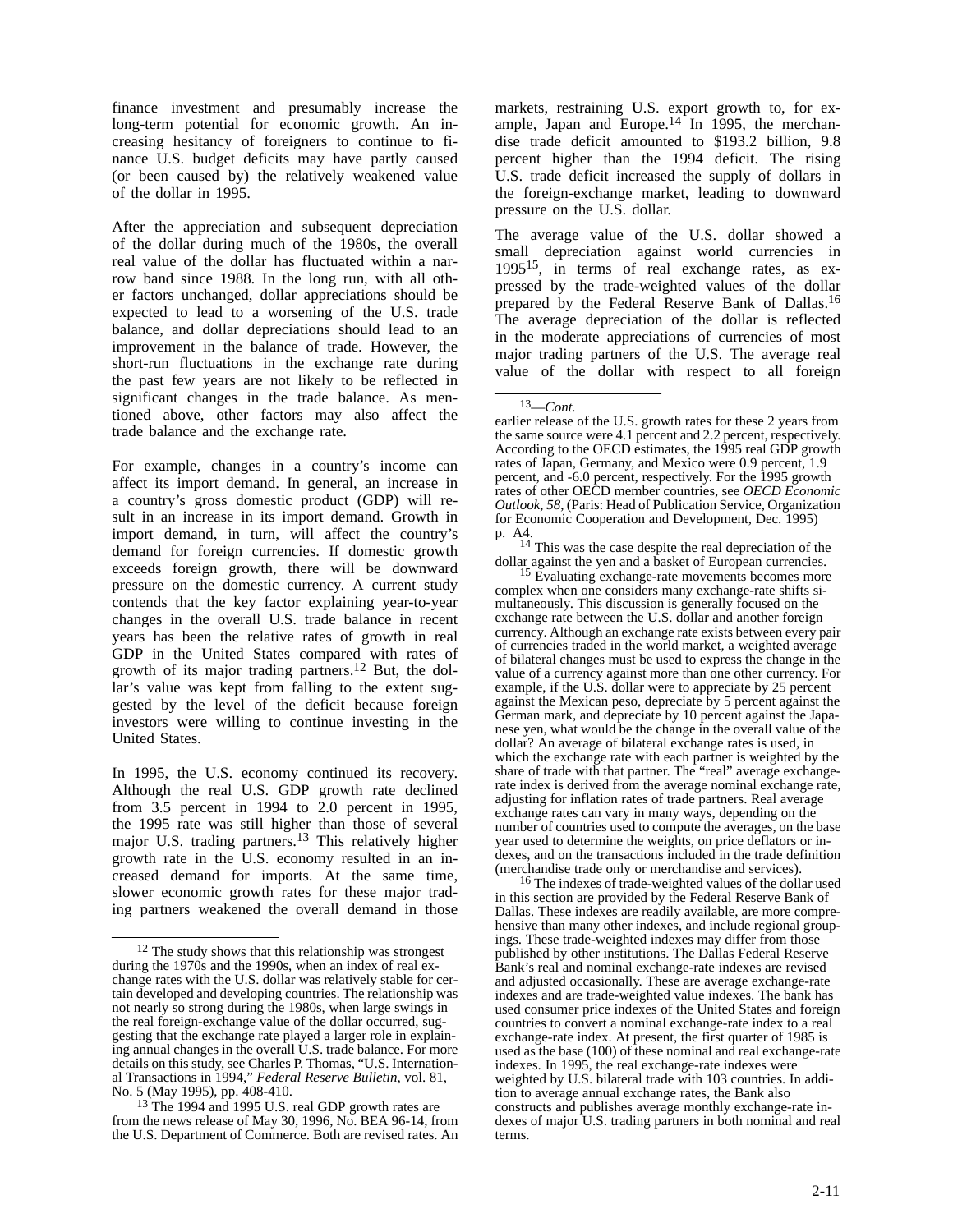currencies in 1995 decreased by 1.63 percent, as the average real exchange-rate index number decreased from 77.95 in 1994 to 76.68 in 1995 (table 2-4).

The value of the dollar against currencies of individual U.S. major trading partners has shown a mixed pattern, as seen in table 2.4. For example, in 1995 both the average annual nominal and real values of the dollar depreciated against the Japanese yen. On a quarterly basis (not shown in the table), the average nominal rate between the dollar and the yen initially dropped from 96.26 yen per dollar in the first quarter to 84.43 yen per dollar (by 12.29 percent) in the second quarter, and then it rose to 94.09 in the third quarter and to 101.46 in the fourth quarter.<sup>17</sup> During the first 4 months of 1995, the New York market rate of the dollar against the yen and also the German mark depreciated rapidly. According to the Federal Reserve Bank of New York, the lowest daily market value of the dollar against the yen was recorded at 79.75 on April 19, 1995.18 On the same day, the market value of the dollar against the mark also reached a period low of 1.3472—close to the historic low of 1.3438 reached on March 8, 1995. To prevent the value of the dollar, with respect to these two major currencies, from falling to an undesirable level, U.S. monetary authorities intervened in the foreign exchange market during the first three quarters of 1995. These interventions included purchasing U.S. dollars with marks and yen in the market. In some cases, the German and the Japanese Governments also intervened in their markets in support of U.S. actions. As a consequence, the dollar started to rebound in relation to these two currencies. The daily market rates of the dollar against the yen recovered to 104.12 on November 2, 1995. The exchange rate of the dollar against the mark also reached 1.4550 on December 8, 1995.<sup>19</sup>

In contrast, the value of the dollar appreciated with respect to the currencies of two other major U.S. trade partners, the Canadian dollar and the Mexican peso. The average annual market rate between U.S. and Canadian dollars increased slightly from 1.3656 (Canadian dollars per U.S. dollar) in 1994 to 1.3724 in 1995, representing a one-half of 1 percent appreciation of the U.S. dollar.<sup>20</sup> In 1995, the

average annual real rate showed a 1.12-percent appreciation of the U.S. dollar. However, the changes in the exchange rates between the U.S. and the Canadian dollar were relatively small, compared with those of most other major U.S. trade partners.

The average annual nominal value of the U.S. dollar against the Mexican peso increased substantially from 3.3751 (pesos per dollar) in 1994 to 6.4194 in 1995, representing a 90.20-percent appreciation of the dollar.<sup>21</sup> The average monthly nominal rate changed rapidly from 3.9308 (pesos per dollar) in December 1994 to 5.5133 in January 1995, representing a 40.26-percent appreciation of the dollar according to International Monetary Fund statistics. In 1995, the average annual real value of the dollar against the peso appreciated by 45.61 percent, compared with the 1994 value. The corresponding devaluation of the peso and the subsequent economic restructuring in Mexico have had some adverse short-term effects on Mexico's economic growth and on the U.S. balance of trade with Mexico.22

In 1995, the average annual real value of the U.S. dollar depreciated in relation to the basket of currencies of the newly industrialized countries (NICs) of the Pacific by 3.80 percent. The trade weights for these currencies, used by the Federal Reserve Bank of Dallas to calculate its exchange rate indexes, have increased in recent years as a result of the increase in trans-Pacific trade flows.23 There-

22 After the Dec. 1994 devaluation, the United States began importing more Mexican goods, which became cheaper as a result of the devaluation; whereas, Mexico imported fewer American goods, which had become more expensive to Mexican consumers. According to official U.S. trade statistics, U.S. exports to Mexico decreased from \$49.1 billion in 1994 to \$44.9 billion in 1995; whereas, U.S. imports increased from \$48.6 billion to \$61.7 billion. The U.S. trade balance with Mexico changed from a surplus of \$531 million in 1994 to a deficit of \$16.8 billion in 1995. Two of the major factors contributing to the bilateral trade change were the devaluation of the peso and the negative growth rate of the Mexican economy. The 1995 growth rate of the Mexican real GDP was -6.0 percent. For more detailed discussion on the effects of the 1994 Mexican peso devaluation, see USITC, *U.S. Trade Shifts,* USITC publication 2924, pp. 2-10, 2-12.

<sup>23</sup> Four of the NICs (China, Taiwan, Korea, and Singapore) were on the list of the top 10 U.S. trade partners. Twoway trade volume between the United States and the four countries increased rapidly from \$154.6 billion in 1994 to \$184.5 billion in 1995, or by 19 percent; whereas, their share of total U.S. trade rose from 13.6 percent to 14.3 percent. Based on two-way trade, Malaysia was the 11th-largest U.S. trade partner, and Hong Kong was the 13th-largest in 1995. If the currencies in the NICs, relative to other countries, general-

<sup>&</sup>lt;sup>17</sup> All percentage-change figures are calculated using the link relative formula: percentage change  $= \{[(the second peri$ od figure/the first period figure) -  $1 \times 100$ . All monthly and quarterly data on nominal exchange rates used in this section are from the International Monetary Fund, *International Financial Statistics* (Washington, DC: IMF Publications Services, May 1996), country tables, except as noted.

<sup>18</sup> Federal Reserve Bank of New York, *Annual Report, 1995* (New York, Apr. 1996), p. 54.

<sup>19</sup> Ibid., p.87.

<sup>20</sup> During the first quarter of 1995, the Canadian dollar reached a 9-year low rate of 1.4272, before recovering late in the quarter to close relatively unchanged at 1.3990. The currency continuously recovered in the second and third quarters and reached a rate of 1.3561 in the fourth quarter of 1995.

<sup>21</sup> On Dec. 22, 1994, the Mexican Government decided to let the peso float freely, resulting in a large devaluation of the peso and prompting a financial crisis. The market value of the peso declined continuously and reached a low point of 7.65 on Mar. 9, 1995. The value of the peso had rebounded to 5.97 by May 15, 1995. By the end of the year, the exchange rate was 7.70, according to the Federal Reserve Bank of New York. The large initial devaluation of the peso had little effect on the 1994 average exchange rate, because it occurred on Dec. 22.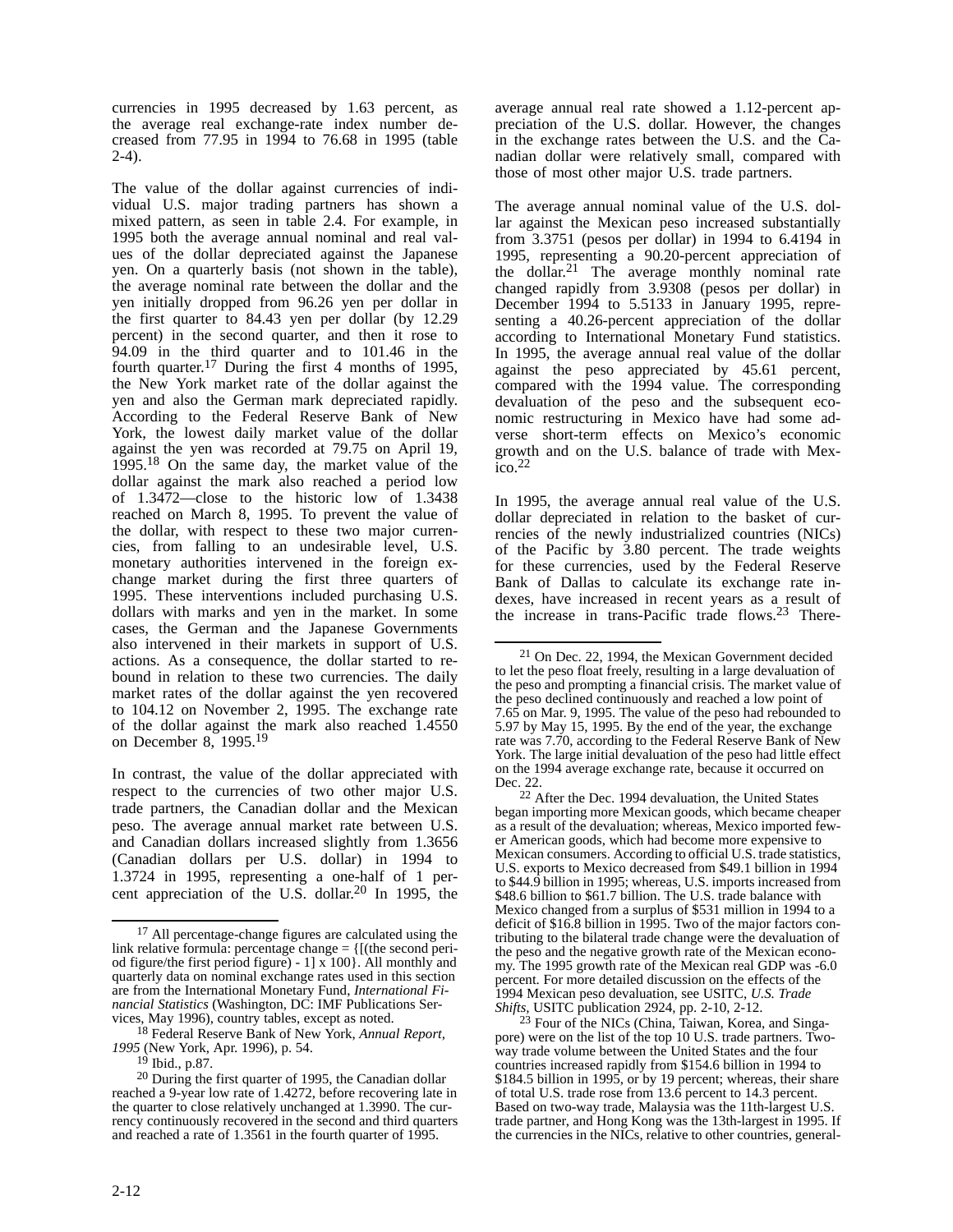#### **Table 2-4**

**Real exchange rates: Indexes of foreign currencies, or of baskets of currencies, against the U.S. dollar, annual averages 1991-95, and first quarter 1996**

| Year     | World<br>average <sup>1</sup>           | Western<br>Hemisphere <sup>2</sup> | Canada  | Mexico  | <b>Europe</b> | Germany  | Japan    | NICs <sup>3</sup> | <b>Taiwan</b> | Korea   |
|----------|-----------------------------------------|------------------------------------|---------|---------|---------------|----------|----------|-------------------|---------------|---------|
|          | <b>Indexes</b> (First quarter 1985=100) |                                    |         |         |               |          |          |                   |               |         |
| 1991     | 75.58                                   | 96.86                              | 81.54   | 95.73   | 57.53         | 58.95    | 60.35    | 90.08             | 76.27         | 78.07   |
| $1992$   | 75.16                                   | 97.07                              | 87.32   | 87.50   | 55.20         | 54.96    | 57.46    | 88.79             | 70.43         | 80.66   |
| $1993$   | 77.45                                   | 94.44                              | 94.21   | 82.62   | 61.91         | 57.55    | 51.30    | 89.98             | 74.11         | 81.48   |
| $1994$   | 77.95                                   | 87.65                              | 102.14  | 85.80   | 61.26         | 56.28    | 48.04    | 92.79             | 73.25         | 78.75   |
| $1995$   | 76.68                                   | 75.21                              | 103.28  | 124.93  | 56.18         | 50.20    | 45.48    | 89.27             | 72.74         | 74.40   |
| $1996^4$ | 78.70                                   | 77.31                              | 104.08  | 120.29  | 57.11         | 51.84    | 52.21    | 90.00             | 75.82         | 74.70   |
|          | Change (Percent)                        |                                    |         |         |               |          |          |                   |               |         |
| 1991     | $-0.48$                                 | 3.26                               | $-3.08$ | $-8.85$ | 2.00          | 3.51     | $-6.06$  | 1.24              | 0.46          | $-1.28$ |
| $1992$   | $-0.56$                                 | 0.22                               | 7.09    | $-8.60$ | $-4.05$       | $-6.77$  | $-4.79$  | $-1.43$           | $-7.66$       | 3.32    |
| $1993$   | 3.05                                    | $-2.71$                            | 7.89    | $-5.58$ | 12.16         | 4.71     | $-10.72$ | 1.34              | 5.23          | 1.02    |
| $1994$   | 0.65                                    | $-7.19$                            | 8.42    | 3.85    | $-1.05$       | $-2.21$  | $-6.35$  | 3.12              | $-1.16$       | $-3.35$ |
| $1995$   | $-1.63$                                 | $-14.19$                           | 1.12    | 45.61   | $-8.29$       | $-10.80$ | $-5.33$  | $-3.80$           | $-0.70$       | $-5.52$ |
| $19964$  | 2.63                                    | 2.79                               | 0.77    | $-3.71$ | 1.66          | 3.27     | 14.80    | 0.82              | 4.23          | 0.40    |

 $^1$  The number of countries that the Federal Reserve Bank of Dallas used to weight the real exchange-rate indexes changed from 99 in 1994 to 103 in 1995.

<sup>2</sup> Excluding Canada and Mexico.

 $^3$  China, Hong Kong, Indonesia, Korea, Malaysia, Singapore, Taiwan, and Thailand.

4 The first quarter of 1996.

Source: Federal Reserve Bank of Dallas.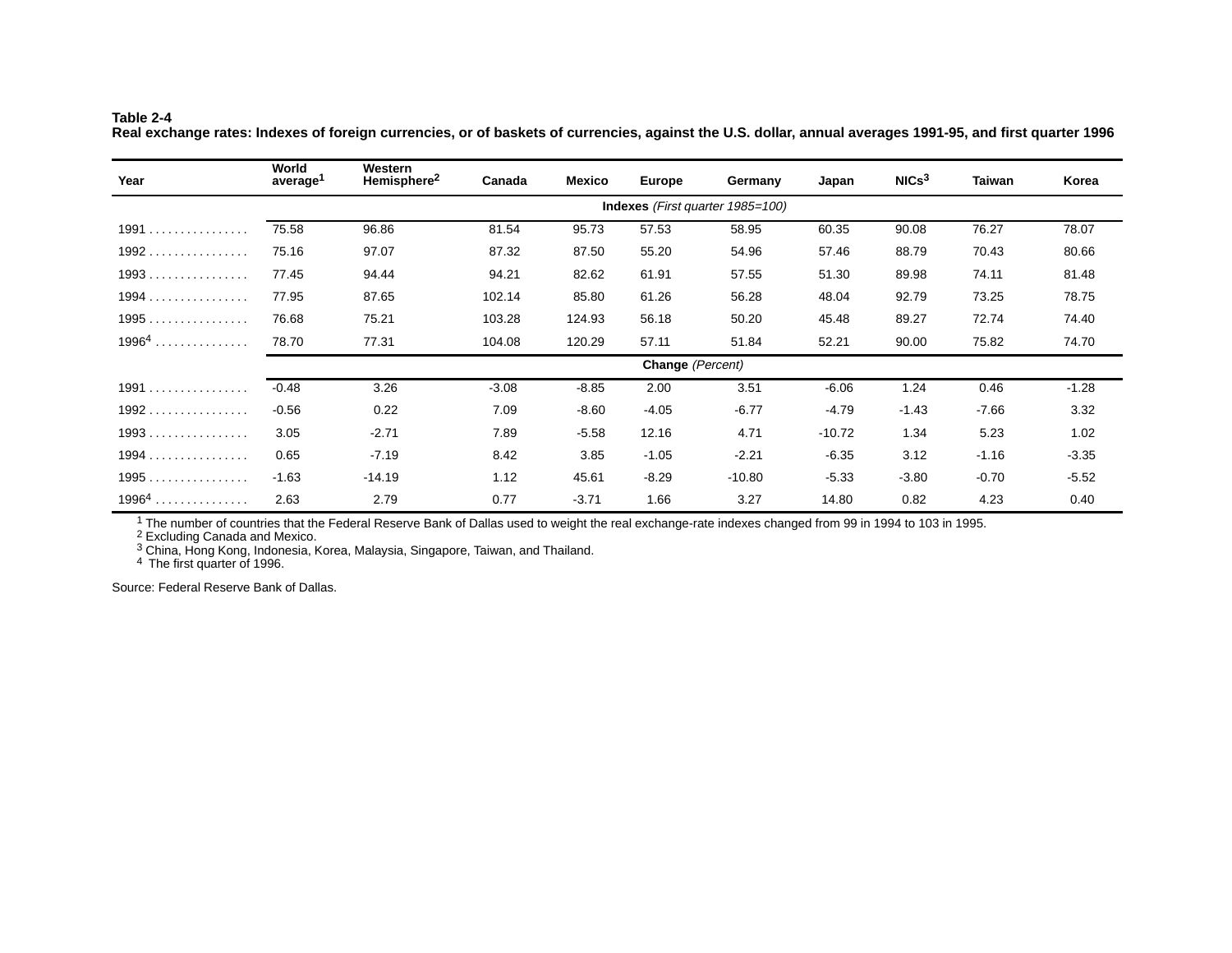fore, the depreciation of the dollar against these currencies has had an increasing effect on the overall trade-weighted-average exchange rate of the dollar. The market values of the dollar, as well as the real values, with respect to currencies of individual NICs, also depreciated.

As has been noted above, the effect of exchangerate changes on the balance of trade may take some time to be felt. $24$  Also, the factors other than exchange rates mentioned above affect a country's import demand. Although a depreciation of a country's currency may affect the country's balance of trade, it does not mean that the exchange-rate adjustment will always improve the balance of trade. Among all the factors that can affect a country's balance of trade, some may operate in the same direction as the exchange rate, and some may operate in the opposite direction. The net effect on trade balances may or may not be in agreement with the effect expected from the exchange-rate change alone.

Consistent with this, there was no simple, systematic relationship between small year-to-year bilateral currency movements between 1994 and 1995 with major trading partners and changes in U.S. bilateral trade balances during  $1994-95.25$  In some cases, as would be expected, the U.S. trade balances with countries against whose currencies the dollar rose, grew worse or stabilized. The U.S. trade deficit with Canada and the real value of the U.S. dollar against the Canadian dollar increased simultaneously during 1992-95. The trade deficit with Japan improved simultaneously with a real depreciation of the U.S. dollar against the yen. In other cases, trade balances grew worse with countries against whose currencies the dollar has depreciated. The U.S. trade deficit with Germany increased as the U.S. dollar depreciated against the mark in 1995, although the amount and rate of an increase in the deficit were smaller than in 1994. Also, the U.S. trade surplus with Mexico diminished during 1992-93, whereas, the real value of the U.S. dollar depreciated. In contrast, however, the U.S. trade

deficit with Mexico increased rapidly in 1995, as would be expected, when the real value of the dollar against the peso also increased substantially.<sup>26</sup>

> **James Tsao (202) 205-3226**

## **Summaries of Significant Commodity Shifts**

Within each of the major industrial sectors that have been previously noted, significant shifts in trade occurred during 1995. These shifts are discussed in greater detail in chapters 3 through 12. In addition, tables 2-5 through 2-10 below summarize the most notable of the shifts that were registered during 1994-95. These latter movements are compiled in rank order according to changes in absolute value and in percentage terms for U.S. export growth and declines, U.S. import growth and declines, and U.S. trade balance improvements and declines between 1994 and 1995.

### **Significant Bilateral Shifts**

A large percentage of the major shifts in bilateral U.S. trade during 1995 were import increases. Such increases generally reflected the more rapid expansion, though slowing in 1995 compared to 1994, of the U.S. economy vis-a-vis some major U.S. trading partners. The increases also resulted from the continued rationalization of U.S. production operations abroad. On the other hand, some notable major shifts, both increases and decreases, in exports occurred. These were affected by a number of foreign economic growth rates that were faster than the U.S. rate, by an acceleration in the rates of economic expansion of some major trading partners with rates of growth slower than that in the United States, by tariff and nontariff barriers that continued to exist in certain foreign markets, and, to a lesser degree, by changes in the value of the dollar relative to the currencies of several major trading partners. Table 2-11 below lists the 15 U.S. trading partners that accounted for the largest shifts in bilateral U.S. trade during 1995. The countries are ranked according to the absolute value of the total change (positive or negative) in the value of both U.S. imports and exports. The change that occurred in the U.S. trade balance with each of these major U.S. trading partners during 1995 is also provided in the table.

<sup>23—</sup>*Cont.*

ly appreciated with respect to the dollar, the increased tradeflow weights further accentuated the depreciation of the dollar.

 $24$  Exchange rate changes, like other price changes, will affect different industries differently. Those industries that require proportionately more imported inputs will probably need to adjust their pricing and production plans more quickly in response to an exchange rate change. Others (like the Mexican tomato industry, which requires few import inputs) may not be so responsive to an exchange rate change.

<sup>25</sup> Economists recognize that short-term trade balances are notoriously variable and difficult to interpret, and therefore should be largely ignored. Therefore, analysts should more appropriately be concerned with long term trends only.

 $26$  The U.S. dollar became strong in the first quarter of 1996, with the real value of the dollar against currencies of most major U.S. trade partners appreciating. However, the U.S. dollar depreciated against the Mexican peso in the first quarter of 1996, as shown in table 2-4.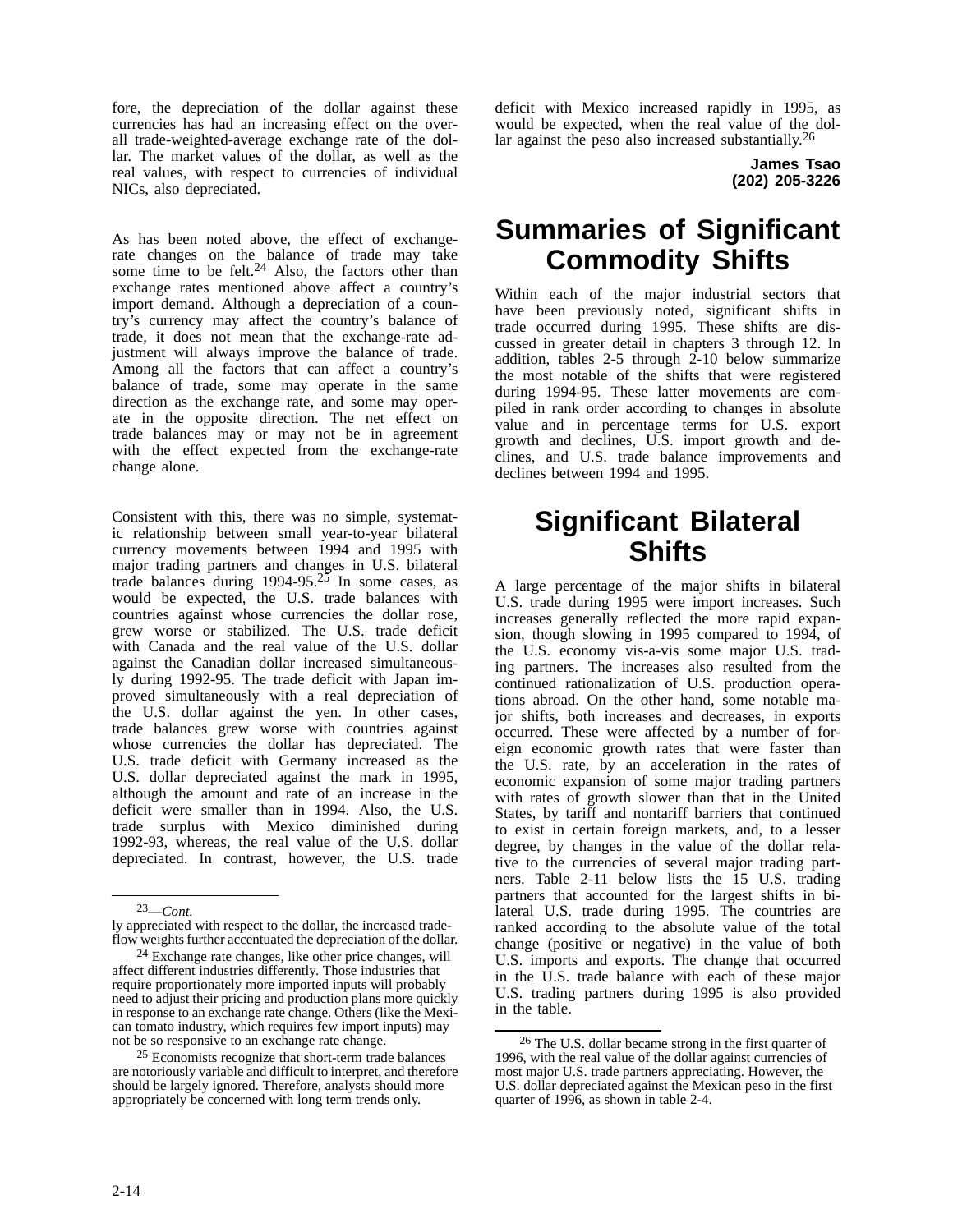| Table 2-5 |                                                                                    |  |
|-----------|------------------------------------------------------------------------------------|--|
|           | Domestic export growth: Ranking of top 20 industry/commodity groups, 1994 and 1995 |  |

|                       |                                                                                                                                                                               | U.S. exports   |                  | Change, 1995 from 1994 |              |  |
|-----------------------|-------------------------------------------------------------------------------------------------------------------------------------------------------------------------------|----------------|------------------|------------------------|--------------|--|
| <b>USITC</b><br>code  | Industry/commodity group                                                                                                                                                      | 1994           | 1995             | <b>Absolute</b>        | Percent      |  |
|                       |                                                                                                                                                                               |                | Million dollars  |                        |              |  |
|                       | Rank order based on change in absolute value growth:                                                                                                                          |                |                  |                        |              |  |
| ST018                 |                                                                                                                                                                               |                | 34,476           | 5,374                  | 18.5         |  |
| ST016                 | Diodes, transistors, integrated                                                                                                                                               |                |                  |                        |              |  |
|                       | circuits and similar semiconductor                                                                                                                                            |                |                  |                        |              |  |
| AG030                 |                                                                                                                                                                               |                | 23,317<br>14.870 | 5,219<br>4.782         | 28.8<br>47.4 |  |
| AG054                 |                                                                                                                                                                               |                | 6,241            | 2,425                  | 63.5         |  |
| MT023                 | Semiconductor equipment, robots, and                                                                                                                                          |                |                  |                        |              |  |
|                       |                                                                                                                                                                               |                | 11,512           | 2,220                  | 23.9         |  |
| CH012                 |                                                                                                                                                                               |                | 8,013            | 2,123                  | 36.0         |  |
| MM025                 |                                                                                                                                                                               |                | 4.665            | 1.636                  | 54.0         |  |
| MT039                 | Certain motor-vehicle parts  20,685                                                                                                                                           |                | 22,265           | 1,580                  | 7.6          |  |
| ST031                 | Measuring, testing, controlling, and                                                                                                                                          |                |                  |                        |              |  |
| ST002                 | analyzing instruments $\ldots \ldots \ldots \ldots \ldots \ldots \ldots \ldots \ldots$ 10,060<br>Telephone and telegraph apparatus $\ldots \ldots \ldots \ldots \ldots$ 6,724 |                | 11,572<br>8,203  | 1,512<br>1,479         | 15.0<br>22.0 |  |
| ST007                 | Radio transmission and reception                                                                                                                                              |                |                  |                        |              |  |
|                       |                                                                                                                                                                               |                | 6,604            | 1,438                  | 27.8         |  |
| AG056                 | Industrial papers and paperboards                                                                                                                                             | 3,827          | 5,085            | 1,258                  | 32.9         |  |
| AG032                 |                                                                                                                                                                               | 4.537          | 5,661            | 1,124                  | 24.8         |  |
| ST013                 | Apparatus for making, breaking,                                                                                                                                               |                |                  |                        |              |  |
|                       | protecting, or connecting electrical                                                                                                                                          |                |                  |                        |              |  |
|                       |                                                                                                                                                                               |                | 7.502            | 1,031                  | 15.9         |  |
| AG064                 |                                                                                                                                                                               | 2.653          | 3.681            | 1.028                  | 38.7         |  |
| ST024<br>MM036        |                                                                                                                                                                               | 7,997<br>1,813 | 8,966<br>2,708   | 969<br>895             | 12.1<br>49.4 |  |
| CH003                 | Coal, coke, and related chemicals                                                                                                                                             |                |                  |                        |              |  |
|                       |                                                                                                                                                                               | 3,464          | 4,328            | 864                    | 24.9         |  |
| MT012                 |                                                                                                                                                                               |                | 7,773            | 826                    | 11.9         |  |
| <b>MM038</b>          |                                                                                                                                                                               | 2,177          | 2,974            | 797                    | 36.6         |  |
|                       | Rank order based on change in percentage growth:                                                                                                                              |                |                  |                        |              |  |
| <b>MM007</b>          | Certain ores, concentrates, ash,                                                                                                                                              |                |                  |                        |              |  |
|                       |                                                                                                                                                                               | 301            | 704              | 403                    | 133.9        |  |
| MT022                 | Non-metalworking machine tools and                                                                                                                                            |                |                  |                        |              |  |
|                       |                                                                                                                                                                               | 861            | 1,456            | 595                    | 69.1         |  |
| AG054                 | Wood pulp and wastepaper                                                                                                                                                      | 3,816          | 6,241            | 2,425                  | 63.5         |  |
| CH001                 |                                                                                                                                                                               | 30             | 47               | 17                     | 56.7         |  |
| <b>MM010</b><br>MM025 | Steel mill products, all grades                                                                                                                                               | 411<br>3,029   | 635<br>4,665     | 224<br>1,636           | 54.5<br>54.0 |  |
| AG003                 |                                                                                                                                                                               | 486            | 748              | 262                    | 53.9         |  |
| CH016                 | Chlor-alkali chemicals                                                                                                                                                        | 594            | 899              | 305                    | 51.3         |  |
| <b>CH080</b>          |                                                                                                                                                                               | 603            | 910              | 307                    | 50.9         |  |
| CH009                 | Other wearing apparel<br>Primary aromatics<br>Conservation Conservation Primary aromatics                                                                                     | 138            | 208              | 70                     | 50.7         |  |
| MM036                 | Copper and related articles                                                                                                                                                   | 1.813          | 2.708            | 895                    | 49.4         |  |
| ST010                 | Television apparatus (except                                                                                                                                                  |                |                  |                        |              |  |
|                       | receivers and monitors), including                                                                                                                                            |                |                  |                        |              |  |
|                       | cameras, camcorders, and                                                                                                                                                      |                |                  |                        |              |  |
|                       | cable apparatus                                                                                                                                                               | 427            | 637              | 210                    | 49.2         |  |
| AG030                 |                                                                                                                                                                               |                | 14,870           | 4,782                  | 47.4         |  |
| CH035<br>CH010        | Polypropylene resins in primary forms<br>Benzenoid commodity chemicals                                                                                                        | 449<br>1,555   | 660<br>2,258     | 211<br>703             | 47.0         |  |
| MM037                 | Unwrought aluminum                                                                                                                                                            | 896            | 1,294            | 398                    | 45.2<br>44.4 |  |
| MM002                 | Certain miscellaneous mineral                                                                                                                                                 |                |                  |                        |              |  |
|                       |                                                                                                                                                                               | 5              | 7                | 2                      | 40.0         |  |
| AG064                 |                                                                                                                                                                               | 2.653          | 3,681            | 1,028                  | 38.7         |  |
| AG033                 | Animal or vegetable fats and oils                                                                                                                                             | 1.851          | 2.529            | 678                    | 36.6         |  |
| <b>MM038</b>          | Aluminum mill products                                                                                                                                                        | 2,177          | 2,974            | 797                    | 36.6         |  |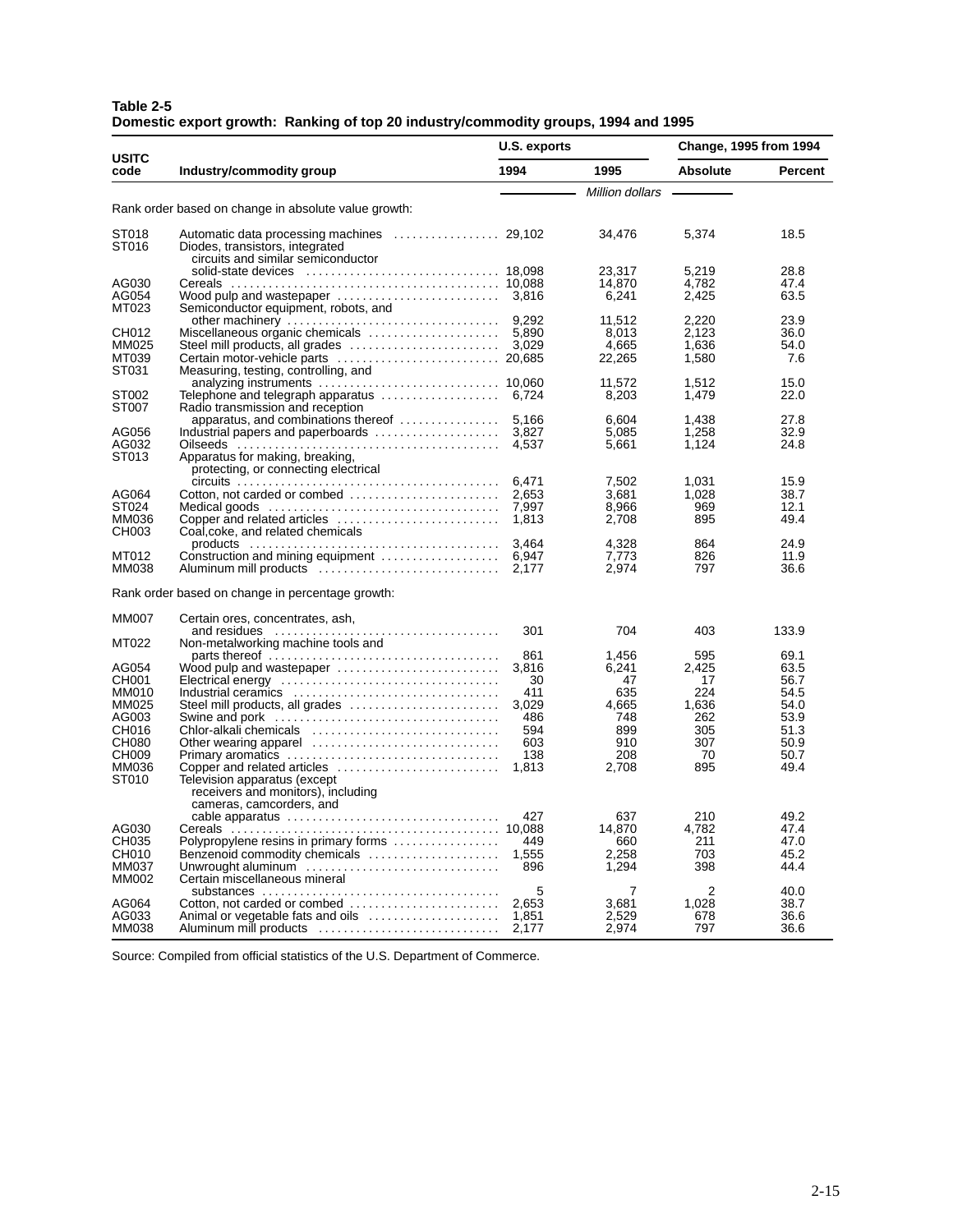| Table 2-6 |                                                                                      |  |
|-----------|--------------------------------------------------------------------------------------|--|
|           | Domestic export declines: Ranking of top 20 industry/commodity groups, 1994 and 1995 |  |

|                      |                                                                                                                | U.S. exports |                 | Change, 1995 from 1994 |                    |
|----------------------|----------------------------------------------------------------------------------------------------------------|--------------|-----------------|------------------------|--------------------|
| <b>USITC</b><br>code | Industry/commodity group                                                                                       | 1994         | 1995            | Absolute               | Percent            |
|                      |                                                                                                                |              | Million dollars |                        |                    |
|                      | Rank order based on change in absoulte value decline:                                                          |              |                 |                        |                    |
|                      |                                                                                                                |              |                 |                        |                    |
| MT042                | Aircraft, spacecraft, and related equipment  28,576                                                            |              | 23.839          | $-4.737$               | $-16.6$            |
| CH002                |                                                                                                                | 1.226        | 965             | -261                   | $-21.3$            |
| AG043                |                                                                                                                | 4,965        | 4,770           | $-195$                 | $-3.9$             |
| AG034                |                                                                                                                | 3,062        | 2,871           | $-191$                 | $-6.2$             |
| AG009                |                                                                                                                | 904          | 788             | -116                   | $-12.8$            |
| <b>MM066</b>         | Miscellaneous articles                                                                                         | 1,524        | 1,420           | -104                   | $-6.8$             |
| MT033                | Ignition, starting, lighting, and other                                                                        |              |                 |                        |                    |
|                      | electrical equipment                                                                                           | 1,409        | 1,336           | $-73$                  | $-5.2$             |
| AG023<br>MM020       |                                                                                                                | 774          | 718             | -56<br>$-56$           | $-7.2$<br>$-9$     |
| MT019                | Precious metals and related articles $\ldots, \ldots, \ldots, \ldots$<br>Metal rolling mills and parts thereof | 6.531<br>287 | 6.475<br>235    | -52                    | $-18.1$            |
| ST008                | Radio navigational aid, radar, and remote                                                                      |              |                 |                        |                    |
|                      | control apparatus                                                                                              | 1,242        | 1,198           | -44                    | $-3.5$             |
| CH004                |                                                                                                                | 44           | 1               | $-43$                  | $-97.7$            |
| CH060                |                                                                                                                | 713          | 686             | $-27$                  | $-3.8$             |
| MT034                | Flashlights and other similar electric lights,                                                                 |              |                 |                        |                    |
|                      | light bulbs and fluorescent tubes; arc                                                                         |              |                 |                        |                    |
|                      |                                                                                                                | 811          | 786             | $-25$                  | $-3.1$             |
| ST026                |                                                                                                                | 163          | 139             | -24                    | $-14.7$            |
| MM024                | Abrasive and ferrous powders                                                                                   | 432          | 410             | $-22$                  | $-5.1$             |
| ST015                | Special-purpose tubes                                                                                          | 171          | 150             | $-21$                  | $-12.3$            |
| AG035                | Cocoa, chocolate, and confectionery                                                                            | 545          | 524             | $-21$                  | $-3.9$             |
| AG004                |                                                                                                                | 37           | 19              | $-18$                  | $-48.6$            |
| CH020                | Synthetic organic pigments                                                                                     | 299          | 283             | -16                    | $-5.4$             |
|                      | Rank order based on change in percentage decline:                                                              |              |                 |                        |                    |
| CH004                |                                                                                                                | 44           | 1               | -43                    | $-97.7$            |
| <b>MM008</b>         | Precious metal ores and concentrates                                                                           | 16           | 8               | -8                     | $-50.0$            |
| AG004                |                                                                                                                | 37           | 19              | -18                    | $-48.6$            |
| CH002                |                                                                                                                | 1,226        | 965             | -261                   | $-21.3$            |
| MT019                | Metal rolling mills and parts thereof $\ldots$                                                                 | 287          | 235             | -52                    | $-18.1$            |
| MM051                | Silverware and certain other articles                                                                          |              |                 |                        |                    |
|                      | of precious metal or metal clad with                                                                           |              |                 |                        |                    |
|                      |                                                                                                                | 89           | 74              | $-15$                  | $-16.9$            |
| MT042                | Aircraft, spacecraft, and related equipment  28,576                                                            |              | 23,839          | $-4.737$               | $-16.6$            |
| ST026                |                                                                                                                | 163          | 139             | $-24$                  | $-14.7$            |
| AG009                |                                                                                                                | 904          | 788             | $-116$                 | $-12.8$            |
| ST015                | Special-purpose tubes                                                                                          | 171          | 150             | -21                    | $-12.3$            |
| AG029                |                                                                                                                | 52           | 46              | -6                     | $-11.5$            |
| ST020                | Exposed photographic plates, film, and                                                                         |              |                 |                        |                    |
| CH023                |                                                                                                                | 110<br>19    | 98<br>17        | $-12$<br>$-2$          | $-10.9$<br>$-10.5$ |
| CH063                | Natural tanning and dyeing materials<br>Men's and boys' coats and jackets                                      | 136          | 125             | $-11$                  | -8.1               |
| CH043                | Other tires                                                                                                    | 79           | 73              | -6                     | -7.6               |
| AG023                |                                                                                                                | 774          | 718             | -56                    | $-7.2$             |
| <b>MM066</b>         | Miscellaneous articles                                                                                         | 1,524        | 1,420           | $-104$                 | $-6.8$             |
| AG034                | Edible preparations                                                                                            | 3,062        | 2,871           | $-191$                 | $-6.2$             |
| AG045                |                                                                                                                | 167          | 157             | -10                    | $-6.0$             |
| MM013                | Ceramic household articles                                                                                     | 105          | 99              | -6                     | $-5.7$             |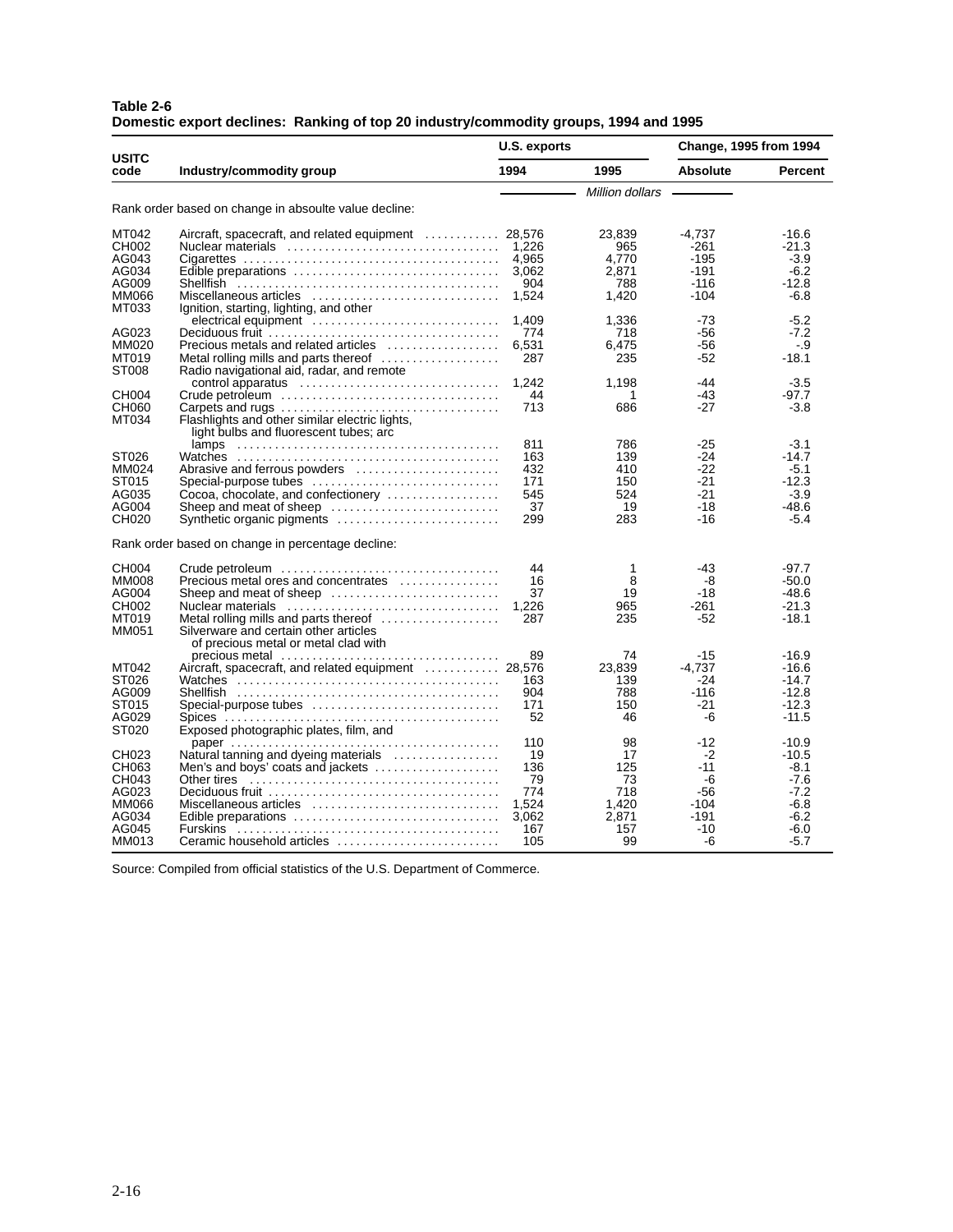| Table 2-7 |                                                                                    |  |
|-----------|------------------------------------------------------------------------------------|--|
|           | Domestic import growth: Ranking of top 20 industry/commodity groups, 1994 and 1995 |  |

|                      |                                                                                                               | U.S. exports |                 | <b>Change, 1995 from 1994</b> |         |
|----------------------|---------------------------------------------------------------------------------------------------------------|--------------|-----------------|-------------------------------|---------|
| <b>USITC</b><br>code | Industry/commodity group                                                                                      | 1994         | 1995            | <b>Absolute</b>               | Percent |
|                      |                                                                                                               |              | Million dollars |                               |         |
|                      | Rank order based on change in absolute value growth:                                                          |              |                 |                               |         |
| ST016                | Diodes, transistors, integrated circuits and<br>similar semiconductor solid-state devices  26,020             |              | 39,168          | 13,148                        | 50.5    |
| ST018                |                                                                                                               |              | 56,308          | 10,147                        | 22.0    |
| MT038                | Automobiles, trucks, buses, and bodies                                                                        |              | 84,384          | 5,144                         | 6.5     |
| CH004                |                                                                                                               |              | 42,077          | 3,547                         | 9.2     |
| MT023                | Semiconductor equipment, robots,                                                                              |              | 9,711           | 1,590                         | 19.6    |
| AG054                | Wood pulp and wastepaper $\ldots \ldots \ldots \ldots \ldots \ldots$ 2,329                                    |              | 3.845           | 1,516                         | 65.1    |
| CH027                | Medicinal chemicals, except antibiotics                                                                       | 5.691        | 7,075           | 1,384                         | 24.3    |
| AG058                |                                                                                                               | 2,831        | 4,192           | 1,361                         | 48.1    |
| ST013                | Apparatus for making, breaking,<br>protecting, or connecting electrical                                       |              |                 |                               |         |
|                      |                                                                                                               |              | 8,528           | 1,148                         | 15.6    |
| CH066                |                                                                                                               |              | 11,986          | 1,146                         | 10.6    |
| AG057                |                                                                                                               |              | 4,418           | 1,085                         | 32.6    |
| MT002                | Internal combustion piston engines,                                                                           |              |                 |                               |         |
|                      |                                                                                                               |              | 8,389           | 965                           | 13.0    |
| ST031                | Measuring, testing, controlling, and                                                                          | 5,727        | 6,665           | 938                           | 16.4    |
|                      |                                                                                                               |              |                 |                               |         |
| CH011<br>MT029       | Electrical transformers, static                                                                               |              | 3,179           | 898                           | 39.4    |
|                      |                                                                                                               |              | 3,537           | 824                           | 30.4    |
| MM041                | Certain base metals and chemical                                                                              |              |                 |                               |         |
|                      | $elements \dots \dots \dots \dots \dots \dots \dots \dots \dots \dots \dots \dots \dots \dots$                | 1,720        | 2,536           | 816                           | 47.4    |
| <b>MM055</b>         |                                                                                                               |              | 8,423           | 785                           | 10.3    |
| MT020                | Machine tools for cutting metal and<br>parts; tool holders, work holders;<br>dividing heads and other special |              |                 |                               |         |
|                      | attachments for machine tools                                                                                 | 2,735        | 3,512           | 777                           | 28.4    |
| AG028                |                                                                                                               | 2,655        | 3,427           | 772                           | 29.1    |
| ST007                | Radio transmission and reception                                                                              | 7,764        |                 | 764                           | 9.8     |
|                      | apparatus, and combinations thereof                                                                           |              | 8,528           |                               |         |
|                      | Rank order based on change in percentage growth:                                                              |              |                 |                               |         |
| CH010                | Benzenoid commodity chemicals                                                                                 | 392          | 813             | 421                           | 107.4   |
| <b>MM008</b>         | Precious metal ores and concentrates                                                                          | 49           | 87              | 38                            | 77.6    |
| CH007                | Major primary olefins                                                                                         | 289          | 496             | 207                           | 71.6    |
| CH049                |                                                                                                               | 965          | 1,629           | 664                           | 68.8    |
| AG054                | Wood pulp and wastepaper                                                                                      | 2.329        | 3,845           | 1,516                         | 65.1    |
| MM022                |                                                                                                               | 777          | 1,245           | 468                           | 60.2    |
| CH009                |                                                                                                               | 158          | 246             | 88                            | 55.7    |
| CH034                | Polyethylene resins in primary forms                                                                          | 783          | 1,192           | 409                           | 52.2    |
| ST016                | Diodes, transistors, integrated circuits<br>and similar semiconductor solid-state                             |              | 39,168          | 13,148                        | 50.5    |
| ST021                | Optical fibers, optical fiber bundles                                                                         |              |                 |                               |         |
|                      |                                                                                                               | 104          | 154             | 50                            | 48.1    |
| AG058                | Printing and writing papers                                                                                   | 2,831        | 4,192           | 1,361                         | 48.1    |
| MM041                | Certain base metals and chemical                                                                              |              |                 |                               |         |
|                      |                                                                                                               | 1,720        | 2,536           | 816                           | 47.4    |
| CH059                | Sacks and bags of textile materials                                                                           | 52           | 76              | 24                            | 46.2    |
| AG004                | Sheep and meat of sheep                                                                                       | 59           | 85              | 26                            | 44.1    |
| AG064                | Cotton, not carded or combed                                                                                  | 7            | 10              | 3                             | 42.9    |
| MT013                | Mineral processing machinery                                                                                  | 260          | 371             | 111                           | 42.7    |
| MM028                | Metal construction components                                                                                 | 181          | 258             | 77                            | 42.5    |
| MM038                | Aluminum mill products                                                                                        | 1,446        | 2,048           | 602                           | 41.6    |
| CH016                | Chlor-alkali chemicals                                                                                        | 149          | 210             | 61                            | 40.9    |
| MT043                | Ships, tugs, pleasure boats, and                                                                              |              |                 |                               |         |
|                      |                                                                                                               | 653          | 919             | 266                           | 40.7    |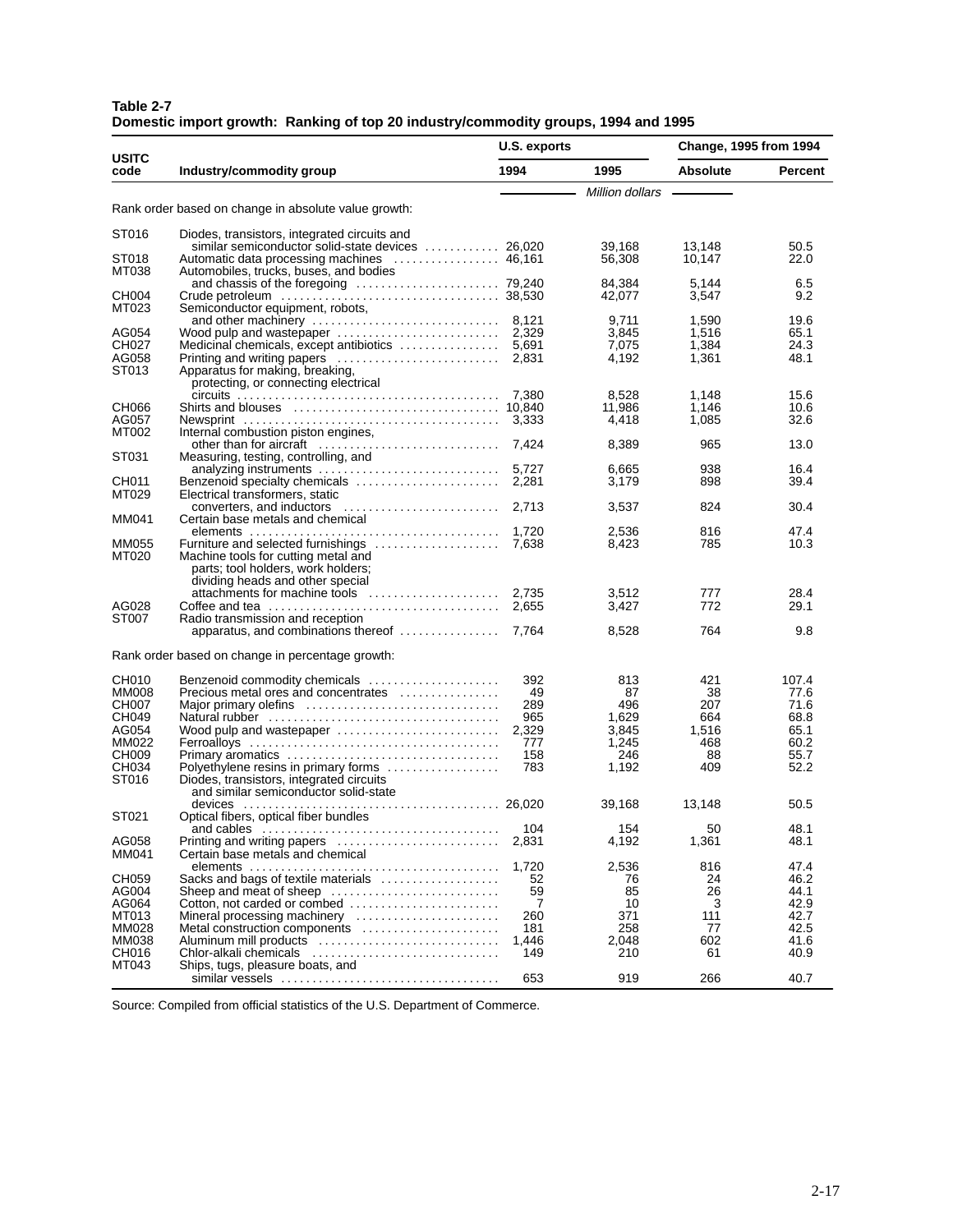| Table 2-8 |                                                                                      |  |
|-----------|--------------------------------------------------------------------------------------|--|
|           | Domestic import declines: Ranking of top 20 industry/commodity groups, 1994 and 1995 |  |

|                      |                                                                                         | U.S. imports |                 | <b>Change, 1995 from 1994</b> |                |
|----------------------|-----------------------------------------------------------------------------------------|--------------|-----------------|-------------------------------|----------------|
| <b>USITC</b><br>code | Industry/commodity group                                                                | 1994         | 1995            | <b>Absolute</b>               | <b>Percent</b> |
|                      |                                                                                         |              | Million dollars |                               |                |
|                      | Rank order based on change in absolute value decline:                                   |              |                 |                               |                |
| <b>CH005</b>         |                                                                                         |              | 9.777           | -673                          | $-6.4$         |
| MM025                |                                                                                         |              | 11.786          | $-649$                        | $-5.2$         |
| AG047                |                                                                                         |              | 5.515           | $-544$                        | $-9.0$         |
| MT001                |                                                                                         |              | 5,285           | $-540$                        | $-9.3$         |
| CH067                |                                                                                         |              | 1,750           | $-302$                        | -14.7          |
| MT042                | Aircraft, spacecraft, and related                                                       |              |                 |                               |                |
|                      |                                                                                         | 6.431        | 6,135           | -296                          | $-4.6$         |
| CH076                |                                                                                         |              | 1,199           | -257                          | $-17.7$        |
| MM051                | Silverware and certain other articles                                                   |              |                 |                               |                |
|                      | of precious metal or metal clad with                                                    |              |                 |                               |                |
|                      |                                                                                         | 317          | 139             | $-178$                        | $-56.2$        |
| AG030                |                                                                                         | 861          | 723             | $-138$                        | $-16.0$        |
| ST028                | Arms and ammunition                                                                     | 777          | 657             | $-120$                        | $-15.4$        |
| CH001                |                                                                                         | 960          | 856             | $-104$                        | $-10.8$        |
| AG002                |                                                                                         | 2,716        | 2,627           | $-89$                         | $-3.3$         |
| MM062                | Games and fairground amusements                                                         | 2,575        | 2,494           | -81                           | $-3.1$         |
| CH063                | Men's and boys' coats and jackets                                                       | 1,773        | 1,692           | -81                           | $-4.6$         |
| MT018                | Textile machinery and parts                                                             | 1,833        | 1,752           | -81                           | $-4.4$         |
| MM053                | Costume jewelry and related articles                                                    | 567          | 493             | $-74$                         | $-13.1$        |
| AG041                | Unmanufactured tobacco                                                                  | 613          | 550             | -63                           | $-10.3$        |
| AG032                |                                                                                         | 268          | 221             | $-47$                         | $-17.5$        |
| CH006                | Natural gas and components                                                              | 5,201        | 5,157           | -44                           | -.8            |
| <b>CH077</b>         | Fur apparel and other fur articles                                                      | 187          | 146             | -41                           | $-21.9$        |
|                      | Rank order based on change in percentage decline:                                       |              |                 |                               |                |
| MM051                | Silverware and certain other articles                                                   |              |                 |                               |                |
|                      | of precious metal or metal clad with                                                    |              |                 |                               |                |
|                      |                                                                                         | 317          | 139             | -178                          | $-56.2$        |
| AG011                |                                                                                         | 30           | 20              | -10                           | $-33.3$        |
| AG043                |                                                                                         | 73           | 51              | -22                           | $-30.1$        |
| <b>MM006</b>         | Zinc ores and residues $\ldots \ldots \ldots \ldots \ldots \ldots \ldots \ldots \ldots$ | 18           | 13              | -5                            | $-27.8$        |
| CH077                | Fur apparel and other fur articles                                                      | 187          | 146             | -41                           | $-21.9$        |
| AG045                |                                                                                         | 109          | 87              | $-22$                         | $-20.2$        |
| CH076                | Leather apparel and accessories                                                         | 1.456        | 1,199           | $-257$                        | $-17.7$        |
| AG032                |                                                                                         | 268          | 221             | $-47$                         | $-17.5$        |
| AG030                |                                                                                         | 861          | 723             | $-138$                        | $-16.0$        |
| ST028                | Arms and ammunition                                                                     | 777          | 657             | $-120$                        | $-15.4$        |
| CH067                |                                                                                         | 2,052        | 1,750           | $-302$                        | -14.7          |
| MM053                | Costume jewelry and related articles                                                    | 567          | 493             | $-74$                         | $-13.1$        |
| CH001                |                                                                                         | 960          | 856             | $-104$                        | $-10.8$        |
| CH023                | Natural tanning and dyeing materials                                                    | 58           | 52              | -6                            | $-10.3$        |
| AG041                | Unmanufactured tobacco                                                                  | 613          | 550             | -63                           | $-10.3$        |
| <b>MT001</b>         | Aircraft engines and gas turbines                                                       | 5.825        | 5.285           | $-540$                        | $-9.3$         |
| AG047                |                                                                                         |              | 5,515           | -544                          | $-9.0$         |
| CH005                |                                                                                         |              | 9.777           | -673                          | $-6.4$         |
| ST029                | Balances of a sensitivity of 5 cg or better $\dots\dots\dots\dots$                      | 37           | 35              | -2                            | $-5.4$         |
| AG013                |                                                                                         | 613          | 580             | $-33$                         | $-5.4$         |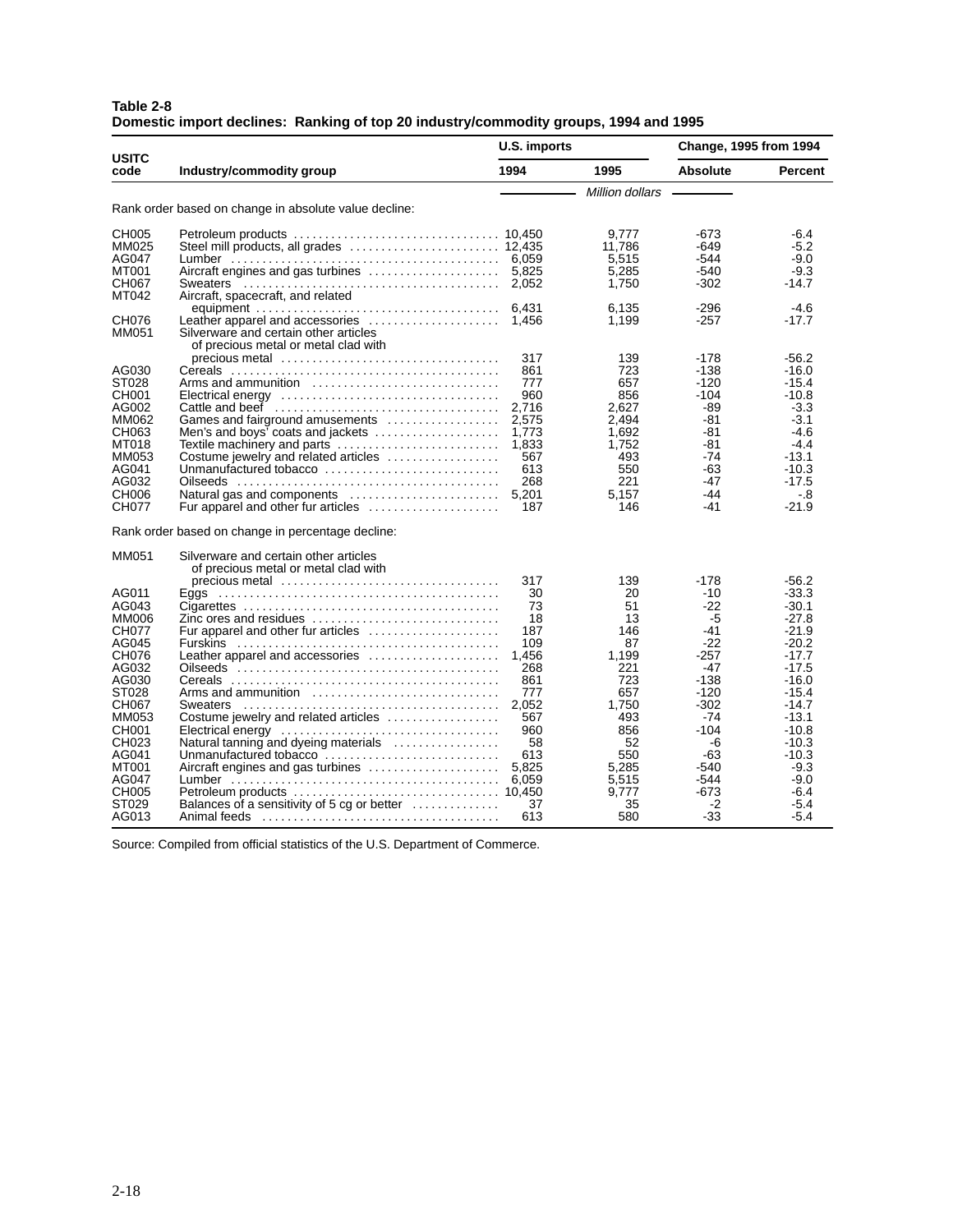#### **Table 2-9 U.S. trade position improvements: Ranking of top 30 industry/commodity groups, 1994 and 1995** (Million dollars)

|                      |                                                           | U.S. balance |          | Absolute change from |  |
|----------------------|-----------------------------------------------------------|--------------|----------|----------------------|--|
| <b>USITC</b><br>code | Industry/commodity group                                  | 1994         | 1995     | 1994 to 1995         |  |
| AG030                |                                                           | 9,227        | 14,147   | 4,920                |  |
| <b>MM025</b>         | Steel mill products, all grades                           | $-9,406$     | $-7,121$ | 2,285                |  |
| CH012                | Miscellaneous organic chemicals                           | 1,448        | 3,045    | 1,597                |  |
| MT039                | Certain motor-vehicle parts                               | 4.600        | 5,967    | 1,367                |  |
| CH005                | Petroleum products                                        | $-4.436$     | $-3.194$ | 1.242                |  |
| ST002                |                                                           | -724         | 461      | 1,185                |  |
| AG032                | Telephone and telegraph apparatus<br>Oilseeds<br>Cilseeds | 4,269        | 5,440    | 1,171                |  |
| AG064                | Cotton, not carded or combed                              | 2,646        | 3,671    | 1,025                |  |
| AG054                | Wood pulp and wastepaper                                  | 1,487        | 2,396    | 909                  |  |
| CH003                | Coal, coke, and related chemicals products                | 2,665        | 3,481    | 816                  |  |
| AG056                | Industrial papers and paperboards                         | 2,439        | 3.201    | 762                  |  |
| MT001                | Aircraft engines and gas turbines                         | 2,642        | 3,356    | 714                  |  |
| ST007                | Radio transmission and reception apparatus, and           |              |          |                      |  |
|                      |                                                           | $-2,598$     | $-1,924$ | 674                  |  |
| MT012                | Construction and mining equipment                         | 3,485        | 4,138    | 653                  |  |
| MT023                | Semiconductor equipment, robots, and other                |              |          |                      |  |
|                      |                                                           |              |          | 630                  |  |
| ST031                |                                                           | 1,171        | 1,801    |                      |  |
|                      |                                                           | 4,333        |          |                      |  |
|                      |                                                           |              | 4,907    | 574                  |  |
| ST028                | Arms and ammunition                                       | 1.435        | 2.005    | 570                  |  |
| AG047                |                                                           | $-3,601$     | $-3,068$ | 533                  |  |
| CH039                | Other plastics in primary forms                           | 2,986        | 3,461    | 475                  |  |
| AG033                | Animal or vegetable fats and oils                         | 805          | 1,264    | 459                  |  |
| AG005                |                                                           | 1,668        | 2,118    | 450                  |  |
| ST024                |                                                           | 3,592        | 4,015    | 423                  |  |
| MT022                | Non-metalworking machine tools and parts thereof          | 43           | 463      | 420                  |  |
| CH050                | Manmade fibers and filament yarns                         | 286          | 683      | 397                  |  |
| AG002                |                                                           | $-355$       | 21       | 376                  |  |
| AG013                |                                                           | 2,869        | 3,242    | 373                  |  |
| MM023                | Iron and steel waste and scrap                            | 1.031        | 1,403    | 372                  |  |
| ST017                | Electrical and electronic articles, apparatus, and        |              |          |                      |  |
|                      | parts not elsewhere provided for                          | 980          | 1,351    | 371                  |  |
| <b>CH067</b>         | <b>Sweaters</b>                                           | $-2.022$     | $-1,718$ | 304                  |  |
| <b>CH080</b>         | Other wearing apparel                                     | $-1,689$     | $-1,387$ | 302                  |  |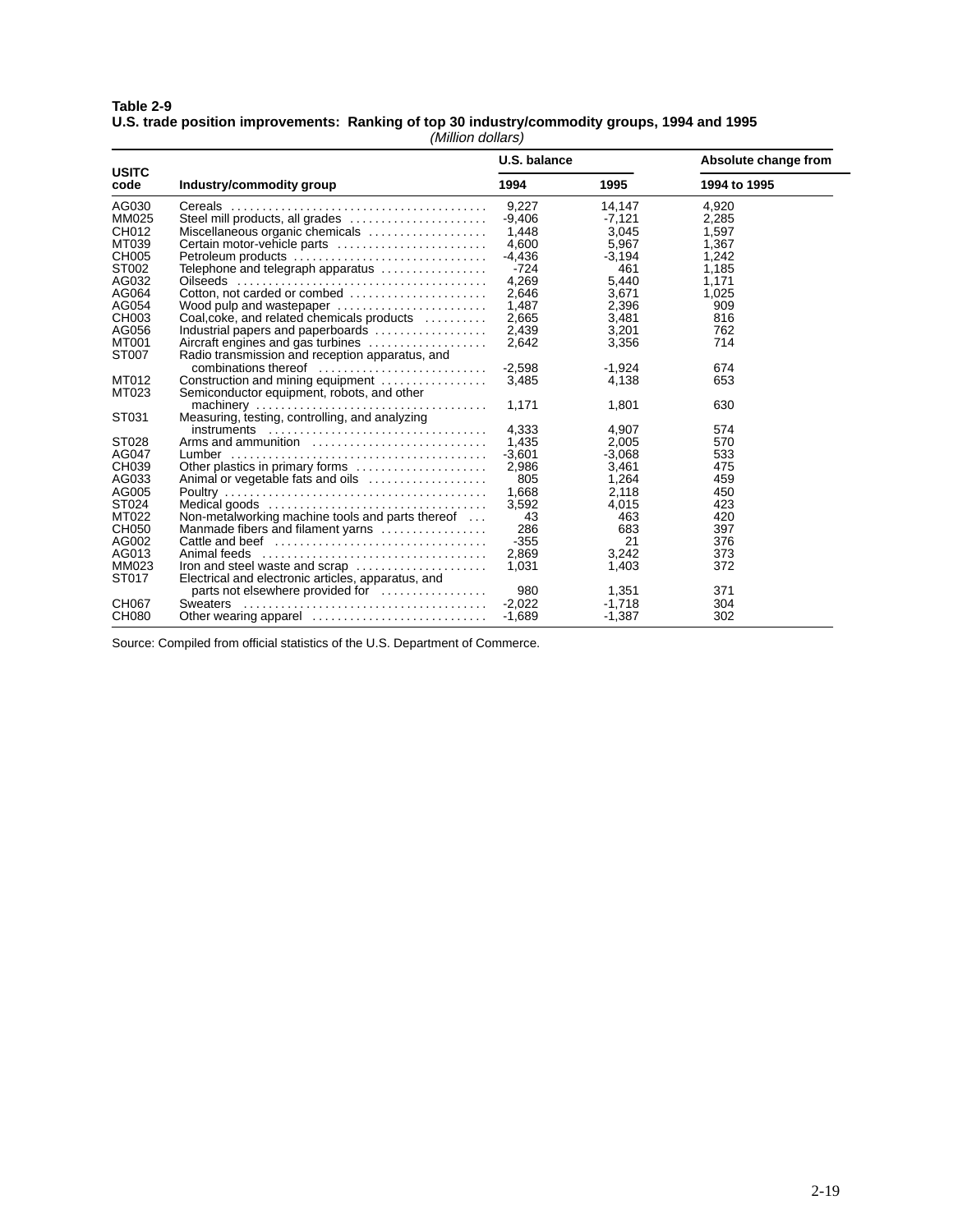#### **Table 2-10 U.S. trade position declines: Ranking of top 30 industry/commodity groups, 1994 and 1995** (Million dollars)

|                      |                                                                                                 | U.S. balance |           | Absolute change from |  |
|----------------------|-------------------------------------------------------------------------------------------------|--------------|-----------|----------------------|--|
| <b>USITC</b><br>code | Industry/commodity group                                                                        | 1994         | 1995      | 1994 to 1995         |  |
| ST016                | Diodes, transistors, integrated circuits and<br>similar semiconductor solid-state devices       | $-7,922$     | $-15.851$ | $-7.929$             |  |
| ST018                |                                                                                                 |              | $-21,832$ | $-4,773$             |  |
| MT038                | Automobiles, trucks, buses, and bodies and chassis                                              |              | $-62.485$ | $-4.610$             |  |
| MT042                | Aircraft, spacecraft, and related equipment  22,145                                             |              | 17,704    | $-4,441$             |  |
| CH004                |                                                                                                 |              | $-42,076$ | $-3,590$             |  |
| AG058                |                                                                                                 | $-1,685$     | -2,771    | $-1,086$             |  |
| CH027                | Medicinal chemicals, except antibiotics                                                         | 395          | $-605$    | $-1.000$             |  |
| AG057                | Newsprint $\dots\dots\dots\dots\dots\dots\dots\dots\dots\dots\dots\dots\dots\dots$              | $-2.852$     | $-3.827$  | $-975$               |  |
| CH066                |                                                                                                 | $-9,819$     | $-10,701$ | $-882$               |  |
| MM055                | Furniture and selected furnishings                                                              | $-4,338$     | $-5,121$  | $-783$               |  |
| AG028                |                                                                                                 | $-2.424$     | $-3,198$  | $-774$               |  |
| MT020                | Machine tools for cutting metal and parts; tool<br>holders, work holders; dividing heads and    |              |           |                      |  |
|                      | other special attachments for machine tools                                                     | $-1,082$     | $-1.790$  | $-708$               |  |
| MM020                | Precious metals and related articles                                                            | 2.498        | 1.799     | $-699$               |  |
| <b>MM066</b>         |                                                                                                 | $-2,925$     | $-3.617$  | $-692$               |  |
| CH049                |                                                                                                 | $-932$       | $-1,587$  | $-655$               |  |
| CH064                |                                                                                                 | $-2,095$     | $-2,673$  | $-578$               |  |
| MT029                | Electrical transformers, static converters, and                                                 |              |           |                      |  |
|                      |                                                                                                 | $-963$       | $-1.537$  | $-574$               |  |
| MM041<br>MT002       | Certain base metals and chemical elements<br>Internal combustion piston engines, other than for | $-793$       | $-1,346$  | $-553$               |  |
|                      |                                                                                                 | 864          | 383       | $-481$               |  |
| MM061                |                                                                                                 | $-3,482$     | $-3,945$  | -463                 |  |
| <b>MM022</b>         |                                                                                                 | $-690$       | $-1.131$  | $-441$               |  |
| ST001                |                                                                                                 | $-4.004$     | $-4.436$  | $-432$               |  |
| CH011                | Benzenoid specialty chemicals                                                                   | 1,792        | 1,372     | $-420$               |  |
| ST010                | Television apparatus (except receivers and<br>monitors), including cameras, camcorders, and     |              |           |                      |  |
|                      |                                                                                                 | $-2,838$     | $-3,244$  | $-406$               |  |
| AG034                |                                                                                                 |              | 1,125     | $-376$               |  |
| CH082                |                                                                                                 |              | $-11.424$ | $-356$               |  |
| ST004                | Tape recorders, tape players, video cassette<br>recorders, turnTables, and compact disc         |              |           |                      |  |
|                      | players                                                                                         | $-5.643$     | $-5,979$  | $-336$               |  |
| <b>CH070</b>         | Robes, nightwear, and underwear                                                                 | $-1,628$     | $-1.961$  | $-333$               |  |
| CH047                | Miscellaneous rubber or plastics products                                                       | $-1.346$     | $-1,661$  | $-315$               |  |
| MT036                | Insulated electrical wire and cable, and conduit;                                               |              |           |                      |  |
|                      | glass and ceramic insulators                                                                    | $-1,521$     | $-1,832$  | $-311$               |  |

Source: Compiled from official statistics of the U.S. Department of Commerce.

#### **Table 2-11**

**Top absolute bilateral U.S. trade shifts (changes) in imports, exports, and total, and resulting change in U.S. trade balance, by trading partners, during 1994-95**

|      | (Million dollars) |                |                |        |                           |  |  |
|------|-------------------|----------------|----------------|--------|---------------------------|--|--|
| Rank | Partner           | <b>Exports</b> | <b>Imports</b> | Total  | Change in<br>U.S. balance |  |  |
|      | Canada            | 9.618          | 16,129         | 25,747 | $-6,511$                  |  |  |
| 2    |                   | $-4,255$       | 13,116         | 17.371 | $-17,371$                 |  |  |
| 3    |                   | 9.900          | 4,871          | 14.771 | 5.029                     |  |  |
| 4    |                   | 6,984          | 4,479          | 11.463 | 2,505                     |  |  |
| 5    |                   | 2.435          | 6.797          | 9.232  | $-4,362$                  |  |  |
| 6    | Germany           | 2.994          | 5,560          | 8.554  | $-2,566$                  |  |  |
|      | Singapore         | 1.934          | 3,206          | 5.140  | $-1,272$                  |  |  |
| 8    | Malaysia          | 1,586          | 3,524          | 5,110  | $-1,938$                  |  |  |
| 9    | Taiwan            | 1.795          | 2.289          | 4.084  | -494                      |  |  |
| 10   | United Kingdom    | 1.565          | 2.065          | 3.630  | $-500$                    |  |  |
| 11   | Italy             | 1.586          | 1.767          | 3.353  | $-181$                    |  |  |
| 12   | Netherlands       | 2.998          | 339            | 3.337  | 2.659                     |  |  |
| 13   | Brazil            | 3.118          | 141            | 3.259  | 2.977                     |  |  |
| 14   | Hong Kong         | 2.578          | 611            | 3.189  | 1.967                     |  |  |
| 15   | Philippines       | 1,321          | 1,279          | 2,600  | 42                        |  |  |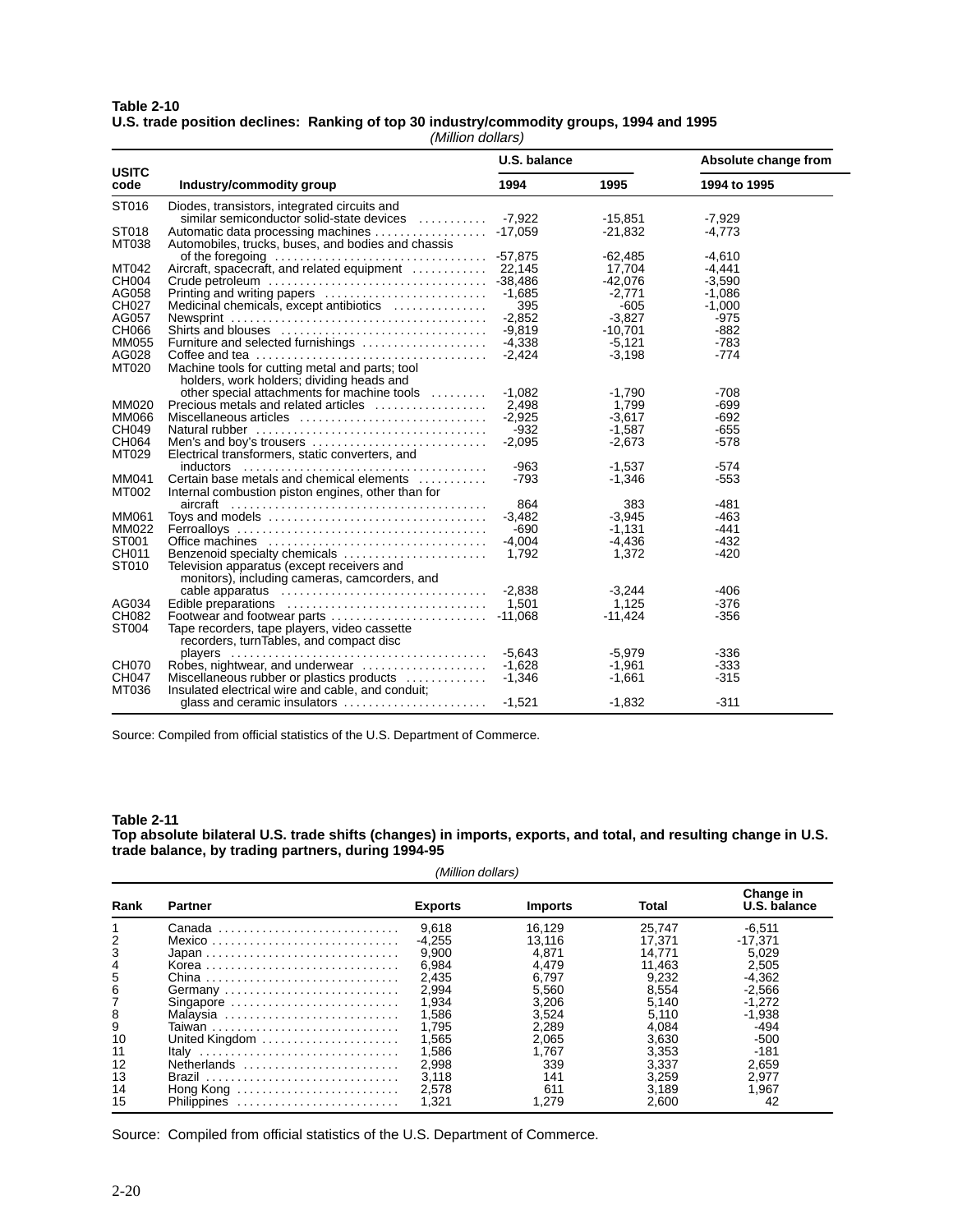U.S. trade with only six of these countries, Japan, Brazil, the Netherlands, Korea, Hong Kong, and the Philippines, had a positive affect on the U.S. trade balance in 1995. The positive influence of the trade with Japan is especially notable. The \$5.0 billion decrease in the U.S. trade deficit with Japan in 1995 contrasts sharply with the \$6.4 billion increase recorded in 1994. Trade with the remaining partners, especially Mexico, Canada, and China, was responsible for a \$35.2 billion negative change in the U.S. trade position during 1995. This amount exceeded the overall \$17.2 billion widening of the trade deficit in 1995. Mexico was the standout among these countries. The \$531 million U.S.-Mexico trade surplus in 1994 shifted to a \$16.8 billion deficit in 1995. An analysis of some of the underlying factors that influenced the shifts in bilateral trade with each of these major trading partners is provided below.

### **Canada**

The U.S. trade deficit with Canada expanded by 26 percent (\$6.5 billion) in 1995 to \$31.6 billion and was the third-largest of all U.S. bilateral trade deficits (one-sixth of the total U.S. trade deficit). The growth in U.S. exports to Canada, which rose by 9 percent (\$9.6 billion) in 1995 to \$113.3 billion, was overshadowed by U.S. imports from Canada, which rose by 13 percent (\$16.1 billion) to \$144.9 billion. The United States was both the leading market for Canadian exports (80 percent) in 1995 and the principal source of imports (67 percent). Canada is also the largest U.S. trading partner, accounting for 20 percent of total U.S. imports and exports in 1995. Such factors as geographical proximity, resource endowment, infrastructure, communication and media linkages, similar cultures and language, and integration of industries promote trade between the two countries.27

The increase in U.S. imports from Canada was fueled by the sustained rate of growth of the U.S. economy28 and a favorable Canadian exchange rate. Canadian demand for U.S. exports was tempered by modest business, government, and consumer spending, and the exchange rate. Private-sector firms in

Canada have cut back their expenditures in an effort to reduce the rate of inventory accumulation and adjust to cutbacks in public spending at both the federal and provincial level. Government spending continues to be constrained by debt service cost. Despite years of budget cutting, government debt will be equivalent to 74 percent of Canada's GDP in FY97/98. Debt service costs will reach more than \$50 billion, roughly 37 cents out of every tax dollar sent to Ottawa. Consumer confidence remains low because of employment uncertainty caused by the ongoing restructuring in the Canadian economy and the stagnation in the growth of disposable income. When adjusted for inflation, Canadian disposable income has shown no growth between 1990-96, well below the 4-percent average annual increase over the previous  $30$  years.<sup>29</sup> According to the Scotiabank of Canada, Canadian national employment rose by less than 90,000 during 1995,30 with gains concentrated in part-time posi $tions.<sup>31</sup>$ 

The U.S. trade deficit with Canada in transportation equipment, which totaled \$11.2 billion in 1995, was largely the result of value being added in Canada (parts and labor) to U.S. origin parts during assembly. Reflecting the integration of the motor-vehicle industries in the United States and Canada, transportation equipment accounted for nearly one-third (\$82.5 billion) of the total trade between the two countries in 1995. Canada's trade advantage for forest products totaled \$13.5 billion in 1995, that for energy and related products (mostly petroleum and natural gas) was \$12.6 billion. Canada's trade surplus in minerals and metals reached \$4 billion in 1995. The U.S. trade advantage for electronics technology and machinery and equipment was \$12.5 billion.

U.S. exports of transportation articles to Canada rose by 7 percent (\$2.2 billion) in 1995 to \$35.7 billion, while imports of these products rose by 6 percent (\$2.7 billion) to \$46.8 billion. Motor vehicles and parts<sup>32</sup> accounted for nearly one-half of the trade in the transportation sector (\$46 billion) and almost one-fifth of U.S.-Canada trade overall. For the most part, the U.S. motor-vehicle industry exports parts to Canada and imports finished vehicles. The United States had a \$6.2 billion trade surplus with Canada in motor vehicle parts in 1995 but a trade deficit of \$21.9 billion in finished vehicles.

<sup>27</sup> According to the U.S. Department of State publication, *Country Reports on Economic Policy and Trade Practices* (Washington, DC: GPO, Mar. 1996), p. 147, Canadian subsidiaries of U.S. companies account for a significant portion of Canadian GDP. Roughly 40 percent of the assets of Canadian manufacturing companies are foreign-owned; of this total, about 75 percent belong to U.S. firms. The stock of total foreign direct investment in Canada in 1994 was US\$108 billion, of which US\$ 70 billion, or 65 percent, was U.S. foreign direct investment.

<sup>28</sup> According to the Scotiabank: The Bank of Nova Scotia, *Global Economic Outlook* (Nova Scotia, Canada, May 1996), p. 7, GDP growth for Canada is expected to fall below 2 percent in 1996, while that for the United States is projected to be 2.2 percent.

<sup>29</sup> Ibid.

<sup>30</sup> Estimates provided by Scotiabank, Ibid., p.1, stated that the severity of Canada's labor market problems is further highlighted by the sharp drop in labor force participation (people looking for jobs) during 1990 and 1995. If the participation rate had stayed relatively stable—as it has in the United States—Canada's unemployment rate would still be above 13 percent.

<sup>31</sup> *Business Week*, "This Turnaround Looks a Mite Tentative," Dec. 18, 1995, p. 32.

<sup>32</sup> Includes cars, buses, trucks, bodies and chassis of the foregoing.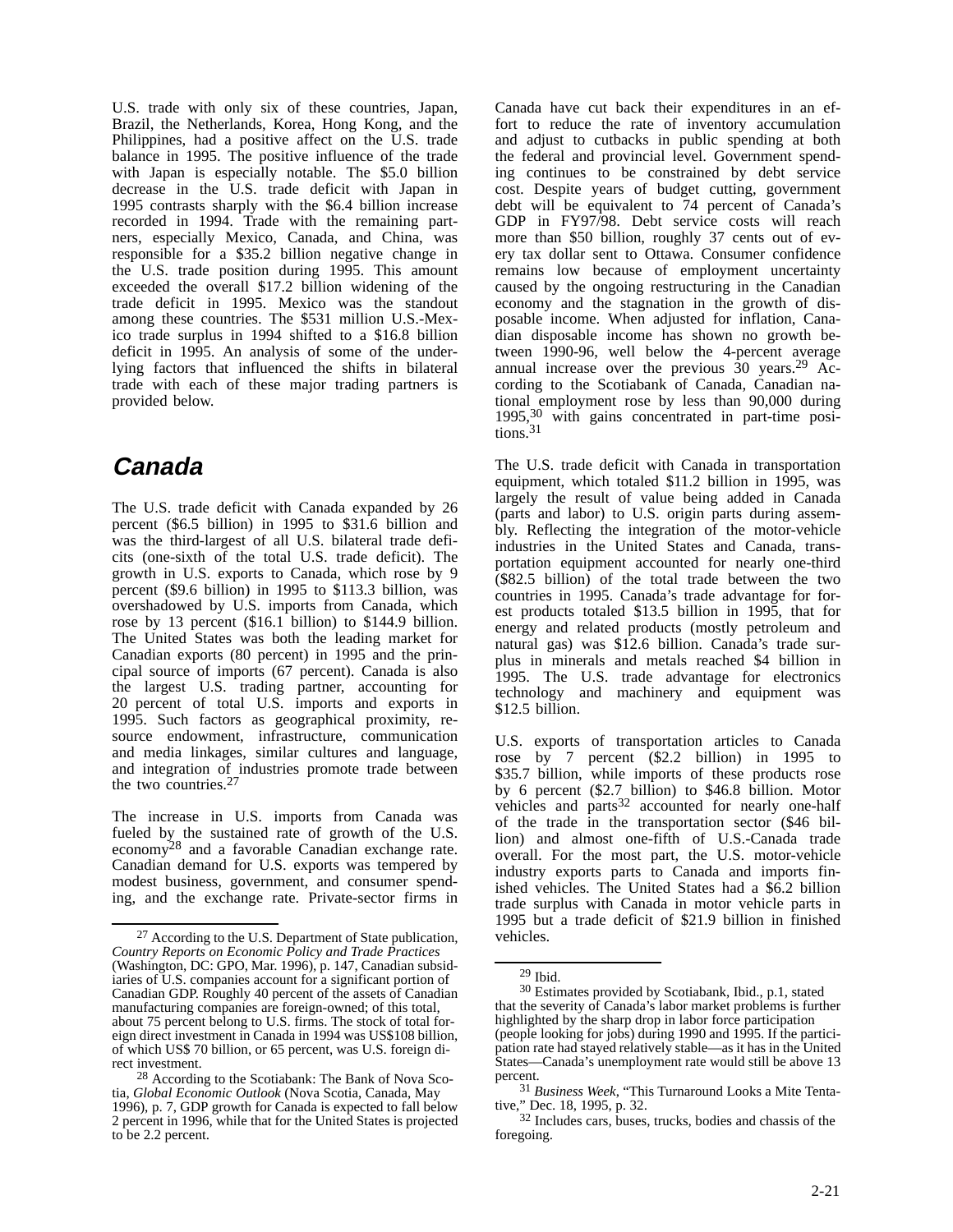North American motor-vehicle producers achieve increased economies of scale by concentrating the production of specific vehicle models at a single location and limiting the number of sites at which specific parts are manufactured. These locations supply both the U.S. and Canadian markets. Since Canada accounts for 18 percent of North American car assembly capacity but only 7 percent of purchases,33 the United States is expected to maintain a significant trade deficit with Canada in finished vehicles for many years to come. Principal U.S. exports of transportation products other than motor vehicles and parts were internal combustion engines, and aircraft, spacecraft and related articles (principally large civil aircraft) (table 2-12).

The fastest growth in bilateral trade with Canada among leading sectors in 1995 was accounted for by forest products (principally pulp, paper, and printed matter) as U.S. exports of sector products rose by 19 percent (\$1 billion) to \$6.3 billion and imports rose by 21 percent (\$3.5 billion) to \$19.9 billion. All sectors of the North American pulp and paper industries experienced increasing demand for their products in 1995. The market price for pulp and paper began to rise in 1994 when a hardwood pulp shortage developed in Europe because of the earlier collapse of the former Soviet Union. The disruption occurred at a time when the western European, North American, and Asian economies were beginning their economic recoveries that have lasted through 1995. Products accounting for the bulk of the increase in U.S. exports to Canada in 1995 were wood pulp and wastepaper; industrial papers and paperboard, and printed matter. The increase in U.S. imports of forest products from Canada in 1995 was accounted for by shipments of wood pulp and wastepaper, newsprint, and printing and writing paper (table 2-13).

In contrast to the overall trend for forest products, U.S. imports of lumber from Canada declined by \$606 million (11 percent) to \$5.1 billion in 1995. The decline was the result of a price correction, as the volume of lumber imported actually increased in 1995. Prices were unusually high in 1994 because of strong U.S. demand and some shortages in the Western supply regions. Further, Canadian demand for lumber in 1995 was tempered by a continuing decline in residential construction, as homebuilders concentrated their efforts on working off high inventories of unsold homes.

U.S. exports of chemicals and related products to Canada rose by 11 percent (\$1.3 billion) to \$13.3 billion in 1995; while imports rose almost twice as fast, by 19 percent (\$1.7 billion) to \$10.5 billion. Chemical products are used in a wide variety of

consumer items, including automobiles, building materials, appliances, and clothing. Virtually all U.S.-Canadian trade in chemical products entered duty free under the NAFTA. U.S. exports to Canada of chemicals and related products are largely of specialty chemicals, while U.S. imports from Canada are primarily of commodity chemicals. Canadian commodity chemicals, particularly the ammonia and petrochemicals subsectors, are highly competitive because of the availability of competitively priced oil and gas.34

U.S. exports of minerals and metals to Canada rose by 12 percent (\$1.2 billion) to \$11.0 billion in 1995; imports rose at a slightly higher rate of 15 percent (\$2.0 billion) to \$15.0 billion. Canada is the world's leading exporter of minerals and metals because it has both significant domestic sources of metals including iron, copper, lead, zinc, and precious metals; and access to significant sources of low-cost hydroelectric power to smelt alumina and produce steel. Canadian metal producers have invested more than \$1 billion in new technology in order to meet recent environmental regulations and productivity challenges. Products accounting for the bulk of the increase in U.S. exports were steel mill products, aluminum mill products; and copper and related products. On the import side, the same products along with unwrought aluminum, accounted for the bulk of the increase in 1995.

U.S. exports to Canada of electronic articles rose by 14 percent (\$2.1 billion) to \$17.9 billion in 1995; while imports rose by 21 percent (\$1.9 billion) to \$10.9 billion. Canadian subsidiaries of IBM, Digital, Hewlett Packard, and Unisys account for most Canadian shipments of computers, electronic components, and telecommunication equipment. Canadian-owned enterprises generally specialize in computer assembly and the manufacture of computer subsystems and peripheral equipment. Although a modest producer of electronic products compared with the United States, Canada is an internationally competitive manufacturer of high-end electronic components, owing to its highly educated workforce and highly automated methods of production. Canadian manufacturers are at the leading edge of telecommunications technology and are beginning to benefit from the creation of new wireless networks in the United States and Canada. The most prominent growth in U.S. exports of electronic articles in 1995 was for computers, semiconductor devices, and apparatus for electrical circuits. U.S. imports of computers, and semiconductor devices were also strong in 1995.

<sup>33</sup> Scotiabank, *Global Economic Outlook*, p. 10.

<sup>34</sup> Industry Canada, *Chemicals, Plastics and Advanced Materials, The International Trade Business Plan 1995/96, Canada's Export Strategy* (Ottawa, Ontario, Canada, Jan. 1996), p. 5.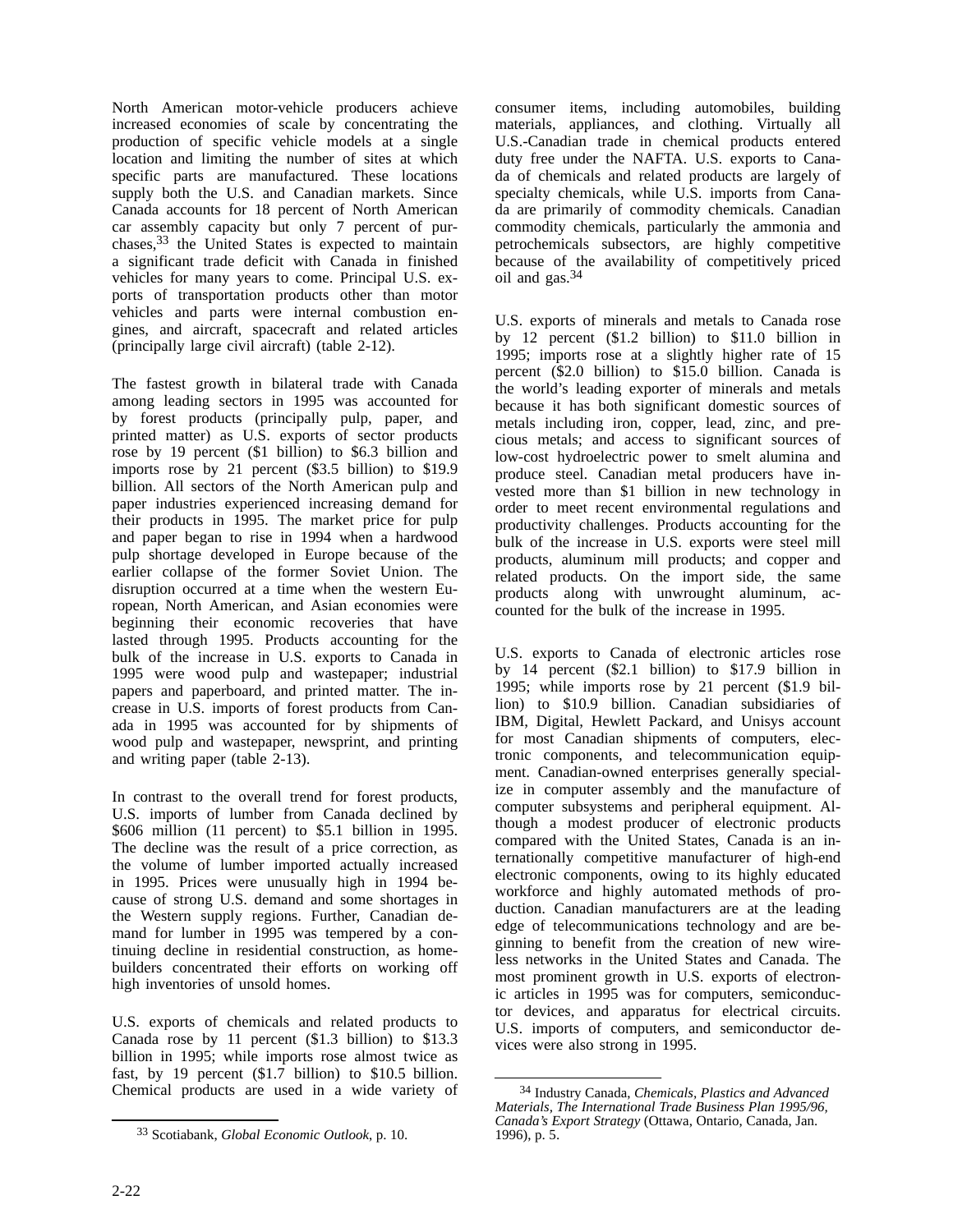### **Table 2-12 Leading increases in U.S. exports to Canada, 1994-95**

| Industry/product                            | 1994  | 1995            | <b>Increase</b><br>in 1995 | <b>Change, 1995</b><br>from $1994$ |
|---------------------------------------------|-------|-----------------|----------------------------|------------------------------------|
|                                             |       | Million dollars |                            | Percent                            |
| Transportation equipment:                   |       |                 |                            |                                    |
|                                             |       | 12.619          | 786                        |                                    |
| Aircraft, spacecraft, and related equipment | 986   | 1.303           | 317                        | 32                                 |
| Forest products:                            |       |                 |                            |                                    |
| Wood pulp and wastepaper                    | 359   | 599             | 240                        | 67                                 |
| Industrial papers and paperboards           | 834   | 1,060           | 226                        | 27                                 |
| Printed matter                              | 1.711 | 1.873           | 162                        | 9                                  |
| Minerals and metals:                        |       |                 |                            |                                    |
| Steel mill products                         | 1,406 | 1.691           | 285                        | 20                                 |
| Aluminum mill products                      | 925   | 1.169           | 244                        | 26                                 |
| Copper and related articles                 | 558   | 797             | 239                        | 43                                 |
| Electronic articles:                        |       |                 |                            |                                    |
|                                             | 4,142 | 4.771           | 628                        | 15                                 |
| Semiconductor devices                       | 1.763 | 2.376           | 612                        | 35                                 |
| Apparatus for electrical circuits           | 1.818 | 2,058           | 240                        | 13                                 |

Source: Compiled from official statistics of the U.S. Department of Commerce.

### **Table 2-13 Leading increases in U.S. imports from Canada, 1994-95**

| Industry/product                       | 1994   | 1995            | <b>Increase</b><br>in 1995 | <b>Change, 1995</b><br>from $1994$ |
|----------------------------------------|--------|-----------------|----------------------------|------------------------------------|
|                                        |        | Million dollars |                            | Percent                            |
| Transportation equipment:              |        |                 |                            |                                    |
| Automobiles, trucks, buses, and bodies |        |                 |                            |                                    |
|                                        | 30.685 | 33.277          | 2,592                      | 8                                  |
| Forest products:                       |        |                 |                            |                                    |
| Wood pulp and wastepaper               | 1.992  | 3.226           | 1.234                      | 62                                 |
|                                        | 3,296  | 4.371           | 1.075                      | 33                                 |
| Printing and writing papers            | 1.582  | 2.413           | 831                        | 53                                 |
| Minerals and metal:                    |        |                 |                            |                                    |
|                                        | 2,334  | 2.836           | 502                        | 22                                 |
| Copper and related articles            | 979    | 1.452           | 473                        | 48                                 |
| Aluminum mill products                 | 734    | 920             | 186                        | 25                                 |
| Steel mill products                    | 2.284  | 2.442           | 157                        |                                    |
| Electronic articles:                   |        |                 |                            |                                    |
|                                        | 3,149  | 4.057           | 908                        | 29                                 |
| Semiconductor devices                  | 1.344  | 1.695           | 351                        | 26                                 |
| Telephone and telegraph apparatus      | 1.055  | 1.292           | 237                        | 22                                 |

Source: Compiled from official statistics of the U.S. Department of Commerce.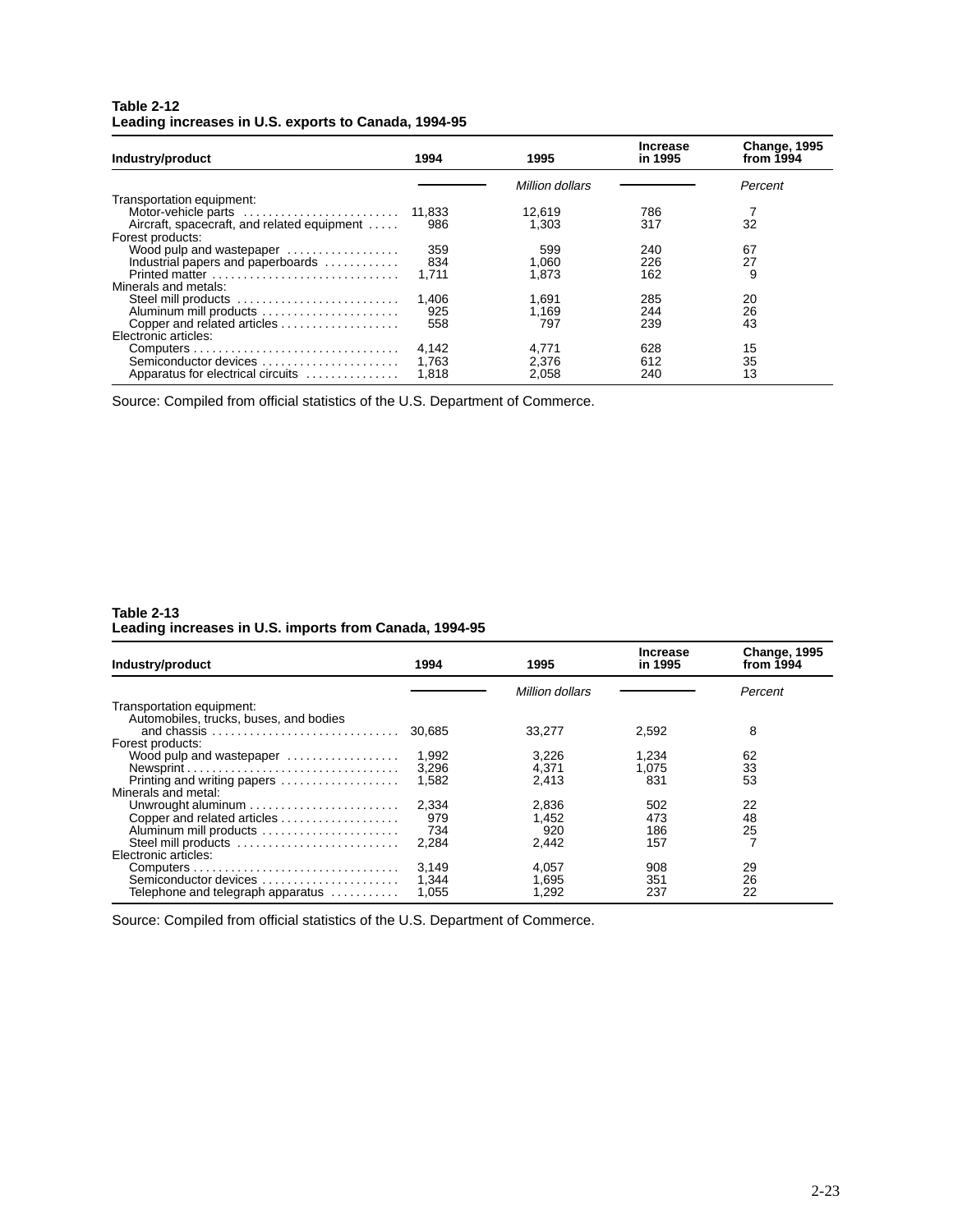U.S. imports of both crude petroleum and furniture increased significantly in 1995. The value of U.S. imports of crude petroleum from Canada increased from \$4.9 billion in 1994 to \$6.1 billion in 1995, or by 25 percent. However, in terms of quantity, imports increased by only 9 percent, from 348 million barrels in 1994, to 379 million barrels in 1995. The per-barrel price of crude on the world market increased by nearly \$2.00 as non-OPEC producers, which are traditionally higher priced producers, gained a larger share of the world market.

U.S. imports of furniture rose by 21 percent (\$417 million) to \$2.4 billion. Canadian furniture manufacturers have streamlined methods of production and modernized their manufacturing equipment in order to survive increased levels of U.S. competition because of the implementation of the NAF-TA. As a result, Canadian furniture manufacturers have been increasingly competitive in U.S. markets. A significant portion of the increase in U.S. imports of furniture from Canada was accounted for by motor vehicle seats and parts.

> **Josephine Spalding (202) 205-3498**

## **Mexico**

Devaluation of the Mexican peso led the U.S.-Mexico merchandise trade balance to slip from a \$531 million surplus in 1994 to a \$16.8 billion deficit in 1995. U.S. imports from Mexico rose by \$13 billion (27 percent) to \$62 billion in 1995, while U.S. exports declined by \$4.3 billion (9 percent) to \$45 billion.

On December 20, 1994, the Mexican Government devalued the peso and 2 days later allowed it to float in foreign exchange markets for the first time in 3 years, instead of pegging its value to the U.S. dollar.35 Adverse political and social developments during the year, combined with a large outflow of capital that was exacerbated by rising U.S. interest rates and the decision by the outgoing Salinas administration to bolster the peso strength by depleting Mexico's foreign reserves, culminated in the Mexican peso crisis. Because the value of the peso fell by nearly one-half, Mexican President Ernesto Zedillo announced an economic austerity package on March 9, 1995, in an attempt to stabilize the Mexican economy and restore investor confidence.36

The peso crisis precipitated the decline of U.S. exports to, and contributed to the rise of U.S. imports from, Mexico by increasing the price of U.S.-made goods in the Mexican market and lowering the price of Mexican goods in the U.S. market. Real Mexican GDP, which had grown by 3.5 percent in 1994, shrank by 6.0 percent in 1995.37 President Zedillo's austerity plan called for less government spending, higher taxes, and increased prices on consumer goods, all of which decreased demand for many products in Mexico. As a result, U.S. exports to Mexico declined substantially in most sectors in 1995, especially in nonsubsistence or consumer goods such as automobiles, furniture, computers, telephones, and stereo equipment (table 2-14).

As a result of the implementation of NAFTA in  $1994^{38}$  and the continued growth of the maquiladora sector (the assembly of foreign components for re-export<sup>39</sup>), U.S. exports to Mexico did increase in three diverse areas in 1995: electronic components, apparel, and oil and gas. Production in the maquiladora industry grew by an estimated 25 percent in 1995,40 leading to a 35-percent rise in U.S. exports of electronic parts typically used in maquiladora assembly processes (table 2-15).

Exports of these selected electronic components amounted to \$5.1 billion in 1995, 11 percent of total U.S. exports to Mexico. Devaluation of the peso reduced labor costs in the maquiladora industry by an estimated  $25$  to  $30$  percent,<sup>41</sup> which in turn led to increased assembly in Mexico by U.S. companies and a rise in exports of U.S. components to Mexico for assembly into electronic products. Additionally, NAFTA rules of origin encouraged Japanese and Korean companies with television assembly plants in Mexico to make greater use of U.S.-made parts. Consequently, there was a 31-percent (\$209 million) increase in exports of picture tubes to Mexico in 1995 (table 2-15).

NAFTA and the growth of the maquiladora industry were also responsible for increased U.S. exports of apparel and energy-related products. Duty-free treatment under NAFTA of apparel sewn in Mexico entirely from U.S.-cut fabric led to a significant rise in U.S. exports of apparel pieces to the maquilado-

<sup>&</sup>lt;sup>35</sup> For a detailed description of the Mexican peso crisis, see Truman, "The Mexican Peso Crisis," pp. 199-209.

<sup>36</sup> U.S. Department of Commerce (USDOC), International Trade Administration (ITA), *U.S. Global Trade Outlook, 1995-2000: Selected Big Emerging Markets, Mexico*, Mar. 1995, p. 90.

 $37$  Estimate made on data available through Oct. 1995, U.S. Department of State, *Key Economic Indicators: Mexico*, U.S. Department of State, *Key Economic Indicators: Mexico*, 1995, p. 1.

 $38$ <sup>The</sup> NAFTA eliminated Mexican quotas on U.S. textiles and apparel and granted zero-duty status for many categories of imported goods, including semiconductors, computers, telecommunications equipment, machine tools, medical devices, and electronic equipment.

<sup>39</sup> For more information on export processing in Mexico see, USITC, *Production Sharing: Use of U.S. Components and Materials in Foreign Assembly Operations, 1991-94 (U.S. Imports Under Production Sharing Provisions of HTS Heading 9802)*, USITC publication 2996, May 1996.

<sup>&</sup>lt;sup>40</sup> Estimated by Don Michie, Professor of Marketing, University of Texas at El Paso, telephone interview with USITC staff, May 2, 1996.

<sup>41</sup> Ibid.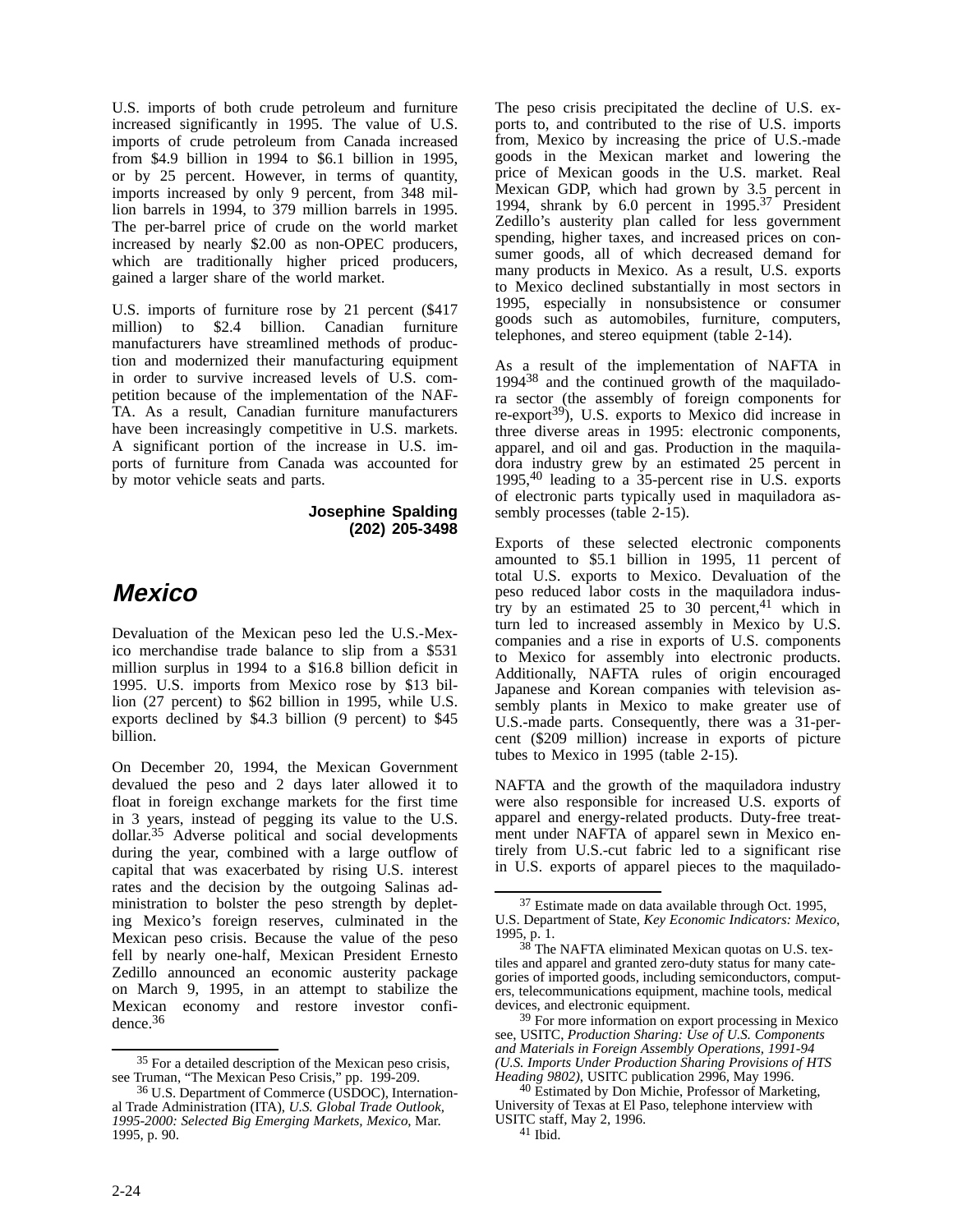### **Table 2-14 Leading decreases in U.S. exports to Mexico, 1994-95**

|                                                                                | Decrease in 1995                                                       |                                                         |                                                                            |
|--------------------------------------------------------------------------------|------------------------------------------------------------------------|---------------------------------------------------------|----------------------------------------------------------------------------|
| Industry/product                                                               | Value                                                                  | <b>Percent</b>                                          | Total value<br>in 1995                                                     |
|                                                                                | Million<br>dollars                                                     |                                                         | Million<br>dollars                                                         |
| Telephone and telegraph apparatus<br>Stereos and other radio equipment; pagers | 1.101<br>1.089<br>489<br>387<br>312<br>238<br>197<br>195<br>189<br>907 | 23<br>25<br>27<br>81<br>64<br>26<br>25<br>33<br>27<br>3 | 3,622<br>3.325<br>1,295<br>93<br>175<br>682<br>589<br>398<br>512<br>33.340 |
|                                                                                | 5.104                                                                  | 10                                                      | 44.031                                                                     |

Source: Compiled from official statistics of the U.S. Department of Commerce.

### **Table 2-15 Leading increases in U.S. exports of electronic parts to Mexico, 1994-95**

|                                                                                                                                                            | Increase in 1995         |                      |                               |
|------------------------------------------------------------------------------------------------------------------------------------------------------------|--------------------------|----------------------|-------------------------------|
| <b>Product</b>                                                                                                                                             | Value                    | <b>Percent</b>       | <b>Total value</b><br>in 1995 |
|                                                                                                                                                            | Million<br>dollars       |                      | Million<br>dollars            |
| Integrated circuits and other semiconductor devices<br>Circuit breakers, printed circuit boards<br>Cathode ray tubes for televisions and computer monitors | 445<br>438<br>217<br>209 | 39<br>29<br>46<br>31 | 1,573<br>1,932<br>690<br>875  |
|                                                                                                                                                            | 1.309                    | 35                   | 5.070                         |

Source: Compiled from official statistics of the U.S. Department of Commerce.

ra industry. This expansion was nearly offset by lower exports of finished apparel resulting from reduced consumer purchasing power in Mexico following the peso devaluation. The net result was a 7-percent (\$162 million) increase in U.S. exports of all textile and apparel products to Mexico in 1995 to \$2.4 billion (see table 7-1). U.S. exports of refined petroleum and natural gas rose by 26 percent (\$264 million) to \$1.3 billion in 1995, in large part to supply the maquiladora industry (the bulk of which is located along the U.S.-Mexico border), other export-oriented Mexican producers, and the trucking companies used to transport Mexican exports to the United States. U.S. energy exports to Mexico also benefited from eased access to the Mexican market under NAFTA.

The substantial increase in U.S. imports from Mexico was also caused by the peso devaluation which substantially reduced the cost of Mexican labor (contributing to cheaper Mexican exports overall) and to the continued effects of the implementation of NAFTA. U.S. imports of electronic assemblies increased substantially, commensurate with the aforementioned increase in U.S. exports to Mexico in the electronic component sector. Leading examples included radio and television equipment, computer equipment, and meters (table 2-16). U.S. imports of selected motor vehicles and parts assembled in Mexico (cars, trucks, engines, ignition sets, and wiring harnesses) also rose sharply in 1995, increasing by \$4.4 billion to \$14.7 billion, a rise of 42 percent.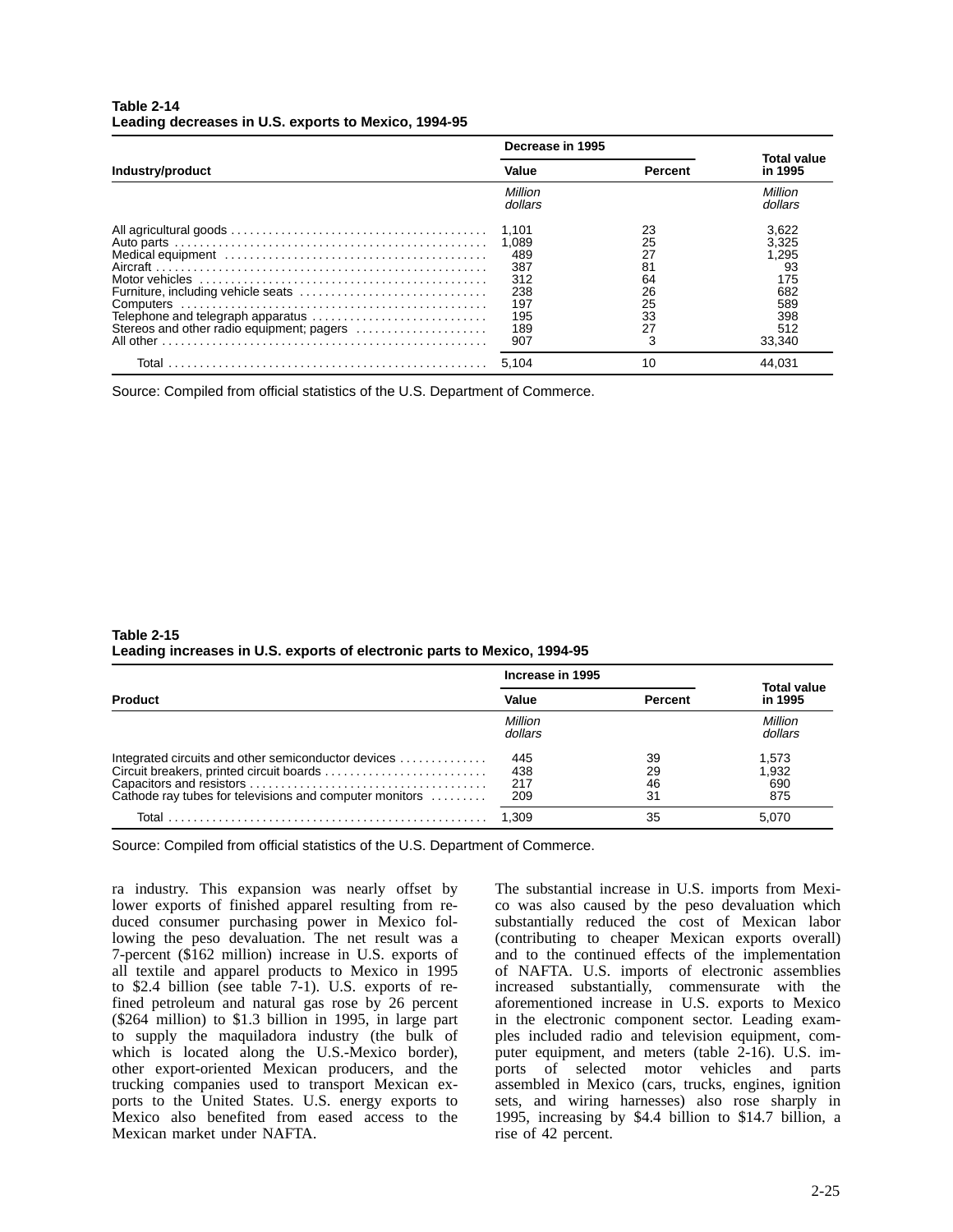|                                                                                                                                             | Increase in 1995                                                                                                            |                                                                                               |                                                                                                                                            |
|---------------------------------------------------------------------------------------------------------------------------------------------|-----------------------------------------------------------------------------------------------------------------------------|-----------------------------------------------------------------------------------------------|--------------------------------------------------------------------------------------------------------------------------------------------|
| <b>Product/commodity</b>                                                                                                                    | Value                                                                                                                       | <b>Percent</b>                                                                                | <b>Total value</b><br>in 1995                                                                                                              |
|                                                                                                                                             | Million<br>dollars                                                                                                          |                                                                                               | Million<br>dollars                                                                                                                         |
| Radio equipment, including stereo receivers and pagers<br>Meters and other measuring instruments<br>Television receivers and video monitors | 2,549<br>1,273<br>1,088<br>726<br>613<br>400<br>368<br>278<br>275<br>264<br>259<br>256<br>214<br>207<br>196<br>194<br>3,955 | 44<br>52<br>24<br>83<br>95<br>26<br>12<br>53<br>47<br>120<br>78<br>25<br>30<br>55<br>20<br>18 | 8,386<br>3.704<br>5,682<br>1.605<br>1,259<br>1,918<br>3,327<br>805<br>865<br>484<br>592<br>1,290<br>917<br>3,022<br>551<br>1.184<br>26,130 |
|                                                                                                                                             | 13,116                                                                                                                      | 27                                                                                            | 61,721                                                                                                                                     |

#### **Table 2-16 Leading increases in U.S. imports from Mexico, 1994-95**

Source: Compiled from official statistics of the U.S. Department of Commerce.

U.S. imports of Mexican textiles and apparel also benefitted from the NAFTA and peso devaluation, increasing from \$2.4 billion in 1994 to \$3.7 billion in 1995, a climb of 52 percent. Duty-free treatment for Mexican apparel assembled from U.S.-cut material and reduced labor costs in Mexico because of the peso devaluation have made sewing operations in Mexico more competitive with operations in Central America, the Caribbean Basin, and Asia. U.S. imports of apparel from Mexico in 1995 were concentrated in shirts and blouses (an increase of by \$283 million, or 73 percent); men's and boys' trousers (an increase of \$252 million, or 59 percent); and women's and girls' trousers (an increase of \$173 million, or 63 percent).

Agricultural, mining, steel, and petroleum imports from Mexico all increased significantly in 1995, largely because of the major decrease in raw material prices associated with the Mexican peso devaluation. As a whole, U.S. agricultural imports from Mexico were up by 32 percent, an increase of \$1.1 billion, to \$4.4 billion in 1995, with the strongest growth in coffee, $42$  cattle and beef, and vegetables. Imports of crude petroleum from Mexico rose by 24 percent (\$1.1 billion) to \$5.7 billion, while imports of steel mill products climbed by 47 percent to \$865 million, and imports of copper and related products more than doubled to \$484 million (table  $2-16$ ).

The tight credit and fiscal policies implemented through President Zedillo's austerity plan are expected to limit inflation and correct the current account imbalance, while continuing to restrict domestic demand for imports in the near future. Moreover, industry sources report that Mexico has been able to retain the confidence of investors that are focused on long-term benefits. According to the IMF, a growth rate of 3 percent is expected this year;43 and the Mexican economy has the strong underpinnings (balanced budget; modern, open economy; low predevaluation inflation base, and enhanced investment environment<sup>44</sup>) necessary to regain stability and continue on its previous path of economic growth. As the Mexican economy gradually recovers over the next 5 years, U.S. exports to Mexico are likely to increase, and the U.S. trade deficit with Mexico is expected to decline.

> **Jennifer Rorke (202) 205-3489**

### **Japan**

The U.S. merchandise trade deficit with Japan declined for the first time since 1990, due largely to a \$3.3 billion decrease in the deficit in the motorvehicle sector. The \$5.0 billion decline to \$61.4 billion, was an 8-percent decrease, nearly matching the 1993 trade deficit of \$60.1 billion

<sup>42</sup> The main reasons that U.S. imports of Mexican-produced coffee increased so substantially were because of decreased Brazilian production, the peso devaluation, and NAF-TA benefits, according to the Institute for Agriculture and Trade Policy, *NAFTA & Inter-American Trade Monitor*, vol 3:8, Apr. 19, 1996.

<sup>43</sup> Debra Beachy, "Mexico's Ambassador Says Mexico Rebounding from Economic Crisis," *Houston Chronicle*, Apr. 19, 1996.

<sup>44</sup> USDOC, ITA, *U.S. Global Trade 1995-2000: Mexico*, p. 91.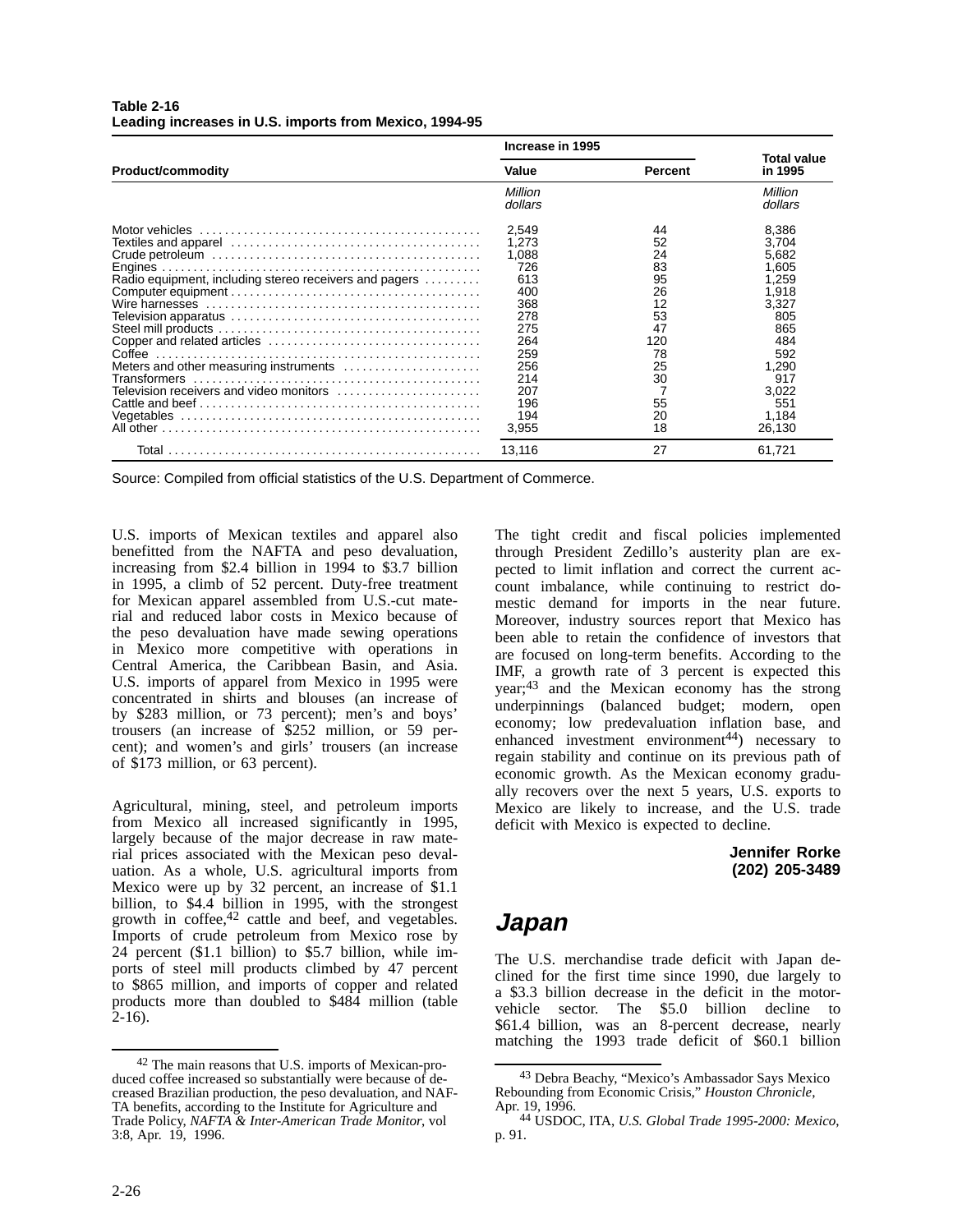(see tabulation). Total U.S. trade with Japan increased by 9 percent in 1995; exports increased by \$9.9 billion (19 percent) to \$61 billion and imports by \$4.9 billion (4 percent) to \$122 billion. Japan is the second-largest U.S. merchandise trading partner, behind Canada. The slight narrowing of the U.S.- Japan trade deficit during the period was also in marked contrast to Japan's soaring trade surplus with Asia, which reached \$71 billion in 1995, highlighting the country's strong focus on regional trade.<sup>45</sup>

| Year                                       | Change in U.S.<br>trade deficit<br>with Japan | Total<br>trade deficit<br>with Japan |
|--------------------------------------------|-----------------------------------------------|--------------------------------------|
|                                            | (Billion<br>dollars)                          | (Billion<br>dollars)                 |
| 1991<br>$1992$<br>$1993$<br>$1994$<br>1995 | 2.4<br>4.6<br>10.4<br>6.4<br>-5.0             | 45.1<br>49.7<br>60.1<br>66.5<br>61.4 |

Explanations for the decline in the U.S.- Japan trade deficit include more favorable exchange rates, and a general, albeit small, improvement in the Japanese economy, both of which have encouraged domestic imports.46 In addition, the strong yen and changing structure of Japanese industry are reducing Japanese exports to the United States. For example, many Japanese companies, especially in the hightechnology sectors, have relocated operations offshore to lower production costs, and are exporting from those facilities.

A decline in motor-vehicle imports from Japan was the single largest contributor to the decrease in Japan's trade surplus with the United States. Motorvehicle imports from Japan fell by \$2.2 billion, which accounted for 46 percent of the total \$5.0 billion decrease in the U.S. trade deficit with Japan (table 2-17). Roughly one-quarter of the total dollar value of imports from Japan in 1995 was attributable to autos and auto parts. One of the most direct contributors to the reversal in U.S.-Japan trade trends were the accords reached under the U.S.-Japan Auto Agreement.<sup>47</sup> Concluded in August 1995 as one of 13 agreements within the Framework

<sup>45</sup> *Economist*, "Japan, The Shrinking Surplus," Feb. 3, 1996, p. 31.

talks,48 provisions for improved market access for U.S. autos and auto parts reportedly played a substantial role in the slightly improved trade balance.49 Motor vehicles (automobiles, trucks, and buses) represent the largest single element of trade between the United States and Japan, accounting for 17 percent of total trade (\$32 billion) in 1995. Engines and selected other auto parts accounted for 4 percent (\$8.2 billion).

Although no other consumer commodity group approximated the importance of motor vehicles, trade in certain high-tech commodities, the secondmost-significant group of declining imports in terms of percentage of dollar value, also contributed to the improved trade balance. For example, the trade deficit in computers, related equipment, and parts declined from \$11.5 billion to \$10.7 billion as U.S. exports to Japan increased by \$756 million, or 22 percent, and imports remained static. The trade deficit in telephone, radio, and stereo equipment (including records, tapes, and compact discs), also contracted in 1995 falling by \$1.2 billion to \$4.0 billion, reflecting a \$581 million (30-percent) increase in U.S. exports to Japan to \$2.5 billion, and a \$624 million (9-percent) decrease in imports from Japan to \$6.5 billion.

Unlike the distribution of imports, rising U.S. exports to Japan were distributed more evenly among commodities. Motor vehicles, computers, medical goods, meters and other measuring instruments, telephone apparatus, semiconductor devices, and electronic parts of computers, office machines and televisions and radio apparatus accounted for \$3.7 billion (37 percent) of the \$9.9 billion total increase in U.S. exports to Japan (table 2-18). Corn, beef, pork, and woodpulp and wastepaper accounted for \$1.4 billion (14 percent) of the increase.

While U.S. exports of motor vehicles may have benefited from the direct intervention of the U.S. Government to open markets and channels of distribution in Japan, U.S. exports of other manufactured goods rose because of the sustained low value of the U.S. dollar relative to the Japanese yen and relatively low costs of production in the United States for a variety of goods. Exports to Japan from U.S. production facilities of Japanese-owned companies also contributed to the overall rise in U.S. exports of manufactured goods to Japan in 1995.

<sup>46</sup> For the third consecutive year Japan experienced less than 1-percent annual economic growth. For discussion of the changing structure of the Japanese economy see Ibid.; and U.S. Department of State, *Country Reports*, Mar. 1996, pp. 60-67.

<sup>47</sup> USTR, *Report to President Clinton of the Interagency Enforcement Team Regarding the U.S.-Japan Agreement on Autos and Auto Parts*, Apr. 12, 1996.

<sup>&</sup>lt;sup>48</sup> Generally, the Agreement gives U.S. automakers greater access to Japan's dealership networks. It also insures increased purchases of U.S.-made auto parts through pledges from Japan's Big Five automakers to purchase more North American products and from a commitment from the Government of Japan to deregulate the auto parts market and relax certification criteria that effect the auto parts market. USTR as reported in USITC*:* "Last Minute Trade Agreement Averts U.S. Sanctions Against Japanese Luxury Cars," *International Economic Review*, July 1995, pp. 18-22.

<sup>49</sup> USTR, *Report to President Clinton of the Interagency Enforcement Team.*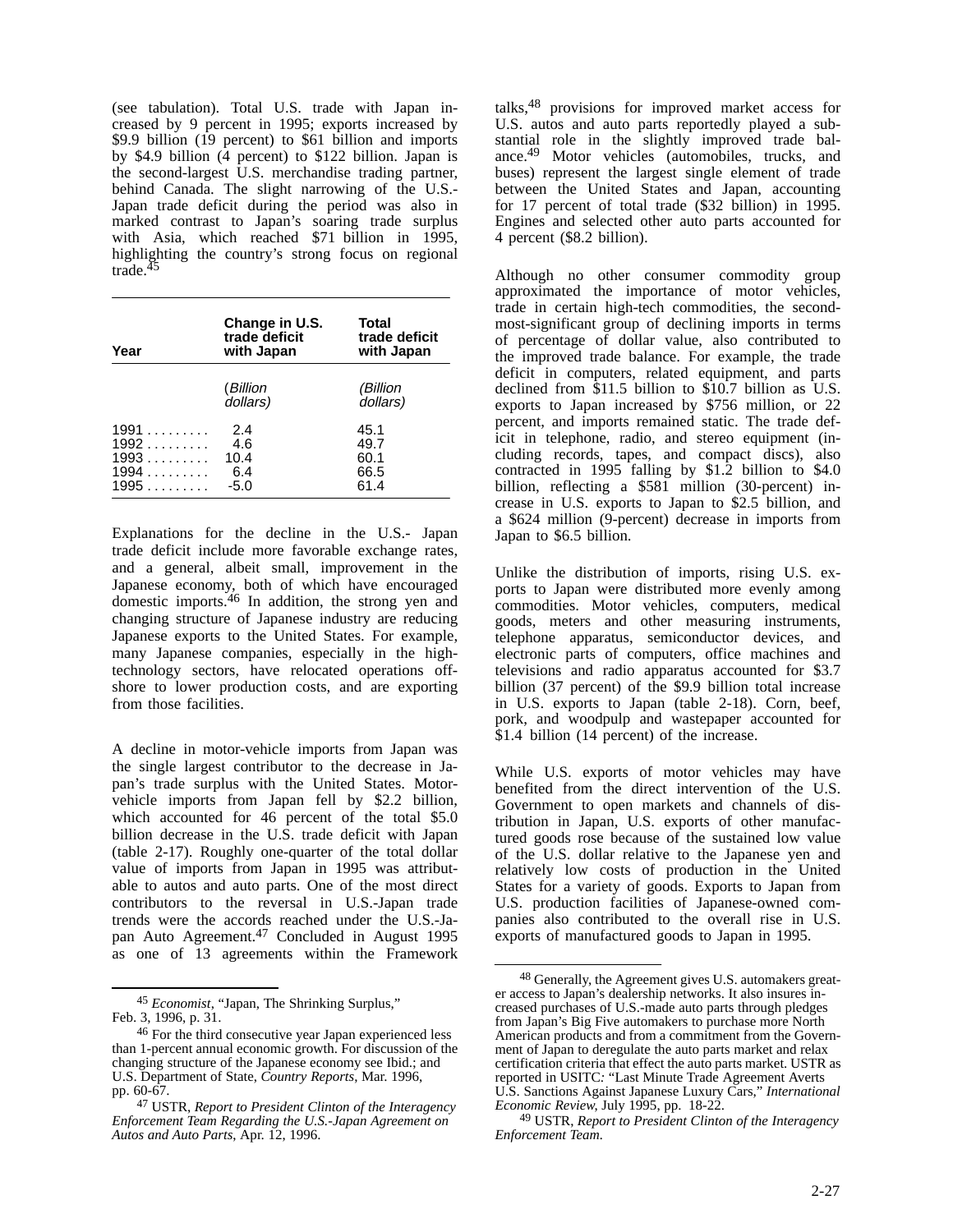### **Table 2-17 Leading changes in U.S. imports from Japan, 1994-95**

|                                                                  | Change in 1995     |         |                        |
|------------------------------------------------------------------|--------------------|---------|------------------------|
| Industry/product                                                 | Value              | Percent | Total value<br>in 1995 |
|                                                                  | Million<br>dollars |         | Million<br>dollars     |
|                                                                  | 3.025              | 40      | 10.675                 |
|                                                                  | 421                | 32      | 1.734                  |
|                                                                  | 401                | 18      | 2.675                  |
|                                                                  | 352                | 13      | 2.971                  |
| Camcorders and other television apparatus (except receivers)     | 320                | 16      | 2,377                  |
|                                                                  | 282                | 9       | 3.418                  |
| Meters and other measuring, testing, and controlling instruments | 247                | 19      | 1.546                  |
| Printed circuit boards and other circuit controlling apparatus   | 244                | 14      | 2,027                  |
|                                                                  | 211                | 37      | 778                    |
|                                                                  |                    | $-7$    | 28,995                 |
|                                                                  | $-442$             | $-21$   | 1.691                  |
|                                                                  | $-338$             | -3      | 10,266                 |
|                                                                  | $-274$             | $-15$   | 1.540                  |
|                                                                  | $-257$             | $-19$   | 1,117                  |
|                                                                  | 4.870              | 4       | 122,402                |

Source: Compiled from official statistics of the U.S. Department of Commerce.

### **Table 2-18 Leading increases in U.S. exports to Japan, 1994-95**

|                                                                                                                         | Increase in 1995                                                                                   |                                                                                  |                                                                                                                   |
|-------------------------------------------------------------------------------------------------------------------------|----------------------------------------------------------------------------------------------------|----------------------------------------------------------------------------------|-------------------------------------------------------------------------------------------------------------------|
| <b>Product/commodity</b>                                                                                                | Value                                                                                              | <b>Percent</b>                                                                   | Total value<br>in 1995                                                                                            |
|                                                                                                                         | Million<br>dollars                                                                                 |                                                                                  | Million<br>dollars                                                                                                |
| Meters and other measuring, testing, and controlling instruments<br>Electronic parts for television and radio apparatus | 1.041<br>666<br>555<br>452<br>420<br>356<br>333<br>321<br>320<br>307<br>295<br>243<br>212<br>4.279 | 53<br>48<br>41<br>22<br>56<br>62<br>24<br>26<br>73<br>48<br>23<br>41<br>61<br>11 | 3,003<br>2.058<br>1.910<br>2.485<br>1,168<br>930<br>1.717<br>1,563<br>754<br>952<br>1,592<br>833<br>561<br>44,435 |
| Total                                                                                                                   | 9.900                                                                                              | 19                                                                               | 60.962                                                                                                            |

Source: Compiled from official statistics of the U.S. Department of Commerce.

U.S. exports of beef, which rose by \$307 million (48 percent) in 1995 to \$952 million, benefited from the market opening efforts of earlier years. The \$555 million increase in U.S. corn exports to Japan (a 41-percent increase) to \$1.9 billion reflects a short supply situation in Asia. U.S. corn producers experienced diminished competition in Japan when China reversed its trading position from being a net corn exporter to a net corn importer in late 1994.50

Although the trade balance with Japan improved as a whole, the U. S. trade position with respect to some commodities declined. The U.S. trade balance in semiconductor devices declined by \$2.4 billion (38 percent) to a deficit of \$8.6 billion, as a \$3 billion increase in imports of these commodities outpaced a modest \$666 million export increase. Trade in integrated circuits was affected by the U.S.-Japan Semiconductor Arrangement, which ex-

<sup>50</sup> USDA, *Grain: World Markets and Trade*, Oct. 1995 and USITC, "China's Evolving Grain Trade Opens New Marketing Opportunities for U.S. Exporters," *Industry Trade and*

*<sup>50—</sup>Cont.*

*Technology Review*, USITC publication 2942, Dec. 1995, pp. 31-41. Also, see the article on cereals later in this report for a discussion of factors affecting demand and supply for this product.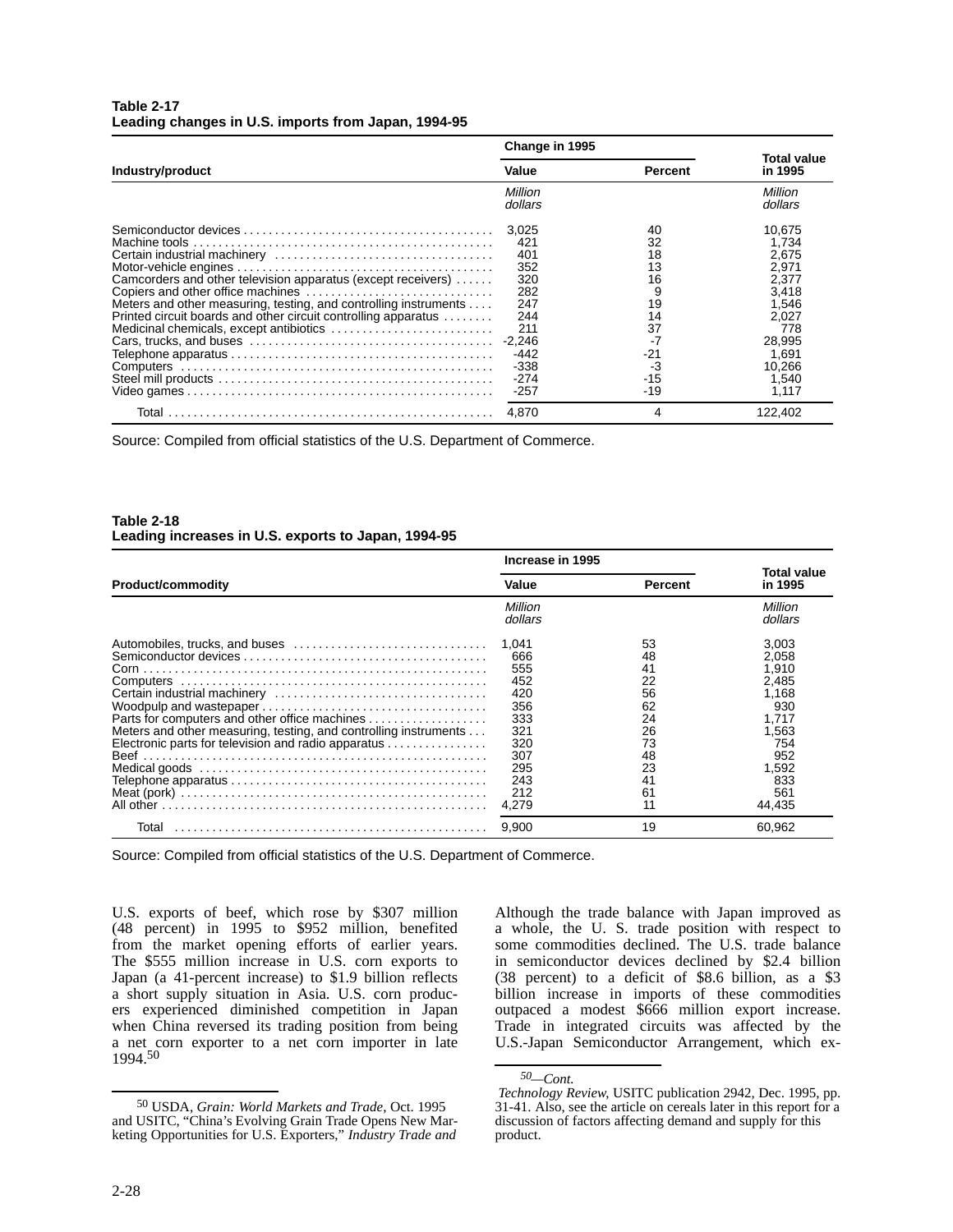pired in July 1996.<sup>51</sup> The U.S. trade position with respect to machine tools, motor vehicle engines, and camcorders and television apparatus also declined, primarily because of continued growth in manufacturing in the United States that boosted demand for machine tools; shipments of engines to U.S. assembly plants of Japanese automobile producers; and the absence of domestic competitors in the U.S. camcorder market. U.S. aircraft sales to Japan dipped by \$487 million (15 percent) in 1995 to \$2.8 billion because of belt-tightening measures by Japanese airlines and the slow recovery of the travel industry in Japan following a series of shocks to consumer confidence.

> **Susan Lusi (202) 205-2334**

## **Korea**

In 1995, Korea's economy returned to a more typical level of performance after 3 years of subaverage growth.<sup>52</sup> For the year, GDP grew by an estimated 9.3 percent,<sup>53</sup> fueled mainly by exports and domestic investment in plant and equipment. Rejuvenated purchasing power in Korea spurred the U.S. bilateral trade balance with Korea to shift from a \$2.0 billion deficit in 1994 to a \$457 million surplus in 1995, with imports and exports from the U.S. rising by 23 percent (\$4.5 billion) and 40 percent (\$7.0 billion), respectively, to \$24.0 billion and \$24.5 billion. The surplus was the largest registered among Asian major trading partners, and reflected the significance of the United States as a source of investment and technology. Korea ranked seventh in total bilateral U.S. trade, with imports and exports ranking eighth and fifth, respectively,

in 1995.54 According to Asia analysts, Korea's increasing merchandise trade with the United States reflects the implementation of policy changes announced by the government of president Kim Young-Sam in 1993 to liberalize and deregulate the domestic economy.55 Growth in U.S.-Korea trade in 1995 was also fueled by strong GDP growth in Asia and the United States, the high value of the Japanese yen,<sup>56</sup> and by continued government policies to limit inflation in Korea. At the same time, Korean GDP growth is largely attributable to heavy investment in plant and equipment by producers in the export sector, which in turn resulted in high import levels of capital equipment and provided a larger export foundation.

Total Korean exports rose by 30 percent to \$125 billion, compared with \$96 billion in 1994. Semiconductors led the surge by rising \$13 billion (70 percent) to \$22.1 billion, followed by textiles, automobiles, and ships. Not all sectors fared as well as semiconductors, which offset declines in traditional export sectors such as footwear, which fell \$264 million (15 percent) to \$1.5 billion in 1995. The United States and Japan continue as the main export markets for Korean goods, accounting for more than 40 percent of all Korean exports, although their share relative to total exports declined in 1995. At the same time, Korean exports to developing countries continued to increase, accounting for more than 50 percent of all exports.<sup>5</sup>

Leading Korean exports to the United States were semiconductor devices, computers, automobiles, and telephone apparatus which accounted for nearly 60 percent of the total in 1995. For automobiles, in particular, the \$182 million increase (12 percent) to \$1.7 billion in exports is mostly attributed to increases in Korean production capacity and the presence of a new Korean automaker in the U.S. automobile market in 1995. The increases in U.S. imports from Korea of semiconductors, \$3.1 billion (79 percent) to \$7 billion, of computers, \$1.4 billion (56 percent) to \$3.8 billion, and of telephone apparatus, \$97 million (23 percent) to \$512 million, were attributable to increased production capacity and levels in Korea and to the continued aggressive penetration of the U.S. market by Korean companies.

<sup>51</sup> The U.S.-Japan Semiconductor Arrangement, concluded in 1986 and renewed in 1991, was negotiated to address the difficulty that foreign semiconductor producers faced in gaining access to Japan's domestic market. The arrangement targeted a 20-percent market share as a goal for foreign producers; a 29.6-percent market share was reported in March 1996. A new set of bilateral agreements, one inter-governmental and one inter-industry, was signed on Aug. 2, 1996. The agreements call for market access and openness but have eliminated provisions from the previous arrangements which had set numerical targets for foreign market share of the Japanese market. *Joint Statement of the Government of Japan and the Government of the United States Concerning Semiconductors* (Vancouver, Canada, Aug. 2, 1996) and *Agreement Between the Electronics Industries Association of Japan and the Semiconductor Industry Association* (Vancouver, Canada, Aug. 2, 1996), both of which are reprinted in *Inside U.S. Trade*, special report, Aug. 5, 1996, pp. S-1 through S-6.

<sup>52</sup> According to the OECD, the Korean economy averaged an 8.7-percent per year GDP growth during 1963-90.

<sup>53</sup> L. Gordon Flake, "Korean Economy in 1995," *Korea's Economy 1996*, Korea Economic Institute of America, vol. 12, p. 6.

<sup>54</sup> According to data compiled from official statistics of the U.S. Department of Commerce, the six leading countries were Canada, Japan, Mexico, Germany, China, and the United Kingdom. In 1994, Korea ranked eighth in total U.S. bilateral

trade, sixth in exports, and eighth in imports. 55 Ann M. Kambane, "U.S.-Korean Economic Relations: An American Perspective," *Korea's Economy 1996*, Korea Economic Institute of America, vol. 12, pp. 45-49.<br><sup>56</sup> Because Korea produces many items such as semicon-

ductors, steel, and automobiles that are close substitutes to some Japanese items, a stronger yen makes Korean products more appealing.<br>
<sup>57</sup> U.S. Department of State telegram, "Korea's 1995

Balance of Payments Results," message reference No. 001291, Mar. 6, 1996.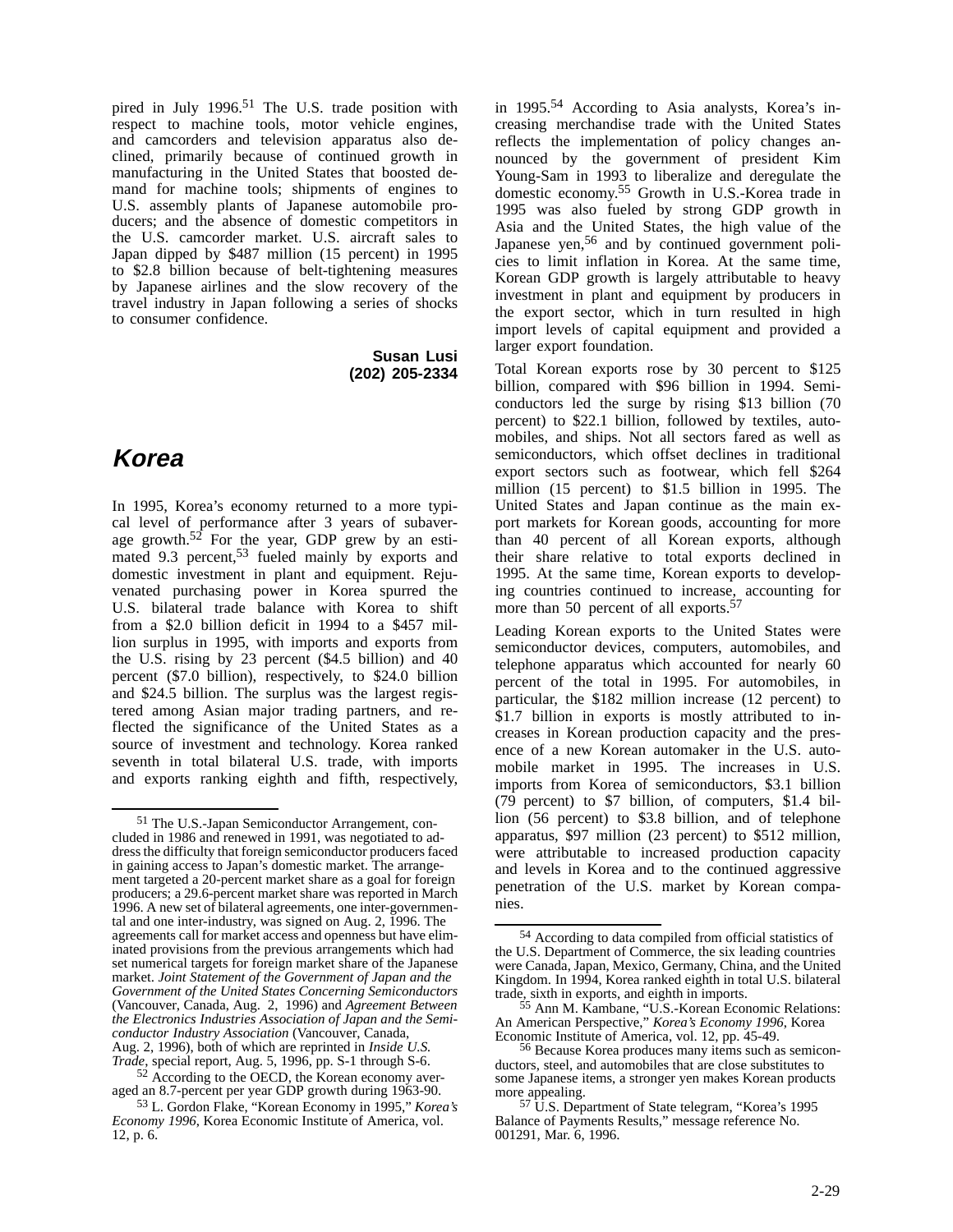On the other hand, such traditional Korean exports to the United States as footwear and apparel continued to decline, reflecting Korea's continued shift from labor-intensive to capital-intensive industries. In addition, Korean companies have relocated their manufacturing facilities to gain access to countries with lower labor costs and/or to be closer to expanding and traditional markets. In 1995, Korean exports to the United States of radio equipment fell by \$180 million (37 percent) to \$301 million, while footwear and apparel fell by \$173 million (25 percent) to \$515 million, and \$269 million (40 percent) to \$415 million, respectively, in 1995.

As a result of steady export opportunities, Korean imports of capital equipment and materials for use in bolstering the export sector contributed to the 32-percent rise (\$135.1 billion) in imports in 1995. Imports of capital equipment, transportation equipment, and electronic goods rose by more than 32 percent, while raw materials, which accounted for more than 50 percent of imports, also rose at a similar rate.<sup>58</sup> The geographic distribution of imports remained relatively unchanged in 1995, divided between capital equipment from developed economies and input materials from developing economies. Developed economies accounted for more than 60 percent of all imports, with the United States and Japan accounting for approximately 40 percent; oil-rich countries in the Middle East and Southeast Asia accounted for much of the remainder.

Cereals (corn and wheat) accounted for the most significant increase in U.S. exports to Korea in 1995, rising by \$895 million (186 percent) to \$1.4 billion, nearly twice the 1994 level (table 2-19). China has been Korea's traditional supplier of feed grain. However, domestic demand in China has forced a cutback in exports, allowing the United States, the world's largest grower, to fill the void.<sup>59</sup>

Infrastructure development to support the demands of the Korean industrial sector led to increases in U.S. exports of industrial machinery, steel, chemicals, motors, air-conditioning equipment, and power-generating equipment (gas turbines). At the same time, strong investment in manufacturing technology led to growth in U.S. exports of semiconductors and nonmetalworking machine tools used in the production of semiconductors. Other significant U.S. export increases were registered in copper, gold, and platinum, all input materials used in the manufacturing of electronic articles.<sup>60</sup> Increased commercial activity and business travel also created more demand for U.S. exports of wood pulp (to make paper) and aircraft.

The country's traditional economic policy of emphasizing trade, particularly exports, remains the main engine for economic growth. In recent years, however, the combination of strong international competition, rising labor costs, and currency appreciation has led Korea to shift its export industrial base from labor-intensive to capital-intensive production and to compete on product quality rather than price. This has resulted in significant increases in import and export levels, while leading to a decline in traditional exports (labor-intensive products such as footwear, textiles, garments, etc.) from 30 percent in 1993 to 23 percent in 1995. The decline has, thus far, been attributed to the shift in import and export shares of large industrial concerns (*chaebols*) and small/medium sized businesses. As a result of these developments, the government is considering structural adjustment assistance for small and medium, labor-intensive industries through several programs including a separate administrative office, increased credit availability, and funds for automation.<sup>61</sup>

Korea has made significant progress towards trade liberalization under current President Kim Young-Sam; however, in light of the country's strong economic performance, these reforms fall short compared to similar economies. Liberalization plans for key sectors such as finance and trade have been announced, yet, the sectors remain mostly government controlled.62 Further, *chaebols* have thrived under the existing financial and trade system, and opening of the economy to imports of automobiles, electronics, and other consumer goods would have a deleterious effect on these concerns.63 It thus appears that the economic success that has led to the call for increased economic liberalization is also making the government hesitate in implementing further changes.

> **Felix Bello (202) 205-3120**

## **China**

For the ninth consecutive year, the United States registered a deficit in its merchandise trade with China. The U.S. trade deficit with China, second only to that of Japan, grew from \$29.4 billion in

<sup>58</sup> Ibid.

<sup>59</sup> See article on cereals later in this report for a discussion of factors affecting demand and supply for these products. See also USDA, *Grain*, Oct. 1995 and USITC, "China's Evolving Grain Trade," pp. 31-41.

<sup>60</sup> See article on precious metals later in this report for a discussion of factors affecting demand and supply for these products.

<sup>61</sup> U.S. Department of State telegram, "1995 Trade Summary - Korea's Spectacular Trade Growth Masks Long-Term Problems," message reference No. 001362, Mar. 7, 1996.

<sup>62</sup> Joan Henry, "South Korea," *Country Briefing*, Bank of Ireland Group Treasury, Autumn 1995.

<sup>63</sup> U.S. Department of State telegram, "Daily Seoul Press Translations," message reference No. 002977, May 22, 1996.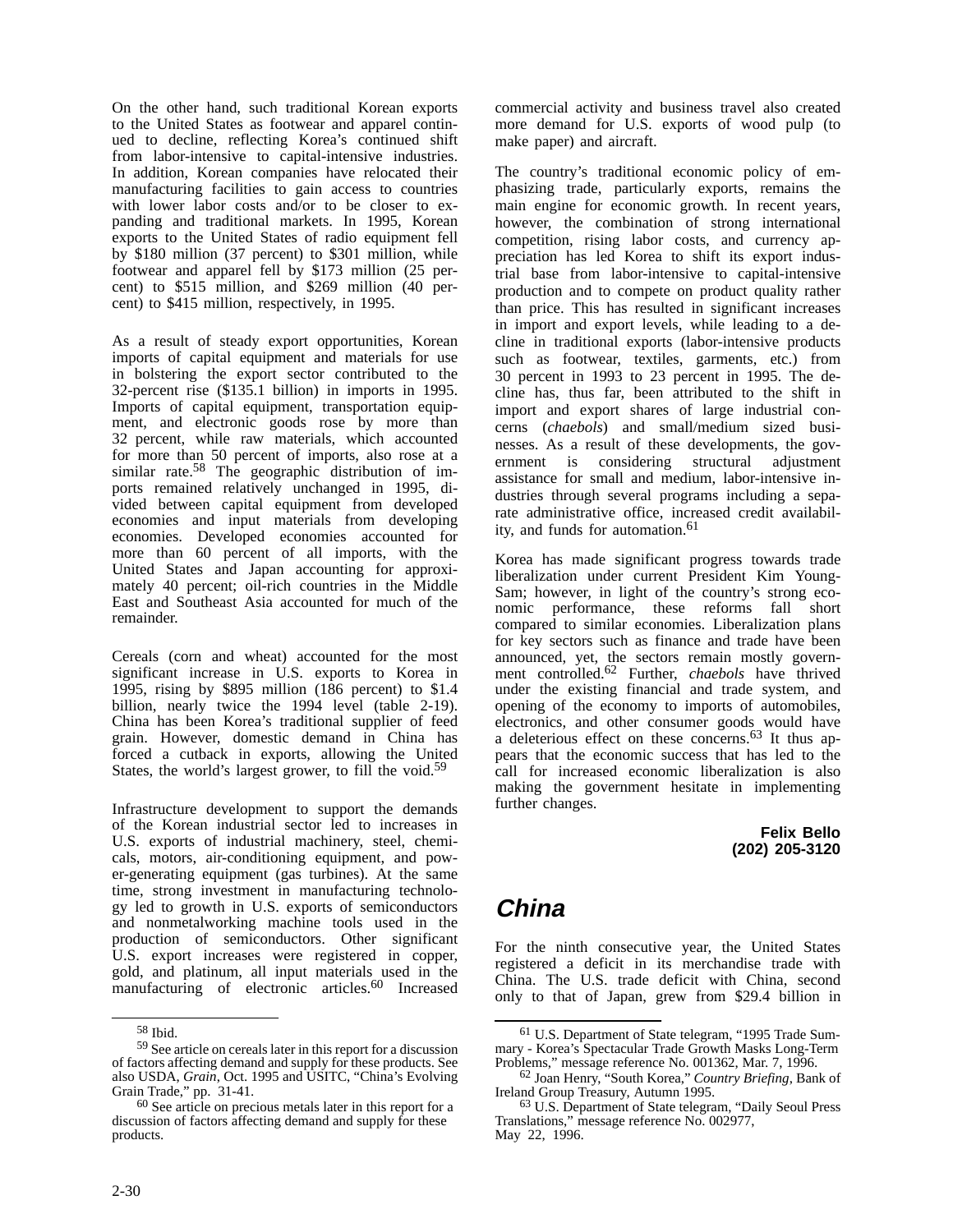| <b>Table 2-19</b>                                   |  |  |
|-----------------------------------------------------|--|--|
| Leading increases in U.S. exports to Korea, 1994-95 |  |  |

|                                                           | Increase in 1995 |                |                               |
|-----------------------------------------------------------|------------------|----------------|-------------------------------|
| <b>Product/commodity</b>                                  | Value            | <b>Percent</b> | <b>Total value</b><br>in 1995 |
|                                                           | Million          |                | Million                       |
|                                                           | dollars          |                | dollars                       |
|                                                           | 895              | 186            | 1,376                         |
|                                                           | 556              | 77             | 1.282                         |
|                                                           | 502              | 30             | 2,188                         |
|                                                           | 378              | 30             | 1,658                         |
| Miscellaneous organic chemicals                           | 339              | 84             | 741                           |
|                                                           | 248              | 35             | 951                           |
|                                                           | 227              | 53             | 657                           |
| Aircraft engines (turbojets and turbopropellers)          | 222              | 105            | 434                           |
|                                                           | 208              | 505            | 249                           |
| Non-metalworking machine tools                            | 188              | 167            | 301                           |
|                                                           | 167              | 47             | 524                           |
| Metering, measuring, testing, and controlling instruments | 131              | 24             | 667                           |
|                                                           | 119              | 63             | 307                           |
|                                                           | 109              | 47             | 340                           |
|                                                           | 105              | 35             | 403                           |
|                                                           | 79               | 282            | 107                           |
|                                                           | 94               | 118            | 174                           |
|                                                           | 92               | 41             | 319                           |
|                                                           | 89               | 14             | 729                           |
| Steam turbines and other vapor turbines                   | 74               | 44             | 242                           |
|                                                           | 2,932            | 37             | 10,780                        |
|                                                           | 6,984            | 40             | 24,483                        |

Note.—Because of rounding, figures may not add to the totals shown.

Source: Compiled from official statistics of the U.S. Commerce Department.

1994 to \$33.8 billion in 1995, or by 15 percent.<sup>64</sup> During 1995, China continued to be one of the world's fastest growing major economies, with a real growth rate of 9 percent, compared with an average growth rate of 13 percent during 1992-94. Despite China's efforts to slow its overheated economy and reduce its high rate of price inflation, retail sales grew by 10 percent and the rate of growth in private consumption averaged from 6 to 7 percent in 1995.65

The U.S. trade deficit with China can be attributed to a variety of factors, including the relative health of the U.S. economy, strict credit controls by the Chinese Government, and selective Chinese import controls. One of the more important factors, however, has been the ongoing shift of production from Hong Kong, Taiwan, Korea, Japan, and Singapore to China. These East Asian nations have relocated export processing plants (in which imported inputs are processed for export) to China's special economic zones in its eastern coastal regions to increase their profits. Foreign-invested firms use China as a base for assembly, processing, and manufacturing for export. In many cases, Chinese exports to the United States have taken the place of exports that would have come from other East Asian countries.<sup>66</sup> Consequently, as China's trade surplus with the United States expands, there is a corresponding decline in the surpluses enjoyed by other East Asian nations. Complete industries such as footwear, clothing, and toys have been transplanted to China. East Asian manufacturers, as well as a number of U.S. and European firms, are essentially shipping the low-tech and low-wage jobs to China, while retaining the higher skilled positions at home. In 1995, Taiwan and Hong Kong accounted for approximately 70 percent (\$26.6 billion) of China's direct foreign investment, which

<sup>64</sup> According to China's official trade statistics, its 1995 trade surplus with the United States is much smaller at only \$7.4 billion. China maintains that the United States should not count goods from U.S.- and other foreign-owned processing and compensation ventures in China that are shipped to the United States via Hong Kong as Chinese exports. China considers these transshipments to be Hong Kong's exports to the United States. The Economist Intelligence Unit (EIU), "Political Scene: Tensions Continue With the USA, "*Country Report: China*, Mar. 1, 1996.

<sup>65</sup> In the third session of the Eighth National People's Congress (NPC) held during March 5-18, 1994, Premier Li Peng pledged to hold national economic growth (GNP) below double digits and to control inflation, which reached approximately 22 percent during 1994. Chinese leaders promised to hold economic growth below 10 percent and pledged to keep inflation below 15 percent. To accomplish this, the Chinese Government initiated an austerity program of tight controls on investment and credit, rigid price controls on essential goods, and higher interest rates. Anne Stevenson-Yang, "NPC Ses-

<sup>65—</sup>*Cont.*

sion Highlights Economic Growth," *China Business Review*, May-June 1995, p. 4.

<sup>66</sup> William Mann, "Imports Tip the Balance," *China Trade Report*, Apr. 1995, p. 6.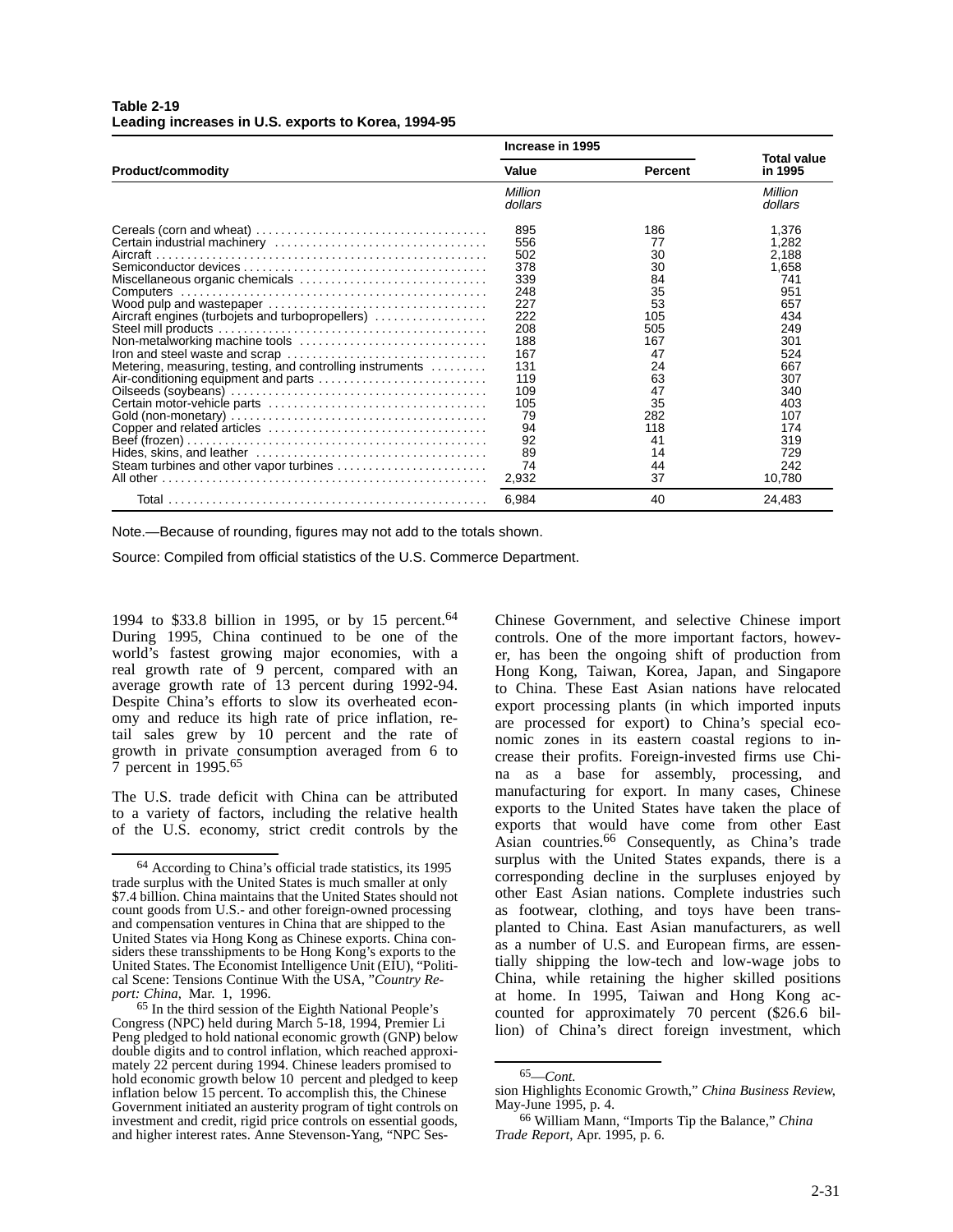totaled \$38 billion.<sup>67</sup> China's eastern coastal area, its fastest growing region, accounted for a disproportionate share of China's imports and exports. Nearly 67 percent of China's exports and 75 percent of its imports are accounted for by five provinces (especially Guangdong) and municipalities that rely on foreign investment.

Foreign-invested firms were responsible for 39 percent. or \$110 billion, of China's total trade of \$280.9 billion in 1995. These firms accounted for \$63 billion (32 percent) of China's total exports and \$47 billion (48 percent) of China's total imports.68 These companies specialized in the production of toys, clothing, and inexpensive electrical goods.69 China exempts from import duties all imported materials used by foreign-invested firms to produce machinery and electrical appliances for export.

China was the 13th-largest U.S. export market in 1995. U.S. exports to China increased by \$2.4 billion (27 percent) to \$11.6 billion in 1995. Sustained Chinese economic expansion and a reduction in trade barriers to U.S. exports acted as a stimulant to U.S. export growth. However, U.S. trade with China continues to be restricted by an elaborate system of import controls such as quotas, licensing and registration requirements, restrictive product standards and testing requirements, quarantine rules, and import substitution policies.70 China persists in denying access to certain U.S. goods, particularly low-technology capital goods that have a comparative advantage over domestic Chinese products. These actions have effectively created a monopoly environment for certain Chinese producers. As shown in the tabulation in the next column, leading U.S. export items to China, in terms of value, during 1995 were agricultural products (especially cotton, corn, wheat, and soybean oil); electronic products such as telephone equipment, computers, radio and television transmission equipment, and parts for radio and television equipment; machinery (especially industrial machinery); fertilizers; and aircraft.

China reported that its imports during 1995 consisted principally of electric and nonelectric machinery, chemicals (especially fertilizers), food products (mostly cereals), textiles, and base metals (iron and steel). According to Chinese statistics, China's imports grew by 12 percent in 1995 to \$132.1 billion, equal to 20 percent of China's GNP. China's imports consisted mainly of goods needed for its modernization and development, infrastructure projects, and for its foreign-investment sector.

| Sector/commodity                                  | Value of<br>U.S. exports<br>to China | <b>Percent</b><br>of total<br><b>U.S. exports</b> |
|---------------------------------------------------|--------------------------------------|---------------------------------------------------|
|                                                   | (Million<br>dollars)                 |                                                   |
| Agricultural<br>products<br>Electronic            | 2.716                                | 23                                                |
| machinery<br>Machinery<br>Fertilizers<br>Aircraft | 1,880<br>1,798<br>1,204<br>1,024     | 16<br>15<br>10<br>9                               |
| Total                                             | 8.622                                | 74                                                |

The United States, according to Chinese trade statistics, was China's second-leading source of imports, behind Japan. Chinese trade statistics valued U.S. exports to China at \$16 billion, or 12 percent of total 1995 imports.<sup>71</sup> According to the Chinese, the U.S. exports consisted principally of electrical and nonelectrical machinery (32 percent), chemicals (18 percent), food products (11 percent), textiles (8 percent), and transportation equipment (7 percent). China removed import quotas and licenses on 367 products in July of 1995 and announced in November that it would further reduce tariffs on an additional 4,000 items during  $1996.<sup>72</sup>$ 

Growth in U.S. exports to China was driven by demand for more food than that country could produce and the need for foreign machinery and equipment to expand and modernize communications and production in China. U.S. exports of agricultural products to China more than doubled in 1995, rising by \$1.6 billion to \$2.7 billion, and accounted for more than half of the total growth in U.S. exports to China in 1995 (table 2-20). Cereals led the growth in agricultural exports, as exports of corn jumped by \$4 million in 1994 to \$629 million in 1995; exports of wheat and soybean oil each more than tripled, to \$506 million and \$341 million, respectively. Significant growth was also reported in exports of fertilizers, cotton, computers, plastics, radio transmission and reception apparatus, and a variety of equipment and materials used for industrial purposes. Transportation equipment was the only sector to experience large decreases in U.S. exports to China in 1995, as exports of aircraft and engines fell by \$861 million (43 percent) to \$1.1 billion and exports of motor vehicles dropped by \$152 million (76 percent) to \$49 million.

<sup>67</sup> *Business China*, "Trade's Importance for China: A Stake in the World," Jan. 8, 1996, pp. 8-9.

<sup>68</sup> EIU, *Country Report: China*, "Foreign Trade, Investment & Debt: FIE's Share of Trade Continues to Rise," Mar. 11, 1996.

<sup>&</sup>lt;sup>69</sup> In general, these products have a large import content, which can run as high as 50 percent of the product's value.

<sup>70</sup> USDOC, ITA, *Selected Big Emerging Markets-China,* IT USGO China, Mar. 2, 1996.

<sup>71</sup> Various issues of the Economist Intelligence Unit.  $72$  Goods freed from both licenses and quotas during

<sup>1995</sup> included: crude oil, timber, ABS resins, veneer board (plywood) and wood pulp, chemical (man-made) fiber fabrics, cigarette filters, fault imaging devices, and computers. Goods receiving partial removal of license and quota restrictions included: synthetic rubber; household freezers; vegetable oil; liquor (wines); pesticides; and various tobacco products, air conditioners, compressors, and automatic washing machines. Goods freed from import quotas but still needing licences included: grains, copiers, and soft drinks. P.T. Bangsberg, "China Plans New Wave of Easing on Import Rules," *Journal of Commerce*, June 9, 1995, p. 9A.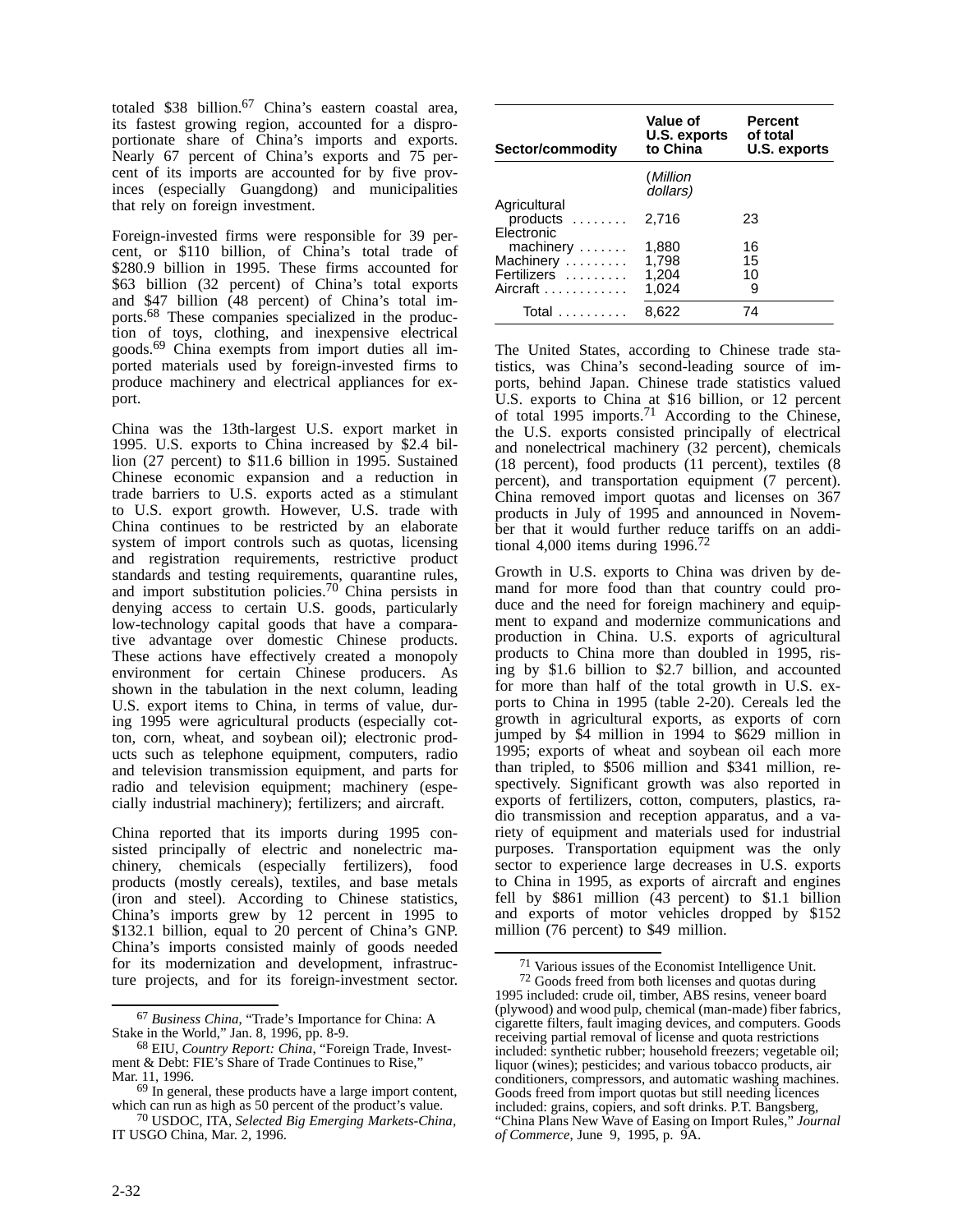|                                            |       |                 | Increase in 1995 over 1994 |         |
|--------------------------------------------|-------|-----------------|----------------------------|---------|
| <b>Product/commodity</b>                   | 1994  | 1995            | Value                      | Percent |
|                                            |       | Million dollars |                            |         |
|                                            |       | 629             | 626                        | 17.387  |
|                                            | 166   | 506             | 340                        | 204     |
|                                            | 944   | 1.204           | 260                        | 28      |
|                                            | 104   | 341             | 237                        | 228     |
| Radio transmission and reception apparatus | 310   | 541             | 231                        | 75      |
|                                            | 648   | 833             | 185                        | 28      |
| Plastics and articles thereof              | 173   | 334             | 161                        | 93      |
| Boilers, turbines, and related equipment   | 53    | 185             | 134                        | 247     |
| Steel mill products                        | 40    | 136             | 97                         | 246     |
| Wood pulp and wastepaper                   | 107   | 191             | 84                         | 79      |
| Manmade fibers and yarns                   | 107   | 187             | 81                         | 76      |
| Computers                                  | 218   | 290             | 73                         | 33      |
|                                            | 27    | 94              | 67                         | 245     |
|                                            | 6,277 | 6,142           | -135                       | -2      |
|                                            | 9.178 | 11.613          | 2.435                      | 27      |

### **Table 2-20 Leading increases in U.S. exports to China, 1994-95**

Source: Compiled from official statistics of the U.S. Department of Commerce.

China made the transition from being a net exporter of agricultural products to a net importer in 1995. Rising incomes and expanding population, combined with an agricultural sector beset by serious flooding and long-lasting droughts, forced China to depend on imports to supplement its grain and edible oil production. Also, the loss of arable land to industrial development and housing, price controls, transportation bottlenecks, and rising per-capita consumption have all combined to put tremendous pressures on China's agricultural sector.

In 1995, China imported approximately 10 percent of the world's grain exports and emerged as the world's second-largest grain importer behind Japan. During January-October 1995, agricultural imports rose abruptly and China imported 14.4 million tons of grain.<sup>73</sup> Imports of corn, wheat, rice, and sugar all increased greatly during 1995. Of the 32.2 million tons of grain exported by the United States during 1995, China accounted for approximately 11 percent of the total. China also purchased 3.5 million tons of corn, including 7 percent of total U.S. exports.<sup>74</sup> To limit price rises and increase the availability of grains, price controls were placed on the sale of grain and other important agricultural products. China also became a net importer of cotton for the first time in 1995. Imports rose during 1995 because demand for cotton by China's textile and apparel producers exceeded local production, which had declined.<sup>75</sup>

The recent emergence of a strong middle class in China has created an apparent demand for a wide variety of consumer goods not previously accessible

or affordable. Since the government partially opened the retail sector to foreign investment in 1992, many foreign companies have rushed to enter China's underdeveloped consumer market.76 Jointventure, Chinese-operated department stores have been established in almost every large Chinese city. U.S. exports of electrical machinery, including consumer electrical goods and appliances, increased by 38 percent in 1995 compared with 1994. Private consumption is expected to increase by 6 to 7 percent annually over the next few years. During 1995, sales of consumer goods grew by 11 percent to \$240 billion.<sup>77</sup> Rising urban wages and one of the highest private savings rates in Asia will also drive demand for more expensive higher quality consumer goods.

Several Chinese industries, particularly plastics and power generation equipment, however, did experience problems and a resultant decline in import demand during 1995. Plastics imports slumped in 1995 when the Chinese Government initiated an antifraud campaign that froze imports of bulk plastics in order to crack down on tax-evading importers. Infractions such as underinvoicing, false invoicing, as well as value-added tax (17 percent) and import duty (15 percent) evasion, were pursued. These actions precipitated a dramatic decline in world plastics prices of almost 50 percent. Plastics are used by China's foreign-investment sector to produce such export items as video and audio cassettes, toys, and electronic devices.<sup>78</sup> U.S. exports of plastics to China declined by 37 percent in 1995 compared with 1994.

<sup>73</sup> *Far Eastern Economic Review*, "Grain Pains," Dec. 14, 1995, p. 13.

<sup>&</sup>lt;sup>74</sup> Steve Mufson, "China's Global Grain of Difference," *Washington Post*, Feb. 2, 1996, p. A1.

<sup>75</sup> *Journal of Commerce*, "China Reviewing Textile Strategy as Going Gets Tough," Feb. 29, 1996, p. 21.

<sup>76</sup> China recently partially opened its retail sector to foreign participation but still requires, by law, joint-venture arrangements with Chinese firms.

<sup>77</sup> *Washington Post*, "China Says Growth and Inflation Eased in 1995," Jan. 6, 1996, p. A34.

<sup>78</sup> EIU, "Foreign Trade & Payments: China's Role on Key World Markets," *Country Report: China*,

Feb. 27, 1995.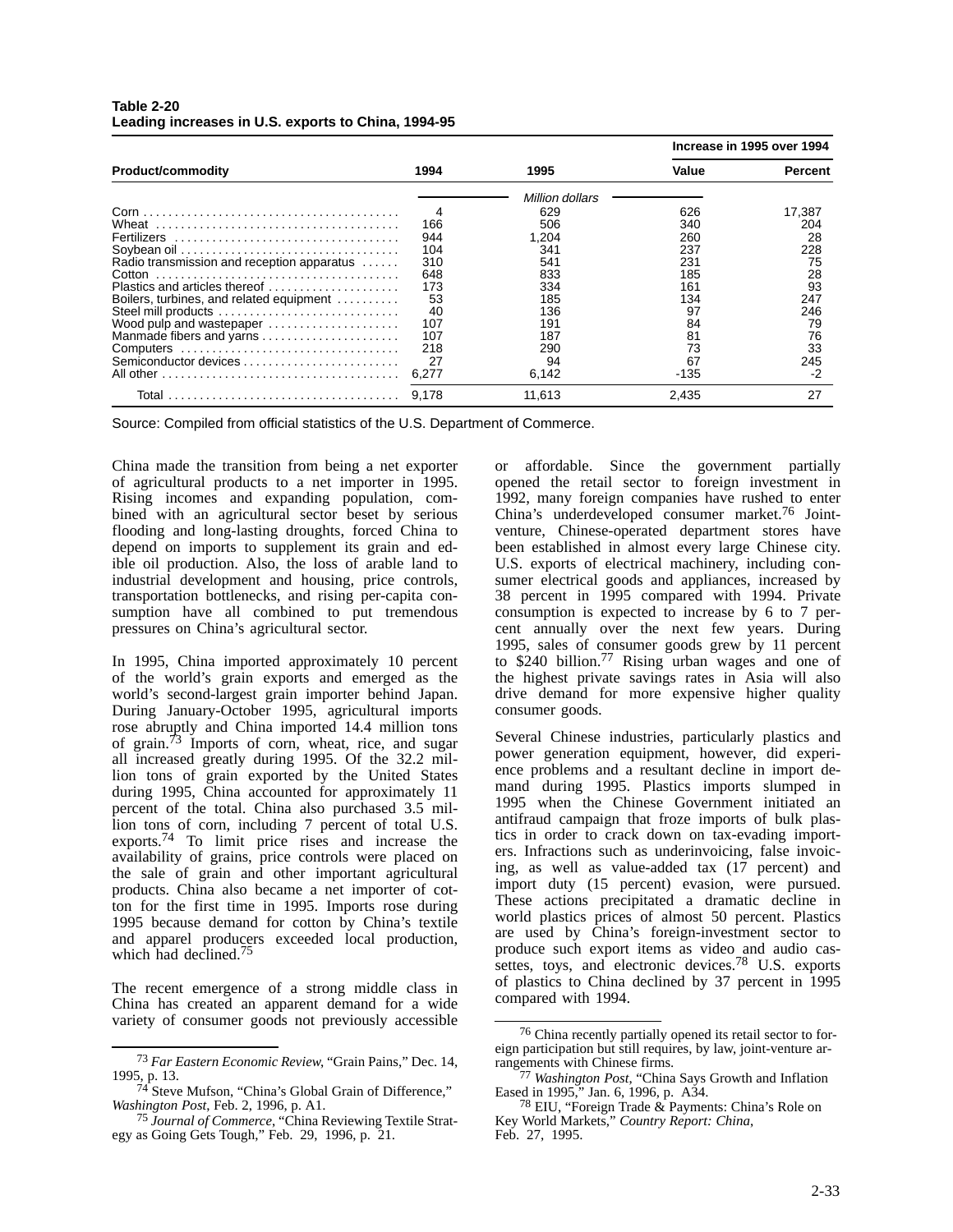China set strict limits on the rate of return allowable on foreign-invested power stations in 1994. Since then, foreign firms have been reluctant to invest in Chinese power stations. U.S. and other foreign companies, however, are competing to sell power-generation equipment in China because it represents one of the world's last unexploited markets for major international electric power equipment producers. Such exports may decrease in the near future as joint-venture companies are formed in China to produce such equipment. Westinghouse Electric has entered into four joint ventures valued at \$377 million to produce electric power generation equipment. The joint ventures will manufacture turbogenerators, electric generators, and auxiliary generator sets.79

China was the fourth-largest source for U.S. imports in 1995. U.S. imports from China grew by \$6.8 billion (18 percent) to \$45.4 billion during 1995. U.S. Government sources estimated that the U.S. market absorbed as much as 40 percent of China's total exports during 1995.80 Chinese exporters were able to take advantage of falling U.S. tariff rates during 1995. As shown in the following tabulation, leading U.S. imports from China, by value, included electronic products (such as computers and radio and telephone receivers); apparel; toys, games, and sporting goods; and luggage and handbags.

| Sector/commodity                                     | Value of U.S. Percent<br>imports from of total<br>China | U.S. exports |
|------------------------------------------------------|---------------------------------------------------------|--------------|
|                                                      | (Million<br>dollars)                                    |              |
| Electric products $\dots$<br>Apparel<br>Toys, games, | 9.678<br>7.048                                          | 21<br>16     |
| sporting goods<br>Footwear<br>Luggage and            | 6.212<br>5.254                                          | 13<br>12     |
| handbags                                             | 1,596                                                   | 4            |
| Total                                                | 29.788                                                  | 66           |

China reported that its overall exports consisted primarily of textile products (24 percent), electrical and nonelectrical machinery (19 percent), food products (8 percent), chemicals (8 percent), and base metals and manufactures (8 percent). Exports of capital and high-technology goods have become more important as China attempts to move away from traditional labor-intensive products such as textiles for the first time in 1995. Exports of nontraditional goods exceeded exports of textile prod-

ucts. According to Chinese trade statistics, China's exports increased by \$27.8 billion (23 percent) to \$148.8 billion in 1995. China continues to rely on exports as the main source of foreign exchange to finance its imports and its \$100 billion foreign debt. Hong Kong (24 percent of total exports) was China's leading export market in 1995, followed by Japan (19 percent of total exports) and the United States (17 percent of total exports). Hong Kong, in turn, re-exports the majority of these goods to either the United States or the European Union. Chinese trade statistics show that exports to the United States increased to \$24.7 billion, or by \$3.2 billion (15 percent) in 1995. China reported that its exports to the United States consisted mainly of electrical and nonelectrical machinery (22 percent), footwear (14 percent), textile products (13 percent), toys (9 percent), and chemicals (7 percent).

The largest growth in U.S. imports from China in 1995 was in computer equipment, most of which was assembled in China from components purchased from suppliers located in other Asian countries. U.S. imports of computers from China nearly doubled in 1995, expanding from \$1.2 billion in 1994 to \$2.2 billion in 1995 (table 2-21). Other electronic products from China exhibiting substantial growth in 1995 were copiers and other office machines; turntables, tape recorders, VCRs, and compact disc players; electric household appliances; cameras; transformers; microphones, speakers, and amplifiers; printed circuit boards; and semiconductor devices. Lower technology, labor-intensive articles continued to show growth in imports from China in 1995, including footwear, toys, dolls, lamps, sporting goods, ceramic household articles, and furniture. The only significant decrease in U.S. imports from China in 1995 was a \$302 million (4-percent) contraction in imports of apparel and other textile products to \$7.0 billion. The leveling off of apparel imports reflects both the effects of import quotas on many categories of apparel and China's push toward relatively higher technology products.

> **William Greene (202) 205-3405**

# **Germany**

The German economy is the largest in Europe and the third-largest in the world, with an estimated GDP of \$2.1 trillion in 1995, accounting for approximately 30 percent of total EU production of goods and services. Germany is the fourth-largest trading partner of the United States behind Canada, Japan, and Mexico, with total trade of \$58 billion in 1995. The United States has recorded trade deficits with Germany during each of the past 10 years. The increase in U.S. imports from Germany in

<sup>79</sup> *Business China*, "Power in China," Oct. 30, 1995.

<sup>80</sup> USTR, *Trade in a New Era: Opportunities and Obstacles, Statement of Ambassador Charlene Barshefsky, November 13, 1995, Hong Kong,* Internet, http://www.ustr.gov/ speeches/barshefsky\_1.html.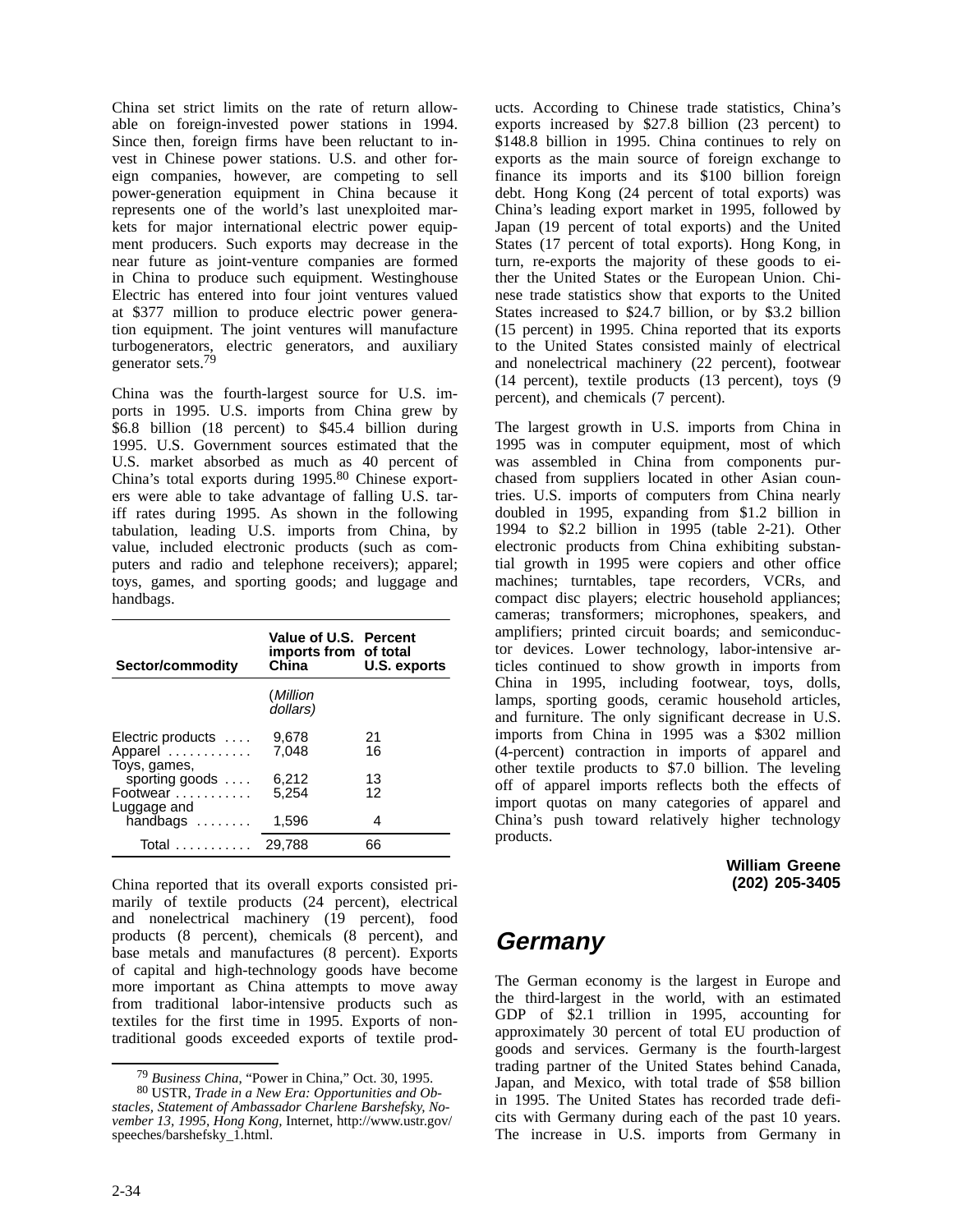|                                                      |        |                 |       | Increase in 1995 over 1994 |
|------------------------------------------------------|--------|-----------------|-------|----------------------------|
| <b>Product</b>                                       | 1994   | 1995            | Value | Percent                    |
|                                                      |        | Million dollars |       |                            |
|                                                      | 1,245  | 2,233           | 988   | 79                         |
|                                                      | 5,254  | 5,817           | 563   | 11                         |
|                                                      | 2,760  | 3,825           | 525   | 19                         |
|                                                      | 337    | 646             | 308   | 91                         |
|                                                      | 655    | 868             | 212   | 32                         |
| Christmas decorations, festive articles              | 625    | 832             | 206   | 33                         |
| Turntables, VCRs, tape and compact dics players      | 672    | 875             | 202   | 30                         |
| Electric household appliances                        | 727    | 901             | 174   | 24                         |
|                                                      | 623    | 790             | 168   | 27                         |
| Cameras and equipment                                | 226    | 367             | 141   | 62                         |
| Transformers, converters, and inductors              | 235    | 375             | 140   | 60                         |
| Ceramic household articles                           | 392    | 523             | 131   | 33                         |
|                                                      | 747    | 878             | 130   | 17                         |
| Microphones, loudspeakers, and amplifiers            | 271    | 383             | 111   | 41                         |
|                                                      | 45     | 150             | 105   | 233                        |
| Printed circuit boards and other circuit controllers | 296    | 401             | 105   | 36                         |
|                                                      | 23,502 | 25,506          | 2,004 | 9                          |
|                                                      | 38,572 | 45,370          | 6,797 | 18                         |

### **Table 2-21 Leading increases in U.S. imports from China, 1994-95**

Source: Compiled from official statistics of the U.S Department of Commerce.

1995 was led by motor vehicles (\$1.5 billion, or 25 percent), certain industrial and printing machinery (\$538 million, or 31 percent), certain medicinal chemicals and/or heterocyclic compounds (\$371 million, or 54 percent), semiconductor devices (\$204 million, or 48 percent), and antibiotics (\$146 million, or 436 percent) (table 2-22).

Although U.S. imports and exports with Germany expanded at nearly identical rates in 1995 (18 percent for imports and 17 percent for exports), imports from Germany remained 75 percent larger than exports to Germany. The \$5.6 billion increase in U.S. imports from Germany in 1995 to \$37 billion was nearly twice as large as the \$3.0 billion expansion in U.S. exports to \$21 billion, resulting in a \$2.6 billion (19-percent) increase in the U.S. bilateral trade deficit with Germany in 1995 to \$16 billion. Motor vehicles and certain medicinal chemicals topped U.S. imports from Germany, while U.S. exports were spearheaded by computers and certain industrial machinery.

Factors which fueled a resurgence in U.S. demand for German-made passenger automobiles in 1995 included the continued growth of the U.S. economy and the decision by German automakers to introduce more competitively-priced automobile models in foreign markets. This strategy by German automakers was largely responsible for the \$1.6 billion (29-percent) rise in the U.S. automotive trade deficit with Germany in 1995 to \$7.0 billion, accounting for 44 percent of the total U.S. trade deficit with Germany that year.

The rise in U.S. imports was partly the result of newly established investments made by German companies that were attracted by lower U.S. labor

costs81 to the southeastern section of the United States (e.g., BMW in South Carolina). These greenfield sites have begun sourcing German parts and accessories in 1995 to prestock and supply these newly opened subsidiaries. In addition, German automakers (particularly Mercedes and Audi) introduced new model lines in 1995 that appealed to both traditional and new U.S. consumers.

In the top 10 product categories of imports from Germany, antibiotics and certain medicinal chemicals rose most steeply, by 436 percent and 54 percent, respectively. These increases can be partially attributed to the pharmaceuticals and the intermediate chemicals for dyes concessions that were negotiated under the General Agreement on Tariffs and Trade in 1994. The agreements require duty-free treatment for intermediate chemicals destined for pharmaceutical use and for those chemicals made into dyes and other coloring materials. According to industry sources, another factor aiding stronger German exports of pharmaceutical and chemical products included a sudden appreciation of the U.S. dollar against the German mark during the Summer of 1995 (from about 1.40 DM to 1.48 DM). According to U.S. industry officials, all three major chemical producers (BASF, Bayer, and Hoechst) benefitted from the stronger dollar, which allowed them to be more price competitive.<sup>82</sup>

<sup>81</sup> Average hourly compensation cost for German production workers in 1994 was \$27.31, compared with \$17.10 in the United States. U.S. Bureau of Labor Statistics, Office of Productivity and Technology, *International Comparisons of Hourly Compensation Costs for Production Workers in Manufacturing*, 1994, p. 5.

<sup>82</sup> *Chemical Marketing Reporter*, "Stronger Dollar Helps German Chemicals," Sept. 4, 1995, p. 10.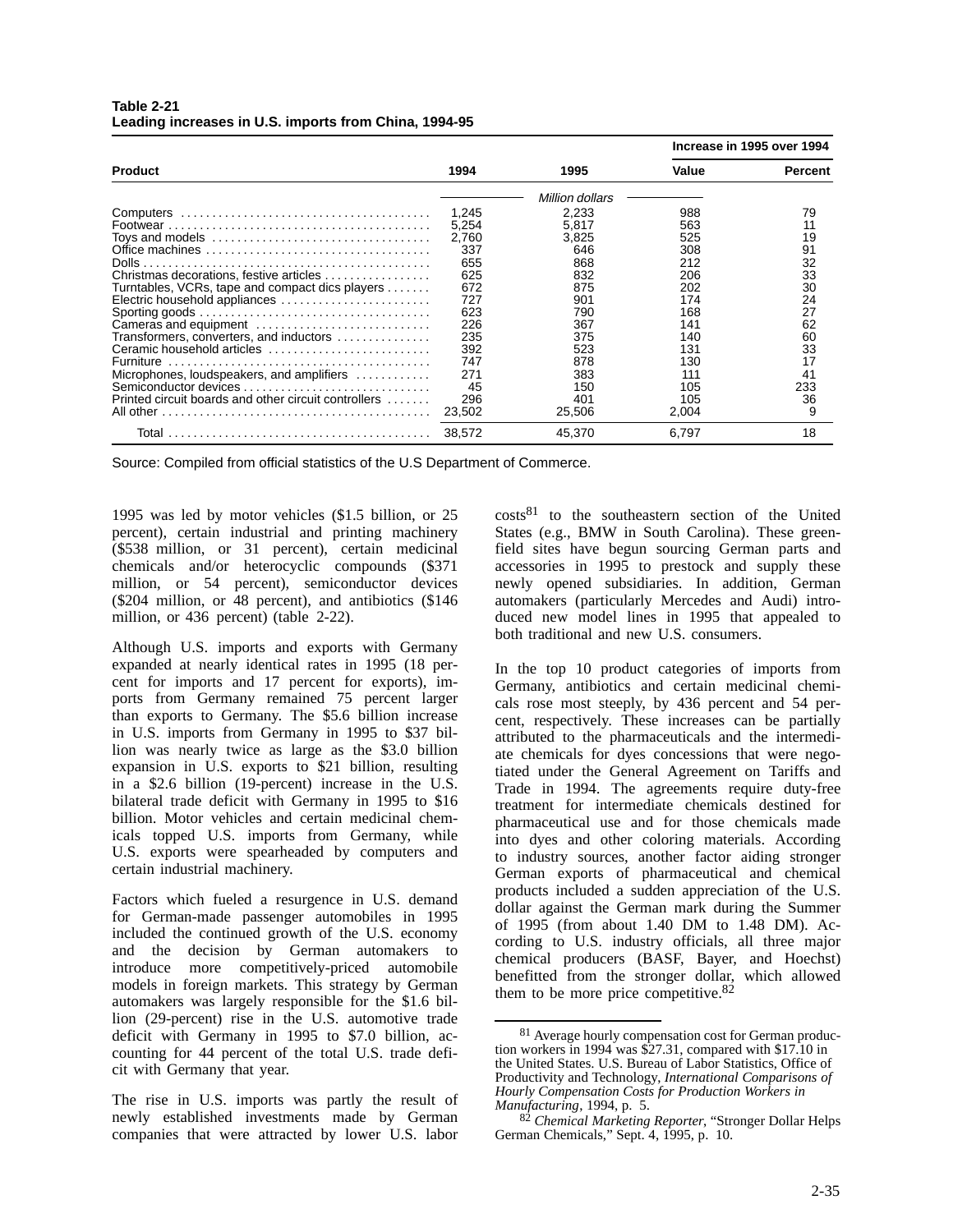|                                                                                                                                               | Increase in 1995                                                                                |                                                                                   |                                                                                                        |
|-----------------------------------------------------------------------------------------------------------------------------------------------|-------------------------------------------------------------------------------------------------|-----------------------------------------------------------------------------------|--------------------------------------------------------------------------------------------------------|
| Industry/product                                                                                                                              | Value                                                                                           | <b>Percent</b>                                                                    | Total value<br>in 1995                                                                                 |
|                                                                                                                                               | Million<br>dollars                                                                              |                                                                                   | Million<br>dollars                                                                                     |
| Certain industrial and printing machinery<br>Medicinal chemicals (except antibiotics)<br>Antibiotics<br>Measuring and controlling instruments | 1.510<br>538<br>371<br>204<br>146<br>129<br>126<br>121<br>120<br>118<br>111<br>101<br>100<br>93 | 25<br>31<br>54<br>48<br>436<br>14<br>19<br>53<br>19<br>18<br>16<br>20<br>62<br>25 | 7,662<br>2.299<br>1,060<br>632<br>180<br>1,062<br>787<br>349<br>740<br>787<br>812<br>602<br>262<br>469 |
|                                                                                                                                               | 1.770<br>5,560                                                                                  | 10<br>18                                                                          | 19,424<br>37,126                                                                                       |

**Table 2-22 Leading increases in U.S. imports from Germany, 1994-95**

Source: Compiled from official statistics of the U.S. Department of Commerce.

U.S. imports of other products such as printing and other industrial machinery rose, in part, because of pent-up U.S. demand for these products and because capital equipment from Germany was used to expand U.S. manufacturing capacity in response to continued growth of the U.S. economy. Expanded two-way trade in computer and electronic products reflected globalization in these industries and was further stimulated by reduced trade barriers. For example, while U.S. imports of computers from Germany rose by \$126 million (19 percent) in 1995 to \$787 million, U.S. exports of computers to Germany also increased, advancing by \$670 million (28 percent) to \$3.0 billion, by far the largest increase of any U.S. export product category (tables 2-22 and 2-23).

Germany's GDP grew for the second consecutive year in 1995, at a rate of 2.5 percent, following the end of a 3-year recession (1990-93). The economic recovery in Germany was largely responsible for the expansion in U.S. exports to Germany in 1995. Economic dislocations and other costs associated with the reunification of Germany<sup>83</sup> beginning in 1990 had inhibited U.S. exports to Germany in recent years. Moreover, certain structural weaknesses remain in the German economy that are likely to serve as impediments to the future expansion of U.S. exports. These include relatively high unemployment (9.3 percent) fueled by comparatively high wages and restrictive labor practices; a governmental regulatory system that discourages new

entrants, particularly in the social-services sector; relatively high taxes and social costs of production; and a shortage of venture capital for startup firms.<sup>84</sup>

U.S. export growth to Germany was assisted by pent-up German demand for jet aircraft and parts and electronic products, such as computers, duplicating machines, and other office machines (table 2-23). Many German firms had restricted such purchases during Germany's recent recession. U.S. exports of motor-vehicle parts also increased by \$97 million (16 percent) in 1995 to \$691 million, primarily due to increased shipments of parts to the Germany-based subsidiaries of General Motors and Ford.

> **Adam Topolansky (202) 205-3394**

# **Singapore**

A substantial growth in U.S. imports and a moderate increase in U.S. exports during 1995 combined to increase the U.S. bilateral trade deficit with Singapore to \$4.8 billion, its highest level in recent years. U.S. imports from Singapore also reached a record level of \$18.5 billion in 1995, thereby surpassing the previous record level of \$15.3 billion reached in 1994. Compared with 1994 levels, imports increased by 21 percent, while exports advanced by 17 percent. Although Singapore is a small country, with only 3.2 million people and a

<sup>83</sup> According to German Embassy sources, *Treuhandanstalt*, the institution primarily responsible for privatizing stateowned assets of the East German economy, largely implemented its goals and ceased its activities at the end of 1994. USITC staff telephone interview with an official of the German Embassy in Washington, DC, Apr. 30, 1996.

<sup>84</sup> U.S. Department of State, *Country Reports*, Mar. 1996, p. 187.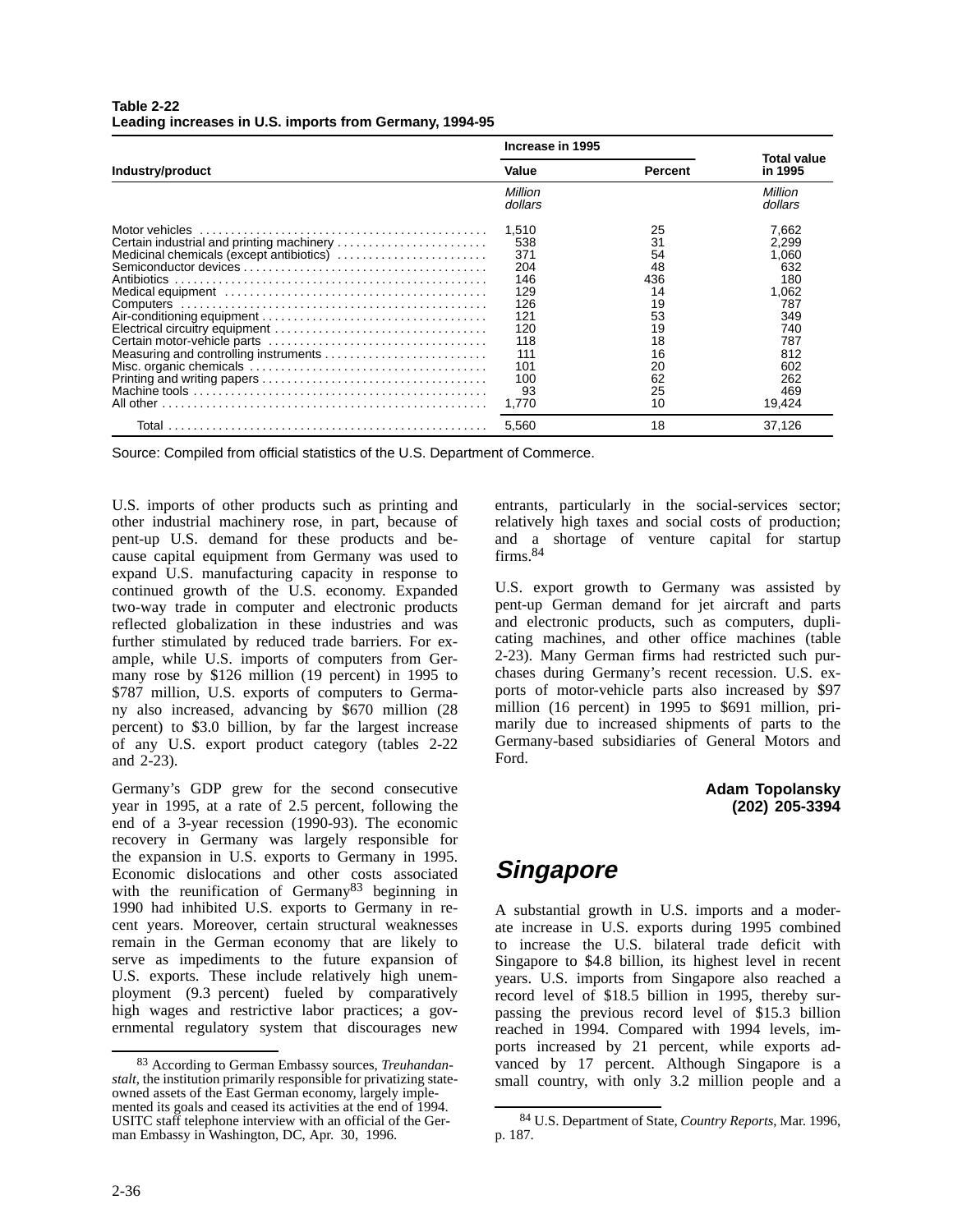|                                                                                                                        | Increase in 1995                                                                             |                                                                                         |                                                                                                            |
|------------------------------------------------------------------------------------------------------------------------|----------------------------------------------------------------------------------------------|-----------------------------------------------------------------------------------------|------------------------------------------------------------------------------------------------------------|
| Industry/product                                                                                                       | Value                                                                                        | <b>Percent</b>                                                                          | Total value<br>in 1995                                                                                     |
|                                                                                                                        | Million<br>dollars                                                                           |                                                                                         | Million<br>dollars                                                                                         |
| Measuring and controlling instruments<br>Non-metalworking machine tools<br>Aircraft, spacecraft, and related equipment | 670<br>205<br>154<br>136<br>128<br>100<br>97<br>93<br>84<br>75<br>68<br>59<br>57<br>55<br>54 | 28<br>64<br>34<br>16<br>20<br>19<br>16<br>43<br>163<br>8<br>37<br>26<br>73<br>45<br>350 | 3,043<br>528<br>604<br>1,004<br>766<br>627<br>691<br>309<br>135<br>1,007<br>249<br>282<br>134<br>176<br>69 |
| Coal, coke, and related chemicals                                                                                      | 961<br>2.994                                                                                 | 8<br>16                                                                                 | 11,549<br>21.175                                                                                           |

### **Table 2-23 Leading increases in U.S. exports to Germany, 1994-95**

Source: Compiled from official statistics of the U.S. Department of Commerce.

land area of 225 square miles, it was the United States' ninth-leading trading partner in 1995.

The U.S. trade deficit with Singapore continued to increase despite the depreciation of the U.S. dollar against the Singapore dollar and Singapore's continued strong economic growth. Part of this continued trade deficit can be explained by Singapore's trade dynamics and the small size of its population. Singapore is an export-oriented economy that depends heavily on foreign trade. Overall, Singapore has a very open trade regime, where tariffs are imposed on only four categories of products (99 percent of imports enter duty free) and other merchandise nontariff trade barriers remain minimal.<sup>85</sup> Singapore's trade is characterized by imports of raw materials and components and exports of finished or further processed goods, of which the value added is greater than that of the imported inputs. Foreign investment has played and continues to play a significant role in Singapore's economic development and direction of foreign trade. Major multinational firms have significant investment in Singapore's economy, especially in major manufacturing industries—electronics (contributing to 12 percent of GDP) and petroleum/chemicals. The production of these industries greatly exceeds the amount that can be used by Singapore's small population. U.S. investment in these industries in Singapore is substantial at \$2.1 billion in electronics and \$2.2 billion in petroleum/chemicals, according to the latest  $(1994)$  figures.<sup>86</sup>

U.S. imports from Singapore climbed steadily during the last 5-year period, reaching \$18.5 billion in 1995, an increase of \$3.2 billion (21 percent). The majority of U.S. imports from Singapore are concentrated in the electronics and chemicals sectors. The largest category of imports in 1995 was computers and related equipment, which accounted for 45 percent of total imports. This was followed by parts and accessories for computers (15 percent of imports), integrated circuits (15 percent), and heterocyclic chemical compounds (2 percent). The growth of the top three import categories (\$3.4 billion), accounted for more than the total rise (\$3.2 billion) for all commodities in 1995. The specific products contributing to the large increase in imports were hard disk drives for computers with a \$1.7 billion increase, and ink jet printers with a \$546 million increase.

The electronics industry was also responsible for the majority of shifts in the export trade with Singapore in 1995; exports rose 17 percent to \$13.6 billion. U.S. exports of parts and accessories for computers rose \$484 million (106 percent) to \$941 million, integrated circuits increased by \$354 million (19 percent) to \$2.2 billion, and unrecorded magnetic discs increased by \$240 million (74 percent) to \$563 million. In addition to these three categories, the other major export category in 1995 was computers and related equipment with \$827 million in exports. These four product categories accounted for one-third of total U.S. exports to Singapore in 1995.

As demonstrated by U.S. bilateral trade with Singapore, the driving forces behind these shifts were mainly decisions by multinational (mainly U.S. based) corporations to source components or further

<sup>85</sup> USTR, *1996 National Trade Estimate*, p. 301.

<sup>86</sup> U.S. Department of State, *Country Reports*, Mar. 1996, p. 98.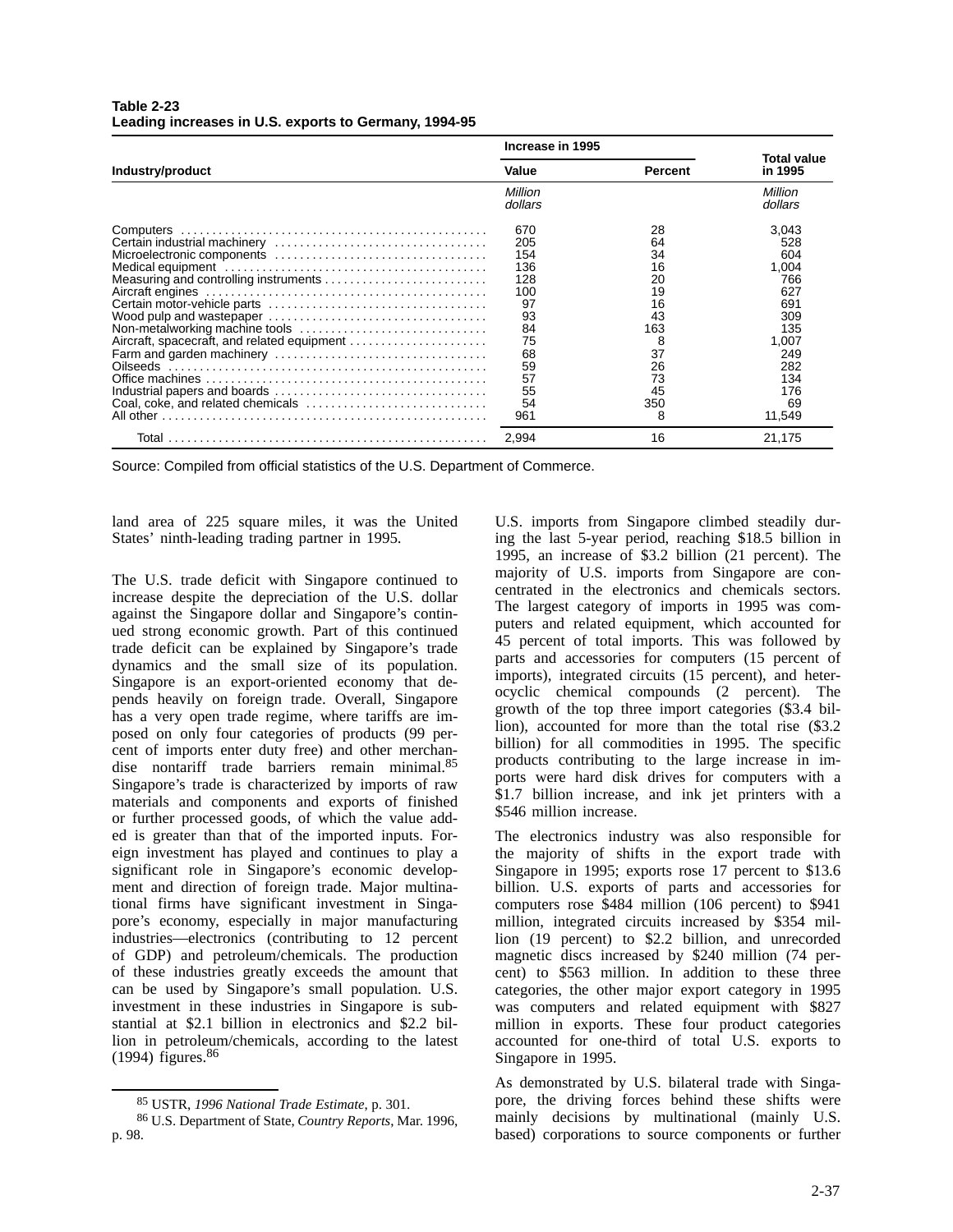process goods in Singapore, either through subsidiary firms, joint ventures, or from unrelated firms. Given the large amount of investment from U.S. sources in these sectors, many U.S. firms are trading with related firms in Singapore. Because of trends and developments in the global electronics industry, many unfinished or unmounted articles are exported to Singapore for final assembly and then either returned to the United States, or exported to other world markets.

These trends in trade with Singapore are likely to continue along the same path as many multinational (mainly U.S.) firms have announced additional investments in manufacturing facilities in Singapore in the near future. For example, in the electronics sector, Singapore currently has four semiconductor wafer manufacturing facilities, two more under construction, and nine others in various stages of development. According to a Singapore government agency, the country could have as many as 25 wafer fabrication plants in the next few years.87 In the chemicals sectors, a second petrochemical complex is currently being constructed (a \$2.4 billion investment), while a third facility, valued at \$1 billion, is being considered.

> **Denby L. Misurelli (202) 205-3362**

## **Malaysia**

The U.S. merchandise trade deficit with Malaysia rose by 27 percent (\$1.9 billion) in 1995 to \$9.2 billion, as the growth in U.S. imports (up by \$3.5 billion) outpaced the expansion of U.S. exports (up by \$1.6 billion). The value added to U.S. electronic components during assembly in Malaysia accounted for much of the increase in the U.S. bilateral trade deficit with Malaysia in 1995. Electronic products accounted for almost two-thirds of U.S. exports to Malaysia in 1995, and more than three-quarters of U.S. imports. The trade deficit in electronic products, which rose by 22 percent to \$8.2 billion, accounted for 89 percent of the total U.S. trade deficit with Malaysia in 1995.

Multinational high-technology companies are attracted to Malaysia as a location for relatively lowcost assembly for several reasons: (1) Malaysia has a stable government that has encouraged foreign investment; (2) the labor force exhibits a good balance between education and low-wage rates; (3) the local economy is sound, with low inflation (3.4 percent in 1995), a stable currency,88 and strong GDP growth (gains of 9.2 percent in 1994 and 9.5 percent in 1995<sup>89</sup>); and  $(4)$  foreign investors are supplying the rapidly expanding Southeast Asian market from factories in Malaysia, as well as returning assembled products to industrialized countries from export processing zones.<sup>90</sup>

U.S. imports from Malaysia increased by 25 percent in 1995 to \$17.4 billion, largely reflecting growth in Malaysian exports of semiconductor devices and consumer electronic products. A large share of these imports is intracompany trade from U.S. firms with assembly facilities in Malaysia. U.S. imports from Malaysia of electronic products rose by \$2.9 billion (28 percent) in 1995 to \$13.4 billion (see table 11-1). Within this sector, the major increases in imports were in semiconductor devices, up 45 percent (\$1.6 billion) to \$5.1 billion; computers, up 38 percent (\$906 million) to \$3.3 billion; radio and telephone equipment (including cellular phones, pagers, and stereo receivers), up 11 percent (\$232 million) to \$2.4 billion; and VCRs, tape players, turntables, and compact disc players, up 12 percent (\$161 million) to \$1.5 billion. The strong U.S. market for computers in 1995 was responsible for the rapid growth in U.S. imports from Malaysia of both semiconductors (used in the U.S. production of computers) and assembled computer equipment, such as disk drives, digital processing units, keyboards, and monitors. Significant growth in U.S. imports from Malaysia in 1995 was not restricted to "high-tech" products. Imports of apparel climbed by \$110 million (27 percent) to \$513 million; imports of gloves rose by \$108 million (26 percent) to \$523 million; and imports of natural rubber increased by \$67 million (48 percent) to \$205 million.

U.S. exports to Malaysia rose by 24 percent, or \$1.6 billion to \$8.2 billion in 1995. The electronics sector accounted for 64 percent of the value increase in U.S. exports to Malaysia in 1995. A large percentage of the U.S. electronic exports to Malaysia are destined for final or intermediate assembly operations of U.S. multinational corporations, where value is added, and devices are subsequently re-exported, often back to the United States. U.S. exports of electronic products to Malaysia increased by \$1.5 billion (39 percent) in 1995 to \$5.2 billion. Among these, exports of semiconductor devices<sup>91</sup> climbed by \$913 million (32 percent) to \$3.8 billion. U.S. exports to Malaysia of computers continued to show strong growth in 1995, increasing by \$234 million (76 percent) to \$540 million. Exports

<sup>87</sup> USDOC, ITA, *Singapore-Semiconductor Wafer Production Plan*, by Chia Swee Hoon, Market Research Report, Dec. 1995, p. 1.

<sup>88</sup> The ringgit has remained relatively stable at around 2.5 to the dollar.

<sup>89</sup> S. Jayasankaran, "Strength in Numbers," Economic Monitor-Malaysia, *Far Eastern Economic Review*, Apr. 4, 1996, p. 997.

<sup>90</sup> Malaysia is a member of ASEAN and APEC.

<sup>91</sup> Malaysia is the world's third-largest producer of integrated circuits.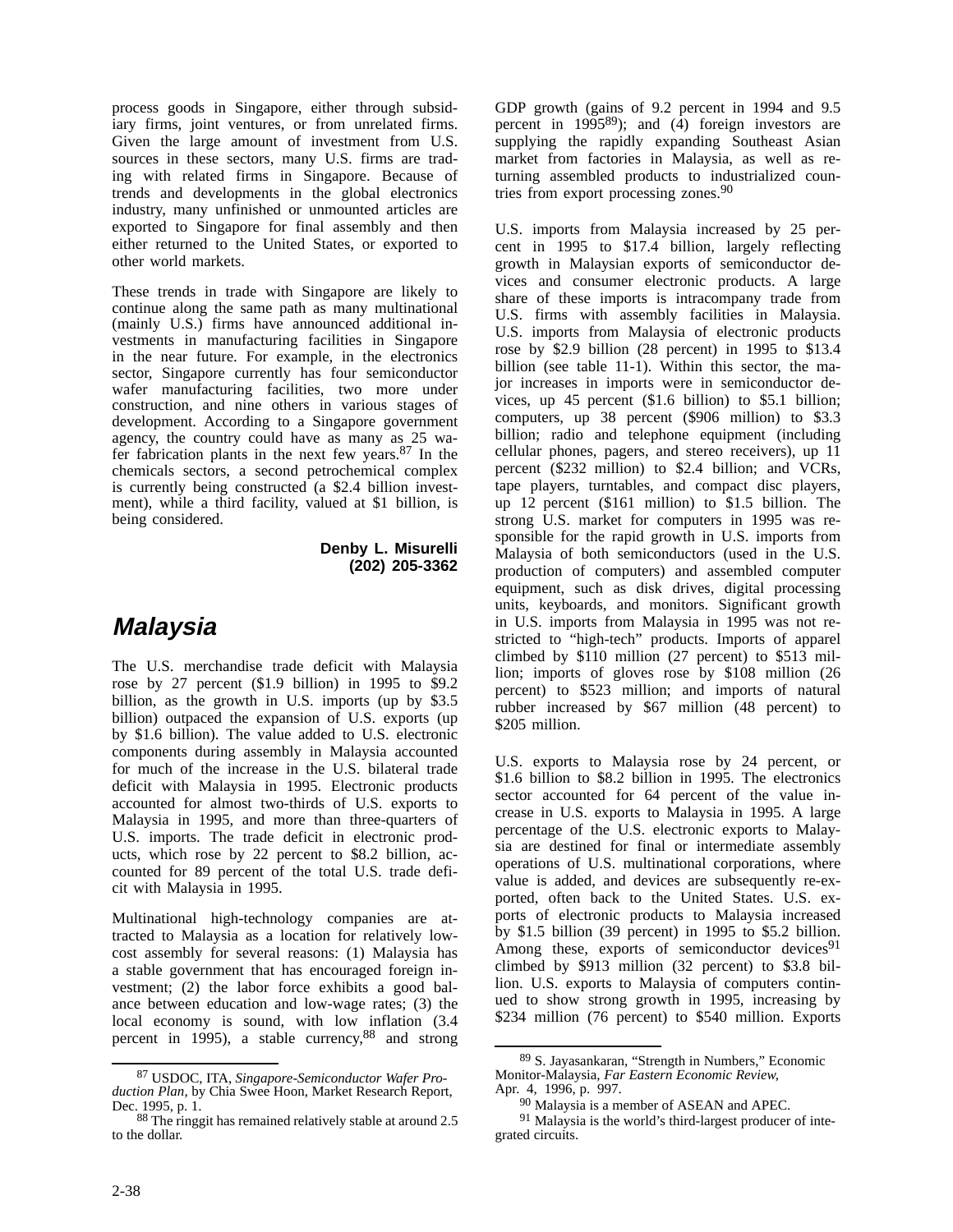of industrial ceramics (used primarily to make printed circuit boards) jumped from \$12 million in 1994 to \$143 million in 1995 (a \$131 million increase). Exports of semiconductor manufacturing equipment rose by \$114 million (74 percent) to \$268 million; exports of measuring and controlling instruments (also used in processes to produce semiconductors and other high-tech articles) climbed by \$103 million (75 percent) to \$241 million; and exports of unrecorded media (used to make recorded tapes and discs) rose by \$85 million (77 percent) to \$195 million. Exports of certain agricultural products also experienced strong growth in 1995: corn rose by \$186 million, up to \$188 million from just \$2 million in 1994; and exports of soybeans more than doubled in 1995, climbing by \$70 million to \$123 million.

The success of U.S. exports in the Malaysian market in 1995 was tempered somewhat by a continued reduction in exports of aircraft. U.S. exports of aircraft, mainly large civilian aircraft, fell by \$709 million (75 percent) to \$231 million. This decline was accompanied by a \$97 million (59-percent) drop in exports of aircraft engines to \$66 million. U.S. exports to Malaysia of new passenger transport planes (nonmilitary) reached a high in 1993 of \$1.4 billion, and decreased to \$799 million in 1994. Malaysian airlines experienced similar drops in passenger traffic over the last few years, due to economic conditions of the early 1990s, which have negatively impacted their demand for additional aircraft. U.S. exports of electric motors and generators also fell in 1995, dropping by \$99 million (77 percent) to \$30 million. At the same time, imports of motors and generators from Malaysia more than tripled, rising by \$50 million to \$72 million. The net result was a shift from a \$106 million U.S. bilateral surplus with Malaysia in motors and generators to a \$42 million deficit.

> **Gail Burns (202) 205-2501**

# **Taiwan**

The U.S. merchandise trade deficit with Taiwan grew for the second consecutive year in 1995, expanding by nearly 5 percent, from \$10.3 billion in 1994 to \$10.8 billion in 1995. This followed a 10-percent (\$950 million) increase in 1994. However, there had been 9-percent (\$601 million) and 3-percent (\$226 million) decreases, respectively, in 1993 and 1992. In 1995, U.S. imports from Taiwan rose by almost 9 percent (\$2.3 billion), and U.S. exports increased by 11 percent (\$1.8 billion). Also for the second consecutive year, Taiwan was the sixth-largest supplier of foreign goods to the United States and the seventh-largest export market for U.S. goods.

Historically, U.S. imports from Taiwan have consisted of relatively low-technology goods such as footwear, toys, and apparel. However, as the economy of Taiwan has developed, much of its focus has shifted to the high-tech sector. Taiwan now exports a preponderance of information and telecommunications products and electronics, particularly to the United States. This development also reflects growing U.S. demand for electronic components for use in personal computers and other electronic equipment. Computers, parts of computers and other office machines, and integrated circuits and microassemblies accounted for 34 percent (\$9.9 billion) of total U.S. imports from Taiwan in 1995, a 24-percent increase over 1994, when these products accounted for 29 percent (\$7.6 billion) of U.S. imports from Taiwan. This trend is consistent with the direction and makeup of the total exports of Taiwan, which maintained strong annual growth in 1995, and were primarily composed of information and telecommunications products and electronics.92

Total imports of machinery and electrical and electronic equipment<sup>93</sup> equaled 54 percent  $(\$15.7$  billion) of U.S. imports from Taiwan in 1995. Imports of selected major product categories from this group as a percentage of total U.S. imports from Taiwan, include: computers, parts of computers, and other office machines, 25 percent (\$7.1 billion); integrated circuits and microassemblies, 9 percent (\$2.8 billion); and printed circuits boards, nearly 2 percent (\$442 million). Other important product sectors, <sup>94</sup> as a percentage of total U.S. imports from Taiwan in 1995, include: textiles and apparel, 10 percent (\$2.8 billion); furniture and lamps, 5 percent (\$1.4 billion); toys, games, and sporting equipment, 4 percent (\$1.2 billion); articles of iron or steel, particularly industrial fasteners, 4 percent (\$1.2 billion); and motor vehicles, bicycles, and parts, 4 percent (\$1.1 billion).

In terms of the change in the value of U.S. imports from Taiwan in 1995, electronics and associated products rose significantly (table 2-24). As U.S. demand for electronic products fuels these increases, Taiwan continues to shift more manufacturing to higher-value-added products. Correspondingly, U.S. imports from Taiwan of lower-value-added products, such as furniture, sporting goods, and apparel are declining. Imports of furniture declined by 11 percent to \$1.1 billion; imports of textiles and apparel declined by 4 percent to \$2.8 billion; imports of footwear fell by 23 percent to \$350 million; and imports of sporting goods retreated by 8 percent to \$685 million.

<sup>&</sup>lt;sup>92</sup> Deborah Shen, "Vigorous Activity in Major Markets Keeps Export Orders on Growth Track," *Free China Journal*, vol. 3, No. 9, Mar. 8, 1996, p. 3.

<sup>93</sup> Total for ch. 84 and 85, *Harmonized Tariff Schedule of*

*the United States (HTS)*. 94 Also based on 2-digit *HTS* chs.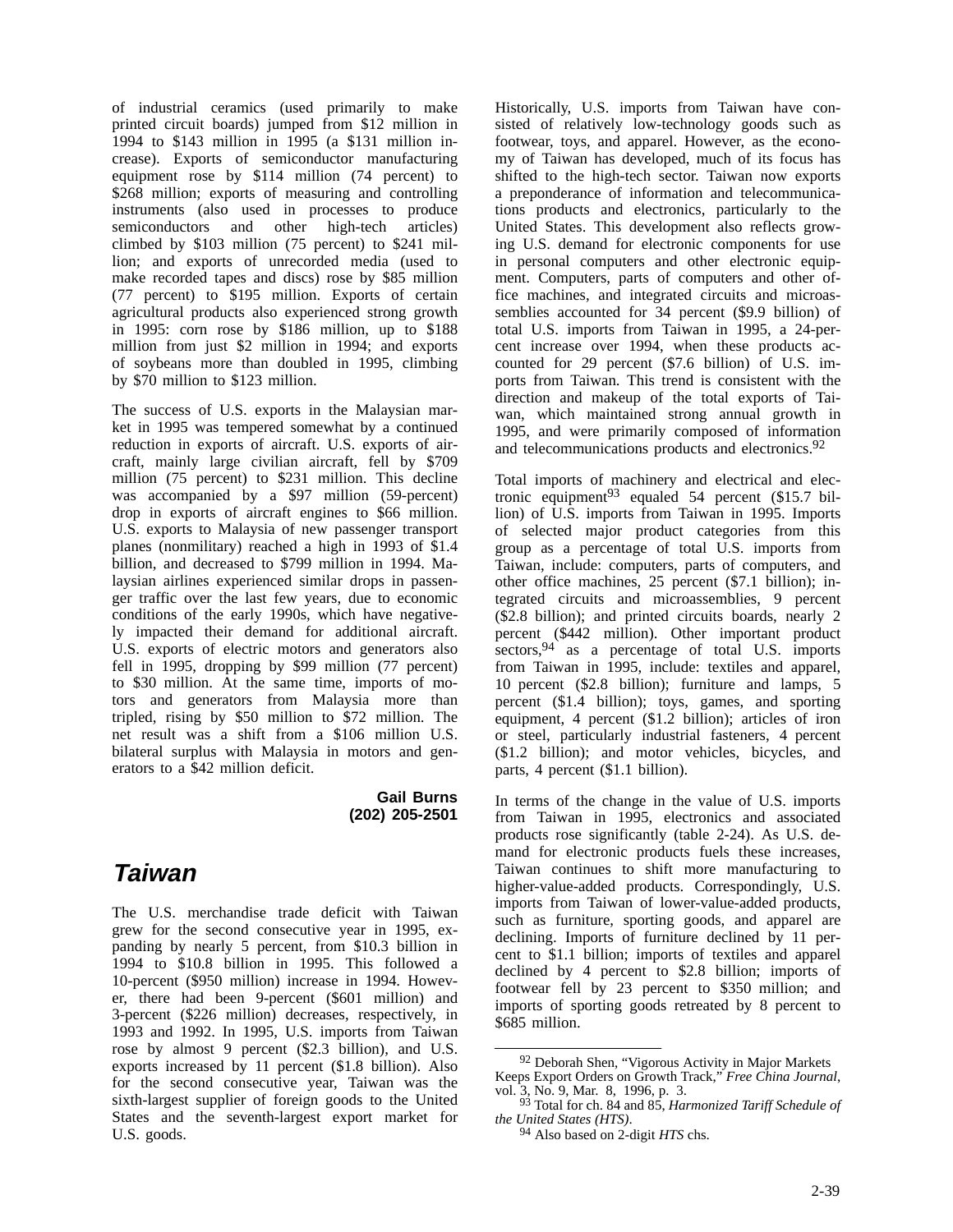| Table 2-24                                             |  |
|--------------------------------------------------------|--|
| Leading increases in U.S. imports from Taiwan, 1994-95 |  |

|                                                                                          |       |                 | Increase in 1995 over 1994 |                |  |
|------------------------------------------------------------------------------------------|-------|-----------------|----------------------------|----------------|--|
| <b>Product</b>                                                                           | 1994  | 1995            | Value                      | <b>Percent</b> |  |
|                                                                                          |       | Million dollars |                            |                |  |
| Parts of typewriters, computers, and other<br>Integrated circuits, micro-assemblies, and | 2.459 | 3.557           | 1.098                      | 45             |  |
| semiconductor devices                                                                    | 1.975 | 3,038           | 1.063                      | 54             |  |
|                                                                                          | 3.325 | 3.575           | 250                        | 8              |  |
| Electronic circuit control devices                                                       | 619   | 779             | 100                        | 26             |  |
| Bicycles and certain parts                                                               | 452   | 529             | 77                         | 17             |  |

Source: Compiled from official statistics of the U.S. Department of Commerce.

In 1995, exports of major product categories, as a percentage of total U.S. exports to Taiwan, included: organic chemicals, 10 percent (\$1.8 billion); integrated circuits and other semiconductor devices (often used for assembly in products later exported to the United States), 9 percent (\$1.7 billion); aircraft and parts, 9 percent (\$1.7 billion); corn and soybeans, 8 percent (\$1.4 billion); and motor vehicles, 5 percent (\$888 million).

U.S. and world exports to Taiwan have continued to grow, due in large part to increasing economic prosperity, the strength of the New Taiwan Dollar, and resulting increases in domestic consumption.95 On June 23, 1995, the Taiwan Legislature passed the tariff reduction bill, lowering import duties on 758 products, including manufactured goods and agricultural commodities. Taiwan also removed controls on a number of import categories on July 1, 1994.96 As a result, in 1995, U.S. exports to Taiwan of machinery, chemicals, and agricultural products increased significantly (table  $2-25$ ).<sup>97</sup>

Only one major U.S. export category (with more than \$500 million in customs value) experienced a decline in the value of exports to Taiwan during 1995. Exports of motor vehicles fell by 16 percent in 1995, from \$1.1 billion in 1994 to just over \$888 million in 1995. During the early part of 1995, the Taiwan economy maintained stable growth; however, from August through October, the island experienced a general slowdown in business activity. During the last 3 months of 1995, Taiwan entered a recessionary state, characterized by mark-

edly lower exports to the United States, Japan, Hong Kong, and other ASEAN nations.<sup>98</sup> This also affected U.S. exports of motor vehicles to Taiwan, as consumers deferred purchases of consumer durables.

> **Kathleen S. Lahey (202) 205-3409**

# **United Kingdom**

Trade between the United States and the United Kingdom, the sixth largest U.S. trading partner, remained roughly in balance in 1995, with comparable gains in both U.S. exports and imports resulting in a shift in the balance from a \$226 million U.S. surplus in 1994 to a \$274 million deficit in 1995. The \$1.6 billion (6-percent) increase in U.S. exports to the United Kingdom in 1995 to \$26.3 billion was outpaced by the \$2.1 billion (8-percent) rise in U.S. imports to \$26.6 billion.

U.S. imports of parts of computers and other office machines from the United Kingdom advanced by \$187 million (46 percent) to \$590 million in 1995, while U.S. exports of such products to the United Kingdom grew by \$174 million (13 percent) to \$1.5 billion. Meanwhile, the United Kingdom cut into the substantial U.S. bilateral trade surplus in computers in 1995 as U.S. imports from the United Kingdom climbed by \$391 million (48 percent) to \$1.2 billion and U.S. exports edged upward by just \$41 million (2 percent) to \$2.0 billion. The total U.S. trade surplus in computers and parts with the United Kingdom in 1995 contracted by \$363 million (18 percent) to \$1.7 billion. The magnitude of the U.S. trade surplus in computer products reflects the lead that U.S. producers have over most other manufacturers in terms of increasing the speed and capacity of these products as well as reducing the size of computer components and peripherals. U.S. exports of the latter to the United Kingdom in 1995

<sup>95</sup> U.S. Department of State, *Country Reports*, "Economic Policy and Trade Practices: Taiwan," reprinted in the NTDB, ID: ST ECOPOL TAIWAN, Apr. 20, 1995.

<sup>96</sup> USDOC, ITA, *Country Commercial Guides*, "Taiwan: Commercial Overview," reprinted in the NTDB, ID: IT CCG TAIWAN, Aug. 23, 1995.

<sup>97</sup> U.S. exports of machinery to Taiwan grew by 31 percent in 1995 to \$1.9 billion; exports of chemicals and related products rose by 23 percent to \$2.9 billion; and exports of agricultural products climbed by 18 percent to \$2.8 billion. Electronic products, the largest category of U.S. exports to Taiwan at \$4.2 billion, grew by only 6 percent.

<sup>98</sup> Deborah Shen, "Economy Officially Slips Into Recession Territory," *Free China Journal*, vol. 12, No. 50, Dec. 29, 1995, p. 3.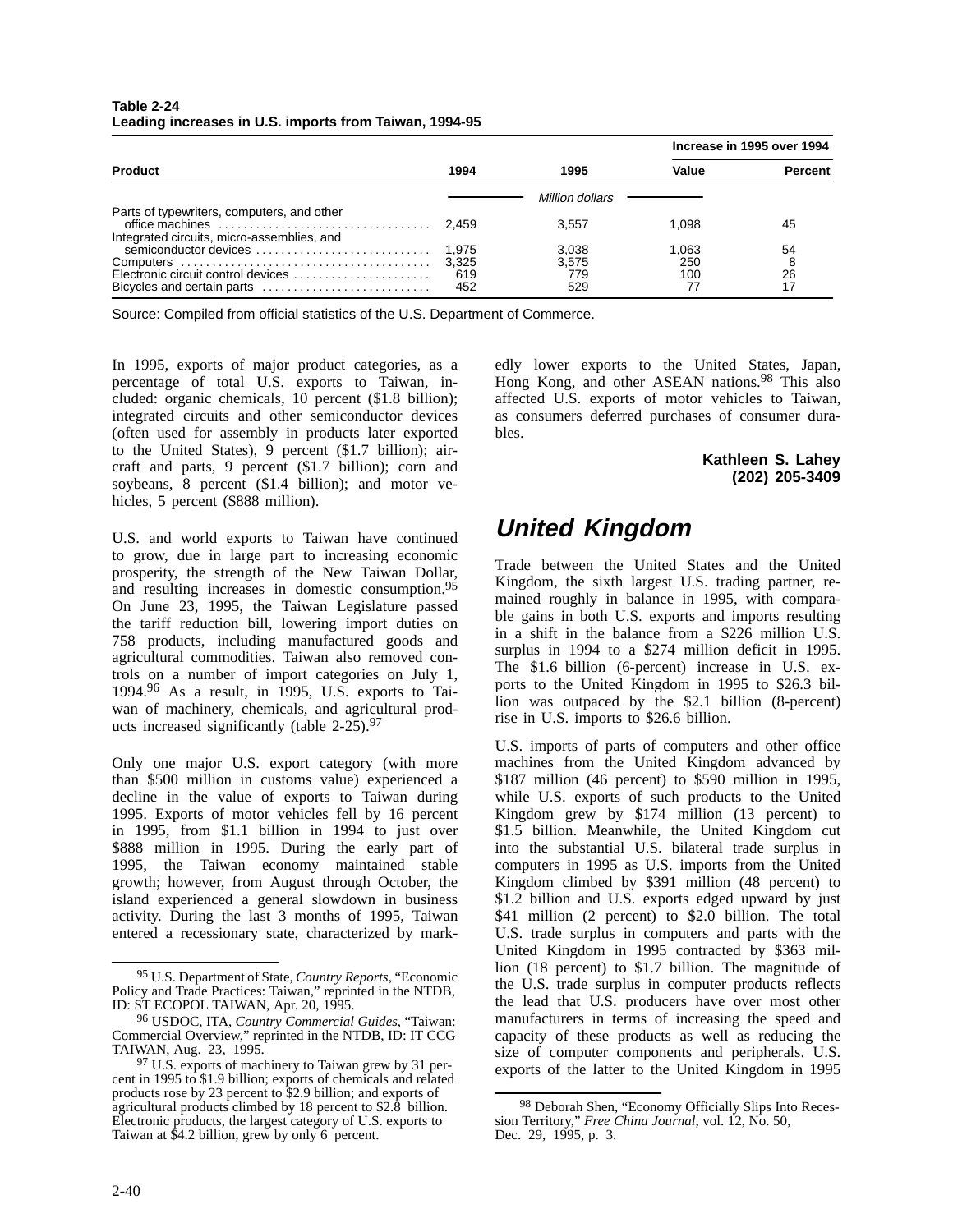|                              |       |                 |       | Increase in 1995 over 1994 |
|------------------------------|-------|-----------------|-------|----------------------------|
| <b>Product/commodity</b>     | 1994  | 1995            | Value | <b>Percent</b>             |
|                              |       | Million dollars |       |                            |
|                              | 1,343 | 1.751           | 408   | 30                         |
|                              | 932   | 1.215           | 283   | 30                         |
| Certain industrial machinery | 358   | 616             | 259   | 72                         |
|                              | 566   | 771             | 205   | 36                         |
|                              | 442   | 600             | 159   | 36                         |
|                              | 25    | 181             | 156   | 624                        |

### **Table 2-25 Leading increases in U.S. exports to Taiwan, 1994-95**

Source: Compiled from official statistics of the U.S. Department of Commerce.

were led by printer units, hard disk drives, and control and adapter units. The United States is considered among the world leaders in the design of such products and getting the product from concept to market quickly.

The United States was able to maintain its trade surplus with the United Kingdom in semiconductor devices in 1995 at \$671 million. Two-way trade between the United States and the United Kingdom in semiconductor devices grew by comparable values in 1995, with U.S. exports advancing by \$182 million (16 percent) to \$1.3 billion and imports rising by \$168 million (37 percent) to \$622 million. Significant growth in U.S. exports to the United Kingdom in 1995 was also recorded in telephone equipment, which rose by \$151 million (51 percent) to \$446 million, reflecting the strong global position that U.S. producers have in that market.

U.S.-British trade in precious metals is often volatile. In 1995, U.S. exports of gold to the United Kingdom dropped by \$561 million (41 percent) to \$820 million, while exports of silver jumped by \$397 million, from \$29 million in 1994, to \$426 million in 1995. Much of the trade in gold reflects transfers of gold bullion from Commodity Exchange warehouses in the United States to the London gold market. Such gold bullion provides security behind futures trading in gold in case delivery must be made under the contracts.

The \$1.1 billion (39-percent) drop in U.S. exports of aircraft to the United Kingdom in 1995 is attributable to the 2- to 3-year lagged effect of a worldwide recession in air travel in 1991-93, which caused new aircraft purchases for delivery in 1995 to be cut back sharply for financial reasons. For example, British Airways, by far the largest British air carrier, showed large losses during the travel recession. The cutback in orders for finished aircraft also resulted in a drop in U.S. imports of aircraft engines from the United Kingdom in 1995, by \$274 million (18 percent) to \$1.3 billion.

The \$406 million (35-percent) rise in U.S. imports of motor vehicles from the United Kingdom in 1995 to \$1.6 billion was principally accounted for by expensive vehicles, such as Jaguar and Range Rover, which have found favor in the U.S. market. Exports of motor vehicles from the United States to the United Kingdom, on the other hand, fell by \$167 million (37 percent) to \$285 million. The relative affluence of consumers in the United States was also reflected in the \$162 million (45-percent) increase in U.S. imports of paintings from the United Kingdom in 1995 to \$521 million.

The largest decrease in U.S. imports from the United Kingdom in 1995 was in crude petroleum, which shrank by \$529 million (19 percent) to \$2.2 billion. This decline was due largely to the higher price of North Sea crude oil (\$17.05/bbl) versus lower costs from the major crude petroleum import suppliers to the United States (\$15.53/bbl).

> **Robert Randall (202) 205-3366**

# **Italy**

The U.S. merchandise trade deficit with Italy grew for the fourth consecutive year in 1995, expanding by \$180 million (2 percent) to \$7.9 billion. This followed a \$786 million (11-percent) increase in the deficit in 1994 and a \$3.1 billion (82-percent) increase in 1993. The slowing rate of increase in the U.S.-Italy deficit reflects a continuation of the economic recovery in Italy, which improved the ability of Italian industries to purchase U.S. raw materials, capital goods, and communications equipment. Italy experienced moderate economic growth in 1995, with real GDP expanding at a rate of 3.3 percent, following a growth rate of 2.2 percent in 1994 and a decline of 0.7 percent in 1993. Initially, growth in the Italian economy was largely stimulated by increasing exports; however in recent years, growth has become more broadly based and has spread to the capital goods and consumer sectors of the economy, leading to an increase in imports.<sup>99</sup>

<sup>99</sup> *OECD Economic Outlook*, "Italy," Dec. 1995, p. 62.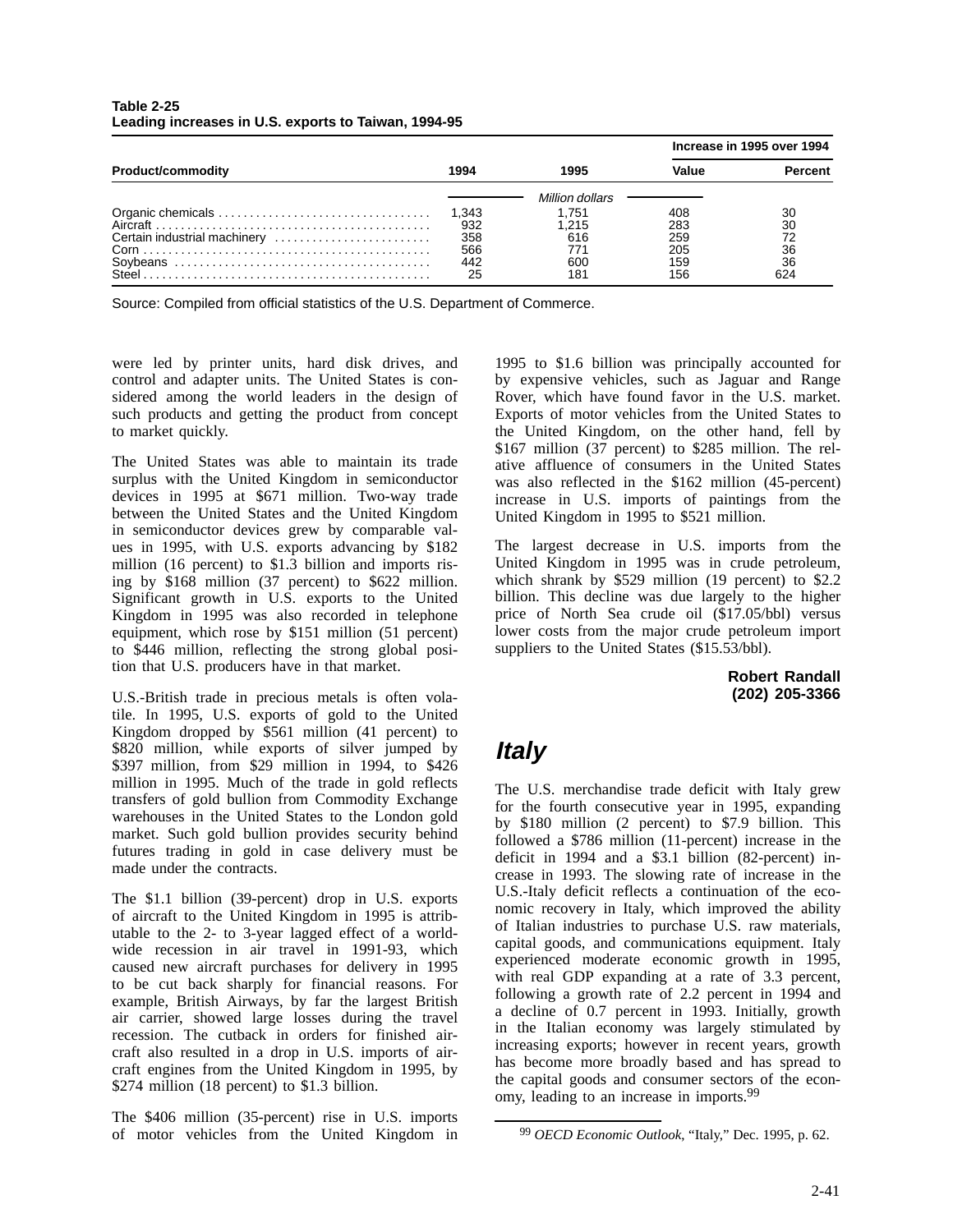The Bank of Italy tightened monetary conditions in May 1995 by raising its discount rate in an effort to halt mounting inflationary pressures and weakness in the lira. This development contributed to slower economic growth in the fourth quarter of 1995, which was expected to reduce import growth in the near future. The move not only strengthened the lira, $100$  but also reduced inflation from 5.8 percent during 1995 to nearly 4.5 percent during the first quarter of 1996.101 As a result of this change in policy, analysts have lowered projected growth in real GDP to 2.3 percent for 1996.<sup>102</sup>

U.S. imports from Italy increased by \$1.8 billion (12 percent) in 1995 to \$16.3 billion, with significant growth occurring in a number of products. The largest dollar volume increases occurred among imports of parts and accessories for computers and other office machines, which grew by \$185 million (71 percent) to \$447 million; antibiotics, which more than doubled in 1995, rising by \$173 million to \$291 million, as merger activity in recent years has strengthened the position of the Italian pharmaceutical industry in foreign markets;103 integrated circuits and other semiconductor devices, which also more than doubled, climbing by \$149 million to \$277 million; footwear, which increased by \$130 million (15 percent) to \$1.0 billion; and construction and mining equipment, which rose by \$85 million (71 percent) to \$206 million. Partially offsetting the increase in U.S. imports in these products were declines in imports of steel, down \$184 million (37 percent) to \$290 million; petroleum products, down \$144 million (69 percent) to \$65 million; and medical products, except antibiotics, down \$77 million (30 percent) to \$178 million.

U.S. exports to Italy increased by \$1.6 billion (23 percent) in 1995 to \$8.4 billion. The increase in U.S. exports was distributed among a number of industries including exports of wood pulp and wastepaper and paperboard, which rose by \$217 million (85 percent) to \$472 million; steel, which climbed from \$28 million in 1994 to \$142 million in 1995; telephone and telegraph apparatus, which grew by \$83 million (94 percent) to \$171 million; and petroleum products, which increased by \$73 million (80 percent) to \$163 million.

The most significant decline in U.S. exports to Italy occurred in exports of aircraft, which fell by \$57 million (7 percent) to  $$814$  million.<sup>104</sup> The Italian civilian and military aerospace industries are currently experiencing significant downsizing in their operations, with declines in production and employment of 20 to 30 percent from levels reached in the early 1990s, due largely to reduced funding by the Italian Government for defense and space-related initiatives and to protracted weakness in the civilian aerospace market.<sup>105</sup>

> **Vincent DeSapio (202) 205-3435**

# **Netherlands**

The U.S. merchandise trade surplus with the Netherlands continued to grow in 1995, to a record \$9.7 billion, expanding by \$2.7 billion (38 percent) from the \$7.0 billion surplus in 1994. The increase in the value of U.S. exports to the Netherlands exceeded the increase in the value of U.S. imports from the Netherlands, largely reflecting favorable exchange rates and the European economic recovery, which stimulated European demand for U.S. goods. The Netherlands, especially its chief port of Rotterdam, is a major channel through which U.S. exports are distributed to many European countries.

U.S. exports to the Netherlands grew by nearly \$3 billion, or 23 percent, in 1995, reaching almost \$16 billion from \$13.0 billion in 1994. Several groups of commodities contributed to this export performance, including aircraft and parts, which grew by \$359 million (27 percent) to \$1.7 billion in 1995, and organic chemicals, which rose by \$313 million (35 percent) to \$1.2 billion. Also, exports of computer equipment grew significantly in 1995, by \$148 million (14 percent) to \$1.2 billion. In the agriculture sector, soybean exports grew by more than a fifth, or \$153 million, to \$845 million in 1995. Reflecting expanded steel manufacturing in Europe, U.S. exports of molybdenum ores and concentrates to the Netherlands more than quadrupled in 1995, rising by \$118 million to \$153 million. Global shortages drove up the unit price of molybdenum in 1995 and contributed to the rise in the value of U.S. exports.

On the import side, overall U.S. imports from the Netherlands rose by 6 percent, from \$6.0 billion in 1994 to \$6.3 billion in 1995, an increase of \$339 million. Big ticket items on the import side included organic chemicals, imports of which grew by \$156 million (44 percent) to \$510 million; paintings, which more than doubled in 1995, rising

<sup>100</sup> The Italian lira appreciated by an average of nearly 7 percent against the average of ECU currencies between Mar. 1995 and Dec. 1995.

<sup>101</sup> U.S. Department of State telegram, "Italy: Economic Forecast," message reference No. 003885, prepared by U.S. Embassy, Rome, Apr. 1996.

<sup>102</sup> Ibid.

<sup>103</sup> *Chemical Marketing Reporter*, "Procordia to Purchase Montedison Drug Holdings," Mar. 29, 1993, p. 8.

<sup>&</sup>lt;sup>104</sup> This was in contrast with the situation in 1994, when exports of aircraft increased by 140 percent and accounted for the largest dollar increase among U.S. exports to Italy.

<sup>105</sup> Pierre Sparaco, "Crisis Deepens, Threatening Italy's Aerospace Future," *Aviation Week & Space Technology*, Sept. 18, 1995, pp. 24-25.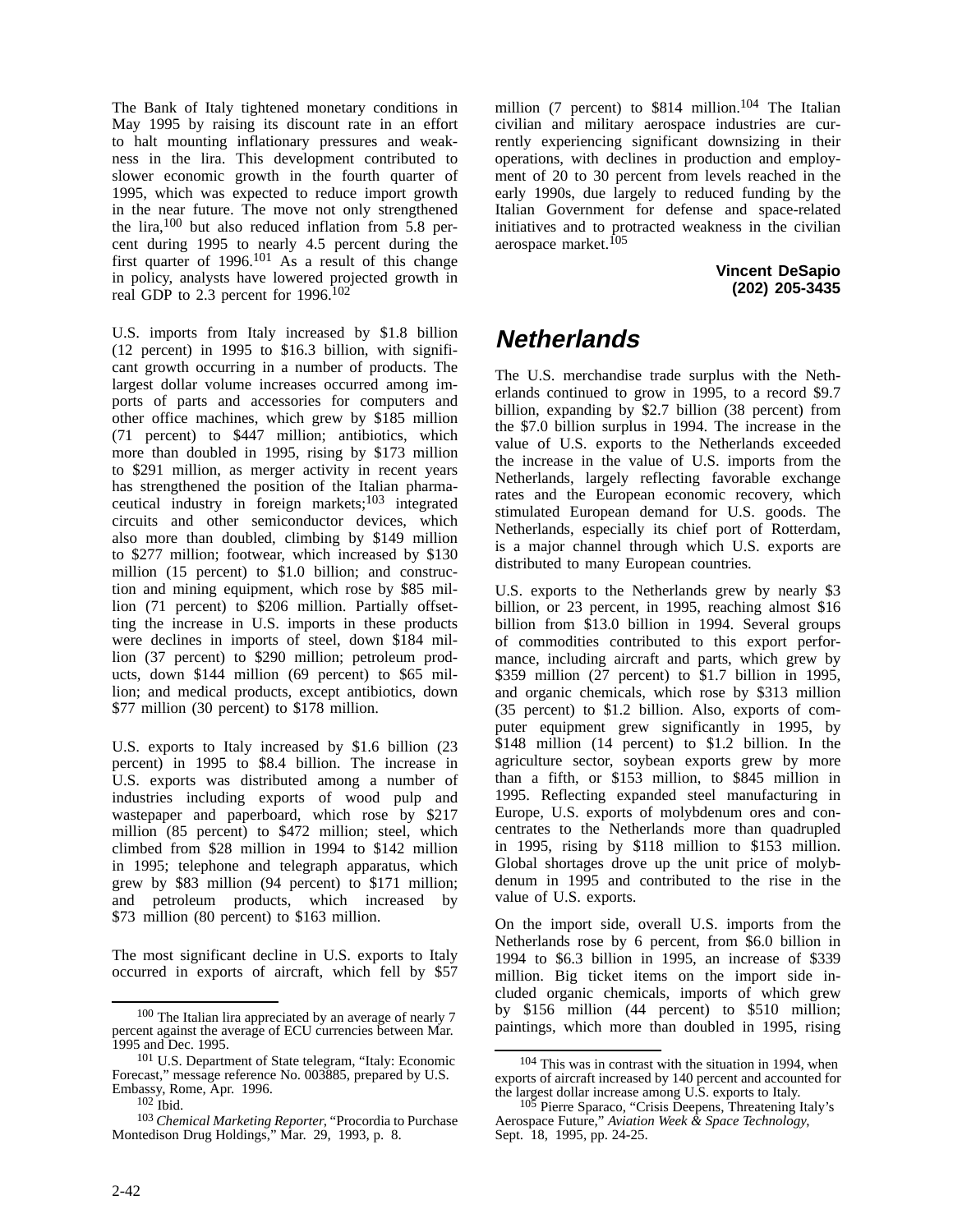by \$75 million to \$132 million; and apparatus for photo labs and equipment used to imprint printed circuits onto semiconductor material, up \$69 million (63 percent) to \$179 million. These increases in imports were partially offset by a sharp drop in imports of aircraft from the Netherlands, which fell by \$273 million (64 percent) in 1995 to \$153 million.

> **Roger L. Corey, Jr. (202) 205-3327**

## **Brazil**

U.S. trade with Brazil shifted from a deficit of \$1.2 billion in 1994, to a \$1.8 billion surplus in 1995. A broad array of U.S. exports benefitted from fiscal policies in Brazil that loosely tied Brazil's new currency to the U.S. dollar, brought inflation under control, and significantly reduced trade barriers. While U.S. exports to Brazil grew by \$3.1 billion (41 percent) in 1995 to \$10.8 billion, U.S. imports from Brazil edged upward by only \$141 million (2 percent) to \$9.0 billion.

The top gainers among U.S. exports to the Brazilian market in 1995 were electronic products such as computers, cathode ray tubes for televisions and computer monitors, and telephone apparatus; transportation equipment, including motor vehicles, aircraft, and parts for each; chemicals; medical goods; and construction and mining equipment (table 2-26). Increased exports of wheat (from none in 1994 to \$68 million in 1995) and a variety of other agricultural products were offset by reductions in exports of soybeans (by \$114 million to \$19 million), rice (by \$53 million to \$11 million), and corn (by \$28 million to \$10 million). The net result was a \$50 million (8-percent) increase in U.S. exports of agricultural products to Brazil in 1995 to \$692 million.<sup>106</sup> Other significant decreases in U.S. exports in 1995 were limited to parts for engines, down \$89 million (57 percent) to \$66 million; and fertilizers, down \$65 million (38 percent) to \$106 million.

U.S. imports from Brazil involve a much narrower range of goods than corresponding U.S. exports. Imports are concentrated in footwear (13 percent of total U.S. imports from Brazil in 1995), iron and steel (11 percent), certain auto parts and engines (8 percent), wood pulp (5 percent), and coffee (5 percent). Wood pulp topped the growth in imports from Brazil in 1995, advancing by \$212 million (89 percent) to \$451 million. Imports of iron and steel products grew by \$123 million (14 percent) to \$1.0 billion; while imports of gold more than tripled, rising from \$42 million in 1994 to \$142 million in 1995. Growth in imports of these products was nearly offset by a drop in U.S. imports from Brazil in 1995 of refined petroleum, by \$212 million (64 percent) to \$118 million; fruit juice, by \$140 million (60 percent) to \$92 million; footwear, by \$139 million (11 percent) to \$1.13 billion; and unmanufactured tobacco, by \$70 million (48 percent) to \$76 million. Brazil is the world's largest producer and exporter of coffee and orange juice, and is second only to the United States in exports of soybeans. A large domestic cattle industry supplies hide to leather footwear producers; a natural endowment of tropical forests, iron, and coal support the wood pulp and iron and steel industries.

The Brazilian economy, with large agrarian, mining, and manufacturing sectors, entered the 1990s with declining real growth, runaway inflation, and an unserviceable foreign debt of \$122 billion. Brazil had one of the most highly regulated economies in the world, with government/private joint ownership of many industries and substantial trade and investment barriers.<sup>107</sup> In 1990,<sup>108</sup> the new government launched an ambitious reform program that sought to modernize and reinvigorate the economy by stabilizing prices, deregulating the economy, increasing foreign competition (by encouraging greater private sector, including foreign, investment), and by instituting agrarian reform.

Since the introduction of a new currency, the "real," in July 1994, Brazil reduced its inflation rate from a monthly average of 50 percent in June 1994, to a current average monthly rate of less than 2 percent. The factors instrumental in reducing inflation sharply have been a strongly valued currency and high real interest rates designed to attract foreign capital. Real GDP growth in 1995 was 4.9 percent.

Reduced market barriers and a possibly overvalued currency prompted an import surge in 1995 (up by 90 percent from 1994 levels), while exports increased by just 6 percent. In response to the import surge and resulting large monthly trade deficits in late 1994 and early 1995, the government raised import tariffs significantly in March 1995 on a range of consumer durable goods, including automobiles and footwear. Initially, some of the higher tariffs violated tariff rates that Brazil had agreed to bind under the World Trade Organization (WTO). After the U.S. Government expressed concerns, Brazil brought all of its tariffs within the limits of

<sup>106</sup> Although imports of agricultural products from Brazil were almost twice as large as U.S. exports in 1995, imports in this sector contracted by \$197 million (14 percent) in 1995 to \$1.24 billion.

<sup>107</sup> Central Intelligence Agency, *The World Factbook 1994,* 1994, p. 55.

<sup>108</sup> The Collor Government, which assumed office in March 1990, immediately sought to privatize Brazil's economy and liberalize trade. U.S. Department of State, *Country Reports*, Mar. 1996, pp. 338-345.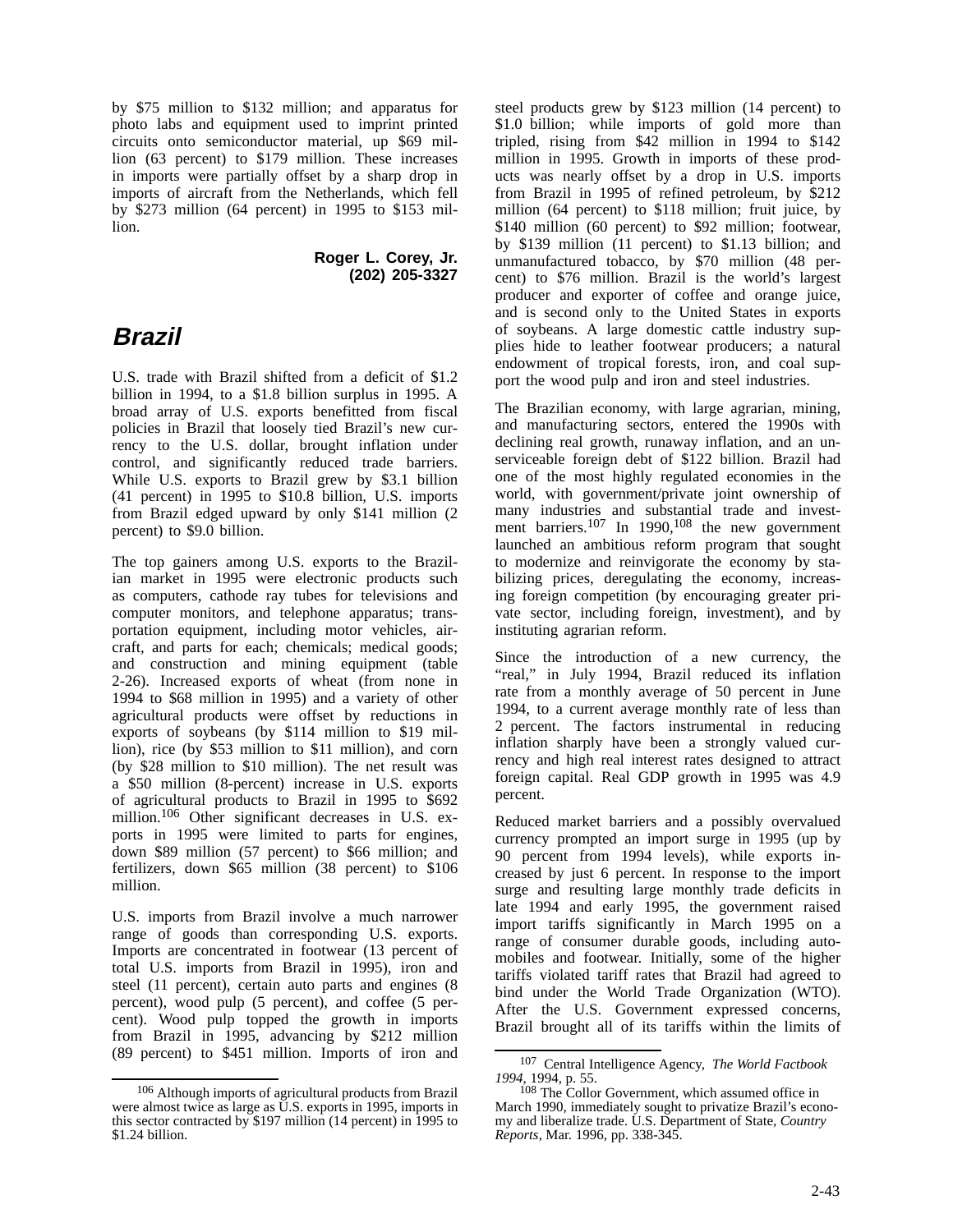| Table 2-26                                           |  |  |
|------------------------------------------------------|--|--|
| Leading increases in U.S. exports to Brazil, 1994-95 |  |  |

|                                                 |       |                 | Increase in 1995 over 1994 |                |  |
|-------------------------------------------------|-------|-----------------|----------------------------|----------------|--|
| <b>Product</b>                                  | 1994  | 1995            | Value                      | <b>Percent</b> |  |
|                                                 |       | Million dollars |                            |                |  |
|                                                 | 762   | 1,042           | 280                        | 37             |  |
|                                                 | 562   | 822             | 260                        | 46             |  |
|                                                 | 274   | 413             | 140                        | 51             |  |
|                                                 | 313   | 413             | 100                        | 32             |  |
| Certain motor-vehicle parts                     | 102   | 202             | 100                        | 98             |  |
| Cathode ray tubes for televisions and computers | 49    | 125             | 76                         | 156            |  |
|                                                 | 127   | 203             | 76                         | 60             |  |
| Construction and mining equipment               | 210   | 282             | 71                         | 34             |  |
|                                                 | 105   | 167             | 61                         | 58             |  |
|                                                 | 143   | 204             | 61                         | 42             |  |
| Manmade fibers and yarns                        | 38    | 98              | 60                         | 159            |  |
|                                                 | 38    | 98              | 60                         | 160            |  |
| Radio transmission and reception equipment.     | 324   | 383             | 60                         | 18             |  |
|                                                 | 4.591 | 6.305           | 1.714                      | 37             |  |
|                                                 | 7.638 | 10.757          | 3.118                      | 41             |  |

Source: Compiled from official statistics of the U.S. Department of Commerce.

its previously agreed tariff binding levels. The new tariff levels, which were as high as 70 percent on some products, were in effect until April 1996. The tariff increases did not affect capital goods, which constitute a significant portion of U.S. exports to Brazil. In June 1995, the government imposed quotas on the importation of automobiles, and announced a new program of investment incentives for domestic auto production. The quota regime was eliminated in October after the WTO Balance of Payments Committee rejected Brazil's justification for the tariffs.

Significant barriers to U.S. exports to Brazil include import licenses, agricultural barriers, services barriers, and investment barriers. Import licenses are required for virtually all products, but generally do not pose a barrier to U.S. exports except for occasional delays in the case of a few products. Barriers to U.S. agricultural exports are mainly sanitary and phytosanitary. Brazil prohibits the entry of poultry and poultry products from the United States and beef treated with anabolics. In October 1995, Brazil prohibited the importation of live sheep from the United States due to scrapie disease. In November 1995, the U.S. Government reached an interim agreement that enables most U.S. fruit, grain, and seed exports to meet the new phytosanitary requirements. Service barriers include restrictive investment laws, lack of administrative transparency, and arbitrary application of regulations and laws.109 Brazil recently has begun to address deficiencies in its protection of intellectual property.110

### **Alfred L. Dennis (202) 205-3316**

## **Hong Kong<sup>111</sup>**

The 1995 U.S. merchandise trade surplus with Hong Kong widened markedly, rising by nearly \$2.0 billion (389 percent) from \$506 million in 1994 to \$2.5 billion.112 The U.S. trade balance

111 On July 1, 1997, the United Kingdom will return political control of Hong Kong to China.

112 USDOC, ITA, *Country Commercial Guidelines Hong Kong: Economic Trends and Outlook*, Jan. 2, 1996. Hong Kong's merchandise trade is, however, a small part of its total international trade. Reexports, which account for as much as 80 percent of the territory's total trade, are goods made in foreign countries, principally China, which officially enter Hong Kong's customs territory for transshipment to other countries. Since Hong Kong has one of the best deep-water ports on the Chinese coast, it is ideally suited as a point of transit for foreign imports into China, as well as Chinese exports to the rest of the world. Hong Kong's container port is reported to be the world's busiest and its Port Development Board projects container transshipments to grow at double digits through the year 2011.

<sup>109</sup> Ibid., pp. 339-345.

 $110$  The U.S. pharmaceutical industry has estimated cumulative losses of approximately \$600 million due to inade-

<sup>110—</sup>*Cont.*

quate intellectual property protection. The U.S. software industry claims losses of \$268 million, and estimates that less than 50 percent of the software in use in Brazil was legally obtained. The Motion Picture Export Association of America estimates its annual losses due to motion picture piracy in Brazil at about \$39 million. Ibid., p. 344. Brazil has recently taken the admirable step of enacting a modern patent law that comes into effect one year after its publication. Among other things, the new law will improve pharmaceutical patent protection and pipeline protection. As a result, the (Clinton) Administration is moving Brazil from the priority watch list to the watch list. Beyond the above-mentioned patent legislation, the U.S. Administration looks to Brazil to fulfill its longstanding commitments to enact outstanding legislation on computer software and semi-conductor layout designs, and to introduce much needed amendments to its copyright law. USTR, Press release of Tuesday, Apr. 30, 1996, "Special 301 on Intellectual Property Rights" fact sheet, p. 2.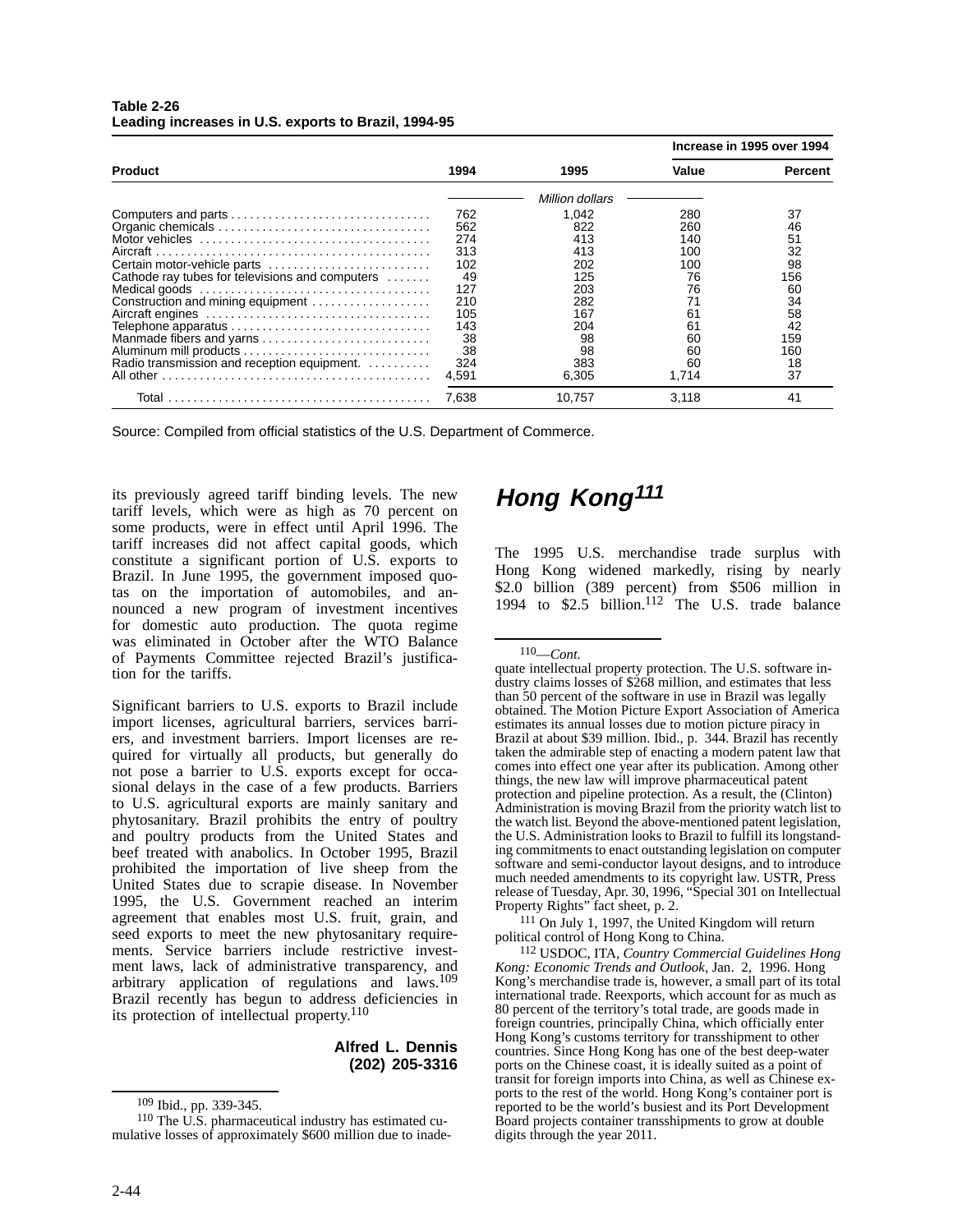with Hong Kong has improved steadily, from a \$1.8 billion deficit in 1991, to its current trade surplus, with the decade's first U.S. trade surplus occurring in 1994.<sup>113</sup> While both U.S. exports to and imports from Hong Kong have generally increased since 1991 (with a minor decline in imports in 1993), U.S. exports have increased at a substantially faster rate. In 1995, U.S. exports to Hong Kong grew by \$2.6 billion (25 percent) to \$12.7 billion; while U.S. imports from Hong Kong increased by \$611 million (6 percent) to \$10.2 billion. In 1994, the United States was Hong Kong's fourth-largest source of imports (following China, Japan, and Taiwan), accounting for 7 percent of the annual total; its second-largest source of investment; and its largest market for exports (tied with China), accounting for 28 percent of total Hong Kong exports.114 However, Hong Kong accounted for just 2 percent of U.S. foreign trade in 1995.

Although Hong Kong has among the highest per capita incomes in the world, it has no natural resources and is less than 20 percent self-sufficient in agriculture. In response to this situation, Hong Kong has pursued economic policies of noninterference in commercial and economic activities and has promoted free markets. Hong Kong has also consistently supported an open multilateral trade system. Consequently, there are virtually no tariffs and few government-imposed obstacles hindering U.S.- Hong Kong trade. Manufacturing, accounting for approximately 15 percent of GDP, is not a major sector in the Hong Kong economy.<sup>115</sup> Rather, construction and services dominate the economy.116 Service industries account for approximately 80 percent of its GDP, employ more than 70 percent of its work force, and represent some 50 percent of total exports, with important service sectors including banking, insurance, and travel and tourism. Textiles and apparel, watches and clocks, toys, and the assembly of electronic equipment and computers are Hong Kong's major manufacturing industries. Hong Kong's chief global imports include foodstuffs, petroleum, transportation equipment, raw materials, and semimanufactured materials.<sup>117</sup>

The growing U.S. trade surplus with Hong Kong has been influenced, in part, by a shift of labor-intensive manufacturing to China. It has been reported that about 80 percent of Hong Kong manufacturers have set up production facilities across the border. At the end of 1994, there were some 118,000 Hong Kong-invested enterprises in China, accounting for two-thirds of all foreignfunded enterprises in the country.<sup>118</sup> A significant portion of U.S. exports of components and materials to Hong Kong is used in export-oriented manufacturing in China. This contributes to the U.S. trade surplus with Hong Kong and the deficit with China.

Export growth to Hong Kong in 1995 was led by communications equipment, computers, and electronic components. U.S. exports of telephone apparatus nearly tripled in 1995, rising by \$402 million to \$628 million; exports of computers climbed by \$285 million (41 percent) to \$980 million; and exports of semiconductor devices rose by \$254 million (24 percent) to \$1.3 billion. Strong growth was also exhibited in raw materials and capital goods. U.S. exports of copper and copper products to Hong Kong more than tripled in 1995, rising from \$52 million to \$185 million; unwrought aluminum exports jumped from \$26 million to \$120 million; exports of construction and mining equipment climbed from \$35 million to \$119 million; and exports of plastics in primary forms expanded by \$83 million (45 percent) to \$267 million. U.S. poultry exports to Hong Kong grew by \$128 million (47 percent) in 1995 to \$403 million. The only significant decrease in U.S. exports to Hong Kong in 1995 was in gold, which dropped by \$346 million (43 percent) to \$459 million. This decrease reflected, in part, a shift in jewelry manufacturing from Hong Kong to China.

U.S. imports of integrated circuits and other semiconductor devices from Hong Kong grew by \$481 million (72 percent) in 1995 to \$1.2 billion. These electronic components and subassemblies, which made up 9 percent of total U.S. imports from Hong Kong in 1995, accounted for more than three-quarters of the total growth in U.S. imports from Hong Kong that year. Textiles and apparel, which made up 45 percent of total imports from Hong Kong in 1995, fell by \$50 million (1 percent) to \$4.5 billion. The most significant decline in imports from Hong Kong was in computers and related equipment, which fell by \$114 million (18 percent) to \$526 million. This reflected the continuing shift of production from Hong Kong to mainland China.

### **Stephen Wanser (202) 205-3363**

<sup>113</sup> Throughout the decade, the United States has also maintained a trade surplus in services with Hong Kong. USDOC, Bureau of Economic Analysis, *Survey of Current Business*, Sept. 1995, p. 75.

<sup>114</sup> U.S. Department of State, *Background Notes — Hong Kong*, Jan. 29, 1996.

 $115$  Ibid.

<sup>116</sup> USDOC, ITA, *Country Commercial Guidelines*. Hong Kong's construction industry in 1994 was reported to be \$11.5 billion and a potential future purchaser of U.S. construction materials. In addition to private commercial construction, the Hong Kong Government has started a \$21 billion airport renovation program and plans to begin a \$15 billion railway expansion program in 1996.

<sup>117</sup> U.S. Department of State, *Background Notes*.

<sup>118</sup> EIU, *Investing, Licensing & Trading Conditions Abroad (Country: Hong Kong)*, Jan. 1, 1995.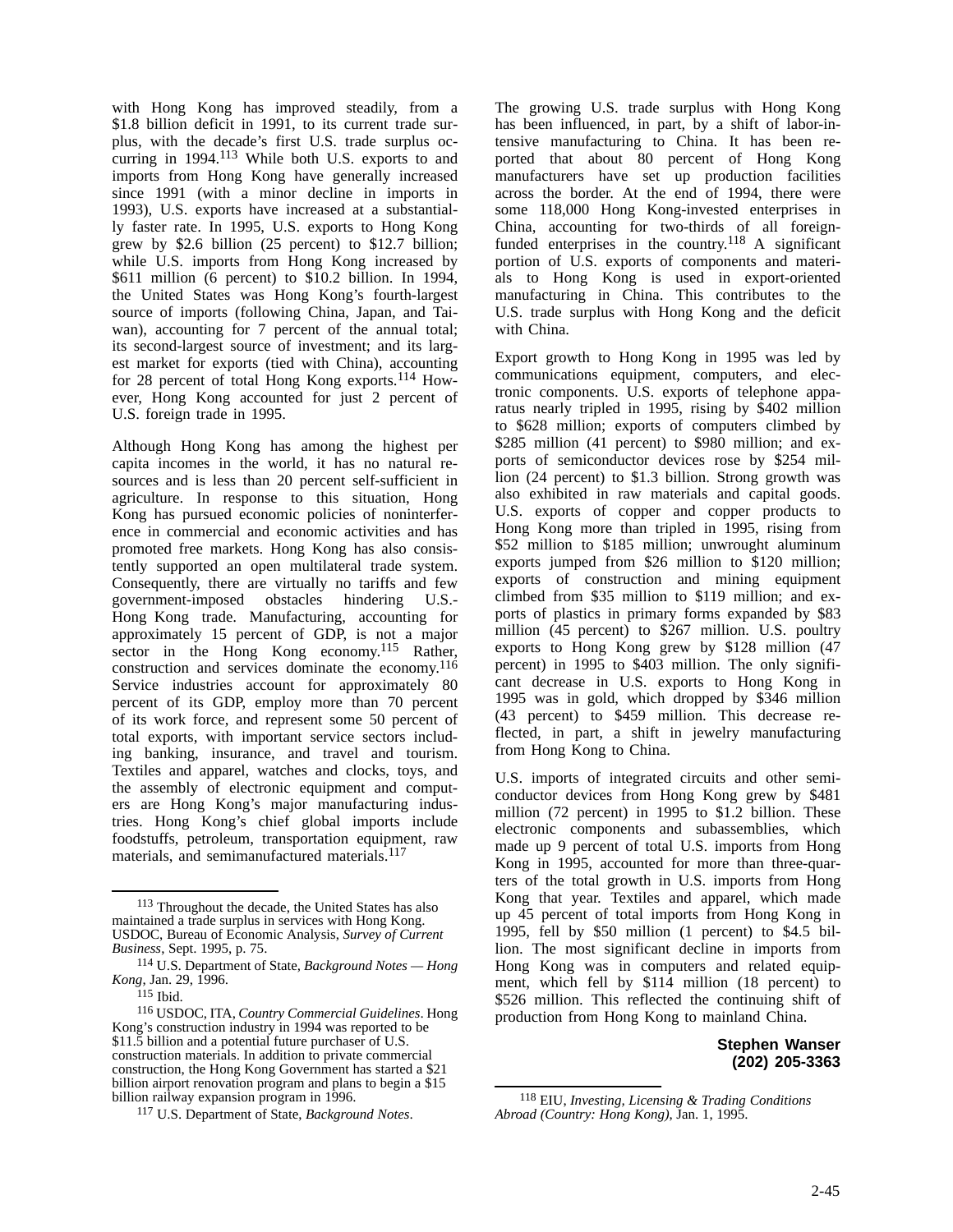## **Philippines**

The Philippines has consistently had trade surpluses with the United States; in 1995, the U.S. merchandise trade deficit with the Philippines totaled \$1.9 billion, a slight (\$43 million) decrease from 1994. The 1995 total trade turnover between the two countries reached \$12.1 billion, making the United States one of the Philippines' largest trading partners. Although U.S. exports to the Philippines rose at a faster pace (up 35 percent) to \$5 billion, U.S. imports totaled \$7 billion (up 22 percent). Electronic products account for the bulk of trade between the two countries. The trade deficit in electronic products, which rose by 29 percent to \$812 million, accounted for 42 percent of the total U.S. trade deficit with the Philippines in 1995.

Restored political and macroeconomic stability and economic reforms in the Philippines in the last few years have stimulated foreign investment and renewed confidence domestically. Foreign investment has grown at impressive rates as multinational hightech companies have established operations in the Philippines. To a large extent, these plants assemble imported components and export the finished product. Export processing plants contribute to the Philippine trade surplus because exported products have a higher value than the imported components used to assemble them. In addition to relatively low wages, the Philippines also offer the advantage of a large pool of English-speaking engineers and technicians. As a result of increases in industrial production, exports, and investment, the Philippine Government forecasts economic growth to reach 6.5 percent in 1996, after rising by 4.7 percent in 1995, and 4.3 percent in  $1994$ <sup>119</sup> This will likely result in the continued expansion of trade between the United States and the Philippines.

U.S. imports from the Philippines increased by \$1.3 billion in 1995 to \$7 billion, attributed in large part to the country's continued growth in exports of semiconductor devices and consumer electronic products. A major portion of these imports is intracompany trade from U.S. firms with assembly facilities in the Philippines. U.S. imports from the Philippines of electronic products rose by \$681 million (up 30 percent) in 1995 to \$3 billion. Within this sector, semiconductors were by far the leading U.S. import commodity. In 1995, the Philippines exported approximately \$3 billion of semiconductors, 17 percent of the country's total exports.<sup>120</sup> U.S. imports of semiconductors from the Philippines totaled \$2 billion in 1995, an increase of 44 percent (\$617 million) over 1994. Computers were the second-largest category as imports more than doubled to \$340 million. The brisk growth in U.S. imports of semiconductors and assembled computer equipment (e.g., disk drives, digital processing units, keyboards, and monitors) was due to the continued strong U.S. demand for computers in 1995. Imports of telephone equipment (including cellular phones and pagers) grew by 47 percent (\$50 million) in 1995 to \$156 million.

Notable growth in U.S. imports from the Philippines in 1995 was not limited to "high-tech" products. Imports of apparel climbed by \$169 million (13 percent) to \$1.5 billion; imports of fats and oils advanced by \$117 million (60 percent) to \$311 million; and imports of luggage and handbags rose by \$50 million (70 percent) to \$123 million.

U.S. exports to the Philippines rose by \$1.3 billion in 1995 to \$5.1 billion, with the growth in exports of electronic products accounting for 43 percent of the total increase. U.S. exports of electronic products to the Philippines climbed by \$496 million (30 percent) in 1995 to \$2.2 billion. A substantial share of the U.S. electronic exports to the Philippines was destined for U.S.-affiliated production sharing operations121 where value is added and then reexported, often back to the United States. Such operations are focused almost exclusively on the assembly of semiconductors. U.S. exports of semiconductor devices climbed by \$398 million (33 percent) to \$1.6 billion; exports of miscellaneous industrial machinery, including semiconductor manufacturing equipment (e.g., robots) grew by \$72 million (88 percent) to \$154 million. Exports of radio equipment to the Philippines reached \$136 million in 1995, representing a gain of \$95 million (232 percent) over 1994. Exports of measuring and controlling instruments (used in processes to produce semiconductor and other high-tech products) increased by \$33 million (62 percent) to \$87 million. Certain agricultural products also posted notable export gains in 1995. U.S. exports of cereals (especially soybeans and wheat) rose by \$60 million (22 percent) to \$331 million, while exports of animal feeds more than doubled, growing by \$78 million to \$141 million. Finally, the strong performance in the Philippine economy in recent years set the stage for a sharp (\$138 million) rise in U.S. exports of aircraft, from \$28 million in 1994 to \$167 million in 1995.

> **Gail Burns (202) 205-2501**

<sup>119</sup> Rigoberto Tiglao, "Field of Dreams," *Far Eastern Economic Review*, Apr. 4, 1996, p. 51.

<sup>120</sup> Ibid.

<sup>&</sup>lt;sup>121</sup> U.S. production sharing firms are attracted to the Philippines by its relatively low wages, large semiskilled workforce, developed infrastructure, new industrial parks, improved political stability, liberalization of trade and investment regulations, and shorter flying time to California than competing export-processing countries in Asia.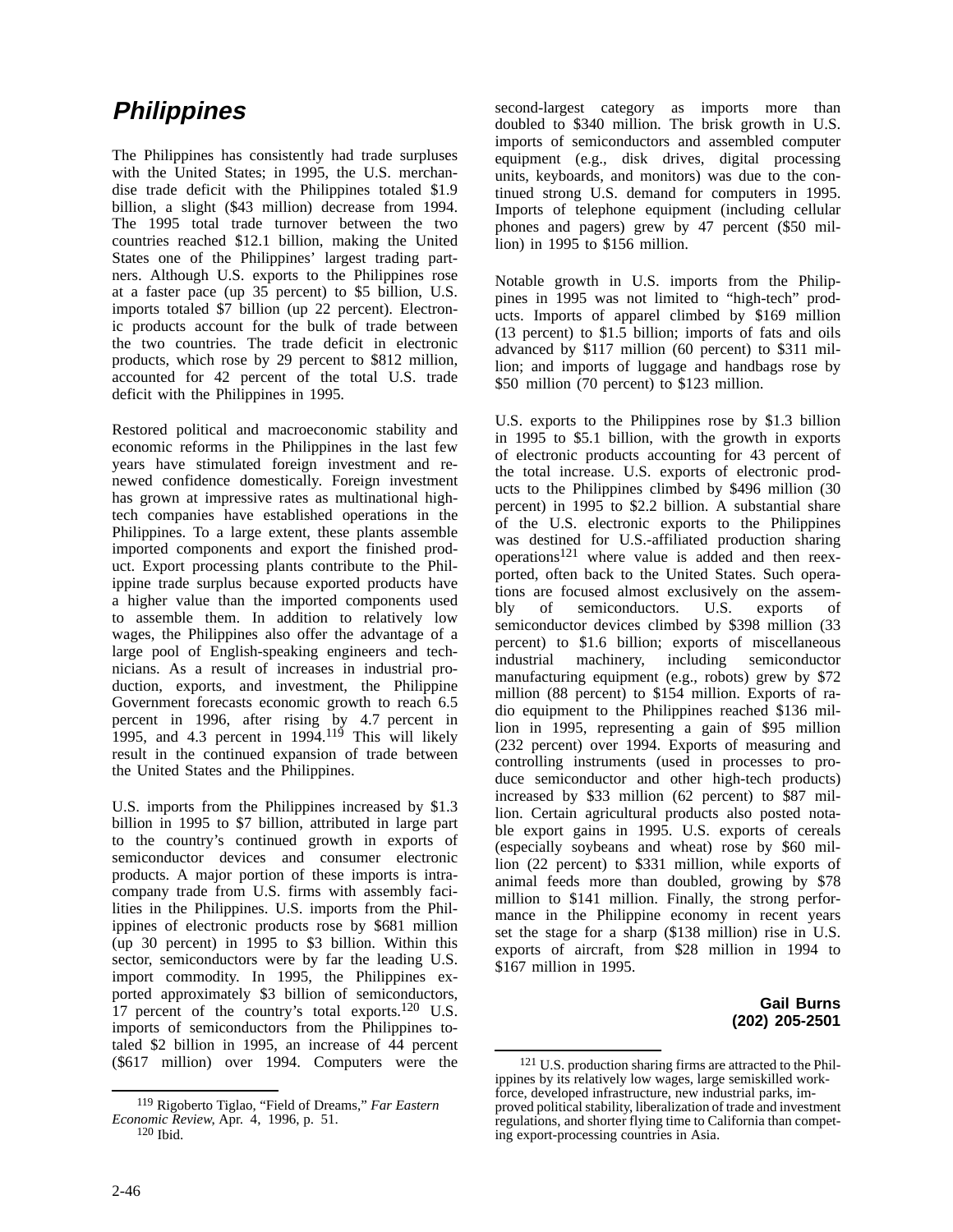# **CHAPTER 3 Agricultural Products**

The U.S. trade surplus in agricultural products increased by \$7.3 billion (36 percent) in 1995 to \$27.6 billion (table 3-1). Among major U.S. industrial/commodity sectors, agriculture had the largest trade surplus (the only other U.S. sector with a trade surplus in 1995 was chemicals). Agricultural exports, driven by bumper U.S. grain crops, a 34-percent jump in the quantity of foreign grain sales, and rising grain prices towards the end of 1995, rose sharply in 1995, up by \$10.1 billion (18 percent), to \$65.4 billion. Imports, on the other hand, propelled by higher prices for coffee, cocoa, fruits, and vegetables, rose by \$2.7 billion (8 percent) to \$37.8 billion. Agricultural sector trade (imports and exports) increased by 14 percent to \$103 billion. Agricultural products accounted for 12 percent of total U.S. exports in 1995, but just 5 percent of total imports.

The largest agricultural sector export in 1995 was cereals, up by \$4.8 billion (47 percent) to \$14.9 billion. Tobacco product exports were second, amounting to \$6.6 billion, down \$48 million (0.7 percent). Exports of oilseeds totaled \$5.7 billion, up by \$1.1 billion (25 percent); animal feeds, \$3.8 billion, up by \$340 million (10 percent); and cotton, \$3.7 billion, up by \$1.0 billion (39 percent). U.S. exports of poultry have grown steadily, from \$930 million in 1991 to \$2.1 billion in 1995. Much of the growth in poultry exports occurred because of surging demand combined with a lagging domestic supply in Russia, whose purchases from the U.S. have grown from zero to over \$600 million in the past 3 years.

Important agricultural sector imports in 1995 included alcoholic beverages, which increased by \$305 million (8 percent) to \$3.9 billion; shellfish, mostly shrimp, \$3.9 billion, down by \$12 million (0.3 percent); coffee and tea, \$3.4 billion, up by \$772 million (29 percent); and cattle and beef, \$2.6 billion, down \$89 million (3 percent). Coffee and tea imports grew significantly as average coffee prices continued a multi-year upward trend in 1995.

## **U.S. Bilateral Trade**

More than one-half of all U.S. agricultural exports in 1995 were to Asia. Japan was the most important U.S. trading partner in 1995, with \$14.6 billion of purchases of U.S. agricultural products, an increase of 14 percent from that of the year before. Leading U.S. exports to Japan included cigarettes, cereals, beef, citrus products, and frozen fish (figure 3-1). U.S. agricultural imports from Japan amounted to only \$390 million. U.S. exports to China and Korea rose sharply in 1995, growing by 139 and 56 percent, respectively. U.S. agricultural trade surpluses with these two countries rose to \$1.9 billion and \$3.9 billion, respectively. A key factor in the export growth was China's booming economy, which increased demand in China for grains, especially feed grains,<sup>1</sup> and led China to shift from being a net grain exporter to a net importer. This contributed to a shift in Korea's grain purchases from China to the United States. China and Korea were also principal purchasers of U.S. cotton, oilseeds, and cattle hides.

After Japan, Canada and Mexico were the largest U.S. agricultural trading partners in 1995, with U.S.-Canada trade amounting to \$13.4 billion, and U.S.-Mexico trade reaching \$8.1 billion. The most important agricultural imports from Canada in 1995 were cattle and beef, edible preparations, $2$  lobster, cereals, ham, animal feed, and fish (figure 3-2); while the most significant U.S. agricultural exports to Canada included edible preparations, vegetables, animal feeds, and cattle and beef. A significant U.S. agricultural trade shift occurred with Mexico in 1995, as the 1994 U.S. trade surplus of \$1.4 billion shifted to a trade deficit of \$813 million because of the peso devaluation and decreased income levels in Mexico. These developments combined to drive U.S. exports to Mexico down by

<sup>1</sup> Rising incomes in developing countries have increased demand for feed grains because, as incomes rise, food preferences shift from direct human consumption of grain to consumption of such foods as poultry, beef, pork, and fish, for which grains are an input, and for which more grain is needed (i.e. it takes 4 pounds of grain to produce 1 pound of pork). Also, growing human populations, urban encroachment on crop growing areas, and flattening increases in world grain yields have also contributed to increased demand for U.S. grain exports.

<sup>2</sup> Examples of edible preparations include breakfast cereals, snack foods, baked goods, and pasta.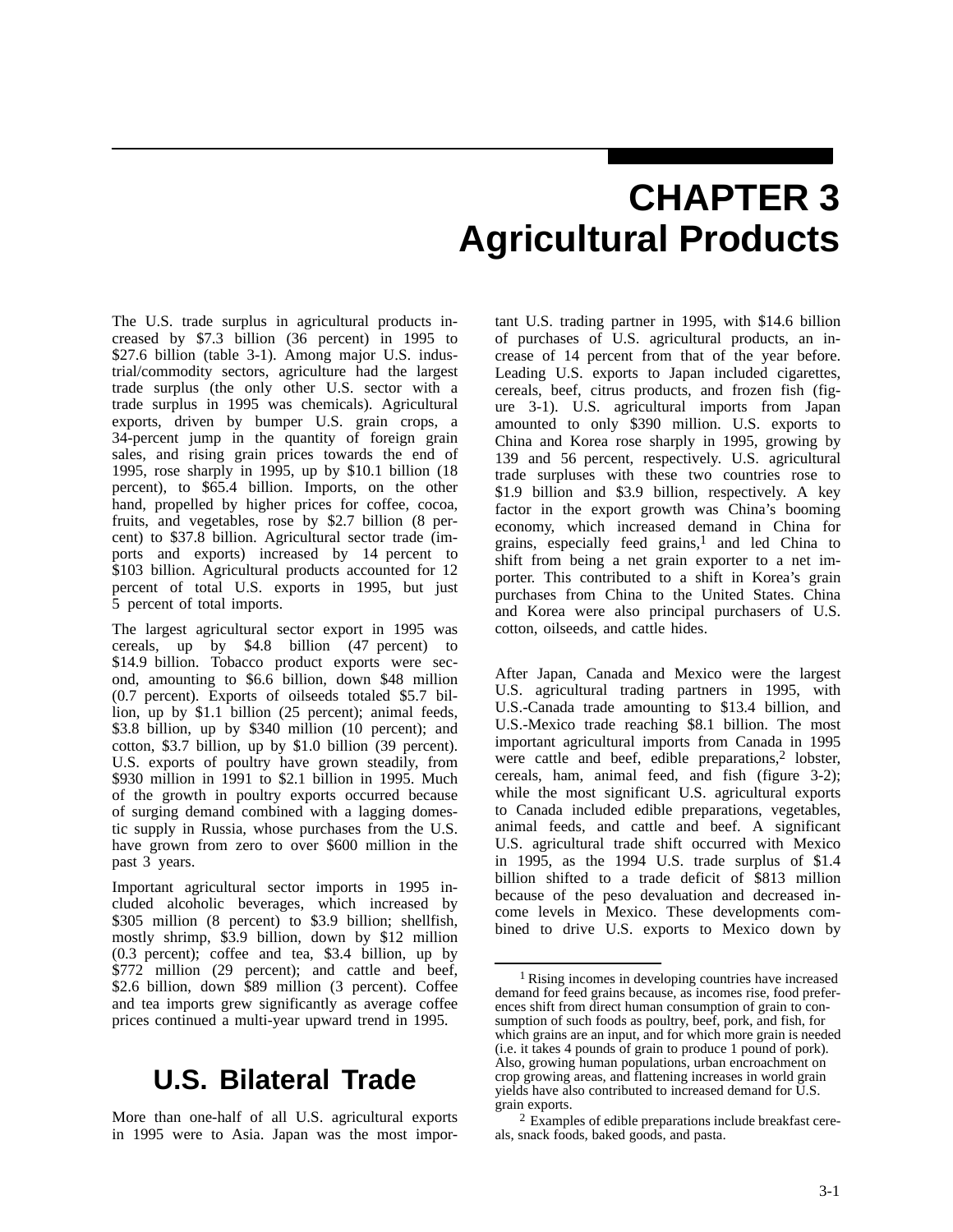**Table 3-1**

**Agricultural products: U.S. exports of domestic merchandise, imports for consumption, and merchandise trade balance, by selected countries and country groups, 1994 and 19951**

|                                       |                                                                                                 |                                                                                                 |                                                                                        | Change, 1995 from 1994                                                                    |
|---------------------------------------|-------------------------------------------------------------------------------------------------|-------------------------------------------------------------------------------------------------|----------------------------------------------------------------------------------------|-------------------------------------------------------------------------------------------|
| Item                                  | 1994                                                                                            | 1995                                                                                            | <b>Amount</b>                                                                          | <b>Percent</b>                                                                            |
|                                       |                                                                                                 | Million dollars                                                                                 |                                                                                        |                                                                                           |
| U.S. exports of domestic merchandise: | 12,819<br>5,929<br>4,724<br>2,612<br>1,139<br>1,854<br>2,331<br>457<br>2,182<br>1.034<br>20,270 | 14.619<br>6,228<br>3.622<br>4.077<br>2,716<br>2,276<br>2.746<br>666<br>2,187<br>1,148<br>25,146 | 1,801<br>298<br>-1,101<br>1,465<br>1,577<br>422<br>415<br>209<br>5<br>114<br>4,876     | 14.0<br>5.0<br>-23.3<br>56.1<br>138.5<br>22.7<br>17.8<br>45.8<br>0.2<br>11.0<br>24.1      |
| CBERA<br>Central and Eastern Europe   | 55,350<br>9,469<br>2,675<br>8,741<br>1,912<br>23,237<br>2,207<br>315                            | 65,431<br>10,797<br>3,082<br>8,575<br>2,284<br>29,790<br>3,277<br>316                           | 10,081<br>1,328<br>407<br>-166<br>372<br>6,553<br>1,070<br>1                           | 18.2<br>14.0<br>15.2<br>$-1.9$<br>19.4<br>28.2<br>48.5<br>0.4                             |
| U.S. imports for consumption:         | 408<br>6,908<br>3,366<br>173<br>691<br>991<br>339<br>1,853<br>120<br>875<br>19,324              | 390<br>7,212<br>4,436<br>181<br>782<br>1,115<br>358<br>1.794<br>136<br>958<br>20,444            | -18<br>304<br>1,070<br>8<br>91<br>124<br>19<br>-59<br>16<br>83<br>1,119                | $-4.4$<br>4.4<br>31.8<br>4.6<br>13.2<br>12.5<br>5.5<br>$-3.2$<br>13.4<br>9.5<br>5.8       |
| CBERA<br>Central and Eastern Europe   | 35,049<br>6,738<br>868<br>11,261<br>2,523<br>7,160<br>3,328<br>218                              | 37,807<br>7,410<br>800<br>12,841<br>2,841<br>7,284<br>3,389<br>230                              | 2,757<br>672<br>-68<br>1,580<br>318<br>124<br>62<br>13                                 | 7.9<br>10.0<br>$-7.9$<br>14.0<br>12.6<br>1.7<br>1.9<br>5.9                                |
| U.S. merchandise trade balance:       | 12.411<br>-978<br>1,357<br>2,438<br>448<br>863<br>1,992<br>$-1,397$<br>2,063<br>159<br>945      | 14,229<br>-984<br>-813<br>3,896<br>1,934<br>1,161<br>2,388<br>-1,129<br>2,051<br>189<br>4,702   | 1,819<br>-6<br>$-2,171$<br>1,458<br>1,486<br>298<br>396<br>268<br>$-11$<br>31<br>3,757 | 14.7<br>$-0.6$<br>(2)<br>59.8<br>331.9<br>34.5<br>19.9<br>19.2<br>$-0.6$<br>19.3<br>397.3 |
| Central and Eastern Europe            | 20,301<br>2,732<br>1,807<br>$-2,521$<br>-611<br>16,077<br>-1,121<br>97                          | 27,625<br>3,387<br>2.282<br>$-4,267$<br>$-557$<br>22,506<br>-112<br>86                          | 7,324<br>656<br>475<br>$-1,746$<br>54<br>6,430<br>1,009<br>-12                         | 36.1<br>24.0<br>26.3<br>$-69.3$<br>8.8<br>40.0<br>90.0<br>$-11.9$                         |

1 Import values are based on Customs value; export values are based on f.a.s. value, U.S. port of export.

<sup>2</sup> Not meaningful for purposes of comparison.

Note.—Because of rounding, figures may not add to the totals shown. The countries shown are those with the largest total U.S. trade (U.S. imports plus exports) in these products in 1995.

Source: Compiled from official statistics of the U.S. Department of Commerce.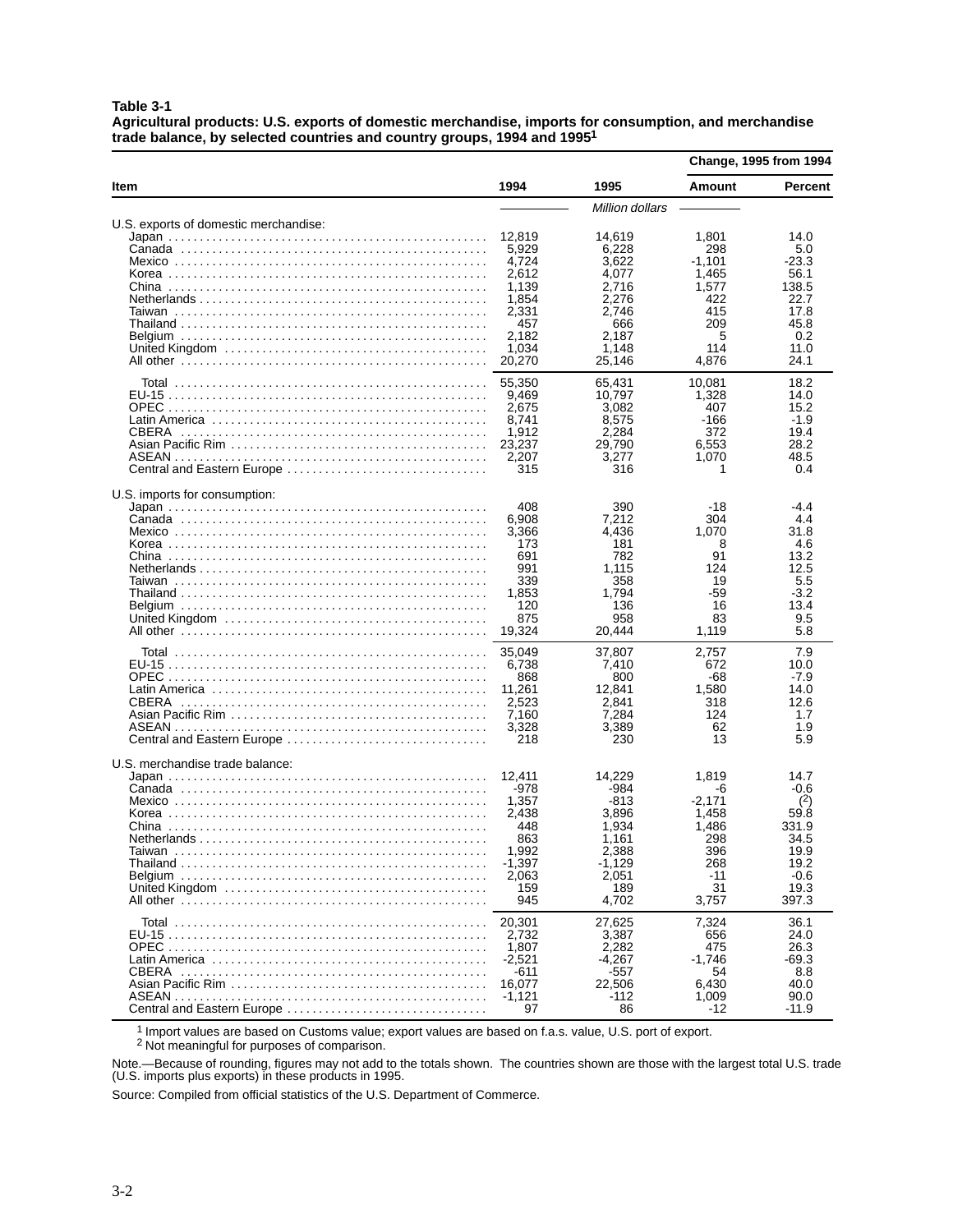**Figure 3-1 U.S. agricultural sector exports, 1995: Leading U.S. exports, by major markets, and overall percentage change since 1994**



Source: Derived from official statistics of the U.S. Department of Commerce.

23 percent and stimulate a 32-percent increase in imports from Mexico. U.S. exports to Mexico of cereals and oilseeds both fell, but remained the highest volume of exports in 1995, and cattle and beef exports fell sharply. Principal U.S. imports from Mexico included frozen vegetables, which rose from \$1.0 billion to \$1.2 billion (an increase of 20 percent); cattle and beef, which remained at \$1.2 billion; coffee, which rose from \$333 million to \$592 million (an increase of 78 percent); and shrimp, which grew from \$302 million to \$399 million (an increase of 32 percent).

U.S. agricultural exports to the EU increased by \$1.3 billion (14 percent) to \$10.8 billion, while imports grew by \$672 million (10 percent) to \$7.4 billion. Leading U.S. exports to the EU in 1995 included oil seeds, cigarettes, animal feeds, edible nuts, and fruits. Principal U.S. imports from the EU in 1995 included alcoholic beverages and cheese.

# **Commodity Analysis**

## **Cereals (Food and Feed Grains)**

The positive U.S. trade balance in food and feed grain improved by \$5 billion, reaching \$14 billion in 1995. This sector experienced the fourth-largest improvement in U.S. exports among all commodity groups in 1995. The rapid growth in world grain markets, perhaps signaling a return to the world grain boom era of the 1970s and early 1980s, led surging U.S. grain exports in 1995 to their best showing in 11 years.

U.S. food and feed grain exports rose by 47 percent (\$4.8 billion) to \$14.9 billion in 1995, the highest level since 1984, leading some grain analysts to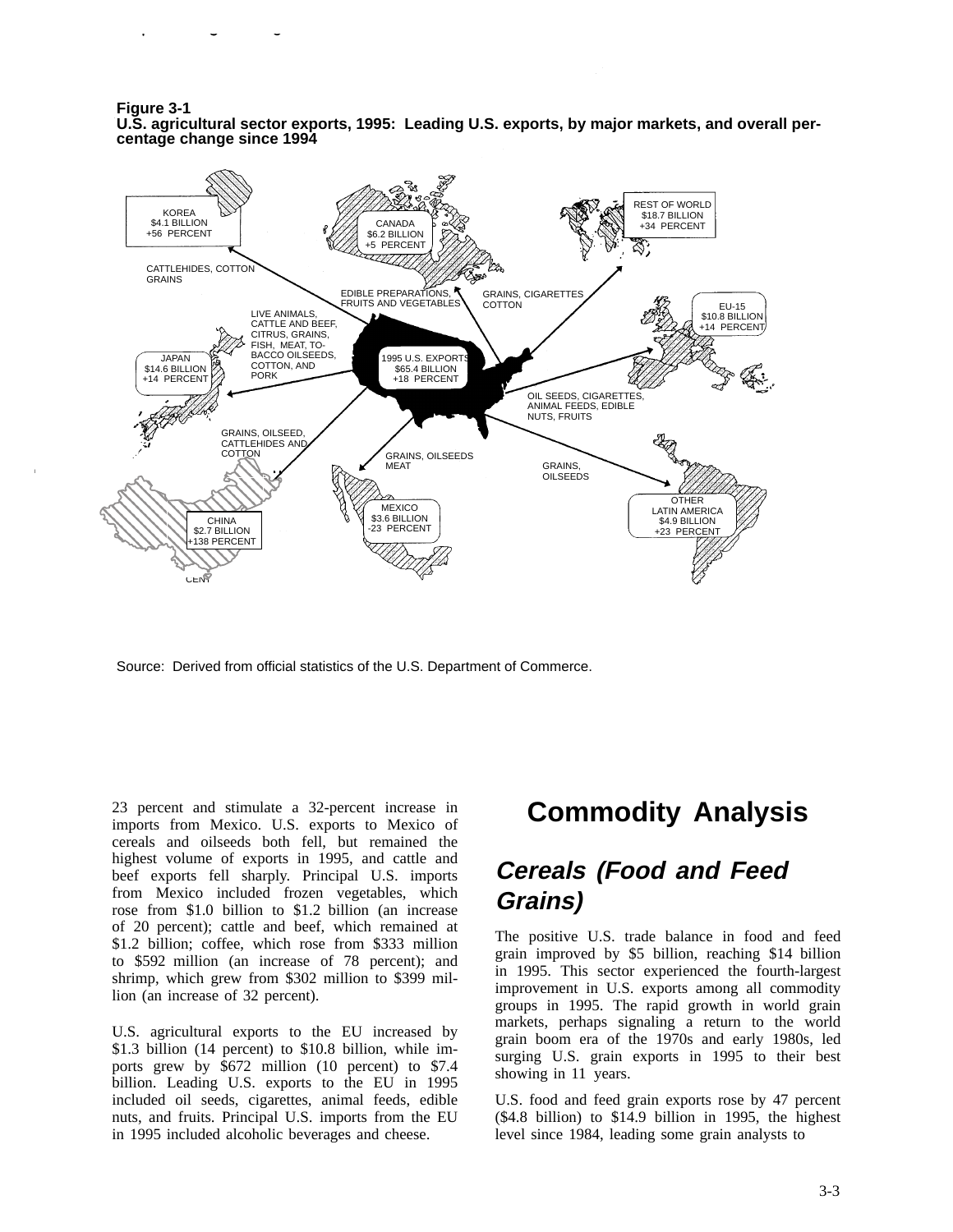

Source: Derived from official statistics of the U.S. Department of Commerce.

forecast a worldwide "grain boom."3 In each of the past 5 years, foreign world grain consumption has exceeded total world production, and by 1995/96, the steadily reduced world grain stocks fell to their lowest level in over 50 years, thus triggering widespread concerns about a supply shortage.<sup>4</sup> On a volume basis, U.S. food and feed grain exports rose by 34 percent to 134 million metric tons in 1995. Meanwhile, U.S. imports of grain declined by 16 percent to \$0.7 billion in 1995 as less Canadian wheat entered the U.S. market.<sup>5</sup>

Sharply higher U.S. grain exports in 1995 to Asian markets, particularly China and Korea, in addition to Japan, the traditional leading U.S. grain market, paced the higher sales abroad. Grain sales to China rose by about \$1 billion (up by 574 percent) to \$1.1 billion, and to Korea by \$0.9 billion (up by 189 percent) to \$1.4 billion in 1995. Near-recordhigh U.S. corn production in crop year 1994/95 raised U.S. availability of feed grain, which was able to supply the rising demand in Asia, particularly in China.<sup>6</sup> By the last quarter of 1995, much lower U.S. grain production in crop year 1995/96, coupled with the lowest U.S. grain inventories in nearly 20 years, and the lowest levels of world grain inventories since World War II, drove up prices, further boosting the value of grain sales abroad.

Wheat, corn, rice, and sorghum accounted for nearly all of the \$15 billion of U.S. grain exports in 1995: corn accounted for 51 percent; wheat, 37 percent; rice, 7 percent; and sorghum, 5 percent. U.S.

<sup>&</sup>lt;sup>3</sup> See for example, Gene Koretz, "Grain Prices Head Higher," *Business Week*, Nov. 20, 1995, p. 38; or Bill Lapp, ConAgra, Inc, "The Outlook for U.S. and World Grain Markets beyond 95/96," USDA Agricultural Outlook Forum, Washington, DC, Feb. 22, 1996, p. 1.

<sup>&</sup>lt;sup>4</sup> The so-called "grain boom" is thus a longer term (at least the past 5 years) rather than a short-term (single-year) situation; lower world grain production and rising demand (supported by increased animal feed needs and population increases) were largely buffered by abundant grain stocks. However, by crop year 1995/96, stocks were inadequate to supply the gap between production and demand, and prices began a steep rise. USDA, *Grain: World Markets and Trade*, Dec. 1995.

<sup>5</sup> From Sept. 12, 1994, until Sept. 11, 1995, U.S. imports of wheat were restricted under tariff rate quotas established under section 22 of the Agricultural Adjustment Act (see description below).

<sup>6</sup> For elaboration on China's role in world grain markets, see USITC, "China's Evolving Grain Trade Opens New Marketing Opportunities for U.S. Exporters," prepared by John Reeder, *Industry Trade and Technology Review*, Dec. 1995, pp. 30-40.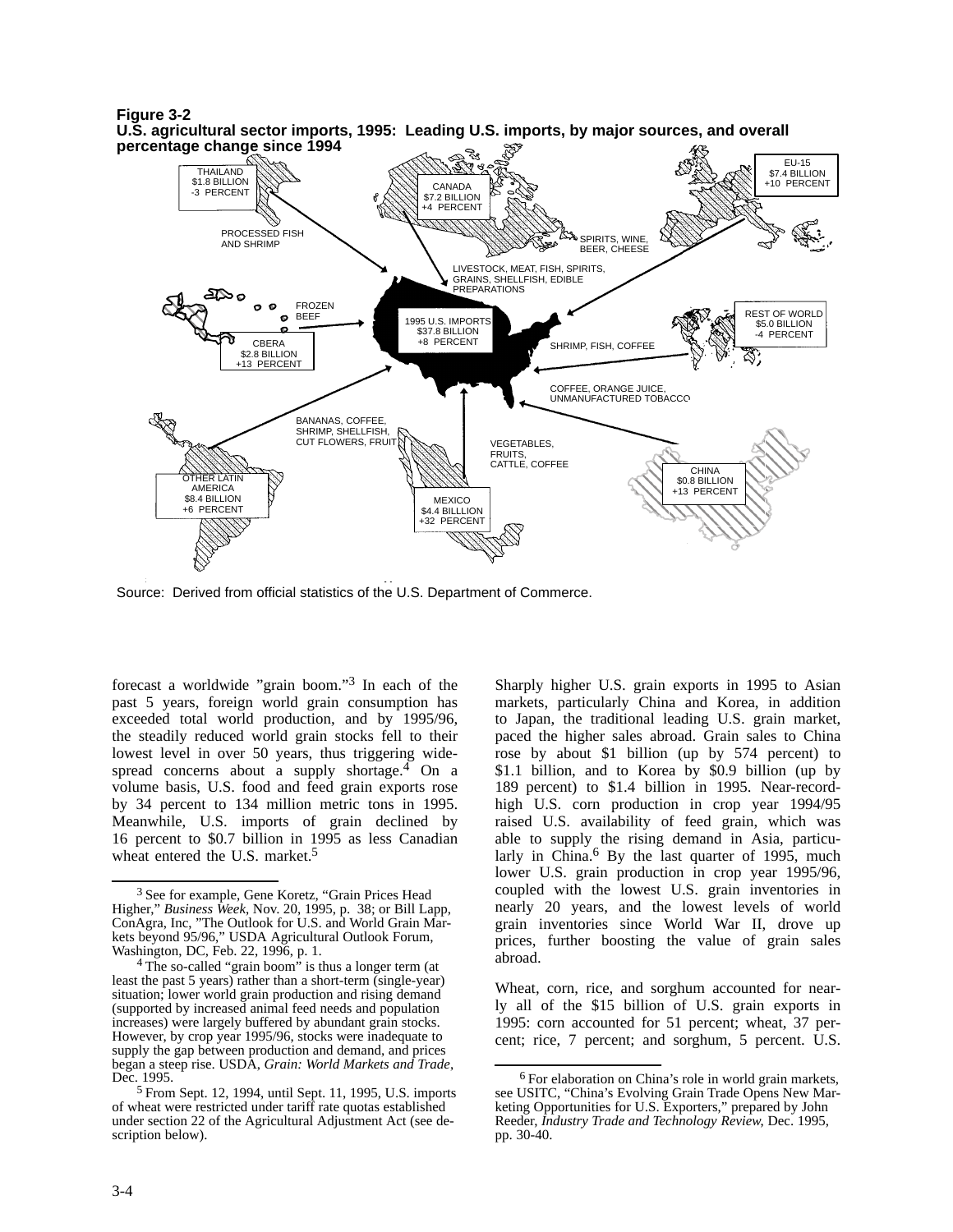wheat exports rose by 34 percent in value to \$5.5 billion, and in volume by 6 percent to 32.4 million metric tons, paced by a 26-percent rise in the export unit value to \$168 per metric ton. Higher U.S. wheat sales occurred in Egypt, China, and Pakistan.

U.S. corn exports, fueled by rising foreign animal feed requirements in Asia, rose in 1995 by 68 percent in volume to 60 million metric tons, and by 80 percent in value to a record \$7.5 billion. A decline of nearly 9 million metric tons in Chinese corn exports to world markets propelled U.S. corn sales both directly to China and to other third-country Asian markets.7 Prices (export unit value) of U.S. corn exports gained about 7 percent to \$125 per metric ton (\$3.40 a bushel).

Offsetting this positive export trend for U.S. wheat and corn, U.S. rice and sorghum exports remained relatively flat in 1995. U.S. rice exports declined by 2 percent to \$1.0 billion in 1995 from 1994 (a record-high year that was driven by an extraordinary \$224 million increase in Japanese purchases to counter a major crop failure). Sorghum exports experienced a slight 3-percent rise to \$682 million in 1995.

Among the principal foreign markets in 1995, Japan maintained its leading position with nearly 18 percent (a total of \$2.7 billion) of U.S. exports by purchasing nearly \$363 million more U.S. grain, nearly all of which was corn. Korea vaulted from the fifth- to the second-leading U.S. export market with \$1.4 billion in purchases in 1995, an increase of \$900 million, mainly in food grain and corn. Korea, which had previously imported most of its corn from China, relied on U.S. corn imports following China's near withdrawal as a grain exporter in 1994/95. China, as the third-leading market for U.S. grain, was the fastest growing market, with its purchases (about equal amounts of corn and wheat) rising in 1995 by nearly \$1 billion. Egypt, a traditionally important U.S. market for wheat, purchased \$350 million more U.S. grain in 1995.

Mexico was the only leading U.S. market to register lower grain purchases in 1995, with a decline of \$54 million from its record purchases set in 1994. A deep recession in Mexico and the sharp peso devaluation sharply cut Mexican purchases of U.S. sorghum used as a feedgrain, although Mexican purchases of U.S. corn and wheat both registered modest increases.

Also contributing to the higher U.S. trade surplus in grain in 1995 were lower wheat imports from Canada, which has supplied well over one-half of U.S. grain imports in recent years. U.S. imports of wheat, the leading grain imported from Canada, fell

by 12 percent to \$557 million in 1995. During September 1994 to September 1995, the United States imposed, under section 22 of the Agricultural Adjustment Act, tariff-rate quotas restricting U.S. imports of wheat from Canada and other foreign sources owing to their effects on U.S. farm programs.8

> **John Reeder (202) 205-3319**

# **Oilseeds**

The United States enjoyed a \$5.4 billion trade surplus (an increase of \$1.2 billion) in oilseeds in 1995, the largest trade surplus in this commodity group since 1984, a year marking the end of the world grain and oilseed boom of the 1970s and early 1980s. The oilseed product grouping, like the food and feed grains grouping, is one of the larger U.S. agricultural export sectors (imports being minor when compared to exports). An improvement in U.S. oilseed exports in 1995 was responsible for most of the rising trade surplus although imports did decline slightly.

In crop year 1994/95,<sup>9</sup> U.S. farmers harvested the largest U.S. soybean crop on record, thereby boosting U.S. oilseed exports in 1995. The excellent 1994/95 soybean crop was 35 percent above the crop in the prior crop year. The higher volume of U.S. oilseed exports in 1995 offset slightly lower prices, and U.S. exports of oilseeds rose by \$1.1 billion (25 percent) to a near record \$5.7 billion. U.S. exports of soybeans accounted for 96 percent of total exports of oilseeds in 1995. The volume of U.S. soybean exports rose by 26 percent to 23 million metric tons in 1995, and the average export price (export unit value) fell by 1 percent to \$238 per metric ton (\$6.48 per bushel).

About three-quarters of the \$5.4 billion of U.S. exports of soybeans in 1995 went to 5 leading markets, the EU, Japan, Taiwan, Mexico, and South Korea. EU member countries, notably the Netherlands, Spain, Germany, Belgium, and Italy, together purchased about 47 percent more U.S. soybeans in 1995. Japan, Taiwan, and South Korea all sharply increased their purchases as well; among these top five markets only Mexico registered fewer purchases of U.S. soybeans in 1995.

<sup>8</sup> See USITC, *Wheat, Wheat Flour, and Semolina*, investigation No. 22-54, USITC publication 2794, July 1994. On Sept. 12, 1995, the United States announced the expiration of the tariff rate quotas on wheat, although import monitoring will continue. "Joint Statement from Agriculture Secretary Dan Glickman and Ambassador Michael Kantor Regarding U.S. - Canada Grains Issue," *News Release*, U.S. Department of Agriculture press release No. 0658.95, Sept. 12, 1995.

The U.S. crop year begins Sept. 1.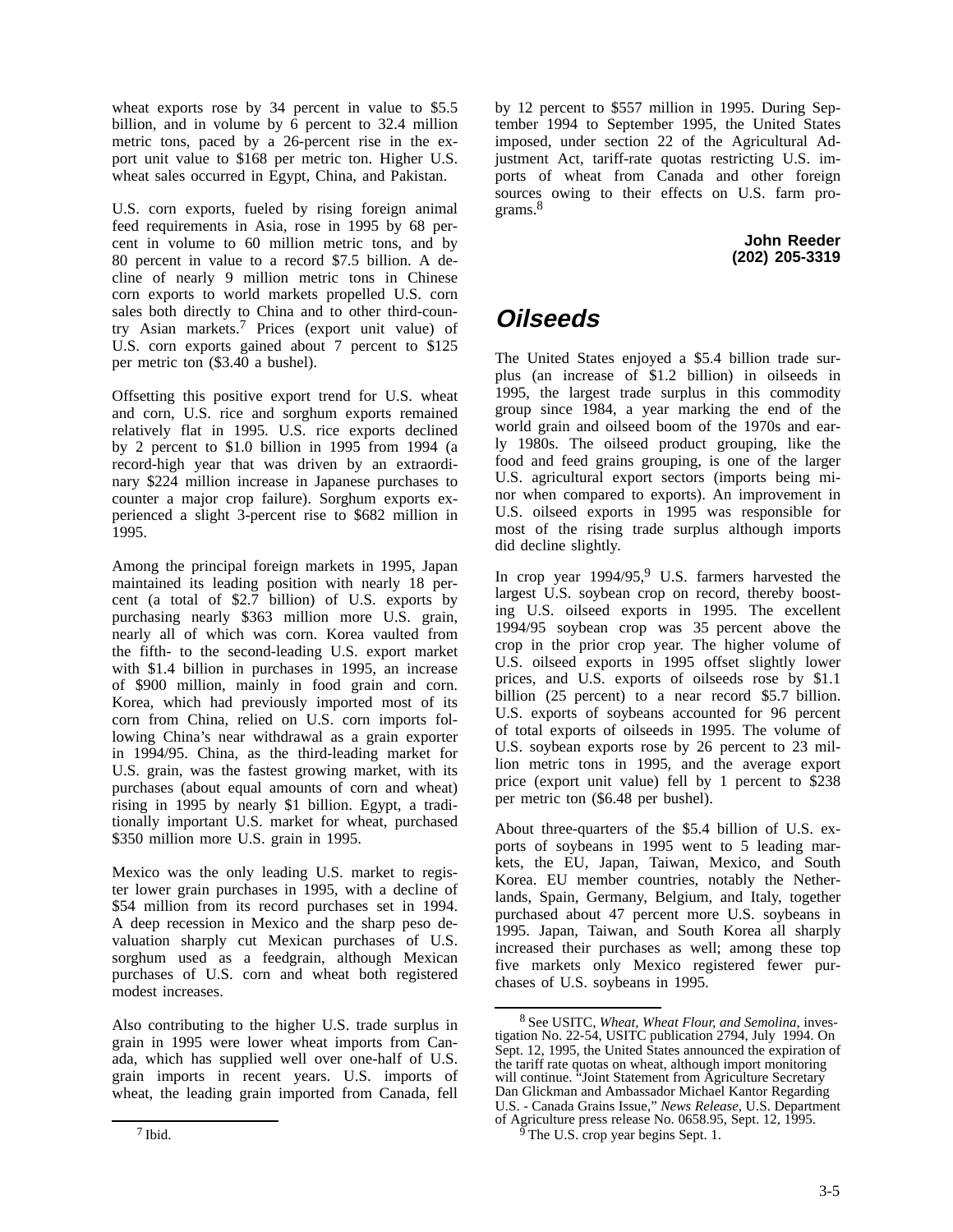Worldwide imports of soybeans rose by 15 percent during 1994/95, stimulating U.S. soybean exports. The EU, the leading U.S. market, purchased about 38 percent of U.S. oilseed exports in 1995. A lower U.S. price (magnified by a stronger ECU currency vis-a-vis the U.S. dollar<sup>10</sup>), and rising demand for animal feed within the EU boosted U.S. soybean sales. U.S. soybean exports to the EU also increased because relative price ratios of soybean meal to feedgrain favored the use of more soybean meal (and less feedgrain) in animal feed rations,  $11$ thereby supporting the EU soybean crushers' demand for U.S. soybeans to be processed into soybean meal.

Japan, Taiwan, and South Korea also registered increased demand for animal feed (and soybean meal) during 1995. Mexico, buffeted by a recession and the peso collapse, purchased in 1995 about 2 percent fewer U.S. soybeans (a total 2.0 million metric tons), a level second only to the record set in 1994.

> **John Reeder (202) 205-3319**

## **Cotton**

Exports of U.S. cotton, not carded or combed (raw cotton), increased by nearly 39 percent, from \$2.7 billion in calendar year 1994 to \$3.7 billion in 1995. This was the third increase in as many years. Cotton exports have increased by 141 percent since 1993. According to the National Cotton Council, the gains in the overseas fiber markets achieved by U.S. cotton may be attributed to globally competitive cotton prices and continued industry efforts to establish a "differentiated and respected" reputation for U.S. cotton products.<sup>12</sup>

U.S. exports of all types $13$  of cotton, in terms of quantity, during crop year 1995/9614 were estimated by the U.S. Department of Agriculture (USDA)<sup>15</sup> to be 7.4 million bales, down from the 9.4 million bales exported in 1994/95. The difference between

*Cotton Production*, *Mill Use and Exports*, press release, Feb. 12, 1996.

export trends in quantity exported and in value of exports stems from a sharp increase in the price of cotton.16 In 1993/94, the price was 66.1 cents per pound  $(\frac{\varphi}{lb})$ ; in 1994/95, it was 88.1  $\frac{\varphi}{lb}$ ; and in June 1995, it reached a high of 106.9¢/lb, almost 62 percent higher that the 1993/94 average price.<sup>17</sup>

Major markets for raw U.S. cotton in 1995 were China (\$829 million), Japan (\$409 million), Indonesia (\$377 million), Korea (\$362 million), Mexico (\$191 million), Thailand (\$179 million), Taiwan (\$142 million), Hong Kong (\$141 million), and Pakistan (\$127 million). The sales to China were particularly notable, given that 1993 U.S. exports of cotton to that nation amounted to only \$179,000.

The 1995/96 U.S. cotton crop is estimated at 18 million bales (upland cotton, 17.6 million bales; extra long staple, 361,000 bales), compared with the record 19.7 million bales in 1994/95.18 Cotton yield, on the other hand, dropped by 22 percent, from 708 pounds/acre (lb./ac.) in 1994/95 to 551 lb./ac., the lowest yield in at least 6 years.

According to the USDA, $19$  the relatively high U.S. cotton prices are discouraging domestic use and exports, leading to a projected rise of 28-percent in 1995/96 ending stocks. The robust prices stem from strong global demand and reduced foreign exportable supplies. Although U.S. producers responded with greatly expanded cotton acreage in 1995/96—the largest since 1956—the U.S. cotton crop is forecast to be lower, owing to insect and weather problems that are combining to lower yield and production across the Cotton Belt. High cotton prices are also contributing to lowered domestic mill use and reduced consumer demand.

In response to the high prices of 1994/95, foreign producers expanded output, leading to fierce competition. World cotton output is expected to climb by 4 percent in 1995/96, to the second-highest level ever. Larger crops in Pakistan, Turkey, West Africa, and a host of smaller producing countries, are expected to more than offset the smaller U.S. crop.

According to the U.S. Department of Commerce, cotton mill consumption during the first half of the 1995/96 season totaled 5.2 million bales, down from 5.7 million bales the previous season. However, cotton's share of fiber use on what is referred to as the *cotton system* remained at 78.3 percent. Increased cotton textile export demand has continued to support U.S. cotton mill consumption.20

<sup>10</sup> The dollar depreciated relative to the ECU by approximately 9 percent during 1995, as compared to 1994. Foreign Agriculture Service (FAS), USDA, *Oilseeds: World Markets and Trade*, December 1995, p. 48.

<sup>&</sup>lt;sup>11</sup> The EU price ratio of soybean meal to feed wheat declined by about 11 percent during 1995, thereby encouraging feed companies to use a higher composition of soybean meal. Ibid., p.  $\frac{38}{12}$ 

<sup>12</sup> *National Cotton Council Forecasts Increased U.S.*

<sup>13</sup> By "all types" reference is made to both extra-long stables (ELS) and upland cotton.

<sup>14</sup> The crop year for cotton runs from Aug. 1 to July 31.

<sup>15</sup> USDA-Economic Research Service (ERS), *Cotton and Wool Outlook* (CWS-0296; Mar 12, 1996; http://www.usda.gov/usda.html).

<sup>16</sup> Average spot market price for the marketing year, for cotton grade  $SLM$ , with staple 1-1/16 in.

 $17$  Ibid.

<sup>&</sup>lt;sup>18</sup> Ibid. A bale of cotton weighs 480 pounds.

<sup>19</sup> USDA-ERS, *Agricultural Outlook*, Jan.-Feb. 1996.

<sup>20</sup> USDOC data as quoted by the USDA-ERS, *Cotton and Wool Outlook*.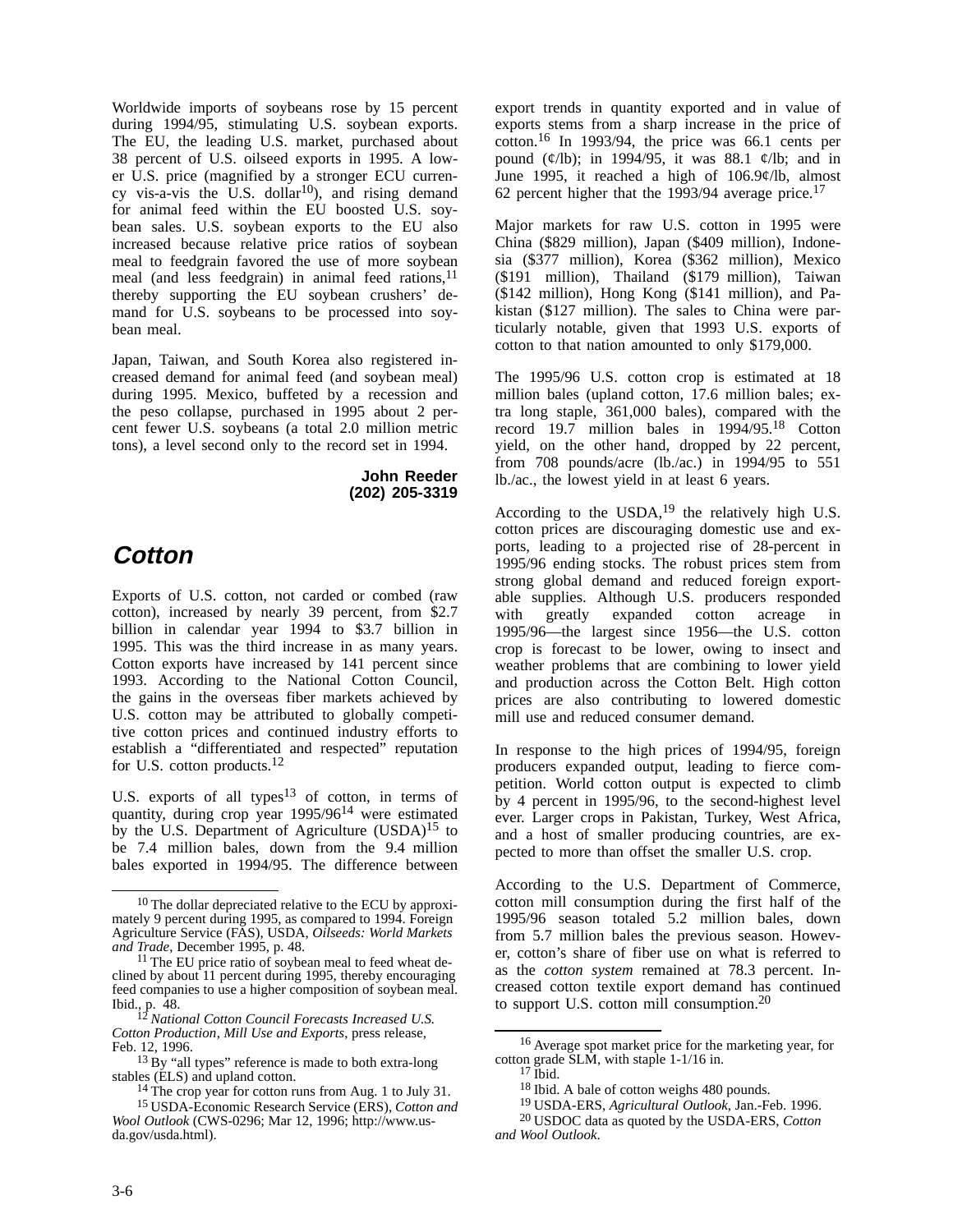Between 1994 and 1995, U.S. imports of cotton rose in value from \$7 to \$10 million, which, despite the increase, still represented only 0.3 percent of the value of 1995 U.S. cotton exports. Imports of cotton from Mexico rose from negligible in 1994 to \$2 million in 1995; during the same period, imports from Egypt (primarily ELS) rose from \$403,000 to slightly over \$1 million. In terms of quantity, imports for 1995/96 were estimated by the USDA at 200,000 bales, which if realized, would be the highest since 1949/50 when over 250,000 bales were imported.21

> **John Pierre-Benoist (202) 205-3322**

## **Coffee and Tea**

The U.S. trade deficit in coffee and tea grew to \$3.2 billion in 1995, up from \$2.4 billion in 1994. Increased average unit prices led to a significant trade shift as the value of U.S. imports of coffee and tea increased by 29 percent in 1995, from \$2.7 billion to \$3.4 billion. Prices overall of U.S. coffee and tea imports rose by 22 percent from \$2.50 per kilogram in 1994 to \$3.05 in 1995. The quantity of U.S. imports increased by 6 percent in 1995 compared with 1994. Tea imports comprised a small percentage of the total, only about \$120 million in 1995, down from about \$130 million in 1994. Compared with 1993, import values for coffee and tea in 1995 were more than twice as high, even though import quantity fell.

The coffee market is one of the most volatile agricultural markets in the world. Coffee prices were as low as 75 cents a pound early in 1994 before peaking at nearly \$2.50 a pound in September 1994. During 1995, prices fell steadily from more than \$1.75 a pound to about \$0.95 by the end of the year.22 World coffee production is forecast at 88.2 million bags for 1995/96, a decline of 8 percent from the 1994/95 level of 96 million bags. The 1995/96 estimate is the lowest since 1986/87. Most of the decline was the result of a tumble in Brazil's coffee production to 16.8 million bags in 1995/96, from 26 million the year before. Coffee production in Colombia also declined from 18 million bags in 1991/92, to 13.5 million in 1995/96, an increase of 500,000 bags from the 1994/95 level. The decline in Colombian production in recent years has been the result of reduced producer prices and an infestation of borer worms. Production is expected to increase in line with the recent increases in producer prices.

Less than 1 percent of the coffee and tea consumed in the United States is grown domestically. Small quantities of coffee are grown in Hawaii and Puerto Rico, and one tea plantation in South Carolina accounts for such indigenous supplies. U.S. exports of coffee and tea, mainly in the form of instant coffee exported to Canada, showed little change in 1995, remaining at about \$229 million. Principal supplying countries in 1995, in order of value and percentage of total U.S. imports, were Mexico, \$592 million (17 percent), Colombia, \$536 million (16 percent), Brazil, \$492 million (14 percent), and Guatemala, \$319 million (9 percent). Average prices for coffee have increased since 1992, and consequently, import quantities have fallen, except in 1995, indicating that imports are price sensitive. Coffee import quantities from Brazil have fallen steadily since 1991.

In July 1995, the Association of Coffee Producing Countries (ACPC), agreed to limit world coffee exports to 60.4 million bags for July 1995-June 1996. Under this agreement, Brazil is limiting green coffee exports to 1 million bags per month over a 12-month period ending June 1996, under a system of exporter quotas.23 Colombia has also agreed to limit exports to 9.8 million bags for the 1995/96 season. A new source of coffee is Vietnam, which began exporting to the United States in 1994 and is now the fifth-largest supplier. Coffee is Vietnam's largest agricultural export and production there has risen by 600 percent in the past 6 years.

> **Alfred L. Dennis (202) 205-3316**

# **Animal or Vegetable Fats and Oils**

Record high levels of U.S. exports in 1995 boosted the U.S. trade balance in animal and vegetable oils, fats, and greases ("fats and oils") to a \$1.3 billion trade surplus, an increase of \$459 million from 1994. The record high U.S. fats and oils exports in 1995 offset rising imports, and led to the improved trade surplus in the commodity group.

U.S. exports of fats and oils rose by 37 percent in 1995 to a record \$2.5 billion, as the volume sold abroad rose by 27 percent to 4.2 million metric tons. The availability of U.S. fats and oils increased in 1995 as U.S. production of vegetable oil rose by 15 percent to a record 8.6 million metric tons in 1994/95.24

<sup>21</sup> Ibid.

<sup>22</sup> *Tea and Coffee Trade Journal*, "Wild Ride, A Final Look Back at the Volatile Coffee Market of 1995," Feb. 1996, p. 30.

<sup>23</sup> *Tea and Coffee Trade Journal*, "Assessing the Fall Out of Febec's Brazil Coffee Program," Mar. 1996, p. 38.

<sup>24</sup> Domestic production data are given on a crop year basis, beginning Sept. 1.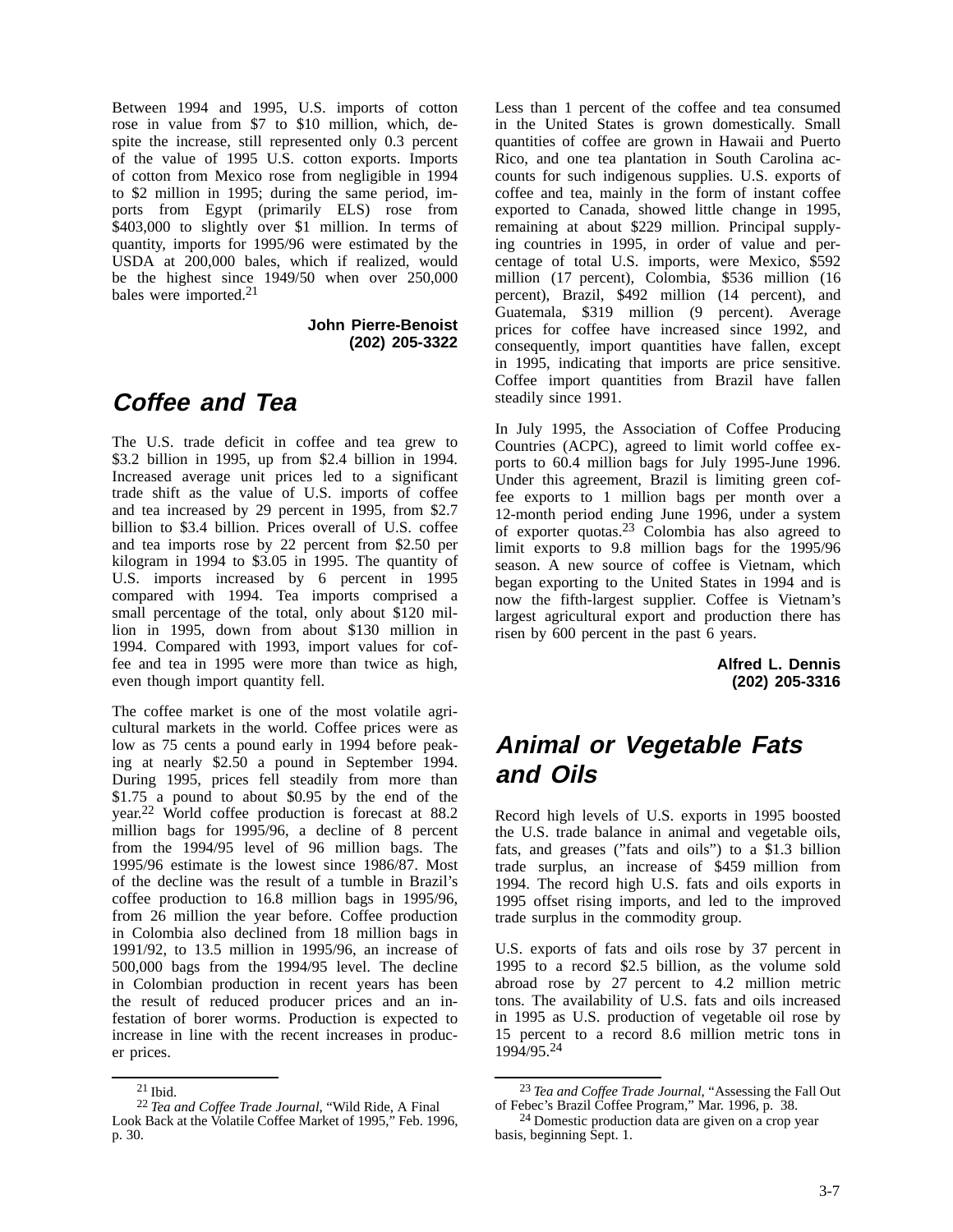World markets for fats and oils were extremely favorable to U.S. exporters in 1995 as world consumption of the major vegetable oils registered a nearly 9-percent rise, while world inventories of these oils fell to their lowest ending stocks-to-use level in over 20 years. The \$2.5 billion of U.S. exports of fats and oils were composed in 1995 principally of soybean oil (28 percent), tallow (26 percent), sunflowerseed oil (14 percent), and corn oil (10 percent). U.S. sunflowerseed oil exports doubled to \$351 million in 1995; sales were particularly good in the key markets of Mexico and Algeria. Tallow exports rose by 39 percent to \$644 million, while soybean oil exports followed with a 33-percent rise to \$688 million.

U.S. exports of fats and oils to most of the leading markets rose, with the largest increases going to China, Mexico, and South Korea. China's surge into the leading market position for U.S. fats and oils was phenomenal; Chinese purchases have grown from less than \$1 million in 1993 to \$395 million in 1995. Mexico, the second-leading U.S. market, registered a strong 49-percent gain (\$360 million total), most of which consisted of tallow and sunflowerseed oil.

U.S. imports of fats and oils (about two-thirds of which are olive, coconut, and canola oils) increased by 21 percent to \$1.3 billion, as import prices (unit values) increased by 26 percent. The volume of imported fats and oils declined by 3 percent to 1.4 million metric tons in 1995, which rising prices, particularly that of olive oil, more than offset.

Olive oil prices have been rising sharply in world markets, associated with a 10-percent drop in output in the leading EU producing countries over the past year. The unit value of imported olive oil rose in 1995 by 45 percent to \$2.85 per kilogram. Imports supplied virtually all U.S. demand for olive oil, which tends to be rather price inelastic. U.S. imports of canola oil from Canada, which have been increasing since the 1980s, rose by 3 percent to \$240 million in 1995, although the volume imported dropped by 3 percent as the U.S. demand for this less saturated vegetable oil leveled off.

About 80 percent of the \$1.3 billion of U.S. imports of fats and oils in 1995 came from the four leading suppliers: Canada, the Philippines, Italy, and Malaysia. Canada, the leading supplier, has steadily increased shipments of canola (rapeseed) oil and linseed oil to the United States over the past 5 years, with its 1995 exports rising by 10 percent over 1994. The Philippines, the world's leading coconut oil exporter, increased its exports of coconut oil to the United States by 60 percent in 1995. Italy, the leading exporter of olive oil to the United States, benefited from rising olive oil prices with a 32-percent rise in its exports in 1995. Malaysia, the leading world exporter of palm oil, registered a 10-percent drop in exports of fats and oils to the United States as the volume shipped dropped nearly in half from 1994 to 1995.

> **John Reeder (202) 205-3319**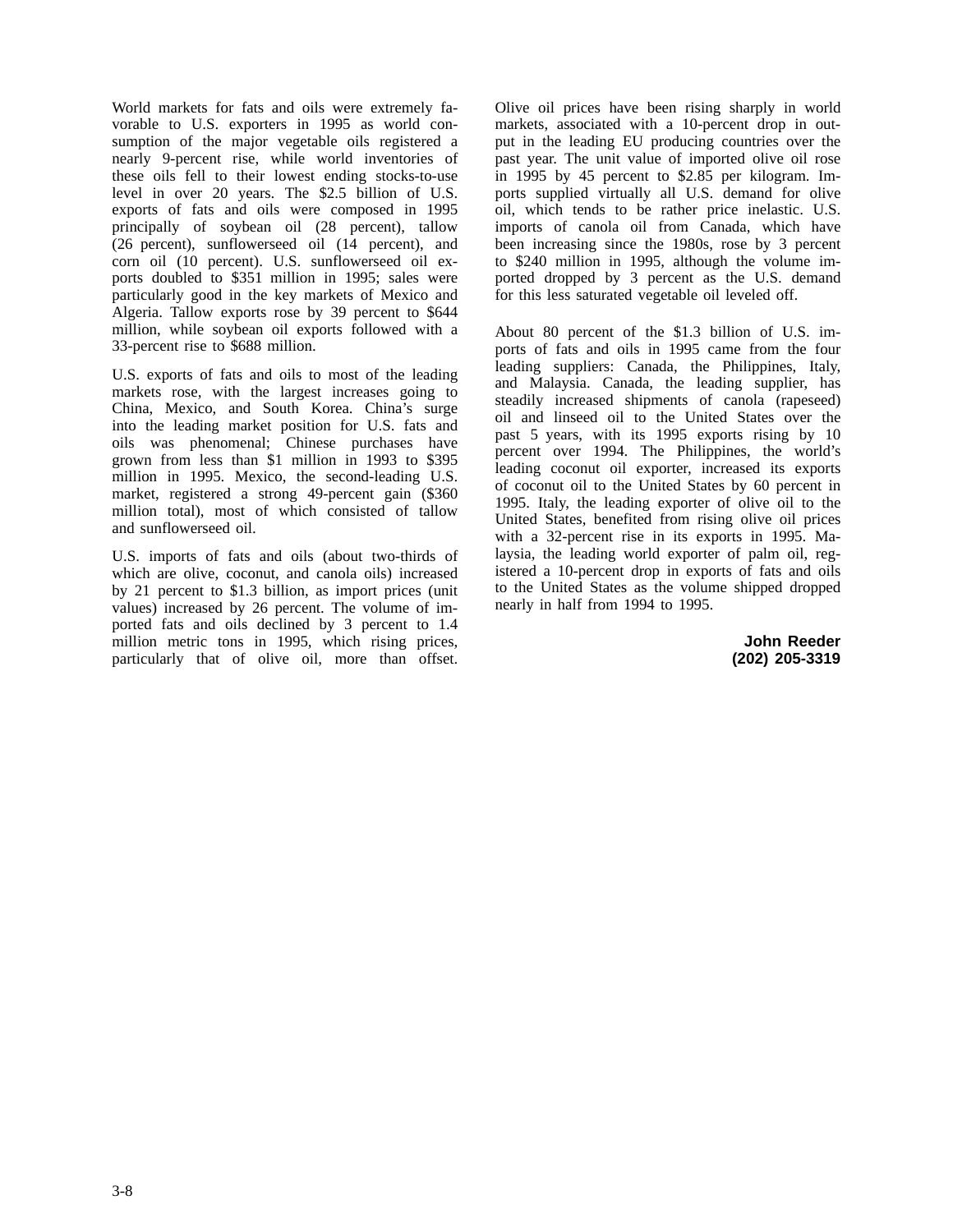### **Table 3-2 Agricultural products sector: U.S. trade for selected industry/commodity groups, by specified periods, Jan. 1994-Dec. 19951**

|                                   |                                                                                        |              |                 | Change, 1995 from 1994 |                |
|-----------------------------------|----------------------------------------------------------------------------------------|--------------|-----------------|------------------------|----------------|
| <b>USITC</b><br>code <sup>2</sup> | Industry/commodity group                                                               | 1994         | 1995            | <b>Amount</b>          | <b>Percent</b> |
|                                   |                                                                                        |              | Million dollars |                        |                |
| AG001                             | Certain miscellaneous live animals, meat, offals,                                      |              |                 |                        |                |
|                                   | and animal products:                                                                   |              |                 |                        |                |
|                                   |                                                                                        | 1,521        | 1,783           | 262                    | 17.2           |
|                                   |                                                                                        | 1,010        | 1,071           | 61                     | 6.0            |
|                                   | Trade balance                                                                          | 511          | 712             | 201                    | 39.3           |
| AG002                             | Cattle and beef:                                                                       | 2,361        | 2.648           | 287                    | 12.2           |
|                                   |                                                                                        | 2.716        | 2,627           | -89                    | $-3.3$         |
|                                   | Trade balance                                                                          | -355         | 21              | 376                    | (3)            |
| AG003                             | Swine and pork:                                                                        |              |                 |                        |                |
|                                   |                                                                                        | 486<br>503   | 748<br>566      | 262<br>63              | 53.9<br>12.5   |
|                                   | Trade balance                                                                          | -17          | 182             | 199                    | (3)            |
| AG004                             | Sheep and meat of sheep:                                                               |              |                 |                        |                |
|                                   |                                                                                        | 37           | 19              | -18                    | $-48.6$        |
|                                   |                                                                                        | 59           | 85              | 26                     | 44.1           |
| AG005                             | Trade balance<br>Poultry:                                                              | -22          | -66             | -44                    | $-200.0$       |
|                                   |                                                                                        | 1,691        | 2,149           | 458                    | 27.1           |
|                                   |                                                                                        | 23           | 31              | 8                      | 34.8           |
|                                   | Trade balance                                                                          | 1,668        | 2,118           | 450                    | 27.0           |
| AG006                             | Fresh or chilled fish:                                                                 | 217          | 244             | 27                     | 12.4           |
|                                   |                                                                                        | 744          | 808             | 64                     | 8.6            |
|                                   | Trade balance $\ldots, \ldots, \ldots, \ldots, \ldots, \ldots, \ldots, \ldots$         | -527         | -564            | -37                    | $-7.0$         |
| AG007                             | Frozen fish:                                                                           |              |                 |                        |                |
|                                   |                                                                                        | 1.556        | 1,754           | 198                    | 12.7           |
|                                   | Trade balance                                                                          | 1,267<br>289 | 1,384<br>370    | 117<br>81              | 9.2<br>28.0    |
| AG008                             | Fish canned, cured, or otherwise prepared, and                                         |              |                 |                        |                |
|                                   | live fish:                                                                             |              |                 |                        |                |
|                                   |                                                                                        | 373          | 429             | 56                     | 15.0           |
|                                   |                                                                                        | 685          | 671<br>$-242$   | -14<br>70              | $-2.0$<br>22.4 |
| AG009                             | Trade balance<br>Shellfish:                                                            | -312         |                 |                        |                |
|                                   |                                                                                        | 904          | 788             | -116                   | $-12.8$        |
|                                   | $Imports \ldots \ldots \ldots \ldots \ldots \ldots \ldots \ldots \ldots \ldots \ldots$ | 3.896        | 3,884           | -12                    | $-0.3$         |
| AG010                             | Trade balance $\ldots \ldots \ldots \ldots \ldots \ldots \ldots \ldots \ldots$ -2,992  |              | -3,096          | $-104$                 | $-3.5$         |
|                                   | Dairy produce:                                                                         | 572          | 636             | 64                     | 11.2           |
|                                   |                                                                                        | 922          | 1,052           | 130                    | 14.1           |
|                                   | Trade balance                                                                          | -350         | -416            | -66                    | $-18.9$        |
| AG011                             | Eggs:                                                                                  |              |                 |                        |                |
|                                   |                                                                                        | 158<br>30    | 164<br>20       | 6<br>-10               | 3.8<br>-33.3   |
|                                   | Trade balance                                                                          | 128          | 144             | 16                     | 12.5           |
| AG012                             | Sugar and other sweeteners:                                                            |              |                 |                        |                |
|                                   |                                                                                        | 303          | 354             | 51                     | 16.8           |
|                                   | Trade balance                                                                          | 844<br>-541  | 885<br>-531     | 41<br>10               | 4.9<br>1.8     |
| AG013                             | Animal feeds:                                                                          |              |                 |                        |                |
|                                   |                                                                                        | 3,482        | 3,822           | 340                    | 9.8            |
|                                   |                                                                                        | 613          | 580             | -33                    | $-5.4$         |
| AG014                             |                                                                                        | 2,869        | 3,242           | 373                    | 13.0           |
|                                   | Live plants:                                                                           | 99           | 96              | -3                     | $-3.0$         |
|                                   |                                                                                        | 238          | 283             | 45                     | 18.9           |
|                                   | Trade balance                                                                          | -139         | -187            | -48                    | -34.5          |
| AG015                             | Seeds:                                                                                 |              |                 |                        |                |
|                                   |                                                                                        | 340<br>155   | 348<br>175      | 8<br>20                | 2.4<br>12.9    |
|                                   |                                                                                        | 185          | 173             | -12                    | $-6.5$         |
| AG016                             | Cut flowers:                                                                           |              |                 |                        |                |
|                                   |                                                                                        | 38           | 40              | 2                      | 5.3            |
|                                   |                                                                                        | 420<br>-382  | 512<br>-472     | 92<br>-90              | 21.9<br>-23.6  |
| AG017                             | Miscellaneous vegetable substances:                                                    |              |                 |                        |                |
|                                   |                                                                                        | 433          | 458             | 25                     | 5.8            |
|                                   |                                                                                        | 623          | 762             | 139                    | 22.3           |
|                                   | Trade balance                                                                          | -190         | -304            | -114                   | -60.0          |

See footnotes at end of table.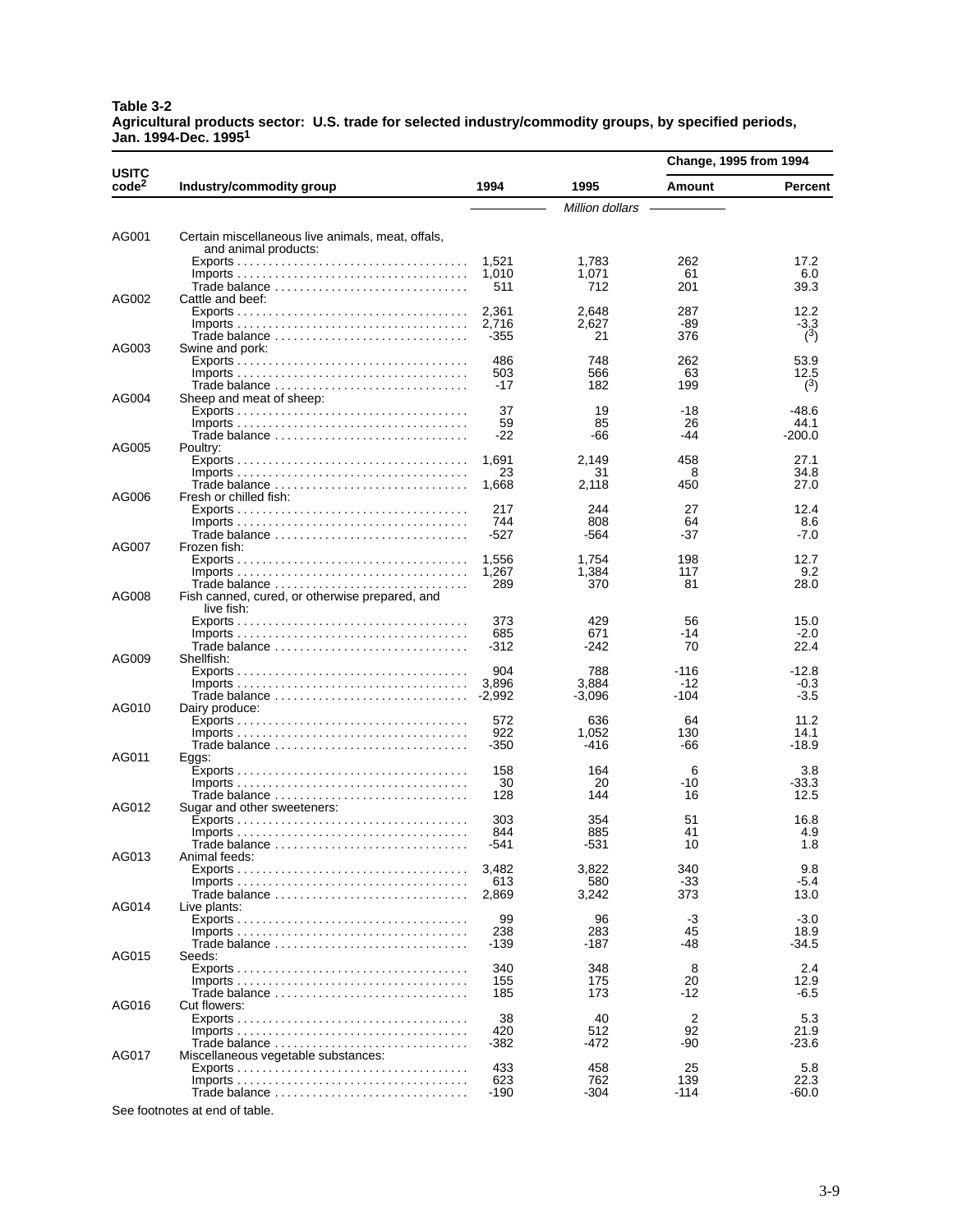### **Table 3-2—Continued Agricultural products sector: U.S. trade for selected industry/commodity groups, by specified periods, Jan. 1994-Dec. 19951**

|                                   |                                                                                        |                |                 | Change, 1995 from 1994 |                |
|-----------------------------------|----------------------------------------------------------------------------------------|----------------|-----------------|------------------------|----------------|
| <b>USITC</b><br>code <sup>2</sup> | Industry/commodity group                                                               | 1994           | 1995            | Amount                 | <b>Percent</b> |
|                                   |                                                                                        |                | Million dollars |                        |                |
| AG018                             | Fresh, chilled, or frozen vegetables:                                                  |                |                 |                        |                |
|                                   |                                                                                        | 1,122          | 1,148           | 26                     | 2.3            |
|                                   |                                                                                        | 1,364          | 1,586           | 222                    | 16.3           |
| AG019                             | Prepared or preserved vegetables, mushrooms, and                                       | $-242$         | -438            | -196                   | -81.0          |
|                                   | olives:                                                                                |                |                 |                        |                |
|                                   |                                                                                        | 1,290          | 1,360           | 70                     | 5.4            |
|                                   |                                                                                        | 909            | 1,005           | 96                     | 10.6           |
|                                   | Trade balance                                                                          | 381            | 355             | -26                    | $-6.8$         |
| AG020                             | Edible nuts:                                                                           |                |                 |                        |                |
|                                   |                                                                                        | 1,318<br>497   | 1,462<br>509    | 144<br>12              | 10.9<br>2.4    |
|                                   |                                                                                        | 821            | 953             | 132                    | 16.1           |
| AG021                             | Tropical fruit:                                                                        |                |                 |                        |                |
|                                   |                                                                                        | 70             | 76              | 6                      | 8.6            |
|                                   |                                                                                        | 1,253          | 1,337           | 84                     | 6.7            |
|                                   |                                                                                        | -1,183         | $-1,261$        | -78                    | -6.6           |
| AG022                             | Citrus fruit:                                                                          |                |                 |                        |                |
|                                   |                                                                                        | 674<br>129     | 740<br>132      | 66<br>3                | 9.8<br>2.3     |
|                                   |                                                                                        | 545            | 608             | 63                     | 11.6           |
| AG023                             | Deciduous fruit:                                                                       |                |                 |                        |                |
|                                   |                                                                                        | 774            | 718             | -56                    | $-7.2$         |
|                                   |                                                                                        | 157            | 181             | 24                     | 15.3           |
|                                   | Trade balance                                                                          | 617            | 537             | -80                    | -13.0          |
| AG024                             | Other fresh fruit:                                                                     | 482            | 488             | 6                      | 1.2            |
|                                   | $Imports \ldots \ldots \ldots \ldots \ldots \ldots \ldots \ldots \ldots \ldots \ldots$ | 528            | 615             | 87                     | 16.5           |
|                                   | Trade balance                                                                          | -46            | -127            | -81                    | $-176.1$       |
| AG025                             | Dried fruit other than tropical:                                                       |                |                 |                        |                |
|                                   |                                                                                        | 369            | 382             | 13                     | 3.5            |
|                                   |                                                                                        | 46             | 47              | 1                      | 2.2            |
| AG026                             | Trade balance<br>Frozen fruit:                                                         | 323            | 335             | 12                     | 3.7            |
|                                   |                                                                                        | 71             | 77              | 6                      | 8.5            |
|                                   |                                                                                        | 64             | 68              | 4                      | 6.3            |
|                                   | Trade balance                                                                          | 7              | 9               | 2                      | 28.6           |
| AG027                             | Prepared or preserved fruit:                                                           |                |                 |                        |                |
|                                   |                                                                                        | 157            | 179             | 22                     | 14.0           |
|                                   | Trade balance                                                                          | 414<br>$-257$  | 415<br>$-236$   | 1<br>21                | 0.2<br>8.2     |
| AG028                             | Coffee and tea:                                                                        |                |                 |                        |                |
|                                   |                                                                                        | 231            | 229             | $-2$                   | $-0.9$         |
|                                   |                                                                                        | 2,655          | 3,427           | 772                    | 29.1           |
|                                   | Trade balance $\ldots \ldots \ldots \ldots \ldots \ldots \ldots \ldots \ldots$ -2,424  |                | $-3,198$        | -774                   | -31.9          |
| AG029                             | Spices:                                                                                |                |                 |                        |                |
|                                   | $Imports \ldots \ldots \ldots \ldots \ldots \ldots \ldots \ldots \ldots \ldots \ldots$ | 52<br>272      | 46<br>290       | -6<br>18               | $-11.5$<br>6.6 |
|                                   |                                                                                        | -220           | -244            | -24                    | -10.9          |
| AG030                             | Cereals:                                                                               |                |                 |                        |                |
|                                   |                                                                                        |                | 14,870          | 4,782                  | 47.4           |
|                                   |                                                                                        | 861            | 723             | $-138$                 | -16.0          |
|                                   | Trade balance                                                                          | 9,227          | 14,147          | 4,920                  | 53.3           |
| AG031                             | Milled grains, malts, and starches:                                                    | 464            | 491             | 27                     | 5.8            |
|                                   | $Imports \ldots \ldots \ldots \ldots \ldots \ldots \ldots \ldots \ldots \ldots \ldots$ | 132            | 151             | 19                     | 14.4           |
|                                   | Trade balance                                                                          | 332            | 340             | 8                      | 2.4            |
| AG032                             | Oilseeds:                                                                              |                |                 |                        |                |
|                                   |                                                                                        | 4,537          | 5,661           | 1,124                  | 24.8           |
|                                   |                                                                                        | 268            | 221             | -47                    | -17.5          |
| AG033                             | Animal or vegetable fats and oils:                                                     | 4,269          | 5,440           | 1,171                  | 27.4           |
|                                   |                                                                                        | 1,851          | 2,529           | 678                    | 36.6           |
|                                   |                                                                                        | 1,046          | 1,265           | 219                    | 20.9           |
|                                   | Trade balance                                                                          | 805            | 1,264           | 459                    | 57.0           |
| AG034                             | Edible preparations:                                                                   |                |                 |                        |                |
|                                   |                                                                                        | 3,062          | 2,871           | $-191$                 | $-6.2$<br>11.9 |
|                                   | Trade balance                                                                          | 1,561<br>1,501 | 1,746<br>1,125  | 185<br>-376            | -25.1          |
|                                   |                                                                                        |                |                 |                        |                |

See footnotes at end of table.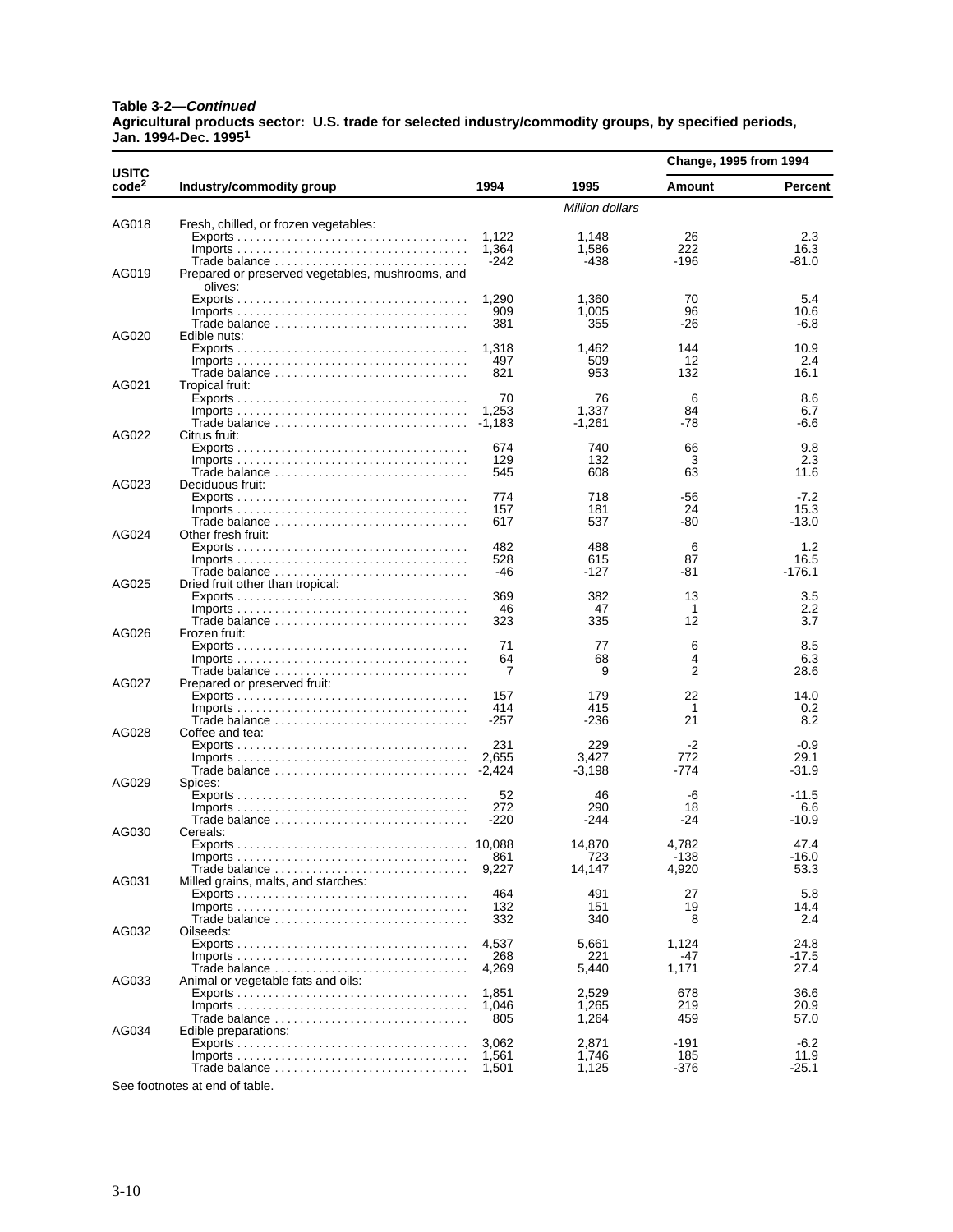### **Table 3-2—Continued Agricultural products sector: U.S. trade for selected industry/commodity groups, by specified periods, Jan. 1994-Dec. 19951**

| <b>USITC</b><br>code <sup>2</sup> | Industry/commodity group                                                               | 1994   | 1995            | Change, 1995 from 1994 |          |
|-----------------------------------|----------------------------------------------------------------------------------------|--------|-----------------|------------------------|----------|
|                                   |                                                                                        |        |                 | Amount                 | Percent  |
|                                   |                                                                                        |        | Million dollars |                        |          |
| AG035                             | Cocoa, chocolate, and confectionery:                                                   |        |                 |                        |          |
|                                   |                                                                                        | 545    | 524             | $-21$                  | $-3.9$   |
|                                   | $Imports \ldots \ldots \ldots \ldots \ldots \ldots \ldots \ldots \ldots \ldots \ldots$ | 1,299  | 1,478           | 179                    | 13.8     |
|                                   | Trade balance                                                                          | $-754$ | -954            | -200                   | $-26.5$  |
| AG036                             | Fruit and vegetable juices:                                                            |        |                 |                        |          |
|                                   |                                                                                        | 539    | 652             | 113                    | 21.0     |
|                                   | $Imports \ldots \ldots \ldots \ldots \ldots \ldots \ldots \ldots \ldots \ldots \ldots$ | 663    | 635             | -28                    | -4.2     |
|                                   | Trade balance                                                                          | $-124$ | 17              | 141                    | (3)      |
| AG037                             | Nonalcoholic beverages, excluding fruit and<br>vegetable juices:                       |        |                 |                        |          |
|                                   |                                                                                        | 344    | 332             | $-12$                  | $-3.5$   |
|                                   |                                                                                        | 349    | 353             | 4                      | 1.1      |
|                                   | Trade balance                                                                          | -5     | -21             | $-16$                  | $-320.0$ |
| AG038                             | Malt beverages:                                                                        |        |                 |                        |          |
|                                   |                                                                                        | 341    | 413             | 72                     | 21.1     |
|                                   | $Imports \ldots \ldots \ldots \ldots \ldots \ldots \ldots \ldots \ldots \ldots \ldots$ | 1,038  | 1,151           | 113                    | 10.9     |
|                                   | Trade balance                                                                          | $-697$ | $-738$          | -41                    | $-5.9$   |
| AG039                             | Wine and certain other fermented beverages:                                            |        |                 |                        |          |
|                                   |                                                                                        | 192    | 236             | 44                     | 22.9     |
|                                   |                                                                                        | 1,044  | 1,159           | 115                    | 11.0     |
|                                   | Trade balance                                                                          | $-852$ | -923            | -71                    | -8.3     |
| AG040                             | Distilled spirits:                                                                     |        |                 |                        |          |
|                                   |                                                                                        | 356    | 390             | 34                     | 9.6      |
|                                   | $Imports \ldots \ldots \ldots \ldots \ldots \ldots \ldots \ldots \ldots \ldots \ldots$ | 1,552  | 1.629           | 77                     | 5.0      |
|                                   | Trade balance                                                                          | -1,196 | $-1,239$        | -43                    | -3.6     |
| AG041<br>AG042                    | Unmanufactured tobacco:                                                                |        |                 |                        |          |
|                                   |                                                                                        | 1,303  | 1.400           | 97                     | 7.4      |
|                                   | $Imports \ldots \ldots \ldots \ldots \ldots \ldots \ldots \ldots \ldots \ldots \ldots$ | 613    | 550             | $-63$                  | $-10.3$  |
|                                   |                                                                                        | 690    | 850             | 160                    | 23.2     |
|                                   | Cigars, and certain other manufactured tobacco:                                        | 402    | 452             | 50                     | 12.4     |
|                                   | $Imports \ldots \ldots \ldots \ldots \ldots \ldots \ldots \ldots \ldots \ldots \ldots$ | 90     | 117             | 27                     | 30.0     |
|                                   | Trade balance                                                                          | 312    | 335             | 23                     | 7.4      |
| AG043                             | Cigarettes:                                                                            |        |                 |                        |          |
| AG044                             |                                                                                        | 4.965  | 4.770           | $-195$                 | $-3.9$   |
|                                   | $Imports \ldots \ldots \ldots \ldots \ldots \ldots \ldots \ldots \ldots \ldots \ldots$ | 73     | 51              | $-22$                  | -30.1    |
|                                   |                                                                                        | 4,892  | 4,719           | -173                   | $-3.5$   |
|                                   | Hides, skins, and leather:                                                             |        |                 |                        |          |
|                                   |                                                                                        | 2.108  | 2,319           | 211                    | 10.0     |
|                                   |                                                                                        | 995    | 1.095           | 100                    | 10.1     |
|                                   | Trade balance                                                                          | 1,113  | 1,224           | 111                    | 10.0     |
| AG045                             | Furskins:                                                                              |        |                 |                        |          |
|                                   |                                                                                        | 167    | 157             | $-10$                  | -6.0     |
|                                   |                                                                                        | 109    | 87              | -22                    | $-20.2$  |
|                                   | Trade balance                                                                          | 58     | 70              | 12                     | 20.7     |
| AG062                             | Ethyl alcohol for nonbeverage purposes:                                                |        |                 |                        |          |
|                                   |                                                                                        | 215    | 265             | 50                     | 23.3     |
|                                   |                                                                                        | 146    | 164             | 18                     | 12.3     |
|                                   | Trade balance                                                                          | 69     | 101             | 32                     | 46.4     |
| AG063                             | Wool and other animal hair:                                                            |        |                 |                        |          |
|                                   |                                                                                        | 36     | 35              | $-1$                   | $-2.8$   |
|                                   |                                                                                        | 173    | 214             | 41                     | 23.7     |
|                                   | Trade balance                                                                          | $-137$ | -179            | -42                    | -30.7    |
| AG064                             | Cotton, not carded or combed:                                                          |        |                 |                        |          |
|                                   |                                                                                        | 2,653  | 3,681           | 1,028                  | 38.7     |
|                                   | $Imports \ldots \ldots \ldots \ldots \ldots \ldots \ldots \ldots \ldots \ldots \ldots$ | 7      | 10              | 3<br>1,025             | 42.9     |
|                                   |                                                                                        | 2.646  | 3,671           |                        | 38.7     |

1 Import values are based on Customs value; export values are based on f.a.s. value, U.S. port of export.

 $^2$  This coding system is used by the U.S. International Trade Commission to identify major groupings of HTS import and export items for trade monitoring purposes<br><sup>3</sup> Not meaningful for purposes of comparison.

Source: Compiled from official statistics of the U.S. Department of Commerce.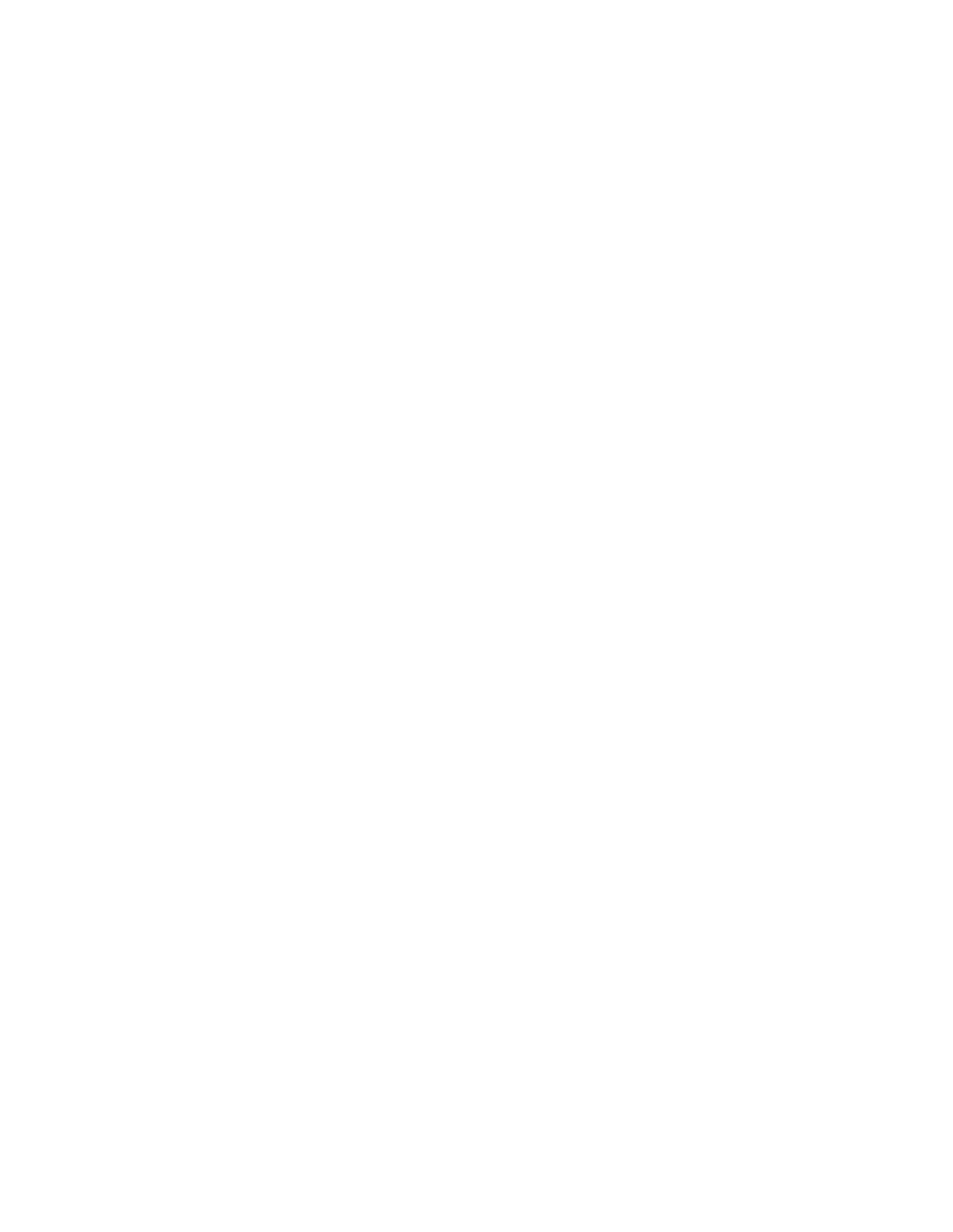# **CHAPTER 4 Forest Products**

The U.S. trade deficit in forest products was little changed in 1995, up \$42 million (3 percent) to \$1.7 billion (table  $4-1$ ).<sup>1</sup> Total trade in these products rose by 22 percent to \$56.6 billion, as both imports and exports expanded by approximately equal amounts. The value of U.S. imports of forest products grew by 21 percent, rising from \$24.0 billion to \$29.2 billion. U.S. exports of forest products rose by 23 percent, from \$22.4 billion in 1994 to \$27.5 billion in 1995 (figure 4-1). With somewhat less construction taking place worldwide in 1995, lumber prices were generally lower, whereas increased demand drove paper and pulp prices higher and resulted in a 63-percent increase in U.S. exports to \$6.2 billion. Industrial paper exports increased 33 percent to \$5.1 billion (table 4-2). U.S. lumber imports fell by about 9 percent, to \$5.5 billion; at the same time, imports of wood pulp and wastepaper rose by about 65 percent to \$3.8 billion, imports of printing and writing papers rose by about 48 percent to \$4.2 billion, and imports of newsprint increased by about 33 percent to \$4.4 billion (table 4-3).

## **U.S. Bilateral Trade**

The United States maintained a positive balance of trade in forest products with most countries except Canada, Brazil, and China.2 Imports from Canada grew by \$3.5 billion (21 percent) in 1995 to \$20 billion and accounted for more than two-thirds of all U.S. imports of forest products in 1995. Leading products from Canada included lumber, \$5.1 billion; newsprint, \$4.4 billion; wood pulp and wastepaper, \$3.2 billion; and printing and writing papers, \$2.4 billion. Canada was also the largest importer of U.S. forest products at \$6.3 billion, an increase of \$1.0 billion (19 percent) in 1995 (figure 4-2).

After Canada, Japan was the most important U.S. trading partner, purchasing \$5.3 billion in U.S. forest products in 1995, an increase of \$777 million (17 percent) from year-earlier levels, while U.S. purchases from Japan amounted to \$465 million. Japan accounted for about 72 percent of all U.S. exports of raw logs; raw logs accounted for 42 percent of Japan's purchases of forest products from the United States. Japan was also the principal buyer of U.S. lumber, as well as wood pulp and wastepaper.

Mexico was the third-largest U.S. trading partner in forest products in 1995, with purchases of \$2.3 billion, a decline of \$115 million (5 percent); and sales to the United States of \$786 million, an increase of \$221 million (39 percent). Sales of forest products to the EU increased by \$1.4 billion (34 percent) in 1995 to \$5.4 billion, while imports from the EU increased by \$647 million (23 percent) to \$3.4 billion.

The U.S. and Canadian industries are among the world's most competitive as they are both endowed with accessible natural resources, efficient management, mature industries, and good transportation systems. The United States and Canada are each other's largest trading partners in the sector with Canada primarily exporting lumber, newsprint, wood pulp, and writing papers to the United States, and the United States exporting printed matter to Canada. While Canada's industry is primarily geared towards exports, the U.S. industry primarily serves the domestic market.

## **Commodity Analysis**

## **Wood Pulp and Certain Papers**

The U.S. trade deficit in wood pulp and certain papers increased by nearly two-thirds in 1995, rising by \$390 million in 1995 to \$1 billion. The

<sup>1</sup> This includes products classified in sections IX and X of the *Harmonized Tariff Schedules of the United States (HTS).* This group encompasses logs, lumber, wood products, and cork; wood pulp, waste paper, paper and paperboard; articles made from paper and paperboard; newsprint and printed material.

<sup>2</sup> The trade deficit with China was only \$373 million in 1995; U.S. imports from China consisted of bamboo, paper, and manufactured wood.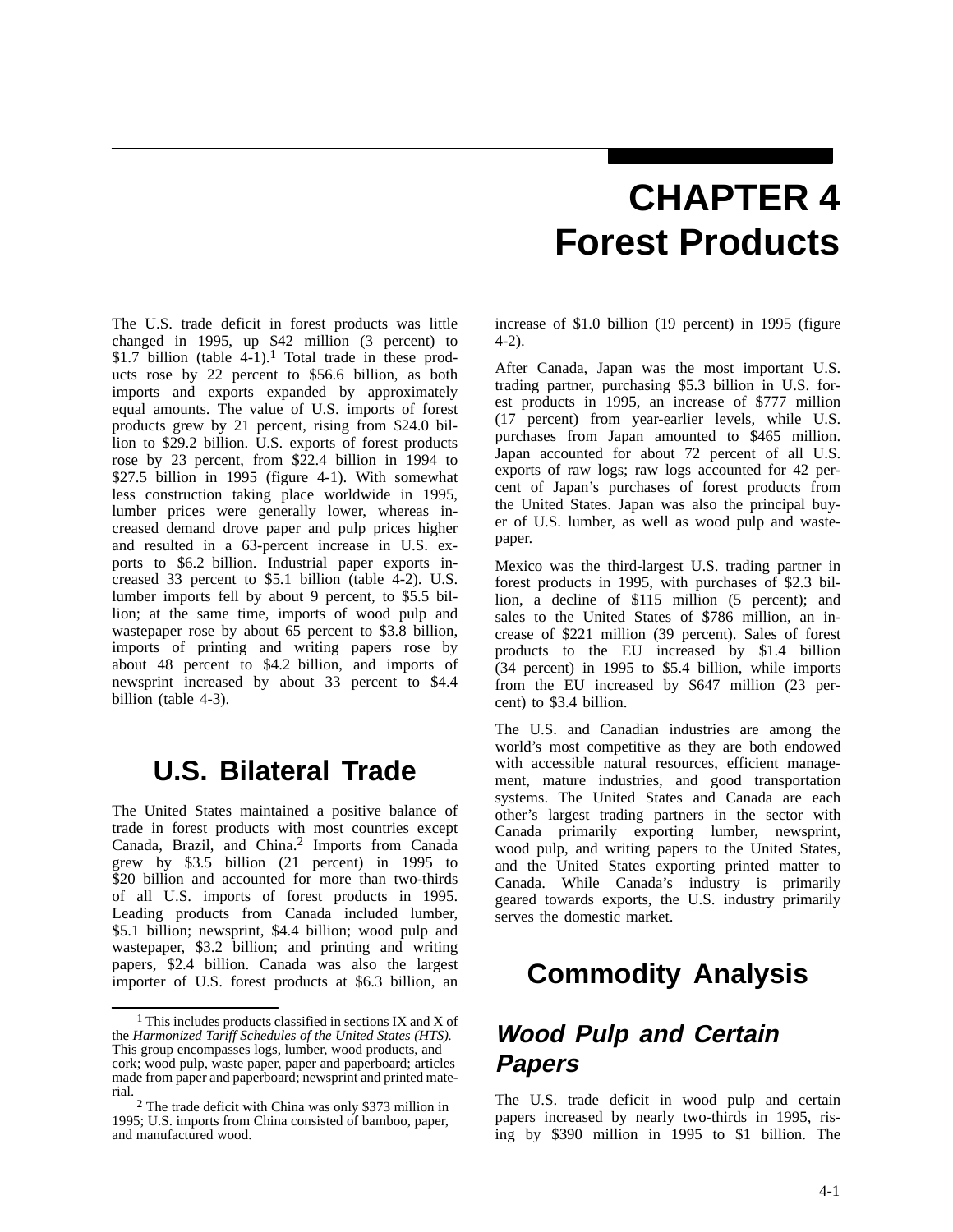**Table 4-1**

**Forest products: U.S. exports of domestic merchandise, imports for consumption, and merchandise trade balance, by selected countries and country groups, 1994 and 19951**

|                                            |                                                                                         |                                                                                           | <b>Change, 1995 from 1994</b>                                                     |                                                                                               |
|--------------------------------------------|-----------------------------------------------------------------------------------------|-------------------------------------------------------------------------------------------|-----------------------------------------------------------------------------------|-----------------------------------------------------------------------------------------------|
| Item                                       | 1994                                                                                    | 1995                                                                                      | Amount                                                                            | <b>Percent</b>                                                                                |
|                                            |                                                                                         | Million dollars                                                                           |                                                                                   |                                                                                               |
| U.S. exports of domestic merchandise:      | 5,306<br>4,542<br>2,452<br>995<br>823<br>932<br>169<br>570<br>313<br>646<br>5,639       | 6,318<br>5.319<br>2,337<br>1,300<br>987<br>1,276<br>330<br>853<br>372<br>745<br>7,624     | 1,012<br>777<br>-115<br>305<br>164<br>345<br>161<br>283<br>60<br>98<br>1,985      | 19.1<br>17.1<br>$-4.7$<br>30.7<br>20.0<br>37.0<br>95.1<br>49.6<br>19.1<br>15.2<br>35.2        |
| CBERA<br>Central and Eastern Europe        | 22,386<br>4,052<br>519<br>3,977<br>754<br>8,152<br>785<br>32                            | 27,461<br>5,440<br>665<br>4,583<br>1,000<br>9,843<br>980<br>54                            | 5,075<br>1,388<br>146<br>606<br>246<br>1,691<br>195<br>22                         | 22.7<br>34.3<br>28.0<br>15.2<br>32.6<br>20.7<br>24.8<br>70.3                                  |
| U.S. imports for consumption:              | 16,373<br>427<br>565<br>635<br>480<br>137<br>625<br>242<br>621<br>293<br>3,640          | 19,860<br>465<br>786<br>690<br>614<br>155<br>921<br>300<br>746<br>260<br>4,357            | 3.488<br>38<br>221<br>55<br>135<br>19<br>296<br>59<br>124<br>-33<br>717           | 21.3<br>8.9<br>39.1<br>8.6<br>28.1<br>13.6<br>47.3<br>24.2<br>20.0<br>$-11.3$<br>19.7         |
| <b>CBERA</b><br>Central and Eastern Europe | 24,037<br>2.797<br>528<br>1,563<br>80<br>2,978<br>1,116<br>19                           | 29,155<br>3,444<br>551<br>2,168<br>97<br>3,217<br>1,134<br>17                             | 5,117<br>647<br>23<br>605<br>17<br>239<br>18<br>$-2$                              | 21.3<br>23.1<br>4.3<br>38.7<br>21.6<br>8.0<br>1.6<br>$-10.7$                                  |
| U.S. merchandise trade balance:            | $-11,067$<br>4,116<br>1,887<br>359<br>343<br>795<br>-456<br>328<br>-309<br>353<br>1,999 | $-13,542$<br>4,854<br>1,551<br>609<br>373<br>1,121<br>-591<br>552<br>-373<br>484<br>3,267 | $-2,475$<br>739<br>-336<br>250<br>30<br>326<br>-135<br>224<br>-64<br>131<br>1,268 | $-22.4$<br>17.9<br>-17.8<br>69.6<br>8.7<br>41.0<br>$-29.6$<br>68.4<br>$-20.9$<br>37.2<br>63.5 |
| Central and Eastern Europe                 | $-1,652$<br>1,255<br>-8<br>2,414<br>674<br>5,173<br>$-330$<br>12                        | $-1,694$<br>1,996<br>114<br>2,415<br>903<br>6,625<br>-154<br>37                           | -42<br>741<br>123<br>1<br>229<br>1,452<br>176<br>24                               | $-2.5$<br>59.1<br>(2)<br>$\lambda$ 3)<br>33.9<br>28.1<br>53.4<br>195.2                        |

1 Import values are based on Customs value; export values are based on f.a.s. value, U.S. port of export.

2 Not meaningful for purposes of comparison.

3 Less than 0.05 percent.

Note.—Because of rounding, figures may not add to the totals shown. The countries shown are those with the largest total U.S. trade (U.S. imports plus exports) in these products in 1995.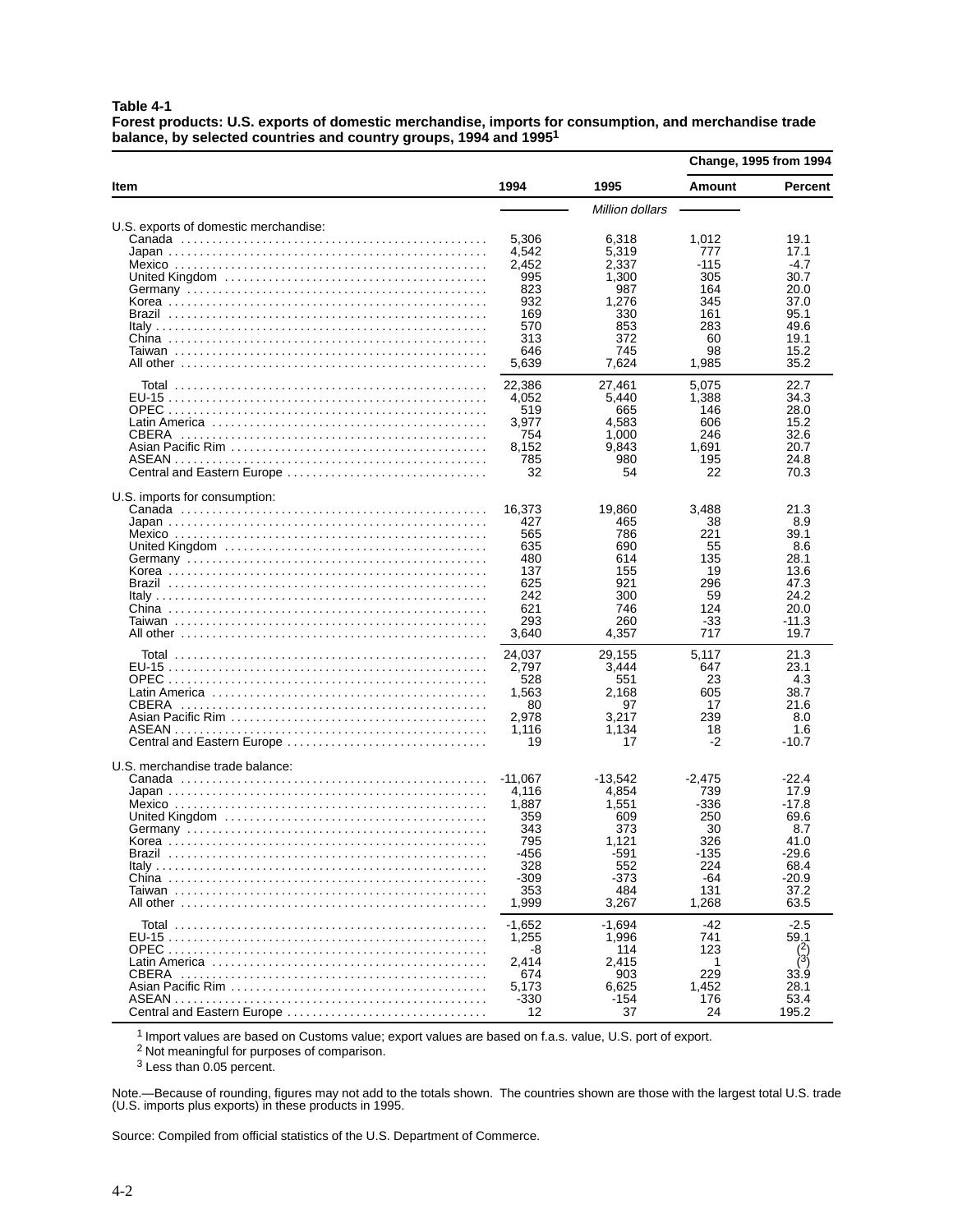**Figure 4-1 U.S. forest products trade, by major groupings, 1995**



<sup>1</sup> Includes cork and rattan.<br><sup>2</sup> Includes newsprint.

 $3$  Includes industrial papers (excluding linerboard), specialty papers, and other converted papers.

Source: Derived from official statistics of the U.S. Department of Commerce.

|                              | Change, 1995 from 1994                       |                |                                        |
|------------------------------|----------------------------------------------|----------------|----------------------------------------|
| Industry/commodity           | Value                                        | <b>Percent</b> | <b>Total value</b><br>in 1995          |
|                              | Million<br>dollars                           |                | <b>Billion</b><br>dollars              |
| Logs and rough wood products | 2.425<br>- 325<br>1,258<br>100<br>-11<br>980 | 63<br>33       | 6.2<br>4.1<br>5.1<br>3.0<br>2.4<br>6.5 |
| Total                        | 5.075                                        | 23             | 27.5                                   |

#### **Table 4-2 Changes in U.S. exports of forest products, 1994-95**

1 Less than -0.5 percent.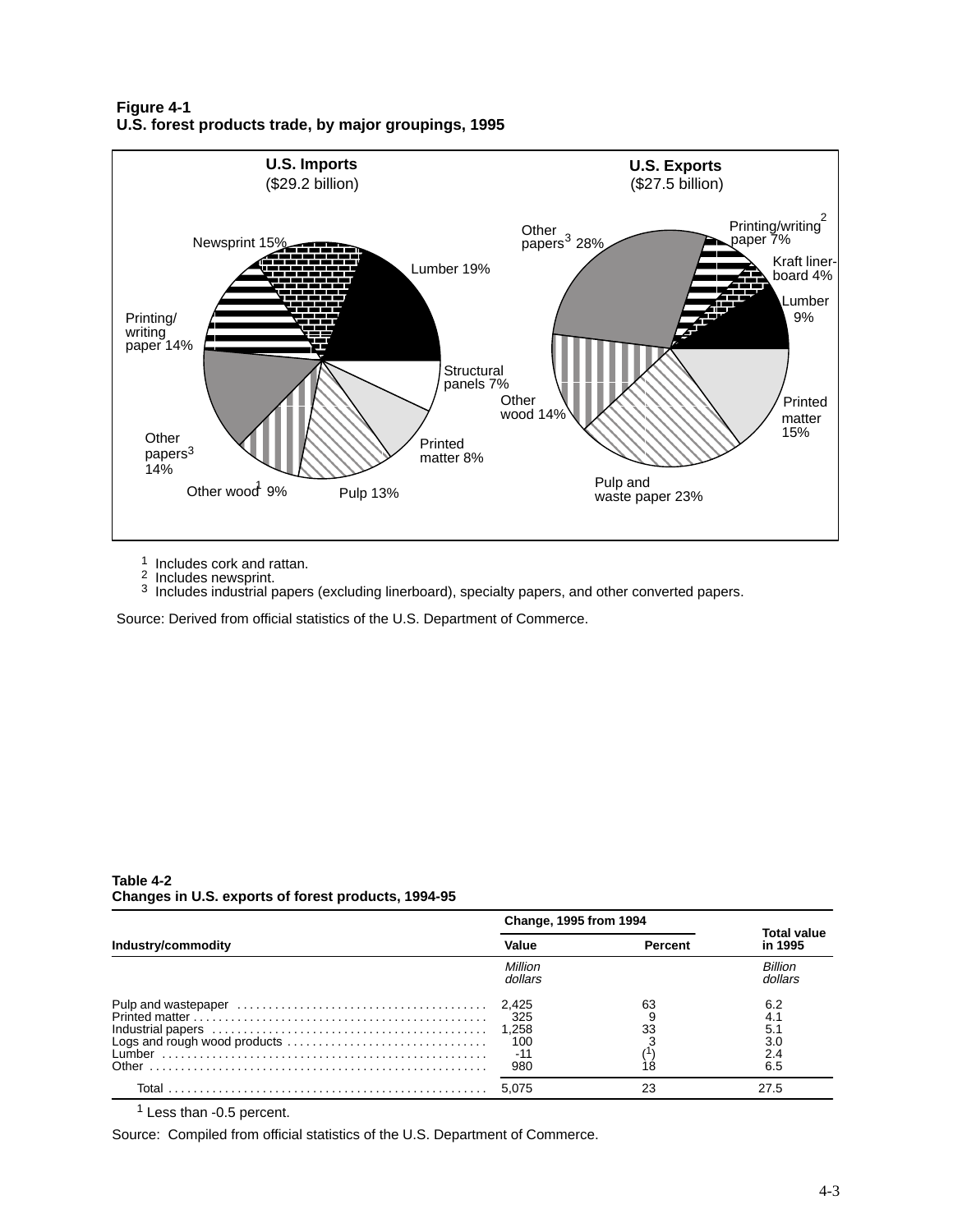| Table 4-3                                           |  |  |
|-----------------------------------------------------|--|--|
| Changes in U.S. imports of forest products, 1994-95 |  |  |

|                    | <b>Change, 1995 from 1994</b>                          |                            |                                               |  |
|--------------------|--------------------------------------------------------|----------------------------|-----------------------------------------------|--|
| Industry/commodity | Value                                                  | Percent                    | <b>Total value</b><br>in 1995                 |  |
|                    | Million<br>dollars                                     |                            | <b>Billion</b><br>dollars                     |  |
|                    | -544<br>1,361<br>322<br>1,516<br>166<br>1,085<br>1.209 | 48<br>15<br>65<br>33<br>22 | 5.5<br>4.2<br>2.5<br>3.8<br>2.0<br>4.4<br>6.7 |  |
| Total              | 5.118                                                  | 21                         | 29.1                                          |  |

Source: Compiled from official statistics of the U.S. Department of Commerce.

#### **Figure 4-2 U.S. forest products sector exports, 1995: Leading U.S. exports, by major markets, and overall percentage change since 1994**

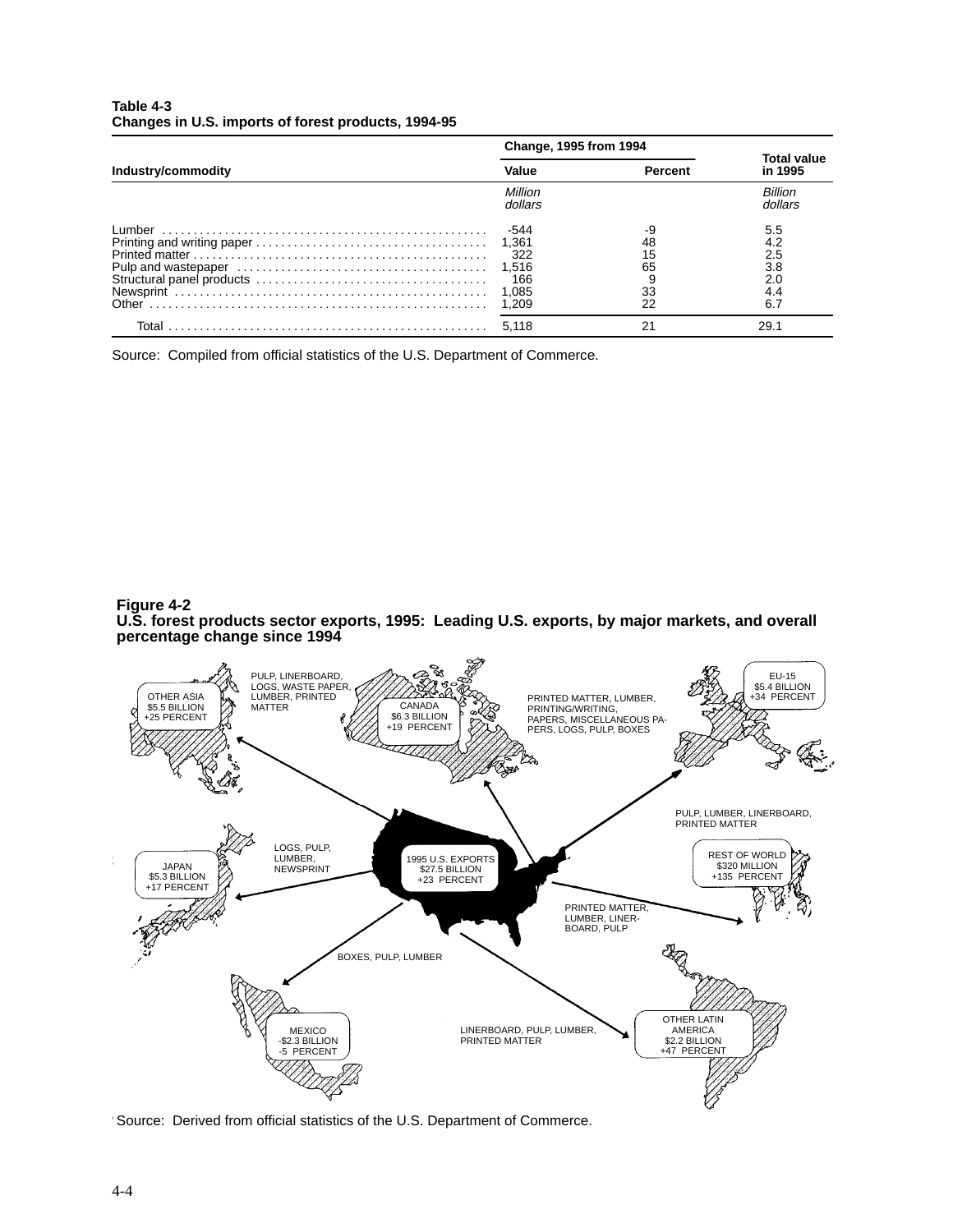value of U.S. trade in wood pulp and wastepaper, printing and writing papers, industrial papers, and newsprint increased significantly between 1994 and 1995. Global prices continued to strengthen continuing a trend that started in 1994 which reflected slight imbalances between global supply and demand. Wood pulp and wastepaper prices experienced significant increases in 1995 that led to the sharp rise in the value of trade. Paper products that consume pulp and wastepaper in their production processes, i.e., printing and writing papers, industrial papers, and newsprint also experienced price increases. In 1995, operating rates for domestic mills producing wood pulp, printing and writing papers, newsprint, and industrial papers, while high, did not satiate demand.

Total U.S. imports of pulp and wastepaper increased by 65 percent to \$3.8 billion in 1995 with Canada providing \$3.2 billion in 1995, up by \$1.2 billion from 1994. Canada, traditionally the largest supplier of paper products to the United States, further increased its market share, especially in the pulp and wastepaper and newsprint sectors. Canada supplied 98 percent of the \$4.4 billion in U.S. newsprint imports in 1995. Starting in 1993, U.S. newspapers, the primary consumer of newsprint, increased their consumption by printing more pages, mostly advertisements, reflecting the relative strength of the economy. With this increased consumption, prices for newsprint spiraled upward, reaching a 1995 average of \$620 per metric ton. Faced with this high raw material cost, publishers reduced their consumption by eliminating some weekly supplements and reducing the size of individual pages by trimming the margins. U.S. imports of Canadian newsprint actually fell, in volume terms, by 1 percent to 7.1 billion metric tons, reflecting the small reduction in consumption.

During 1995, U.S. imports of printing and writing papers increased by 48 percent to \$4.2 billion. High product prices, tight global supply, and strong consumer demand for paper used in laser printers and copy machines led to this increase, with Canada providing 58 percent, or \$2.4 billion of the value of 1995 imports. In addition, U.S. imports of industrial papers and paperboards increased by 36 percent to \$1.9 billion, with Canada being the largest supplier, accounting for 66 percent, or \$1.2 billion of U.S. imports.

Exports to the European Union, Japan, and Canada, the traditional U.S. export markets, also showed strong growth in 1995. Most of the growth was in the wood pulp and wastepaper sector, with exports

valued at \$6.2 billion, up 64 percent from 1994 levels. The European Union is the largest market for U.S. wood pulp and wastepaper with 1995 exports valued at almost \$2 billion. Environmental directives in the EU that mandate the use of recycled paper, together with higher product prices, were the main reasons for the rise in exports. Exports to Japan also grew strongly in 1995, increasing by 62 percent to \$930 million. Higher product prices, increased Japanese demand, and favorable transportation rates all led to this increase.

> **Chris Twarok (202) 205-3314**

## **Lumber**

The U.S. trade deficit in lumber narrowed slightly during 1994-95, from \$3.6 billion to \$3.1 billion. U.S. exports declined somewhat for the second straight year, while lumber imports fell by \$545 million. Lower prices for lumber accounted for the change. Imports from Canada, the principal supplier, declined from \$5.7 billion in 1994 to \$5.1 billion in 1995. Imports from other countries increased by \$11 million from 1994 to 1995, but accounted for only 8 percent of the total. Price declines accounted for the shift as the quantity imported continued to rise. Prices for softwood lumber, the principal imported lumber product, fell from consecutive record highs in 1993 and 1994. The composite framing lumber price peaked at \$490 per thousand board feet in December 1993, and averaged \$394 for the year.3 In 1994, the composite fluctuated downward but recorded an all-time high yearly average of \$419 per thousand board feet. The composite price continued to decrease in 1995, hitting a low of \$317 in May, and averaging \$337 for the year.

U.S. exports of lumber declined by \$11 million (less than 1 percent) in 1995 to \$2.4 billion, slightly less than the decrease between 1993 and 1994. Exports to Japan, and Canada, the leading markets for U.S. lumber exports, increased by \$10 million, and \$6 million, respectively. Exports to Mexico, affected principally by the devaluation of the peso, fell by \$72 million, more than offsetting export gains to other markets.

#### **William Hoffmeier (202) 205-3321**

<sup>3</sup> Random Lengths, 1995 Yearbook (Eugene, OR: Random Lengths Publications, Inc., 1996), p. 203.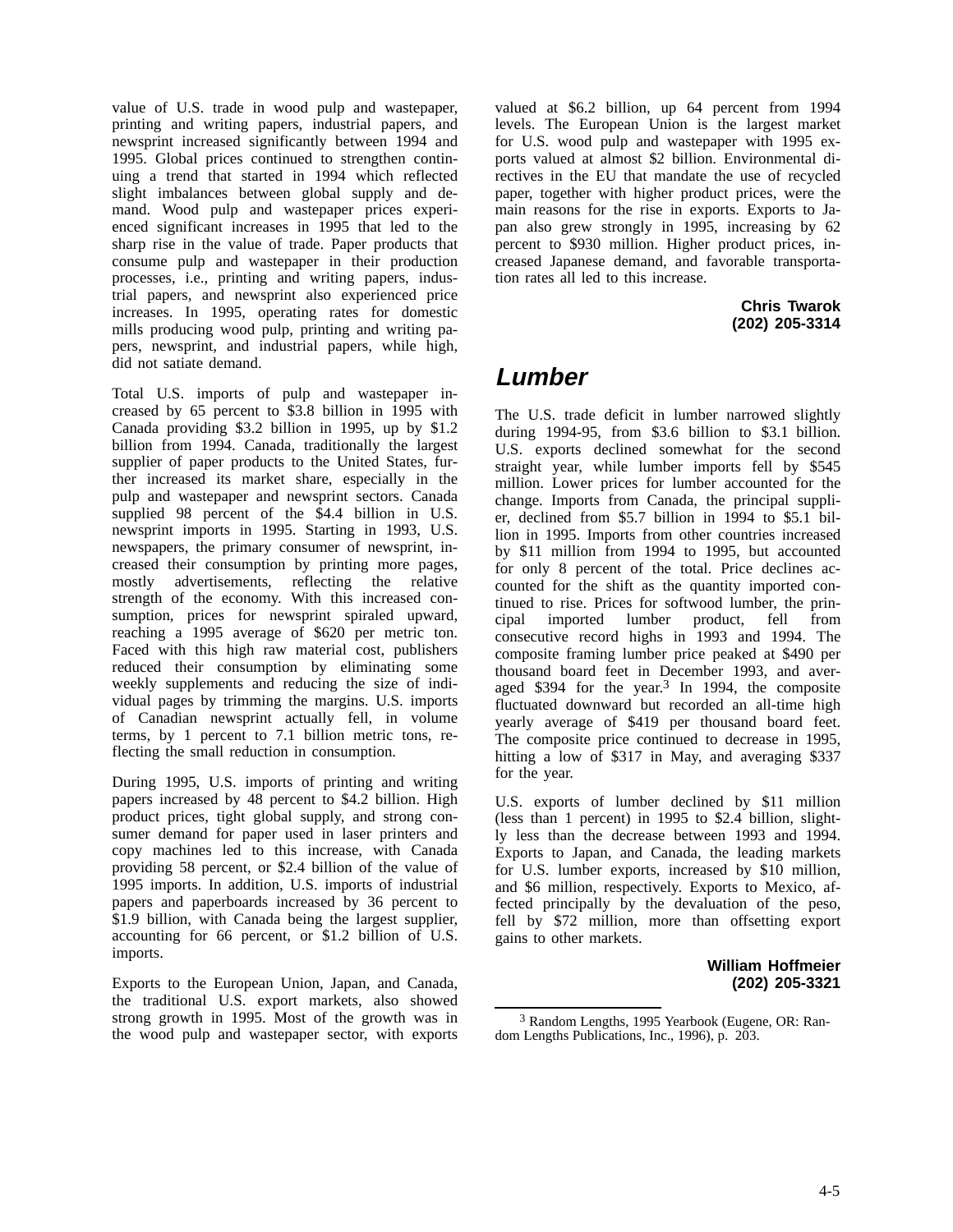#### **Table 4-4 Forest products sector: U.S. trade for selected industry/commodity groups, by specified periods, Jan. 1994-Dec. 19951**

| code <sup>2</sup><br>1994<br>1995<br>Industry/commodity group<br>Amount<br>Million dollars<br>AG046<br>Logs and rough wood products:<br>3,063<br>100<br>3.4<br>10.4<br>$Imports \ldots \ldots \ldots \ldots \ldots \ldots \ldots \ldots \ldots \ldots \ldots$<br>366<br>404<br>38<br>2,597<br>2.659<br>62<br>2.4<br>AG047<br>Lumber:<br>2.447<br>$-11$<br>$-0.4$<br>5.515<br>$-9.0$<br>-544<br>$-3,068$<br>533<br>14.8<br>AG048<br>Moldings, millwork, and joinery:<br>443<br>456<br>2.9<br>13<br>959<br>969<br>10<br>1.0<br>$-516$<br>-513<br>3<br>0.6<br>AG049<br>Structural panel products:<br>962<br>5.8<br>1,018<br>56<br>1,820<br>1,986<br>9.1<br>166<br>-858<br>-968<br>-110<br>-12.8<br>AG050<br>Wooden containers:<br>76<br>1<br>1.3<br>77<br>27<br>13.7<br>197<br>224<br>$-121$<br>-147<br>-26<br>-21.5<br>AG051<br>Tools and tool handles of wood:<br>2<br>16<br>12.5<br>18<br>109<br>130<br>21<br>$Imports \ldots \ldots \ldots \ldots \ldots \ldots \ldots \ldots \ldots \ldots \ldots$<br>19.3<br>Trade balance<br>-93<br>-112<br>-19<br>$-20.4$<br>AG052<br>Miscellaneous articles of wood:<br>178<br>0.6<br>177<br>1<br>540<br>615<br>75<br>13.9<br>-437<br>$-20.4$<br>-363<br>-74<br>AG053<br>Cork and rattan:<br>50<br>65<br>15<br>30.0<br>360<br>408<br>48<br>13.3<br>-33<br>-310<br>-343<br>-10.6<br>Trade balance<br>AG054<br>Wood pulp and wastepaper:<br>2,425<br>63.5<br>6,241<br>3,845<br>1,516<br>65.1<br>2,396<br>909<br>61.1<br>AG055<br>Paper boxes and bags:<br>871<br>212<br>24.3<br>1,083<br>451<br>596<br>32.2<br>145<br>487<br>16.0<br>420<br>67<br>AG056<br>Industrial papers and paperboards:<br>1,258<br>32.9<br>5,085<br>1.884<br>35.7<br>496<br>3,201<br>762<br>31.2<br>AG057<br>Newsprint:<br>481<br>591<br>110<br>22.9<br>4,418<br>1,085<br>32.6<br>-34.2<br>$-3,827$<br>-975<br>AG058<br>Printing and writing papers:<br>275<br>24.0<br>1,146<br>1,421<br>4,192<br>48.1<br>1,361<br>$-2,771$<br>-1,086<br>-64.5<br>AG059<br>Certain specialty papers:<br>718<br>35.5<br>530<br>188<br>742<br>174<br>30.6<br>568<br>Trade balance<br>14<br>36.8<br>-38<br>-24<br>AG060<br>Miscellaneous paper products:<br>781<br>888<br>107<br>13.7<br>583<br>758<br>175<br>30.0<br>-34.3<br>Trade balance<br>198<br>130<br>-68<br>AG061<br>Printed matter:<br>3,788<br>325<br>8.6<br>4,113<br>2.146<br>2,468<br>322<br>15.0<br>Trade balance<br>1.645<br>3<br>0.2<br>1,642 |              |  | Change, 1995 from 1994 |                |
|-------------------------------------------------------------------------------------------------------------------------------------------------------------------------------------------------------------------------------------------------------------------------------------------------------------------------------------------------------------------------------------------------------------------------------------------------------------------------------------------------------------------------------------------------------------------------------------------------------------------------------------------------------------------------------------------------------------------------------------------------------------------------------------------------------------------------------------------------------------------------------------------------------------------------------------------------------------------------------------------------------------------------------------------------------------------------------------------------------------------------------------------------------------------------------------------------------------------------------------------------------------------------------------------------------------------------------------------------------------------------------------------------------------------------------------------------------------------------------------------------------------------------------------------------------------------------------------------------------------------------------------------------------------------------------------------------------------------------------------------------------------------------------------------------------------------------------------------------------------------------------------------------------------------------------------------------------------------------------------------------------------------------------------------------------------------------------------------------------------------------------------------------------------------------------------------------------------------------------------------------------------------------------------------------------------------------------------------------------------------------------------------------------|--------------|--|------------------------|----------------|
|                                                                                                                                                                                                                                                                                                                                                                                                                                                                                                                                                                                                                                                                                                                                                                                                                                                                                                                                                                                                                                                                                                                                                                                                                                                                                                                                                                                                                                                                                                                                                                                                                                                                                                                                                                                                                                                                                                                                                                                                                                                                                                                                                                                                                                                                                                                                                                                                       | <b>USITC</b> |  |                        | <b>Percent</b> |
|                                                                                                                                                                                                                                                                                                                                                                                                                                                                                                                                                                                                                                                                                                                                                                                                                                                                                                                                                                                                                                                                                                                                                                                                                                                                                                                                                                                                                                                                                                                                                                                                                                                                                                                                                                                                                                                                                                                                                                                                                                                                                                                                                                                                                                                                                                                                                                                                       |              |  |                        |                |
|                                                                                                                                                                                                                                                                                                                                                                                                                                                                                                                                                                                                                                                                                                                                                                                                                                                                                                                                                                                                                                                                                                                                                                                                                                                                                                                                                                                                                                                                                                                                                                                                                                                                                                                                                                                                                                                                                                                                                                                                                                                                                                                                                                                                                                                                                                                                                                                                       |              |  |                        |                |
|                                                                                                                                                                                                                                                                                                                                                                                                                                                                                                                                                                                                                                                                                                                                                                                                                                                                                                                                                                                                                                                                                                                                                                                                                                                                                                                                                                                                                                                                                                                                                                                                                                                                                                                                                                                                                                                                                                                                                                                                                                                                                                                                                                                                                                                                                                                                                                                                       |              |  |                        |                |
|                                                                                                                                                                                                                                                                                                                                                                                                                                                                                                                                                                                                                                                                                                                                                                                                                                                                                                                                                                                                                                                                                                                                                                                                                                                                                                                                                                                                                                                                                                                                                                                                                                                                                                                                                                                                                                                                                                                                                                                                                                                                                                                                                                                                                                                                                                                                                                                                       |              |  |                        |                |
|                                                                                                                                                                                                                                                                                                                                                                                                                                                                                                                                                                                                                                                                                                                                                                                                                                                                                                                                                                                                                                                                                                                                                                                                                                                                                                                                                                                                                                                                                                                                                                                                                                                                                                                                                                                                                                                                                                                                                                                                                                                                                                                                                                                                                                                                                                                                                                                                       |              |  |                        |                |
|                                                                                                                                                                                                                                                                                                                                                                                                                                                                                                                                                                                                                                                                                                                                                                                                                                                                                                                                                                                                                                                                                                                                                                                                                                                                                                                                                                                                                                                                                                                                                                                                                                                                                                                                                                                                                                                                                                                                                                                                                                                                                                                                                                                                                                                                                                                                                                                                       |              |  |                        |                |
|                                                                                                                                                                                                                                                                                                                                                                                                                                                                                                                                                                                                                                                                                                                                                                                                                                                                                                                                                                                                                                                                                                                                                                                                                                                                                                                                                                                                                                                                                                                                                                                                                                                                                                                                                                                                                                                                                                                                                                                                                                                                                                                                                                                                                                                                                                                                                                                                       |              |  |                        |                |
|                                                                                                                                                                                                                                                                                                                                                                                                                                                                                                                                                                                                                                                                                                                                                                                                                                                                                                                                                                                                                                                                                                                                                                                                                                                                                                                                                                                                                                                                                                                                                                                                                                                                                                                                                                                                                                                                                                                                                                                                                                                                                                                                                                                                                                                                                                                                                                                                       |              |  |                        |                |
|                                                                                                                                                                                                                                                                                                                                                                                                                                                                                                                                                                                                                                                                                                                                                                                                                                                                                                                                                                                                                                                                                                                                                                                                                                                                                                                                                                                                                                                                                                                                                                                                                                                                                                                                                                                                                                                                                                                                                                                                                                                                                                                                                                                                                                                                                                                                                                                                       |              |  |                        |                |
|                                                                                                                                                                                                                                                                                                                                                                                                                                                                                                                                                                                                                                                                                                                                                                                                                                                                                                                                                                                                                                                                                                                                                                                                                                                                                                                                                                                                                                                                                                                                                                                                                                                                                                                                                                                                                                                                                                                                                                                                                                                                                                                                                                                                                                                                                                                                                                                                       |              |  |                        |                |
|                                                                                                                                                                                                                                                                                                                                                                                                                                                                                                                                                                                                                                                                                                                                                                                                                                                                                                                                                                                                                                                                                                                                                                                                                                                                                                                                                                                                                                                                                                                                                                                                                                                                                                                                                                                                                                                                                                                                                                                                                                                                                                                                                                                                                                                                                                                                                                                                       |              |  |                        |                |
|                                                                                                                                                                                                                                                                                                                                                                                                                                                                                                                                                                                                                                                                                                                                                                                                                                                                                                                                                                                                                                                                                                                                                                                                                                                                                                                                                                                                                                                                                                                                                                                                                                                                                                                                                                                                                                                                                                                                                                                                                                                                                                                                                                                                                                                                                                                                                                                                       |              |  |                        |                |
|                                                                                                                                                                                                                                                                                                                                                                                                                                                                                                                                                                                                                                                                                                                                                                                                                                                                                                                                                                                                                                                                                                                                                                                                                                                                                                                                                                                                                                                                                                                                                                                                                                                                                                                                                                                                                                                                                                                                                                                                                                                                                                                                                                                                                                                                                                                                                                                                       |              |  |                        |                |
|                                                                                                                                                                                                                                                                                                                                                                                                                                                                                                                                                                                                                                                                                                                                                                                                                                                                                                                                                                                                                                                                                                                                                                                                                                                                                                                                                                                                                                                                                                                                                                                                                                                                                                                                                                                                                                                                                                                                                                                                                                                                                                                                                                                                                                                                                                                                                                                                       |              |  |                        |                |
|                                                                                                                                                                                                                                                                                                                                                                                                                                                                                                                                                                                                                                                                                                                                                                                                                                                                                                                                                                                                                                                                                                                                                                                                                                                                                                                                                                                                                                                                                                                                                                                                                                                                                                                                                                                                                                                                                                                                                                                                                                                                                                                                                                                                                                                                                                                                                                                                       |              |  |                        |                |
|                                                                                                                                                                                                                                                                                                                                                                                                                                                                                                                                                                                                                                                                                                                                                                                                                                                                                                                                                                                                                                                                                                                                                                                                                                                                                                                                                                                                                                                                                                                                                                                                                                                                                                                                                                                                                                                                                                                                                                                                                                                                                                                                                                                                                                                                                                                                                                                                       |              |  |                        |                |
|                                                                                                                                                                                                                                                                                                                                                                                                                                                                                                                                                                                                                                                                                                                                                                                                                                                                                                                                                                                                                                                                                                                                                                                                                                                                                                                                                                                                                                                                                                                                                                                                                                                                                                                                                                                                                                                                                                                                                                                                                                                                                                                                                                                                                                                                                                                                                                                                       |              |  |                        |                |
|                                                                                                                                                                                                                                                                                                                                                                                                                                                                                                                                                                                                                                                                                                                                                                                                                                                                                                                                                                                                                                                                                                                                                                                                                                                                                                                                                                                                                                                                                                                                                                                                                                                                                                                                                                                                                                                                                                                                                                                                                                                                                                                                                                                                                                                                                                                                                                                                       |              |  |                        |                |
|                                                                                                                                                                                                                                                                                                                                                                                                                                                                                                                                                                                                                                                                                                                                                                                                                                                                                                                                                                                                                                                                                                                                                                                                                                                                                                                                                                                                                                                                                                                                                                                                                                                                                                                                                                                                                                                                                                                                                                                                                                                                                                                                                                                                                                                                                                                                                                                                       |              |  |                        |                |
|                                                                                                                                                                                                                                                                                                                                                                                                                                                                                                                                                                                                                                                                                                                                                                                                                                                                                                                                                                                                                                                                                                                                                                                                                                                                                                                                                                                                                                                                                                                                                                                                                                                                                                                                                                                                                                                                                                                                                                                                                                                                                                                                                                                                                                                                                                                                                                                                       |              |  |                        |                |
|                                                                                                                                                                                                                                                                                                                                                                                                                                                                                                                                                                                                                                                                                                                                                                                                                                                                                                                                                                                                                                                                                                                                                                                                                                                                                                                                                                                                                                                                                                                                                                                                                                                                                                                                                                                                                                                                                                                                                                                                                                                                                                                                                                                                                                                                                                                                                                                                       |              |  |                        |                |
|                                                                                                                                                                                                                                                                                                                                                                                                                                                                                                                                                                                                                                                                                                                                                                                                                                                                                                                                                                                                                                                                                                                                                                                                                                                                                                                                                                                                                                                                                                                                                                                                                                                                                                                                                                                                                                                                                                                                                                                                                                                                                                                                                                                                                                                                                                                                                                                                       |              |  |                        |                |
|                                                                                                                                                                                                                                                                                                                                                                                                                                                                                                                                                                                                                                                                                                                                                                                                                                                                                                                                                                                                                                                                                                                                                                                                                                                                                                                                                                                                                                                                                                                                                                                                                                                                                                                                                                                                                                                                                                                                                                                                                                                                                                                                                                                                                                                                                                                                                                                                       |              |  |                        |                |
|                                                                                                                                                                                                                                                                                                                                                                                                                                                                                                                                                                                                                                                                                                                                                                                                                                                                                                                                                                                                                                                                                                                                                                                                                                                                                                                                                                                                                                                                                                                                                                                                                                                                                                                                                                                                                                                                                                                                                                                                                                                                                                                                                                                                                                                                                                                                                                                                       |              |  |                        |                |
|                                                                                                                                                                                                                                                                                                                                                                                                                                                                                                                                                                                                                                                                                                                                                                                                                                                                                                                                                                                                                                                                                                                                                                                                                                                                                                                                                                                                                                                                                                                                                                                                                                                                                                                                                                                                                                                                                                                                                                                                                                                                                                                                                                                                                                                                                                                                                                                                       |              |  |                        |                |
|                                                                                                                                                                                                                                                                                                                                                                                                                                                                                                                                                                                                                                                                                                                                                                                                                                                                                                                                                                                                                                                                                                                                                                                                                                                                                                                                                                                                                                                                                                                                                                                                                                                                                                                                                                                                                                                                                                                                                                                                                                                                                                                                                                                                                                                                                                                                                                                                       |              |  |                        |                |
|                                                                                                                                                                                                                                                                                                                                                                                                                                                                                                                                                                                                                                                                                                                                                                                                                                                                                                                                                                                                                                                                                                                                                                                                                                                                                                                                                                                                                                                                                                                                                                                                                                                                                                                                                                                                                                                                                                                                                                                                                                                                                                                                                                                                                                                                                                                                                                                                       |              |  |                        |                |
|                                                                                                                                                                                                                                                                                                                                                                                                                                                                                                                                                                                                                                                                                                                                                                                                                                                                                                                                                                                                                                                                                                                                                                                                                                                                                                                                                                                                                                                                                                                                                                                                                                                                                                                                                                                                                                                                                                                                                                                                                                                                                                                                                                                                                                                                                                                                                                                                       |              |  |                        |                |
|                                                                                                                                                                                                                                                                                                                                                                                                                                                                                                                                                                                                                                                                                                                                                                                                                                                                                                                                                                                                                                                                                                                                                                                                                                                                                                                                                                                                                                                                                                                                                                                                                                                                                                                                                                                                                                                                                                                                                                                                                                                                                                                                                                                                                                                                                                                                                                                                       |              |  |                        |                |
|                                                                                                                                                                                                                                                                                                                                                                                                                                                                                                                                                                                                                                                                                                                                                                                                                                                                                                                                                                                                                                                                                                                                                                                                                                                                                                                                                                                                                                                                                                                                                                                                                                                                                                                                                                                                                                                                                                                                                                                                                                                                                                                                                                                                                                                                                                                                                                                                       |              |  |                        |                |
|                                                                                                                                                                                                                                                                                                                                                                                                                                                                                                                                                                                                                                                                                                                                                                                                                                                                                                                                                                                                                                                                                                                                                                                                                                                                                                                                                                                                                                                                                                                                                                                                                                                                                                                                                                                                                                                                                                                                                                                                                                                                                                                                                                                                                                                                                                                                                                                                       |              |  |                        |                |
|                                                                                                                                                                                                                                                                                                                                                                                                                                                                                                                                                                                                                                                                                                                                                                                                                                                                                                                                                                                                                                                                                                                                                                                                                                                                                                                                                                                                                                                                                                                                                                                                                                                                                                                                                                                                                                                                                                                                                                                                                                                                                                                                                                                                                                                                                                                                                                                                       |              |  |                        |                |
|                                                                                                                                                                                                                                                                                                                                                                                                                                                                                                                                                                                                                                                                                                                                                                                                                                                                                                                                                                                                                                                                                                                                                                                                                                                                                                                                                                                                                                                                                                                                                                                                                                                                                                                                                                                                                                                                                                                                                                                                                                                                                                                                                                                                                                                                                                                                                                                                       |              |  |                        |                |
|                                                                                                                                                                                                                                                                                                                                                                                                                                                                                                                                                                                                                                                                                                                                                                                                                                                                                                                                                                                                                                                                                                                                                                                                                                                                                                                                                                                                                                                                                                                                                                                                                                                                                                                                                                                                                                                                                                                                                                                                                                                                                                                                                                                                                                                                                                                                                                                                       |              |  |                        |                |
|                                                                                                                                                                                                                                                                                                                                                                                                                                                                                                                                                                                                                                                                                                                                                                                                                                                                                                                                                                                                                                                                                                                                                                                                                                                                                                                                                                                                                                                                                                                                                                                                                                                                                                                                                                                                                                                                                                                                                                                                                                                                                                                                                                                                                                                                                                                                                                                                       |              |  |                        |                |
|                                                                                                                                                                                                                                                                                                                                                                                                                                                                                                                                                                                                                                                                                                                                                                                                                                                                                                                                                                                                                                                                                                                                                                                                                                                                                                                                                                                                                                                                                                                                                                                                                                                                                                                                                                                                                                                                                                                                                                                                                                                                                                                                                                                                                                                                                                                                                                                                       |              |  |                        |                |
|                                                                                                                                                                                                                                                                                                                                                                                                                                                                                                                                                                                                                                                                                                                                                                                                                                                                                                                                                                                                                                                                                                                                                                                                                                                                                                                                                                                                                                                                                                                                                                                                                                                                                                                                                                                                                                                                                                                                                                                                                                                                                                                                                                                                                                                                                                                                                                                                       |              |  |                        |                |
|                                                                                                                                                                                                                                                                                                                                                                                                                                                                                                                                                                                                                                                                                                                                                                                                                                                                                                                                                                                                                                                                                                                                                                                                                                                                                                                                                                                                                                                                                                                                                                                                                                                                                                                                                                                                                                                                                                                                                                                                                                                                                                                                                                                                                                                                                                                                                                                                       |              |  |                        |                |
|                                                                                                                                                                                                                                                                                                                                                                                                                                                                                                                                                                                                                                                                                                                                                                                                                                                                                                                                                                                                                                                                                                                                                                                                                                                                                                                                                                                                                                                                                                                                                                                                                                                                                                                                                                                                                                                                                                                                                                                                                                                                                                                                                                                                                                                                                                                                                                                                       |              |  |                        |                |
|                                                                                                                                                                                                                                                                                                                                                                                                                                                                                                                                                                                                                                                                                                                                                                                                                                                                                                                                                                                                                                                                                                                                                                                                                                                                                                                                                                                                                                                                                                                                                                                                                                                                                                                                                                                                                                                                                                                                                                                                                                                                                                                                                                                                                                                                                                                                                                                                       |              |  |                        |                |
|                                                                                                                                                                                                                                                                                                                                                                                                                                                                                                                                                                                                                                                                                                                                                                                                                                                                                                                                                                                                                                                                                                                                                                                                                                                                                                                                                                                                                                                                                                                                                                                                                                                                                                                                                                                                                                                                                                                                                                                                                                                                                                                                                                                                                                                                                                                                                                                                       |              |  |                        |                |
|                                                                                                                                                                                                                                                                                                                                                                                                                                                                                                                                                                                                                                                                                                                                                                                                                                                                                                                                                                                                                                                                                                                                                                                                                                                                                                                                                                                                                                                                                                                                                                                                                                                                                                                                                                                                                                                                                                                                                                                                                                                                                                                                                                                                                                                                                                                                                                                                       |              |  |                        |                |
|                                                                                                                                                                                                                                                                                                                                                                                                                                                                                                                                                                                                                                                                                                                                                                                                                                                                                                                                                                                                                                                                                                                                                                                                                                                                                                                                                                                                                                                                                                                                                                                                                                                                                                                                                                                                                                                                                                                                                                                                                                                                                                                                                                                                                                                                                                                                                                                                       |              |  |                        |                |
|                                                                                                                                                                                                                                                                                                                                                                                                                                                                                                                                                                                                                                                                                                                                                                                                                                                                                                                                                                                                                                                                                                                                                                                                                                                                                                                                                                                                                                                                                                                                                                                                                                                                                                                                                                                                                                                                                                                                                                                                                                                                                                                                                                                                                                                                                                                                                                                                       |              |  |                        |                |
|                                                                                                                                                                                                                                                                                                                                                                                                                                                                                                                                                                                                                                                                                                                                                                                                                                                                                                                                                                                                                                                                                                                                                                                                                                                                                                                                                                                                                                                                                                                                                                                                                                                                                                                                                                                                                                                                                                                                                                                                                                                                                                                                                                                                                                                                                                                                                                                                       |              |  |                        |                |
|                                                                                                                                                                                                                                                                                                                                                                                                                                                                                                                                                                                                                                                                                                                                                                                                                                                                                                                                                                                                                                                                                                                                                                                                                                                                                                                                                                                                                                                                                                                                                                                                                                                                                                                                                                                                                                                                                                                                                                                                                                                                                                                                                                                                                                                                                                                                                                                                       |              |  |                        |                |
|                                                                                                                                                                                                                                                                                                                                                                                                                                                                                                                                                                                                                                                                                                                                                                                                                                                                                                                                                                                                                                                                                                                                                                                                                                                                                                                                                                                                                                                                                                                                                                                                                                                                                                                                                                                                                                                                                                                                                                                                                                                                                                                                                                                                                                                                                                                                                                                                       |              |  |                        |                |
|                                                                                                                                                                                                                                                                                                                                                                                                                                                                                                                                                                                                                                                                                                                                                                                                                                                                                                                                                                                                                                                                                                                                                                                                                                                                                                                                                                                                                                                                                                                                                                                                                                                                                                                                                                                                                                                                                                                                                                                                                                                                                                                                                                                                                                                                                                                                                                                                       |              |  |                        |                |
|                                                                                                                                                                                                                                                                                                                                                                                                                                                                                                                                                                                                                                                                                                                                                                                                                                                                                                                                                                                                                                                                                                                                                                                                                                                                                                                                                                                                                                                                                                                                                                                                                                                                                                                                                                                                                                                                                                                                                                                                                                                                                                                                                                                                                                                                                                                                                                                                       |              |  |                        |                |
|                                                                                                                                                                                                                                                                                                                                                                                                                                                                                                                                                                                                                                                                                                                                                                                                                                                                                                                                                                                                                                                                                                                                                                                                                                                                                                                                                                                                                                                                                                                                                                                                                                                                                                                                                                                                                                                                                                                                                                                                                                                                                                                                                                                                                                                                                                                                                                                                       |              |  |                        |                |
|                                                                                                                                                                                                                                                                                                                                                                                                                                                                                                                                                                                                                                                                                                                                                                                                                                                                                                                                                                                                                                                                                                                                                                                                                                                                                                                                                                                                                                                                                                                                                                                                                                                                                                                                                                                                                                                                                                                                                                                                                                                                                                                                                                                                                                                                                                                                                                                                       |              |  |                        |                |
|                                                                                                                                                                                                                                                                                                                                                                                                                                                                                                                                                                                                                                                                                                                                                                                                                                                                                                                                                                                                                                                                                                                                                                                                                                                                                                                                                                                                                                                                                                                                                                                                                                                                                                                                                                                                                                                                                                                                                                                                                                                                                                                                                                                                                                                                                                                                                                                                       |              |  |                        |                |
|                                                                                                                                                                                                                                                                                                                                                                                                                                                                                                                                                                                                                                                                                                                                                                                                                                                                                                                                                                                                                                                                                                                                                                                                                                                                                                                                                                                                                                                                                                                                                                                                                                                                                                                                                                                                                                                                                                                                                                                                                                                                                                                                                                                                                                                                                                                                                                                                       |              |  |                        |                |
|                                                                                                                                                                                                                                                                                                                                                                                                                                                                                                                                                                                                                                                                                                                                                                                                                                                                                                                                                                                                                                                                                                                                                                                                                                                                                                                                                                                                                                                                                                                                                                                                                                                                                                                                                                                                                                                                                                                                                                                                                                                                                                                                                                                                                                                                                                                                                                                                       |              |  |                        |                |
|                                                                                                                                                                                                                                                                                                                                                                                                                                                                                                                                                                                                                                                                                                                                                                                                                                                                                                                                                                                                                                                                                                                                                                                                                                                                                                                                                                                                                                                                                                                                                                                                                                                                                                                                                                                                                                                                                                                                                                                                                                                                                                                                                                                                                                                                                                                                                                                                       |              |  |                        |                |
|                                                                                                                                                                                                                                                                                                                                                                                                                                                                                                                                                                                                                                                                                                                                                                                                                                                                                                                                                                                                                                                                                                                                                                                                                                                                                                                                                                                                                                                                                                                                                                                                                                                                                                                                                                                                                                                                                                                                                                                                                                                                                                                                                                                                                                                                                                                                                                                                       |              |  |                        |                |
|                                                                                                                                                                                                                                                                                                                                                                                                                                                                                                                                                                                                                                                                                                                                                                                                                                                                                                                                                                                                                                                                                                                                                                                                                                                                                                                                                                                                                                                                                                                                                                                                                                                                                                                                                                                                                                                                                                                                                                                                                                                                                                                                                                                                                                                                                                                                                                                                       |              |  |                        |                |
|                                                                                                                                                                                                                                                                                                                                                                                                                                                                                                                                                                                                                                                                                                                                                                                                                                                                                                                                                                                                                                                                                                                                                                                                                                                                                                                                                                                                                                                                                                                                                                                                                                                                                                                                                                                                                                                                                                                                                                                                                                                                                                                                                                                                                                                                                                                                                                                                       |              |  |                        |                |
|                                                                                                                                                                                                                                                                                                                                                                                                                                                                                                                                                                                                                                                                                                                                                                                                                                                                                                                                                                                                                                                                                                                                                                                                                                                                                                                                                                                                                                                                                                                                                                                                                                                                                                                                                                                                                                                                                                                                                                                                                                                                                                                                                                                                                                                                                                                                                                                                       |              |  |                        |                |
|                                                                                                                                                                                                                                                                                                                                                                                                                                                                                                                                                                                                                                                                                                                                                                                                                                                                                                                                                                                                                                                                                                                                                                                                                                                                                                                                                                                                                                                                                                                                                                                                                                                                                                                                                                                                                                                                                                                                                                                                                                                                                                                                                                                                                                                                                                                                                                                                       |              |  |                        |                |

1 Import values are based on Customs value; export values are based on f.a.s. value, U.S. port of export.

<sup>2</sup> This coding system is used by the U.S. International Trade Commission to identify major groupings of HTS import and export items for trade monitoring purposes.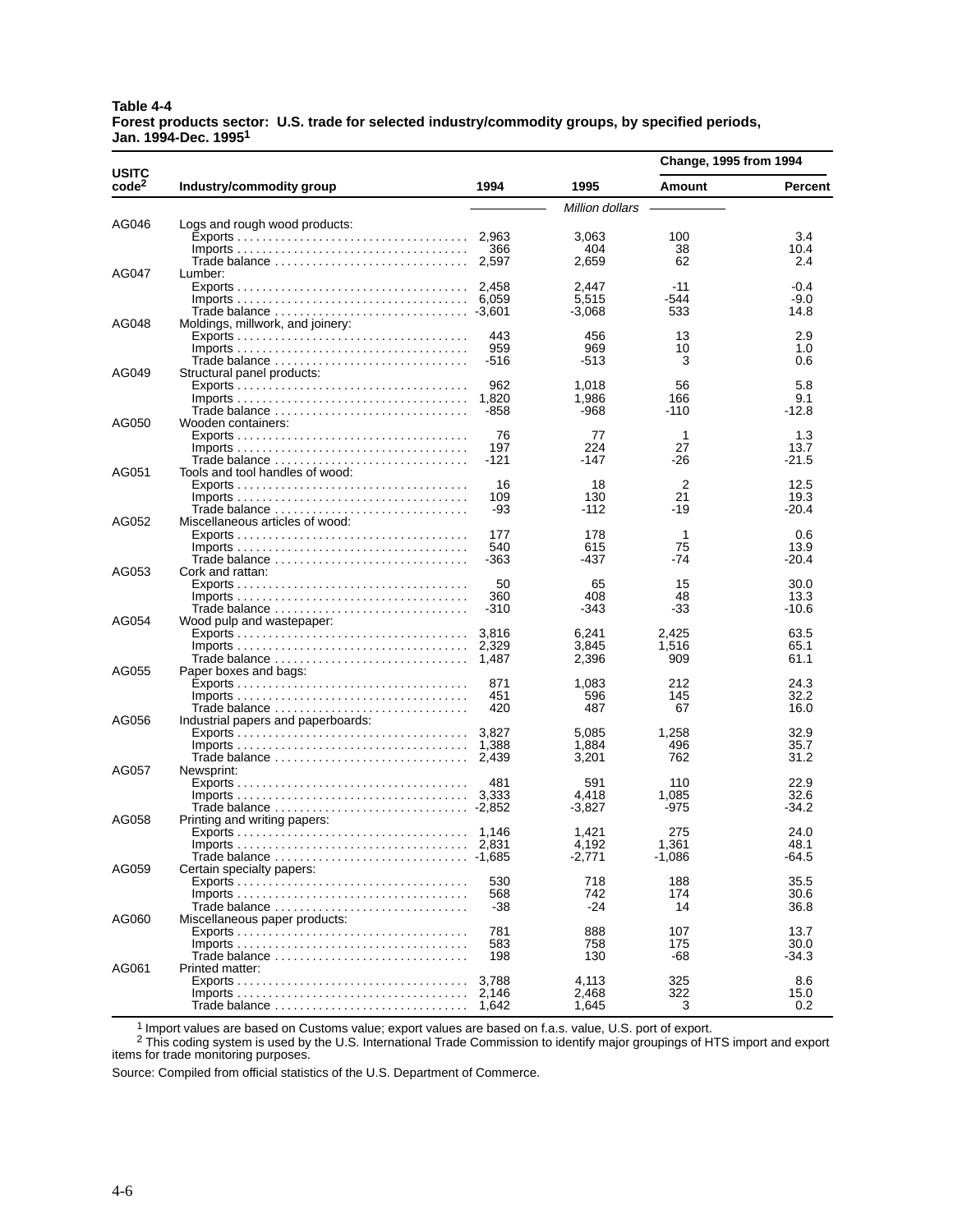# **CHAPTER 5 Chemicals And Related Products**

During 1994-95, the U.S. trade surplus for chemicals and related products increased by \$1.5 billion (11 percent) to \$15.0 billion (table 5-1). Both U.S. exports and U.S. imports of chemicals and related products increased substantially in 1995, by \$10.3 billion (18 percent) to \$67.5 billion and \$8.8 billion (20 percent) to \$52.5 billion, respectively, buoyed by economic growth in the United States and among its major trading partners. Chemicals and related products are principally used as producers' goods in manufacturing other products, for example, synthetic fibers, dyes, pipes, and detergents. Contributing to the increased value of U.S. exports of chemicals and related products, as shown in table 5-2, were substantially higher exports of certain organic and inorganic chemicals, plastics and rubber (including raw materials and finished articles), fertilizers, and pharmaceuticals. Contributing to the increased value of U.S. imports of chemicals and related products were substantially higher imports of certain organic chemicals, pharmaceuticals, and plastics and rubber. The U.S. trade surpluses for certain organic chemicals and plastics rose significantly in 1995, by \$1.5 billion (30 percent) and \$967 million (17 percent), respectively. In contrast, the U.S. trade balance for pharmaceuticals declined significantly, by \$1.2 billion. Although traditionally a net exporter of pharmaceuticals, the United States became a net importer of pharmaceuticals in 1995 as a result of a steep rise in pharmaceutical purchases primarily from Germany, the United Kingdom, Japan, and Switzerland.

## **U.S. Bilateral Trade**

Country and regional trade in chemicals and related products is shown in table 5-1 and figures 5-1 and 5-2. In 1995, Canada remained the largest trading partner with the United States for both U.S. exports and U.S. imports of chemicals and related products. The U.S. bilateral trade surplus with Canada for these products declined in 1995 by \$368 million (11 percent), falling to \$2.8 billion. This occurred because U.S. imports of these products from Canada rose more rapidly than U.S. exports of these products (imports increased by \$1.7 billion (19 per-

cent) to \$10.5 billion, whereas exports increased by \$1.3 billion (11 percent) to \$13.3 billion). U.S. imports from Canada may have risen more rapidly than U.S. exports to Canada in 1995 because the U.S. economy grew more rapidly than the Canadian economy.1 The U.S. trade surplus with Mexico for chemicals and related products also declined significantly in 1995, falling by \$572 million (13 percent) to \$3.9 billion, primarily as a result of a \$420 million (29-percent) rise in U.S. imports and a decrease of U.S. exports of \$151 million (3 percent). U.S. imports of chemicals and related products from Mexico in 1995 were probably stimulated by the decline in the value of the peso. The peso devaluation and subsequent float resulted in a slump in the Mexican economy and depressed domestic demand, such that Mexican chemical producers likely diverted products to export markets.<sup>2</sup> The slump in the Mexican economy also resulted in a decline in U.S. exports.

U.S. trade in chemicals and related products with Japan increased significantly in 1995. U.S. exports to Japan rose by \$934 million (19 percent) to \$5.9 billion whereas U.S. imports of these products from Japan also increased by \$1.05 billion (17 percent) to \$7.4 billion. Because U.S. imports grew slightly more rapidly than exports, the U.S. trade deficit with Japan for chemicals and related products grew slightly in 1995, by \$116 million (8 percent) to \$1.5 billion.

Reflecting growth in the economies of the United States and China, U.S. trade with China in chemicals and related products also increased in 1995. U.S. exports to China and U.S. imports from China of chemicals and related products climbed by roughly the same amount (\$514 million versus \$523 million, respectively); consequently, the U.S. trade deficit with China in 1995 (\$524 million) remained essentially unchanged compared with its value in 1994. Reflecting the increased chemical requirements in Taiwan that were spurred by the growth of technology-intensive industries, the U.S.

<sup>1</sup> Conversation with a representative from the NAFTA desk, U.S. Department of Commerce, Apr. 1996.

 $2$  Ibid.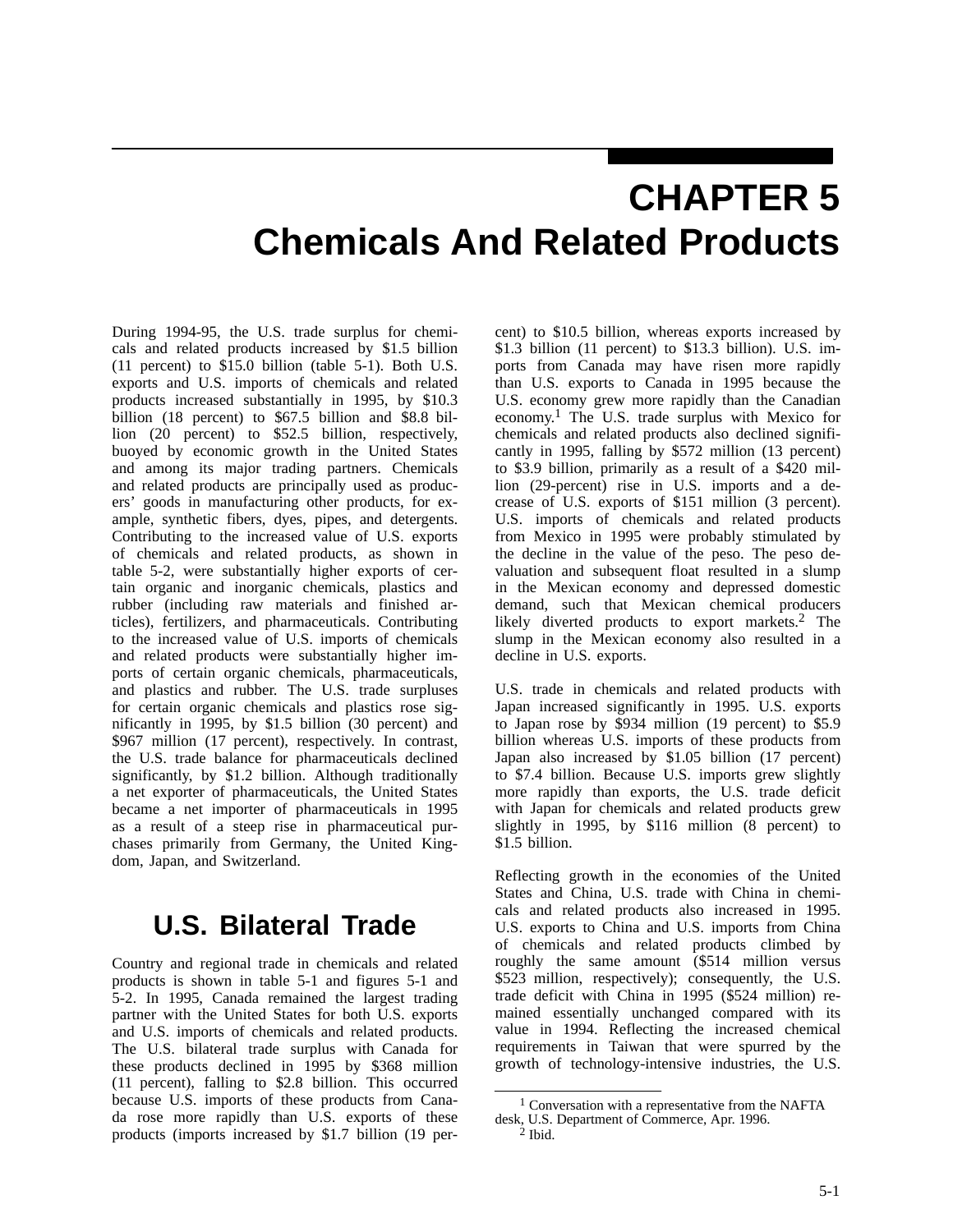**Table 5-1**

**Chemicals and related products: U.S. exports of domestic merchandise, imports for consumption, and merchandise trade balance, by selected countries and country groups, 1994 and 19951**

|                                       |                                                                                                        |                                                                                                      | <b>Change, 1995 from 1994</b>                                                   |                                                                                             |
|---------------------------------------|--------------------------------------------------------------------------------------------------------|------------------------------------------------------------------------------------------------------|---------------------------------------------------------------------------------|---------------------------------------------------------------------------------------------|
| ltem                                  | 1994                                                                                                   | 1995                                                                                                 | <b>Amount</b>                                                                   | <b>Percent</b>                                                                              |
|                                       |                                                                                                        | Million dollars                                                                                      |                                                                                 |                                                                                             |
| U.S. exports of domestic merchandise: | 12,022<br>4.954<br>5,979<br>2,215<br>2,204<br>1,524<br>2,698<br>2,399<br>2,530<br>1,463<br>19,200      | 13,338<br>5,888<br>5.828<br>2,332<br>2,648<br>2,038<br>3,419<br>2,942<br>3,135<br>1.631<br>24,264    | 1,315<br>934<br>-151<br>117<br>444<br>514<br>721<br>543<br>605<br>167<br>5,065  | 10.9<br>18.9<br>$-2.5$<br>5.3<br>20.2<br>33.7<br>26.7<br>22.6<br>23.9<br>11.4<br>26.4       |
| CBERA<br>Central and Eastern Europe   | 57,188<br>13,569<br>1,606<br>12,039<br>1,363<br>16,117<br>2,647<br>141                                 | 67,463<br>15,963<br>1,982<br>13,459<br>1,604<br>20,509<br>3,426<br>191                               | 10,275<br>2,395<br>377<br>1,420<br>240<br>4,392<br>779<br>50                    | 18.0<br>17.6<br>23.5<br>11.8<br>17.6<br>27.3<br>29.4<br>35.1                                |
| U.S. imports for consumption:         | 8,812<br>6,324<br>1,461<br>4,111<br>3,216<br>2.039<br>785<br>1,269<br>797<br>2,180<br>12,690           | 10,496<br>7,374<br>1,881<br>5,039<br>3,616<br>2,562<br>989<br>1,219<br>999<br>2,453<br>15,824        | 1.684<br>1,050<br>420<br>928<br>401<br>523<br>205<br>-50<br>201<br>273<br>3.133 | 19.1<br>16.6<br>28.8<br>22.6<br>12.5<br>25.6<br>26.1<br>$-4.0$<br>25.3<br>12.5<br>24.7      |
| CBERA<br>Central and Eastern Europe   | 43,683<br>14,572<br>1,223<br>3,256<br>604<br>13,168<br>2,129<br>307                                    | 52,452<br>17,347<br>1,908<br>3,949<br>769<br>15,777<br>2,892<br>368                                  | 8,769<br>2,774<br>685<br>693<br>165<br>2,609<br>763<br>60                       | 20.1<br>19.0<br>56.0<br>21.3<br>27.4<br>19.8<br>35.8<br>19.7                                |
| U.S. merchandise trade balance:       | 3,210<br>-1,370<br>4,518<br>-1,896<br>$-1,012$<br>$-515$<br>1,913<br>1,129<br>1,733<br>$-716$<br>6,509 | 2.842<br>$-1.487$<br>3,947<br>$-2,707$<br>-968<br>$-524$<br>2,430<br>1,723<br>2,137<br>-822<br>8,441 | -368<br>-116<br>-572<br>-811<br>44<br>-9<br>516<br>593<br>403<br>-106<br>1,931  | $-11.5$<br>-8.5<br>-12.7<br>-42.8<br>4.3<br>$-1.7$<br>27.0<br>52.5<br>23.3<br>-14.8<br>29.7 |
| Central and Eastern Europe            | 13,505<br>$-1,003$<br>383<br>8,783<br>760<br>2,948<br>518<br>$-166$                                    | 15,011<br>$-1,383$<br>75<br>9,511<br>835<br>4,732<br>534<br>-177                                     | 1,506<br>-380<br>-308<br>728<br>75<br>1,783<br>16<br>-11                        | 11.2<br>-37.9<br>-80.5<br>8.3<br>9.9<br>60.5<br>3.1<br>$-6.6$                               |

1 Import values are based on Customs value; export values are based on f.a.s. value, U.S. port of export.

Note.—Because of rounding, figures may not add to the totals shown. The countries shown are those with the largest total U.S. trade (U.S. imports plus exports) in these products in 1995.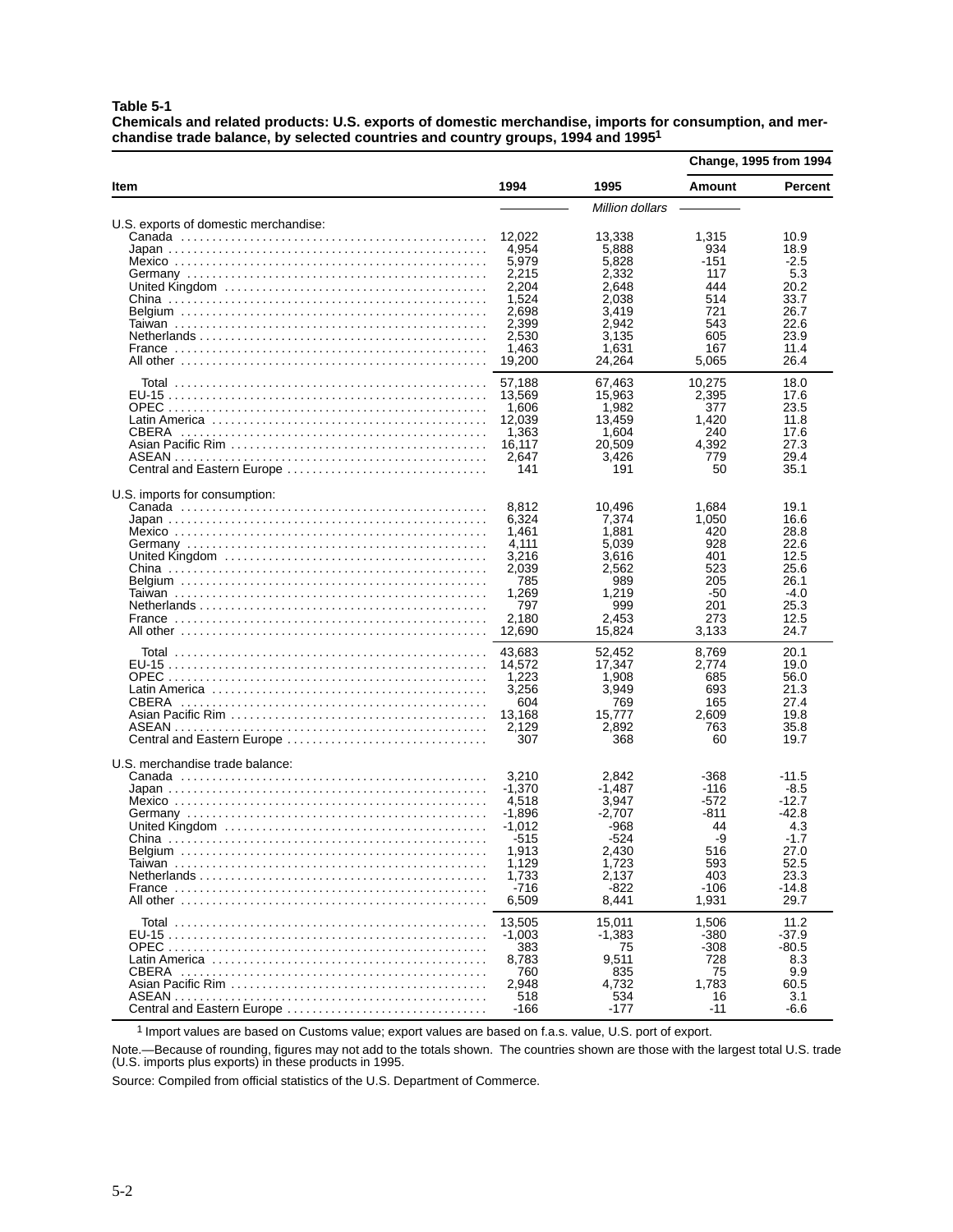| Table 5-2                                                                   |  |  |
|-----------------------------------------------------------------------------|--|--|
| U.S. trade in chemicals and related products, by major types, 1994 and 1995 |  |  |

| <b>Product</b>                                           | 1994            | 1995             | <b>Increase</b> | Change       |
|----------------------------------------------------------|-----------------|------------------|-----------------|--------------|
|                                                          |                 | Million dollars  |                 | Percent      |
| U.S. exports:<br>Plastics and rubber:                    |                 |                  |                 |              |
| Finished or semifabricated products                      | 9,606<br>10.485 | 11,738<br>11.712 | 2,132<br>1.227  | 22.2<br>11.7 |
| General organic chemicals                                | 12,762          | 16,320           | 3,558           | 27.9         |
| General inorganic chemicals                              | 4,137           | 5,295            | 1,158           | 28.0         |
|                                                          | 7.615           | 8.090            | 476             | 6.3          |
|                                                          | 5,454           | 6.099            | 646             | 11.8         |
| Fertilizers and pesticides                               | 4,516           | 5,288            | 771             | 17.1         |
| Dyes, pigments, paints, and inks                         | 2,614           | 2,921            | 307             | 11.7         |
|                                                          |                 | 67,463           | 10,275          | 18.0         |
| U.S. imports:                                            |                 |                  |                 |              |
| Plastics and rubber:                                     |                 |                  |                 |              |
|                                                          | 4.896           | 6,450            | 1,554           | 31.7         |
| Finished or semifabricated products                      | 11,639<br>7,799 | 12,955<br>9.859  | 1,316<br>2,060  | 11.3<br>26.4 |
| General organic chemicals<br>General inorganic chemicals | 3,791           | 4,660            | 869             | 22.9         |
|                                                          | 6,971           | 8,654            | 1,683           | 24.1         |
| Consumer and industrial products                         | 3.550           | 4,107            | 558             | 15.7         |
| Fertilizers and pesticides                               | 2,892           | 3,374            | 482             | 16.7         |
| Dyes, pigments, paints, and inks                         | 2,146           | 2,392            | 246             | 11.5         |
|                                                          | 43.683          | 52,452           | 8,769           | 20.1         |
| U.S. balance of trade:                                   |                 |                  |                 |              |
| Plastics and rubber:                                     |                 |                  |                 |              |
| Raw materials                                            | 4.710           | 5,288            | 578             | 12.3         |
| Finished or semifabricated products                      | $-1,154$        | $-1,244$         | -89             | $-7.7$       |
| General organic chemicals<br>General inorganic chemicals | 4.963<br>346    | 6.460<br>635     | 1.497<br>289    | 30.2<br>83.5 |
|                                                          | 644             | $-564$           | $-1.207$        | (1)          |
| Consumer and industrial products                         | 1,904           | 1,992            | 88              | 4.6          |
| Fertilizers and pesticides                               | 1,625           | 1,913            | 289             | 17.8         |
| Dyes, pigments, paints, and inks                         | 468             | 529              | 61              | 13.0         |
|                                                          |                 | 15,011           | 1,506           | 11.2         |

<sup>1</sup> Not meaningful for purposes of comparison.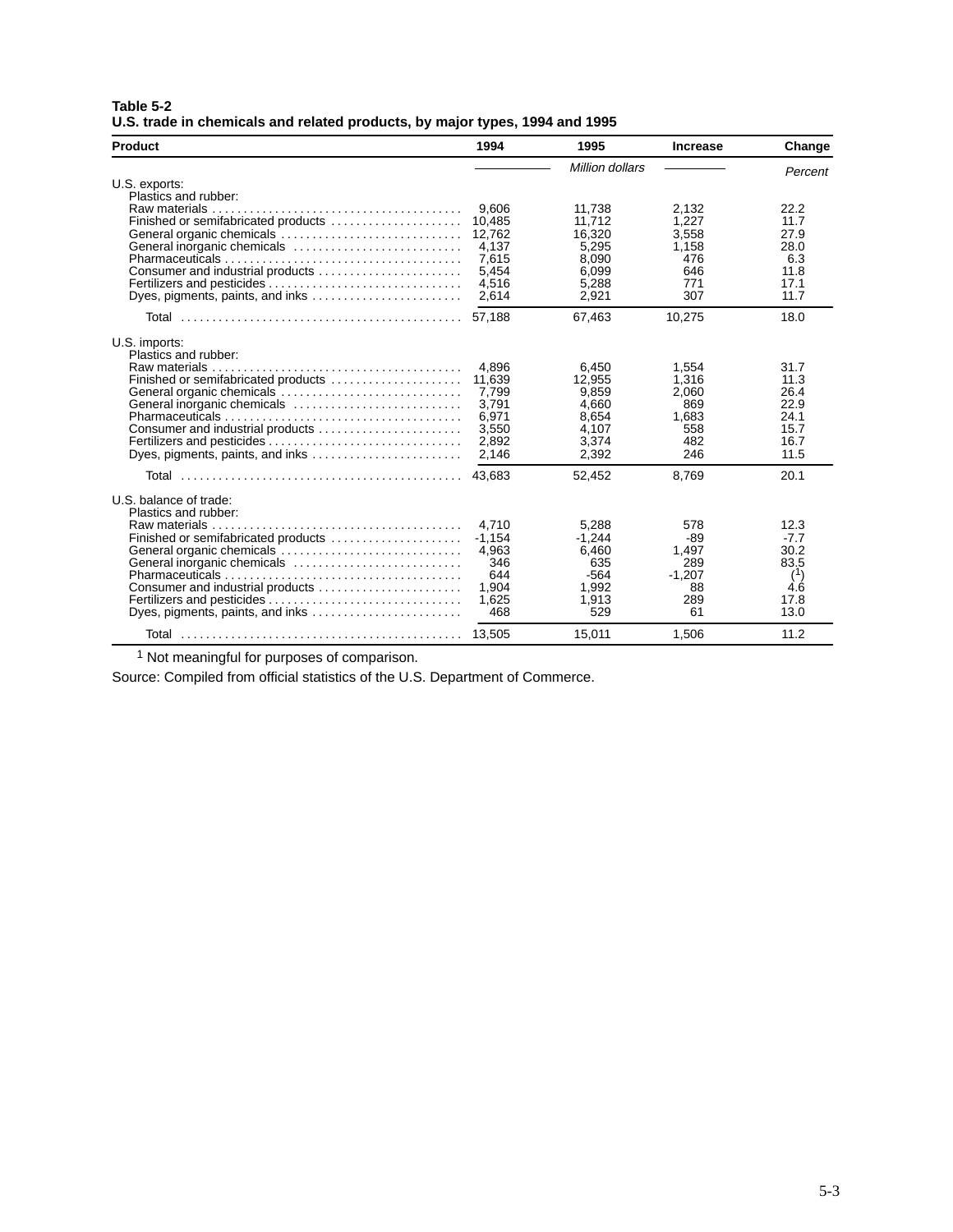**Figure 5-1**

**U.S. chemical and related products sector exports, 1995: Leading U.S. exports, by major markets, and overall percentage change since 1994**



Source: Derived from official statistics of the U.S. Department of Commerce.

trade surplus with Taiwan rose by \$593 million (53 percent) to \$1.7 billion, stimulated by a rise in U.S. exports to that country of \$543 million (23 percent) to \$2.9 billion.

The U.S. trade deficit with the EU grew by \$380 million (38 percent) in 1995 to \$1.4 billion, as U.S. imports from the EU rose by \$2.8 billion (19 percent), and U.S. exports to the EU rose by \$2.4 billion (18 percent). Contributing to the decline of the U.S. trade balance with the EU was a sharp rise in U.S. imports of chemicals and related products from Germany, which increased by \$928 million (23 percent). Pharmaceutical shipments from Germany accounted for a large share of the increase in imports.

## **Commodity Analysis**

## **Medicinal Chemicals, Except Antibiotics**

The United States has traditionally maintained a fluctuating trade surplus in medicinal goods (not including antibiotics). However, in 1995, for the first time in 5 years, the U.S. trade balance in these goods shifted from a surplus of \$395 million to a deficit of \$605 million. Although U.S. exports of these products increased by 6 percent (\$400 million) to \$6.5 billion in 1995, U.S. imports rose by 24 percent (\$1.4 billion) to \$7.1 billion. The three largest sources of such imports in 1995, by value, were the United Kingdom (20 percent of total imports, \$1.4 billion), Germany (15 percent, \$1.1 billion), and Japan (11 percent, \$778 million). The largest increases in imports in value terms during 1994-95 occurred with Germany (54-percent increase) and Switzerland (45-percent increase). Canada was the largest export destination (\$955 million), followed by Japan (\$824 million).

There are several reasons for the increase in imports of medicinal chemicals. Most of the increases in imports was probably due to the implementation of the Uruguay Round Agreement on Pharmaceuticals (Agreement), which provided duty-free status for thousands of pharmaceuticals and chemical intermediates used to produce pharmaceuticals covered in chapters 28, 29, and 30 of the *HTS*. Higher import levels can be attributed both to actual growth in imports resulting from the elimination of tariffs under the Agreement and from changes in statistical collection capabilities resulting from the Agreement. In 1995, duty-free U.S. imports of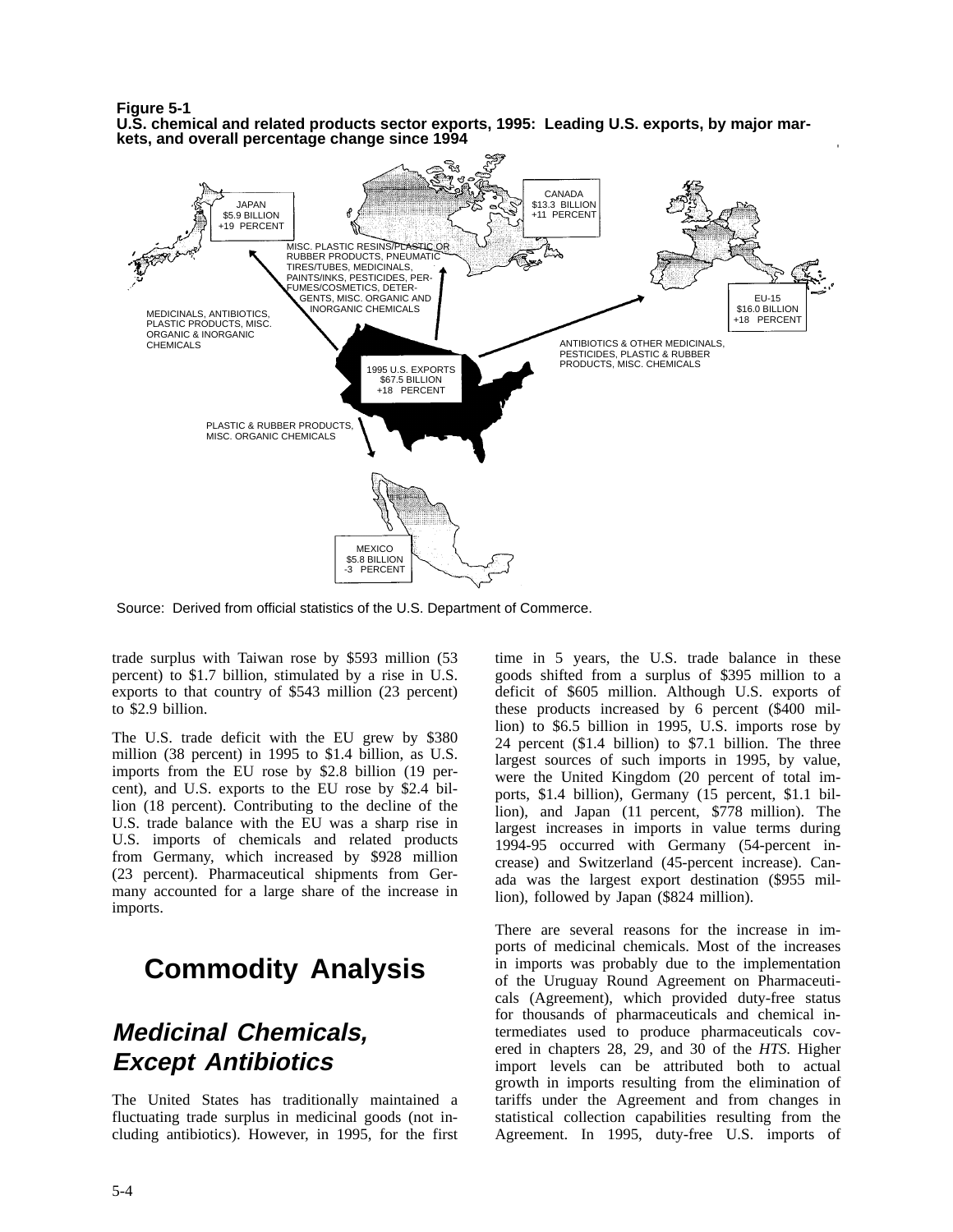**Figure 5-2 U.S. chemical and related products sector imports, 1995: Leading U.S. imports, by major sources, and overall percentage change since 1994**



Source: Derived from official statistics of the U.S. Department of Commerce.

products under the Agreement were valued at \$9.4 billion. Another reason for the rise in U.S. imports was increased related party trade, in which the importer is often either the patent holder or the U.S. licensee. The increase can also be attributed to the expiration of U.S. patents on approximately 200 products during 1990-95. As a result, more companies are likely to be importing bulk product to manufacture generic formulations to supply the market or, for newer products, to obtain marketing approval from the U.S. Food and Drug Administration.

> **David G. Michels (202) 205-3352**

### **Plastics and Rubber**

#### **Other plastics in primary forms**

The United States maintained a large and growing trade surplus of \$3.5 billion in other plastics in primary forms during 1995. The trade surplus was propelled by export growth of \$728 million

(16 percent) to \$5.4 billion, with only modest import growth of \$253 million (15 percent) to \$1.9 billion. The increase in U.S. exports of these plastics was due to increased demand for downstream products manufactured from these plastic raw materials in the major export markets. Canada, Mexico, and Belgium remained the major export markets in 1995, accounting for 20 percent (\$1.1 billion), 8 percent (\$428 million), and 8 percent (\$426 million) of the total U.S. export market, respectively.3 U.S. imports of other plastics in primary forms increased from \$1.7 billion in 1994 to \$1.9 billion in 1995. The principal sources of U.S. imports of these products in 1995 were Japan, which accounted for 23 percent of total U.S. imports (\$450 million); Canada, 18 percent (\$341 million); and Germany, 17 percent (\$337 million).<sup>4</sup>

<sup>&</sup>lt;sup>3</sup> The most significant growth in U.S. exports of plastics in primary forms in 1995 was to Canada, up by \$100 million (11 percent) to \$1.1 billion; Hong Kong, up by \$83 million  $(45$  percent) to \$267 million; Belgium, up by \$83 million  $(24)$ percent) to \$426 million; and Korea, up by \$68 million (31 percent) to \$291 million.

<sup>4</sup> The largest growth in imports was from Japan, up by \$76 million ( $\overline{2}1$  percent) to \$450 million; and Canada, up by \$61 million (22 percent) to \$341 million.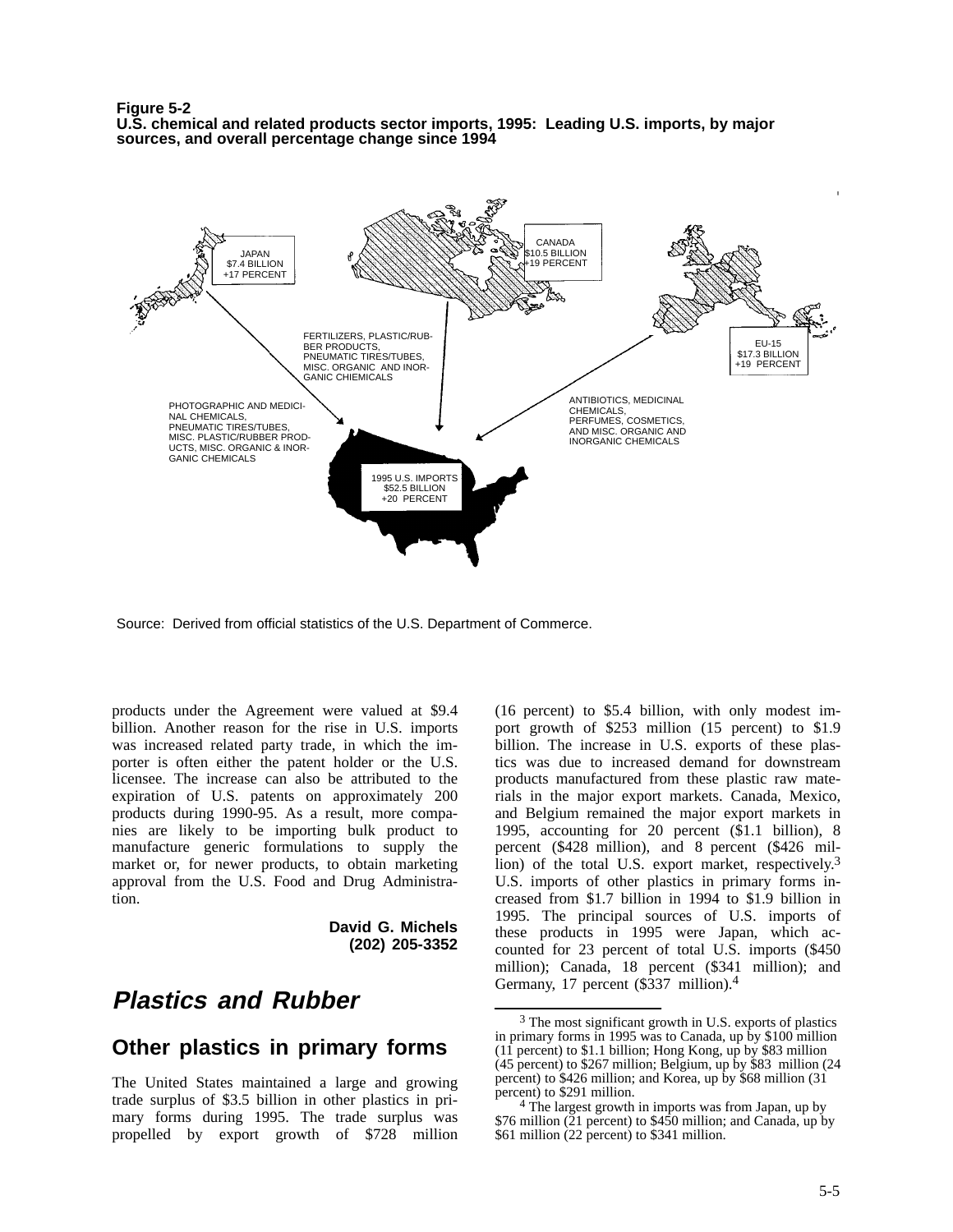Other plastics in primary forms comprises a wide category of raw material plastics that are specialized in their application, and generally are produced in low volumes and at relatively higher prices compared with high-volume commodity plastics. The plastics are both thermoplastic and thermosetting in type and include the following: poly-<br>isobutylene, vinylidene chloride polymers, isobutylene, vinylidene chloride fluoropolymers, vinyl acetate polymers, acrylic polymers, epoxide resins, polycarbonates, unsaturated polyesters, nylon, melamine resins, urea resins, phenolics, petroleum resins, cellulose plastics, and natural polymers. As raw materials, these plastics are processed or formed into intermediate goods such as film and sheet, or into a variety of finished goods.

> **Denby L. Misurelli (202) 205-3362**

### **Natural rubber**

A 69-percent increase (\$664 million) in the value of natural rubber imports in 1995 propelled imports to \$1.6 billion, and caused the trade deficit for natural rubber to increase 70 percent (\$655 million) to \$1.6 billion. The amount of natural rubber (1,044,000 mt) imported into the United States was only 5 percent greater in 1995, but substantial price increases caused the large increase in the value of imports. These price increases were mainly attributable to heavy demand resulting from strong economic growth and recovery in the industrialized countries, the major consumers of natural rubber. Substantial growth in the automobile and manufacturing sectors in China also was a significant factor as China accounts for approximately 10 percent of global net imports of natural rubber.

As an internationally traded commodity, natural rubber is subject to international obligations imposed under the International Natural Rubber Agreement (INRA) on signatory nations. The emphasis of the INRA is to stabilize fluctuations in natural rubber prices (through a buffer stock arrangement) without distorting long-term market trends.

Natural rubber is not produced in the United States, and therefore, reported U.S. exports of natural rubber are re-exports of imported material. Because specific climatic conditions are necessary for the growth of rubber trees, natural rubber is produced by only about 10 countries worldwide. The concentration of rubber producers is even more significant in that Indonesia, Malaysia, and Thailand accounted for 74 percent of world natural rubber production in 1995. These three countries also were the principal suppliers of natural rubber to the United States, accounting for 94 percent of total imports in 1995. U.S. imports from Indonesia grew

by \$408 million (71 percent) in 1995 to \$981 million; Thailand, by \$156 million (78 percent) to \$357 million; and Malaysia, by \$67 million (48 percent) to \$205 million.

> **Denby L. Misurelli (202) 205-3362**

## **Polyethylene resins in primary forms**

The trade surplus in polyethylene resins widened by \$119 million (18 percent) to \$796 million in 1995 as exports climbed to \$2 billion and imports reached \$1.2 billion. Although the growth of imports (52 percent), in terms of value, outpaced the growth of exports (36 percent), exports still grew by a greater amount (\$529 million), thus contributing to the widening of the trade surplus. Part of the substantial growth in the export and import values of polyethylene can be attributed to world price increases<sup>5</sup> for this commodity in 1995. Measured by quantity, the amount of polyethylene exports increased by 7 percent and imports increased by 13 percent. Export growth was propelled by strong demand in major consuming markets such as Hong Kong and China, which do not have enough domestic capacity to meet their growing needs. During 1994-95, exports to Hong Kong increased by 119 percent (from \$52 million to \$114 million), while those to China increased by 297 percent (from \$29 million to \$115 million). As a basic plastic raw material, polyethylene resins are processed into a variety of products and intermediate goods such as containers, bags, bottles, novelty items, and sheet and film. After processing, the polyethylene product is often exported and returned to the United States as packaging, an intermediate good, or a finished product.

U.S. imports of polyethylene in primary forms, and the overall increase of these imports in 1995, were almost solely attributable to imports from Canada (\$1.1 billion), which accounted for 92 percent of total imports in 1995. The major producers in the United States and Canada are leading multinational petroleum and chemical companies that produce in numerous countries throughout the world. Thus, trade of this commodity between the United States and Canada generally is attributable to these major firms serving their customers from either their U.S. or Canadian production facilities. Major Canadian producers include Dow, Novacor, Union Carbide, and Imperial (Exxon subsidiary). In addition to being the major import source of polyethylene resins, Canada is also the largest export market for U.S. polyethylene, with 1995 exports amounting to \$319

<sup>5</sup> Price increases were attributed to increased feedstock prices and strong worldwide demand driven by growing economies of major consuming nations.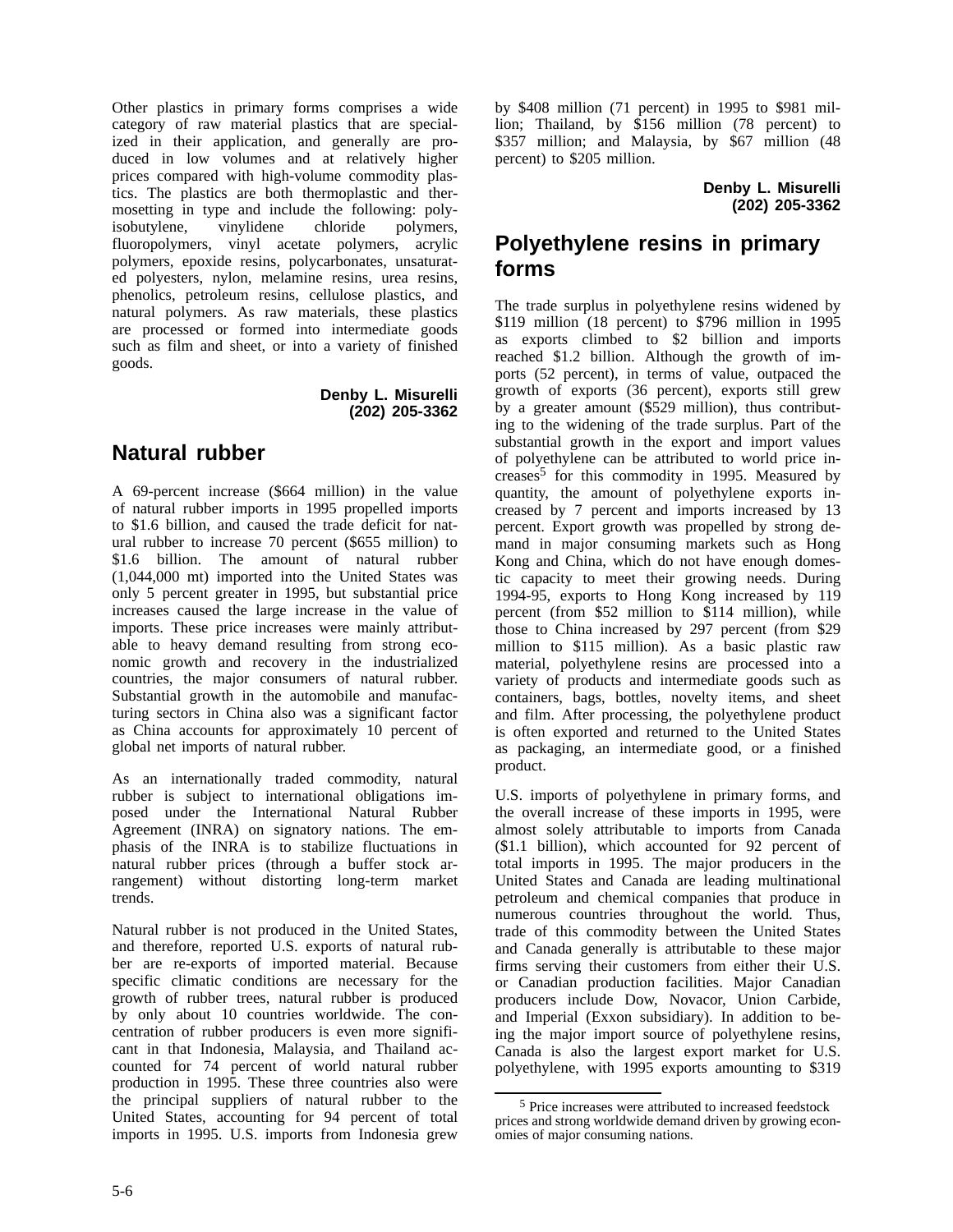million. The composition of U.S. imports is about equally split between high-density polyethylene equally split between high-density and low-density polyethylene; while the export trade is dominated by low-density polyethylene.

> **Denby L. Misurelli (202) 205-3362**

## **Plastic or rubber in semifabricated form**

A substantial growth in exports of semifabricated rubber and plastic articles combined with a slight increase in imports resulted in an increase in the trade surplus of \$159 million (12 percent) to \$1.5 billion in 1995. U.S. exports (\$4.1 billion) of these products rose by 14 percent (\$520 million), while imports (\$2.6 billion) rose by 16 percent (\$361 million). Leading U.S. export markets in 1995 were Canada (\$1.1 billion), Mexico (\$556 million), and the Netherlands (\$244 million). These countries also accounted for 52 percent of 1995 imports. Large export markets for these products exist with Canada and Mexico because of close proximity and interrelated markets with the United States (many of these products require additional manufacture before final consumption). Increased exports are attributable to the growth in world demand for packaging materials. Major import sources of semifabricated rubber or plastic goods, by value, were Canada and Japan, which accounted for 29 percent and 19 percent, respectively, of total imports in 1995. Canada also accounted for the major growth in U.S. imports in 1995, with imports advancing by \$107 million (16 percent) to \$764 million.

This category of products includes a variety of products such as waste, scrap, monofilaments, profiles, shapes, thread, cord, sheets, and film of plastic or rubber. The dominant category of traded goods, however, is plastic film and sheet. In 1995, film and sheet constituted 87 percent, by value, of U.S. imports and 92 percent of U.S. exports of these products. The majority of film and sheet is further processed into bags and other packaging materials, some of which is imported into the United States in association with manufactured products or as finished packaging. The United States maintained a trade deficit in plastic sacks and bags in 1994, which further deteriorated by 47 percent to \$180 million in 1995.

> **Denby L. Misurelli (202) 205-3362**

## **Benzenoid Commodity Chemicals**

The U.S. trade surplus in benzenoid commodity chemicals increased by \$281 million (24 percent) to \$1.4 billion in 1995 primarily because of the growth in U.S. exports of monomers used to make plastics resins. A monomer is one of the repeating molecular units comprising the long chain of a polymeric substance. For example, styrene is the monomer for polystyrene, a common plastic resin.

Total exports of benzenoid commodity chemicals rose by \$702 million (45 percent) to \$2.3 billion in 1995. Combined exports of  $\varepsilon$ -caprolactam, styrene, terephthalic acid (PTA), and p-xylene, valued at a total of \$1.9 billion in 1995, accounted for 85 percent of the total increase in U.S. exports of benzenoid commodity chemicals. The principal 1995 export market for this latter group of chemicals was Taiwan (\$729 million). Production problems occurring in the Asia/Pacific region in 1994 at plants producing these chemicals were not fully resolved in 1995, thus necessitating an increase in imports of intermediate chemicals from other world producers, principally the United States.

Exports of styrene, an intermediate chemical used in the production of polystyrene resins, increased by \$275 million (38 percent) to \$1.0 billion in 1995. Styrene exports represented 19 percent of the value of U.S. styrene production in 1995. Taiwan (\$440 million) and Japan (\$131 million), combined, accounted for 57 percent by value of all U.S. exports of this chemical. According to trade journal sources, demand for styrene and its derivatives is growing faster in Asia than in any other part of the world.<sup>6</sup> However, styrene production plants in the Asia/Pacific region are expected to come fully on stream over the next 3 years, reducing the area's need for imports of this product from the United States and Europe.<sup>7</sup> Like styrene, PTA and  $\varepsilon$ -caprolactam are utilized as monomers in the manufacture of plastics resins. The principal markets for PTA in 1995 were Taiwan (\$126 million), Malaysia (\$97 million), and China (\$81 million). The principal markets for  $\varepsilon$ -caprolactam, a monomer used to produce nylon 6 and nylon 6/6, were Taiwan (\$84 million) and Canada (\$34 million). p-Xylene, another feedstock, is used in the manufacture of PTA. Mexico was the principal market for U.S. exports of this chemical in 1995, accounting for \$182 million

<sup>6</sup> *Chemical Marketing Reporter,* "Styrene is Finally Reaching the Bottom," Dec. 25, 1995, pp. 3, 12. See also, Chemical Marketing Reporter, "Aromatics Makers Face Dilemma," Apr. 1, 1996, pp. 4, 13.

<sup>7</sup> *Chemical Week,* "New Asia Plants Will Hurt Profits," Jan. 24, 1996, p. 44. Also, Chemical Week, "Pending Surpluses Spoil Upbeat Mood," Apr. 10, 1996, p. 44.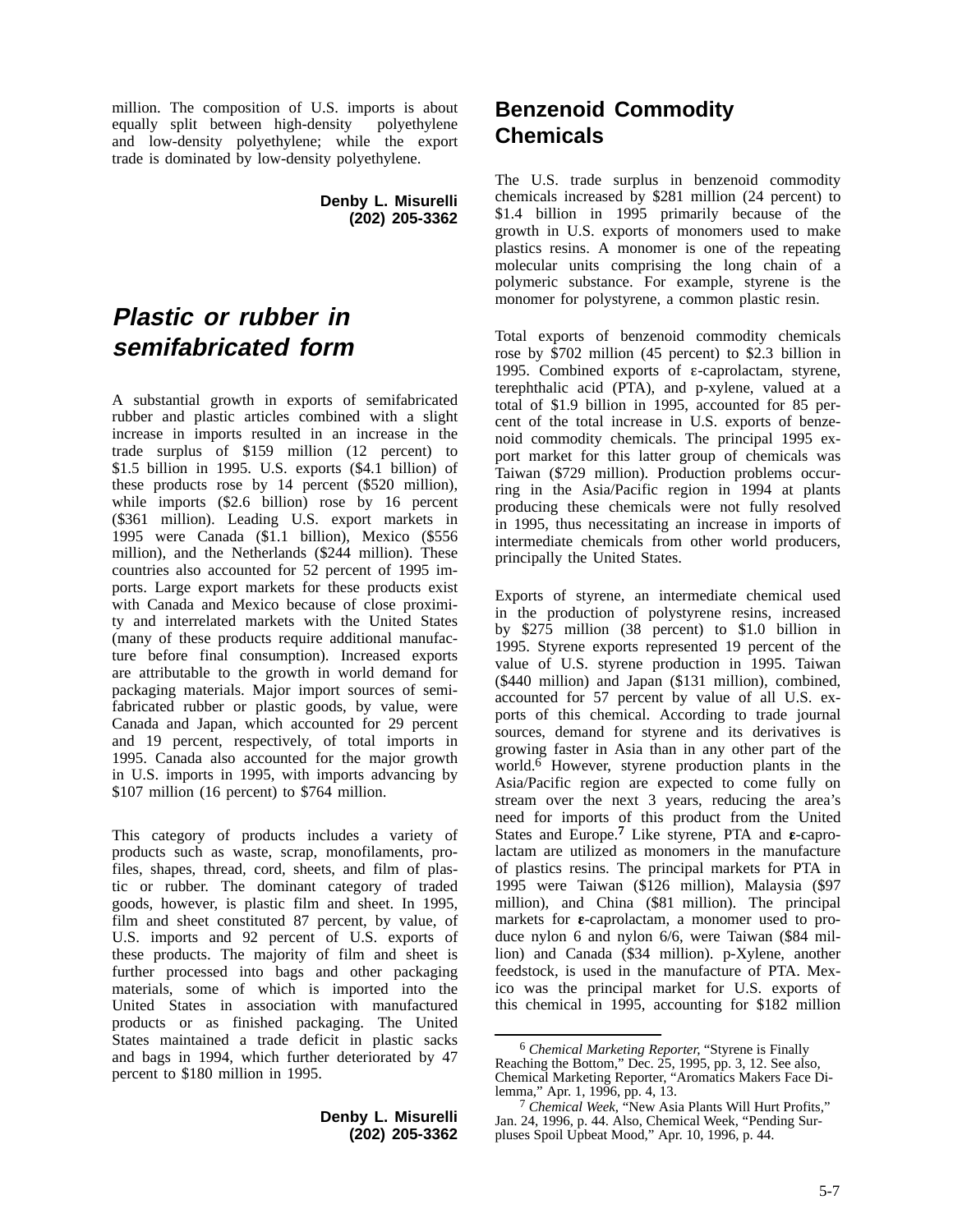or 53 percent of all exports of this chemical. Because of limited production capacity, Mexico must source p-xylene externally as a raw material for the production of PTA and dimethyl terephthalate.

Imports of benzenoid commodity chemicals grew by \$421 million (107 percent) to \$813 million in 1995. Such imports represented only about 6 percent of apparent U.S. consumption of these chemicals in 1995. Canada was the largest foreign source, and accounted for the greatest increase in imports of these chemicals during 1995, representing 51 percent of the value of total imports. The principal product imported from Canada in 1995 was styrene, valued at \$209 million. U.S. styrene production could not meet both the increased U.S. and foreign demand for this chemical, hence imports were needed to supplement domestic supply. Virtually all styrene imported from Canada entered duty free under the provisions of the North American Free Trade Agreement (NAFTA). Total NAFTA imports of this group of chemicals was \$223 million in 1995, with Canada and Mexico accounting for 82 percent and 18 percent, respectively, of the total value of these products.

> **Ed Matusik (202) 205-3356**

## **Salts and Certain Other Inorganic Chemicals**

During 1994-95, the U.S. trade surplus for chemical salts and certain other inorganic chemicals rose by \$262 million (81 percent) to \$583 million. The value of U.S. exports of these products, including catalysts and certain doped electronic chemicals, rose by \$632 million (25 percent) to \$3.1 billion. Increased U.S. exports to the EU, Japan, Canada, and Korea accounted for most (63 percent) of the change. Buoyed by a relatively strong economy, imports also rose in 1995, but less sharply, climbing by \$370 million (17 percent) to \$2.5 billion. Increased U.S. imports from Japan, the EU, China, and Canada accounted for almost all (93 percent) of the 17-percent increase. About one-half of the total increase was accounted for by a sharp rise of imports of certain doped chemicals to be used in electronics. According to industry observers, the U.S. semiconductor industry experienced sharp growth in 1995, thereby accounting for most of the rise in these imports.8

About one-half of the increase in U.S. exports for these products during 1994-95 was accounted for by a rise of U.S. exports of catalytic preparations, including reaction initiators and accelerators, (up by \$200 million (28 percent) to \$925 million and by

 increased U.S. exports of certain doped chemicals to be used in electronics, (up by \$116 million (33 percent) to \$467 million. Industry sources attribute the increased value of U.S. exports of catalysts and reaction initiators and accelerators during 1994-95 to new chemical capacity overseas, which increased the demand for catalysts, and to higher prices for precious metals during that period (some catalysts include a precious metal component, usually palladium or platinum). Catalysts are used in catalytic converters for automobiles, in petroleum refining, in environmental retrofitting of industrial plants, and in chemical manufacture. Reaction initiators and accelerators, which are closely related to catalysts, are used in chemical processing, especially in the polymerization of olefins to form plastics.

The United States exported these catalysts to 74 countries in 1995. The top five markets for these exports in 1995 were Canada (\$153 million), Japan (\$110 million), the Netherlands (\$67 million), South Korea (\$62 million), and Mexico (\$55 million). The broadly distributed nature of these exports is demonstrated by the fact that exports to these top five countries accounted for less than one-half (48 percent) the total value of catalyst exports in 1995. About one-half of the increase in catalyst exports in 1995 (\$200 million) was attributed to a rise in exports to Canada (up by \$39 million), South Korea (up by \$33 million), and China (up by \$31 million).

U.S. exports of doped chemicals in the form of discs or wafers rose in value by \$116 million (33 percent) to \$467 million in 1995. Most of the increase was accounted for by a growth of exports to Japan, which rose in value by \$69 million (69 percent) to \$169 million. Industry sources attribute the rise in exports to Japan to increased Japanese investments in U.S. plants producing electronic materials. The investment was reportedly stimulated by a relatively cheap U.S. dollar compared with the Japanese yen. The average unit value of U.S. exports of these doped chemicals to other markets rose steeply, by 37 percent. According to an industry source, the rise in the average unit value of these exports was likely related to an increase in the average diameter of doped discs or wafers that were exported, thereby allowing more electronic chips to be made per disc or wafer.

> **Jack A. Greenblatt (202) 205-3353**

### **Fertilizers**

A significant export increase yielded a \$222 million (30-percent) expansion in the U.S. trade surplus in fertilizers to \$962 million in 1995. U.S. fertilizer exports grew by \$539 million (19 percent) to \$3.3 billion owing to significant increases in exports to China and India.

<sup>8</sup> U.S. industry representative, telephone interview by USITC staff, Aug. 15, 1996.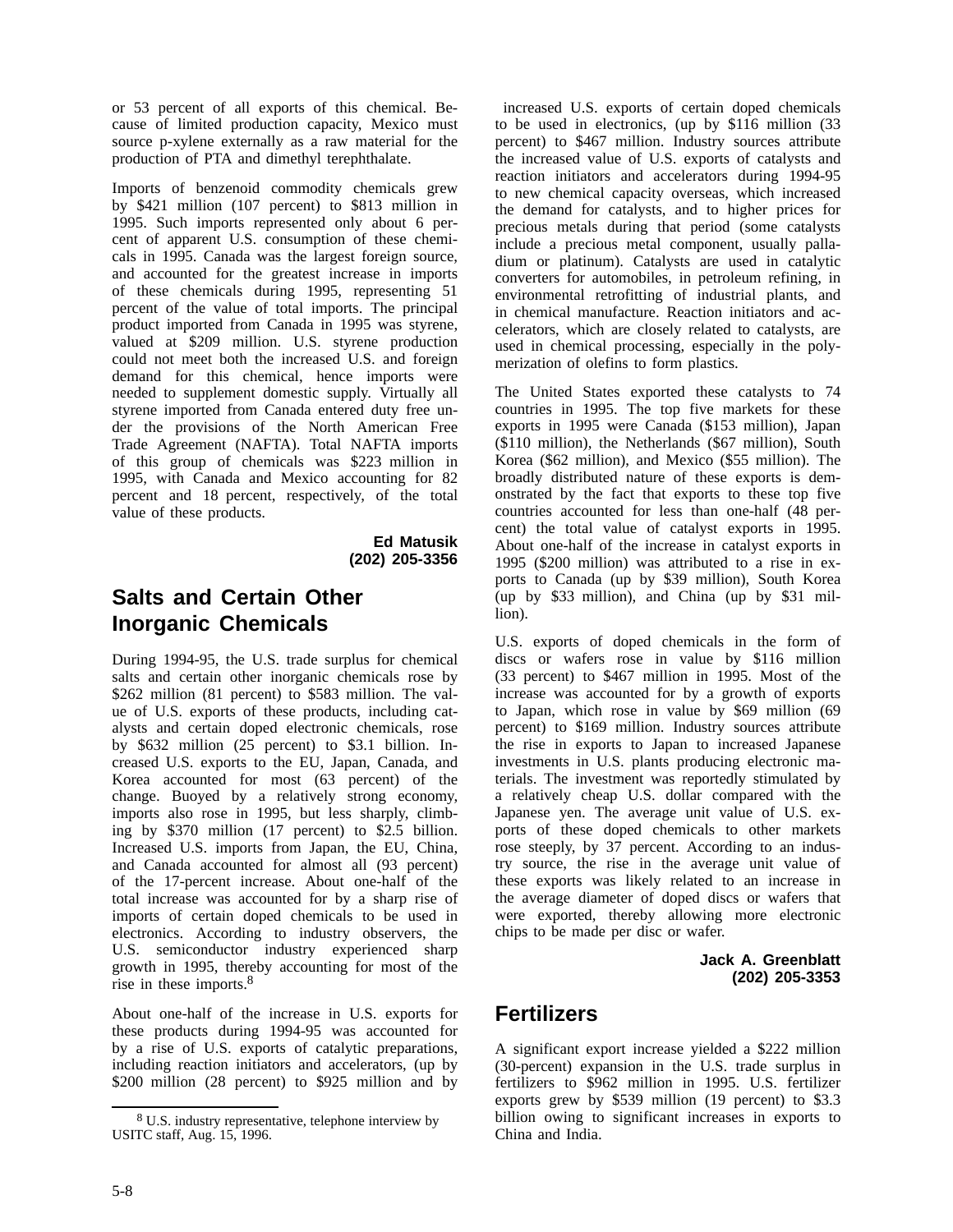China and India are traditionally the major export markets for U.S. nitrogenous and phosphatic fertilizers. The \$260 million increase (28 percent) to \$1.2 billion in U.S. exports to China of fertilizers is characteristic of Chinese purchasing patterns, which frequently exhibit significant annual changes. Although China tends to purchase fertilizers from foreign suppliers primarily during periods when the country has ample hard currency to pay for these products and when prices are as low as they were during 1995, other nonfiscal factors may take precedence in procurement decisions. For example, significant lag times in fertilizer distribution to end users in the Chinese market, caused by lack of a modern infrastructure, often disrupts procurement and can result in major shifts in U.S. fertilizer exports to China. The increase in fertilizer exports to India of \$150 million (113 percent) to \$284 million was largely attributed to increased purchases of diammonium phosphate during July-December of 1995 to ensure adequate supplies for set-in crops and to build inventory for the spring. Indian fertilizer procurement traditionally defies market norms in order to keep suppliers off-guard and ensure favorable prices.

U.S. imports of fertilizers increased by \$317 million (16 percent) in 1995 to \$2.4 billion. This growth was due primarily to nitrogenous fertilizer imports, particularly ammonia. The United States has sustained import reliance in nitrogenous fertilizers for many years. Reported increases in purchases of ammonia from Trinidad and Tobago of \$92 million (39 percent) to a \$330 million total and ammonia and ammonium nitrate from Russia of \$110 million (112 percent) to a \$208 million total were the major contributors to the rise in the total value of fertilizer imports in 1995. Ammonia is the building block of all nitrogenous fertilizer production and U.S. ammonia production is currently inadequate to satisfy domestic demand. U.S. direct investment joint ventures in Trinidad and Tobago increased export-oriented ammonia production capacity during 1995. U.S. production of nitric acid,9 a key input for ammonium nitrate production, is also inadequate to satisfy domestic demand. Available U.S. nitric acid production was primarily used as an intermediate input for use in the production of urea ammonium nitrate solution fertilizers and ammonium nitrate. U.S.-produced ammonium nitrate was primarily consumed in explosives used by the U.S. coal indu**s**try. Fertilizer grade amm**o**nium nitrate was imported primarily from Russia.

> **Cynthia Trainor (202) 205-3354**

<sup>9</sup> From ammonia as primary input.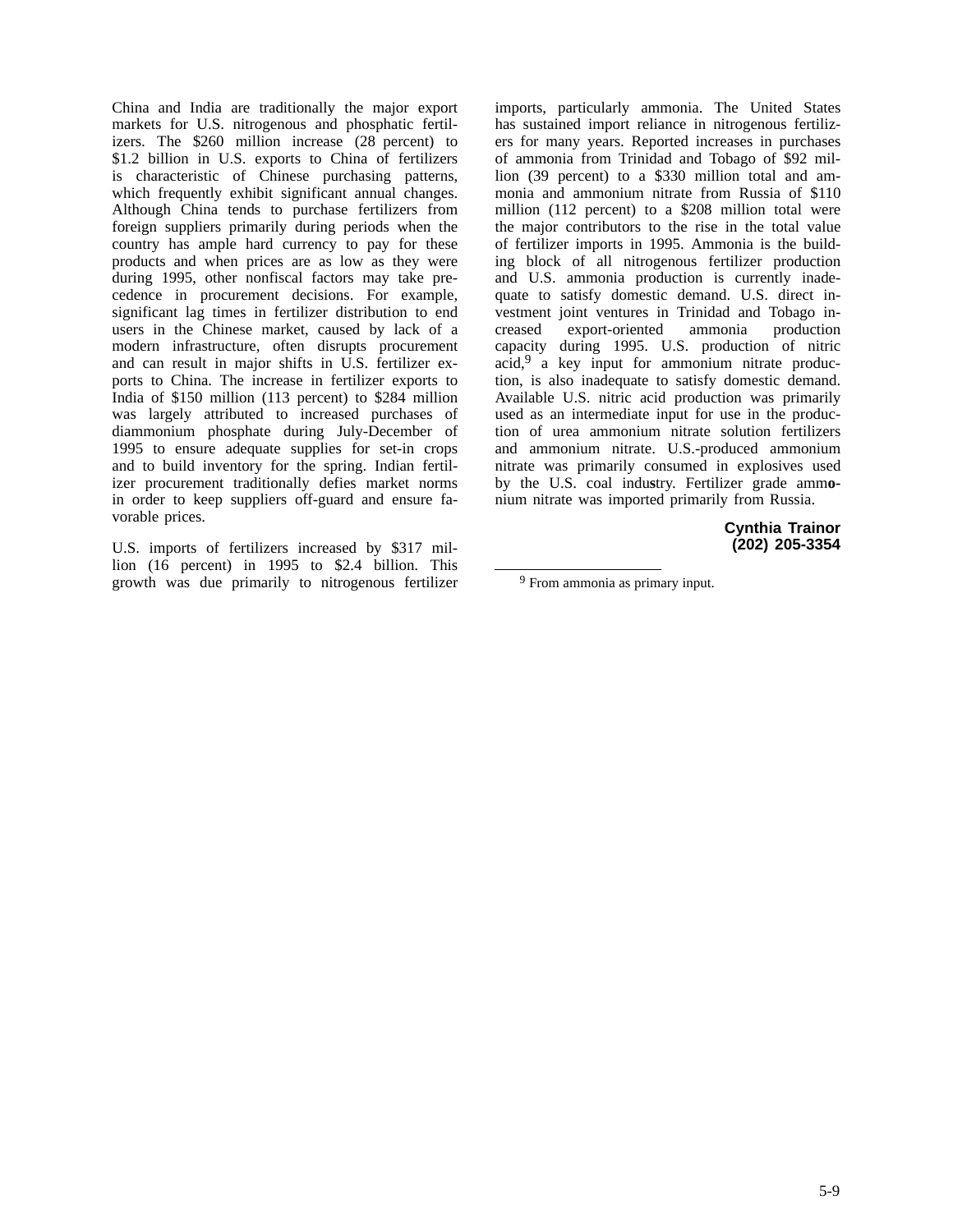#### **Table 5-3 Chemical and related products sector: U.S. trade for selected industry/commodity groups, by specified periods, Jan. 1994-Dec. 19951**

|                            |                                                                                        |                |                 | Change, 1995 from 1994 |                    |
|----------------------------|----------------------------------------------------------------------------------------|----------------|-----------------|------------------------|--------------------|
| USITC<br>code <sup>2</sup> | Industry/commodity group                                                               | 1994           | 1995            | Amount                 | <b>Percent</b>     |
|                            |                                                                                        |                | Million dollars |                        |                    |
| CH008                      | Other olefins:                                                                         |                |                 |                        |                    |
|                            |                                                                                        | 190            | 242             | 52                     | 27.4               |
|                            |                                                                                        | 38<br>152      | 53<br>189       | 15<br>37               | 39.5<br>24.3       |
| CH009                      | Primary aromatics:                                                                     |                |                 |                        |                    |
|                            |                                                                                        | 138            | 208             | 70                     | 50.7               |
|                            |                                                                                        | 158            | 246             | 88                     | 55.7               |
|                            |                                                                                        | -20            | -38             | -18                    | $-90.0$            |
| CH010                      | Benzenoid commodity chemicals:                                                         |                |                 |                        |                    |
|                            |                                                                                        | 1,555<br>392   | 2,258<br>813    | 703<br>421             | 45.2<br>107.4      |
|                            |                                                                                        | 1,163          | 1,445           | 282                    | 24.2               |
| CH011                      | Benzenoid specialty chemicals:                                                         |                |                 |                        |                    |
|                            |                                                                                        | 4,073          | 4,551           | 478                    | 11.7               |
|                            |                                                                                        | 2,281          | 3,179           | 898                    | 39.4               |
| CH012                      | Miscellaneous organic chemicals:                                                       | 1,792          | 1,372           | -420                   | $-23.4$            |
|                            |                                                                                        | 5,890          | 8.013           | 2,123                  | 36.0               |
|                            |                                                                                        | 4.442          | 4,968           | 526                    | 11.8               |
|                            |                                                                                        | 1,448          | 3,045           | 1,597                  | 110.3              |
| CH013                      | Selected inorganic chemicals and elements:                                             |                |                 |                        |                    |
|                            |                                                                                        | 790            | 997             | 207                    | 26.2               |
|                            |                                                                                        | 1,235<br>-445  | 1,658<br>-661   | 423<br>-216            | 34.3<br>$-48.5$    |
| CH014                      | Inorganic acids:                                                                       |                |                 |                        |                    |
|                            |                                                                                        | 160            | 166             | 6                      | 3.8                |
|                            | $Imports \ldots \ldots \ldots \ldots \ldots \ldots \ldots \ldots \ldots \ldots \ldots$ | 199            | 209             | 10                     | 5.0                |
|                            |                                                                                        | -39            | -43             | -4                     | $-10.3$            |
| CH015                      | Salts and other inorganic chemicals:                                                   |                |                 |                        |                    |
|                            |                                                                                        | 2,487<br>2,166 | 3.119<br>2,536  | 632<br>370             | 25.4<br>17.1       |
|                            |                                                                                        | 321            | 583             | 262                    | 81.6               |
| CH016                      | Chlor-alkali chemicals:                                                                |                |                 |                        |                    |
|                            |                                                                                        | 594            | 899             | 305                    | 51.3               |
|                            |                                                                                        | 149            | 210             | 61                     | 40.9               |
|                            | Trade balance                                                                          | 445            | 689             | 244                    | 54.8               |
| CH017                      | Industrial gases:                                                                      | 105            | 114             | 9                      | 8.6                |
|                            |                                                                                        | 42             | 47              | 5                      | 11.9               |
|                            |                                                                                        | 63             | 67              | 4                      | 6.3                |
| CH018                      | Fertilizers:                                                                           |                |                 |                        |                    |
|                            |                                                                                        | 2,780          | 3,319           | 539                    | 19.4               |
|                            |                                                                                        | 2,040<br>740   | 2,357<br>962    | 317<br>222             | 15.5<br>30.0       |
| CH019                      | Paints, inks, and related item, and certain                                            |                |                 |                        |                    |
|                            | components thereof:                                                                    |                |                 |                        |                    |
|                            |                                                                                        | 2,057          | 2,340           | 283                    | 13.8               |
|                            | $Imports \ldots \ldots \ldots \ldots \ldots \ldots \ldots \ldots \ldots \ldots \ldots$ | 1,148          | 1,425           | 277                    | 24.1               |
| CH020                      |                                                                                        | 909            | 915             | 6                      | 0.7                |
|                            | Synthetic organic pigments:                                                            | 299            | 283             | -16                    | -5.4               |
|                            |                                                                                        | 339            | 341             | 2                      | 0.6                |
|                            |                                                                                        | -40            | -58             | -18                    | $-45.0$            |
| CH021                      | Synthetic dyes and azoic couplers:                                                     |                |                 |                        |                    |
|                            |                                                                                        | 227            | 267             | 40                     | 17.6               |
|                            |                                                                                        | 595<br>-368    | 569<br>-302     | -26<br>66              | $-4.4$<br>17.9     |
| CH022                      | Synthetics tanning agents:                                                             |                |                 |                        |                    |
|                            |                                                                                        | 11             | 14              | 3                      | 27.3               |
|                            |                                                                                        | 6              | 6               | $\binom{3}{3}$         | 4.4                |
|                            |                                                                                        | 5              | 8               |                        | 60.0               |
| CH023                      | Natural tanning and dyeing materials:                                                  |                |                 |                        |                    |
|                            |                                                                                        | 19<br>58       | 17<br>52        | -2<br>-6               | $-10.5$<br>$-10.3$ |
|                            |                                                                                        | -39            | -35             | 4                      | 10.3               |
| CH024                      | Photographic chemicals and preparations:                                               |                |                 |                        |                    |
|                            |                                                                                        | 383            | 506             | 123                    | 32.1               |
|                            |                                                                                        | 650            | 749             | 99                     | 15.2               |
|                            |                                                                                        | -267           | -243            | 24                     | 9.0                |

See footnotes at end of table.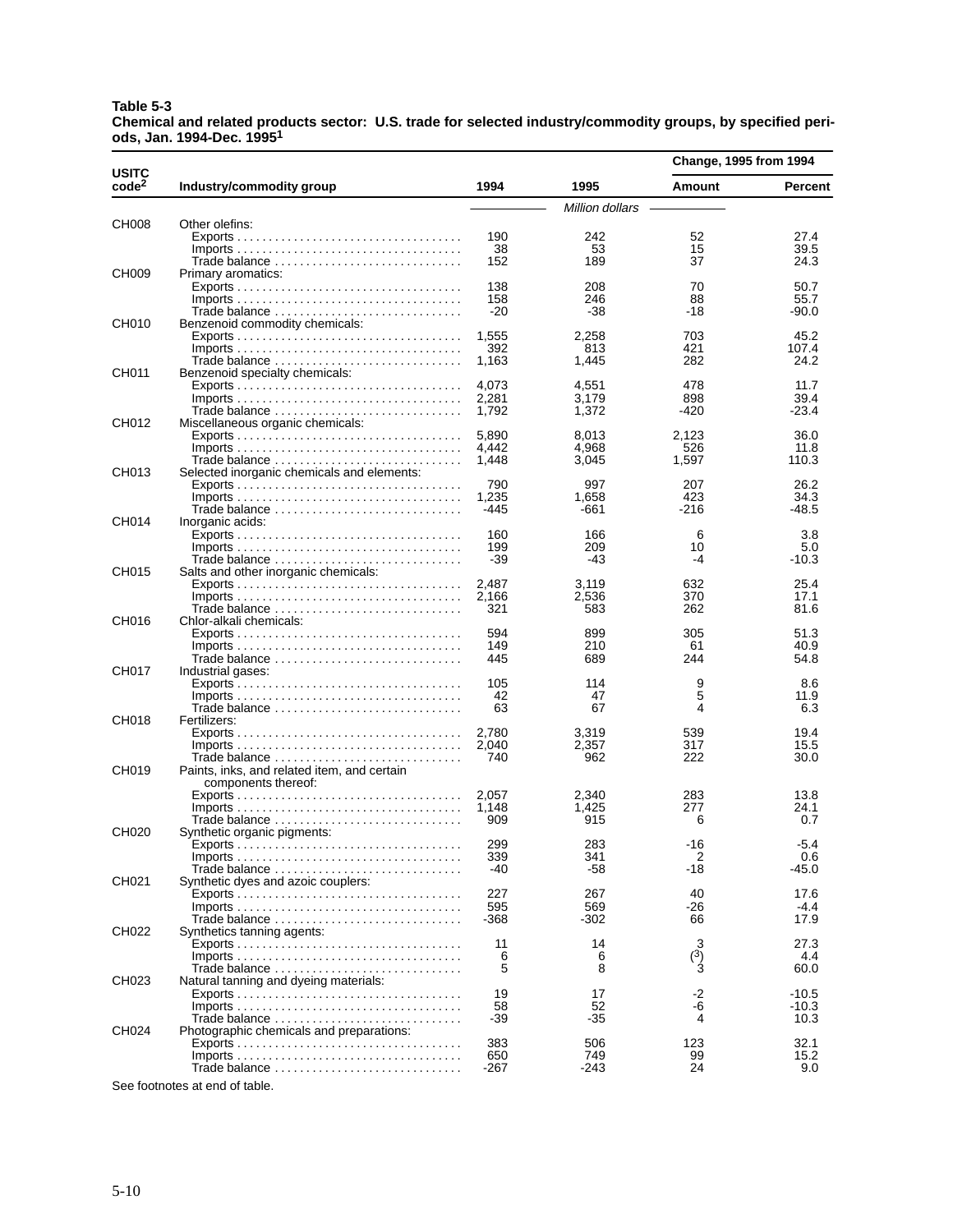#### **Table 5-3—Continued**

**Chemical and related products sector: U.S. trade for selected industry/commodity groups, by specified periods, Jan. 1994-Dec. 19951**

|                                   |                                                                                 |                |                 | Change, 1995 from 1994 |              |
|-----------------------------------|---------------------------------------------------------------------------------|----------------|-----------------|------------------------|--------------|
| <b>USITC</b><br>code <sup>2</sup> | Industry/commodity group                                                        | 1994           | 1995            | Amount                 | Percent      |
|                                   |                                                                                 |                | Million dollars |                        |              |
| CH025                             | Pesticide products and formulations:                                            |                |                 |                        |              |
|                                   |                                                                                 | 1,736<br>852   | 1,969           | 233                    | 13.4<br>19.4 |
|                                   | Trade balance                                                                   | 884            | 1,017<br>952    | 165<br>68              | 7.7          |
| CH026                             | Adhesives and glues:                                                            |                |                 |                        |              |
|                                   |                                                                                 | 308            | 348             | 40                     | 13.0         |
|                                   |                                                                                 | 134<br>174     | 138<br>210      | 4<br>36                | 3.0<br>20.7  |
| CH027                             | Medicinal chemicals, except antibiotics:                                        |                |                 |                        |              |
|                                   |                                                                                 | 6,086          | 6,470           | 384                    | 6.3          |
|                                   |                                                                                 | 5,691          | 7,075           | 1,384                  | 24.3         |
| CH028                             | Antibiotics:                                                                    | 395            | -605            | $-1,000$               | (4)          |
|                                   |                                                                                 | 1,528          | 1,621           | 93                     | 6.1          |
|                                   |                                                                                 | 1,280          | 1,580           | 300                    | 23.4         |
|                                   |                                                                                 | 248            | 41              | $-207$                 | $-83.5$      |
| CH029                             | Essential oils and other flavoring materials:                                   | 848            | 910             | 62                     | 7.3          |
|                                   |                                                                                 | 624            | 810             | 186                    | 29.8         |
|                                   | Trade balance                                                                   | 224            | 100             | -124                   | $-55.4$      |
| CH030                             | Perfumes, cosmetics, and toiletries:                                            |                |                 |                        |              |
|                                   |                                                                                 | 1,715<br>1,055 | 1,875<br>1,168  | 160<br>113             | 9.3<br>10.7  |
|                                   | Trade balance                                                                   | 660            | 707             | 47                     | 7.1          |
| CH031                             | Soaps, detergents, and surface-active agents:                                   |                |                 |                        |              |
|                                   |                                                                                 | 1,454          | 1,644           | 190                    | 13.1         |
|                                   |                                                                                 | 556<br>898     | 653<br>991      | 97<br>93               | 17.4<br>10.4 |
| CH032                             | Miscellaneous chemicals and specialties:                                        |                |                 |                        |              |
|                                   |                                                                                 | 1,371          | 1,572           | 201                    | 14.7         |
|                                   |                                                                                 | 733            | 901             | 168                    | 22.9         |
| CH033                             | Explosives, propellant powders and related items:                               | 638            | 671             | 33                     | 5.2          |
|                                   |                                                                                 | 252            | 250             | -2                     | $-0.8$       |
|                                   |                                                                                 | 196            | 187             | -9                     | -4.6         |
|                                   | Trade balance                                                                   | 56             | 63              | 7                      | 12.5         |
| CH034                             | Polyethylene resins in primary forms:                                           | 1,459          | 1,988           | 529                    | 36.3         |
|                                   |                                                                                 | 783            | 1,192           | 409                    | 52.2         |
|                                   |                                                                                 | 676            | 796             | 120                    | 17.8         |
| CH035                             | Polypropylene resins in primary forms:                                          | 449            | 660             | 211                    | 47.0         |
|                                   |                                                                                 | 155            | 190             | 35                     | 22.6         |
|                                   |                                                                                 | 294            | 470             | 176                    | 59.9         |
| CH036                             | Polyvinyl chloride resins in primary forms:                                     |                |                 |                        |              |
|                                   | $Imports \ldots \ldots \ldots \ldots \ldots \ldots \ldots \ldots \ldots \ldots$ | 671<br>182     | 856<br>192      | 185<br>10              | 27.6<br>5.5  |
|                                   | Trade balance                                                                   | 489            | 664             | 175                    | 35.8         |
| CH037                             | Styrene polymers in primary forms:                                              |                |                 |                        |              |
|                                   |                                                                                 | 662            | 790             | 128                    | 19.3         |
|                                   | <i>Imports</i><br>Trade balance                                                 | 300<br>362     | 351<br>439      | 51<br>77               | 17.0<br>21.3 |
| CH038                             | Saturated polyester resins:                                                     |                |                 |                        |              |
|                                   |                                                                                 | 491            | 640             | 149                    | 30.3         |
|                                   |                                                                                 | 197            | 242             | 45                     | 22.8         |
| CH039                             | Other plastics in primary forms:                                                | 294            | 398             | 104                    | 35.4         |
|                                   |                                                                                 | 4,670          | 5,398           | 728                    | 15.6         |
|                                   |                                                                                 | 1,684          | 1,937           | 253                    | 15.0         |
|                                   | Trade balance                                                                   | 2,986          | 3,461           | 475                    | 15.9         |
| CH040                             | Styrene-butadiene rubber in primary forms:                                      | 298            | 353             | 55                     | 18.5         |
|                                   |                                                                                 | 137            | 159             | 22                     | 16.1         |
|                                   | Trade balance                                                                   | 161            | 194             | 33                     | 20.5         |
| CH041                             | Other synthetic rubber:                                                         | 874            |                 | 137                    | 15.7         |
|                                   |                                                                                 | 491            | 1,011<br>557    | 66                     | 13.4         |
|                                   | Trade balance                                                                   | 383            | 454             | 71                     | 18.5         |

See footnotes at end of table.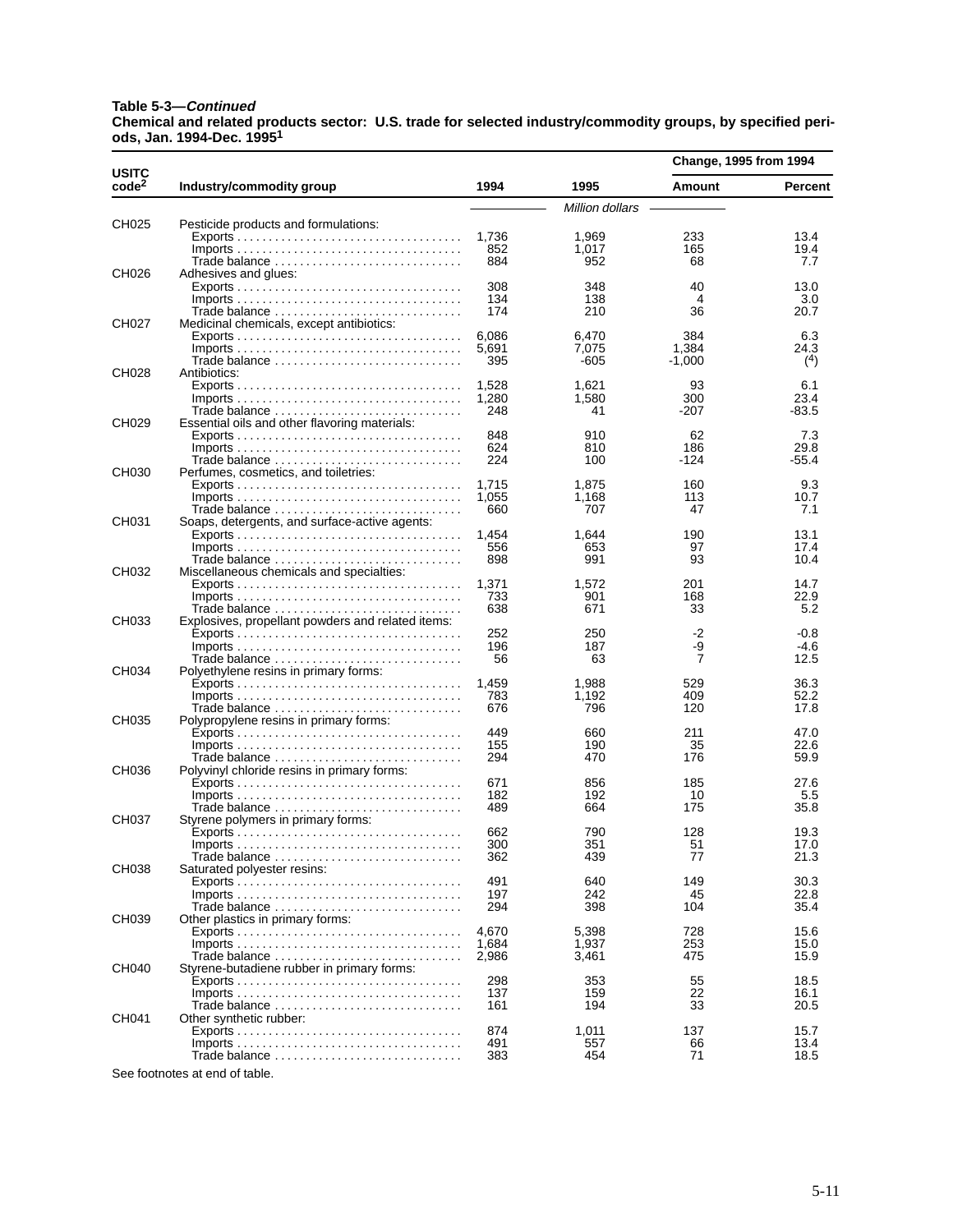#### **Table 5-3—Continued**

**Chemical and related products sector: U.S. trade for selected industry/commodity groups, by specified periods, Jan. 1994-Dec. 19951**

|                                   |                                                                                        |          |                 | Change, 1995 from 1994 |                |
|-----------------------------------|----------------------------------------------------------------------------------------|----------|-----------------|------------------------|----------------|
| <b>USITC</b><br>code <sup>2</sup> | Industry/commodity group                                                               | 1994     | 1995            | Amount                 | <b>Percent</b> |
|                                   |                                                                                        |          | Million dollars |                        |                |
| CH042                             | Pneumatic tires and tubes (new):                                                       |          |                 |                        |                |
|                                   |                                                                                        | 1,614    | 1,869           | 255                    | 15.8           |
|                                   |                                                                                        | 2.960    | 3.073           | 113                    | 3.8            |
|                                   | Trade balance                                                                          | $-1.346$ | $-1.204$        | 142                    | 10.6           |
| CH043                             | Other tires:                                                                           |          |                 |                        |                |
|                                   |                                                                                        | 79       | 73              | -6                     | $-7.6$         |
|                                   |                                                                                        | 114      | 121             |                        | 6.1            |
|                                   | Trade balance                                                                          | $-35$    | $-48$           | $-13$                  | $-37.1$        |
| CH044                             | Plastic or rubber semifabricated forms:                                                |          |                 |                        |                |
|                                   |                                                                                        | 3.596    | 4.116           | 520                    | 14.5           |
|                                   |                                                                                        | 2.286    | 2.647           | 361                    | 15.8           |
|                                   | Trade balance $\ldots, \ldots, \ldots, \ldots, \ldots, \ldots, \ldots, \ldots$         | 1,310    | 1,469           | 159                    | 12.1           |
| <b>CH045</b>                      | Plastic containers and closures:                                                       |          |                 |                        |                |
|                                   |                                                                                        | 1.060    | 1.264           | 204                    | 19.2           |
|                                   |                                                                                        | 968      | 1,210           | 242                    | 25.0           |
|                                   | Trade balance                                                                          | 92       | 54              | $-38$                  | $-41.3$        |
| CH046                             | Hose, belting and plastic pipe:                                                        |          |                 |                        |                |
|                                   |                                                                                        | 1.027    | 1,137           | 110                    | 10.7           |
|                                   |                                                                                        | 855      | 991             | 136                    | 15.9           |
|                                   | Trade balance                                                                          | 172      | 146             | $-26$                  | $-15.1$        |
| CH047                             | Miscellaneous rubber or plastics products:                                             |          |                 |                        |                |
|                                   |                                                                                        | 3.110    | 3.253           | 143                    | 4.6            |
|                                   |                                                                                        | 4.456    | 4.914           | 458                    | 10.3           |
|                                   | Trade balance                                                                          | $-1.346$ | $-1.661$        | $-315$                 | $-23.4$        |
| <b>CH048</b>                      | Gelatin:                                                                               |          |                 |                        |                |
|                                   |                                                                                        | 36       | 42              | 6                      | 16.7           |
|                                   |                                                                                        | 90       | 102             | 12                     | 13.3           |
|                                   | Trade balance                                                                          | $-54$    | $-60$           | -6                     | $-11.1$        |
| CH049                             | Natural rubber:                                                                        |          |                 |                        |                |
|                                   |                                                                                        | 33       | 42              | 9                      | 27.3           |
|                                   | $Imports \ldots \ldots \ldots \ldots \ldots \ldots \ldots \ldots \ldots \ldots \ldots$ | 965      | 1.629           | 664                    | 68.8           |
|                                   |                                                                                        | $-932$   | $-1,587$        | $-655$                 | $-70.3$        |

1 Import values are based on Customs value; export values are based on f.a.s. value, U.S. port of export.

 $^2$  This coding system is used by the U.S. International Trade Commission to identify major groupings of HTS import and export items for trade monitoring purposes.<br> $3$  Less than \$500,000.

<sup>4</sup> Not meaningful for purposes of comparison.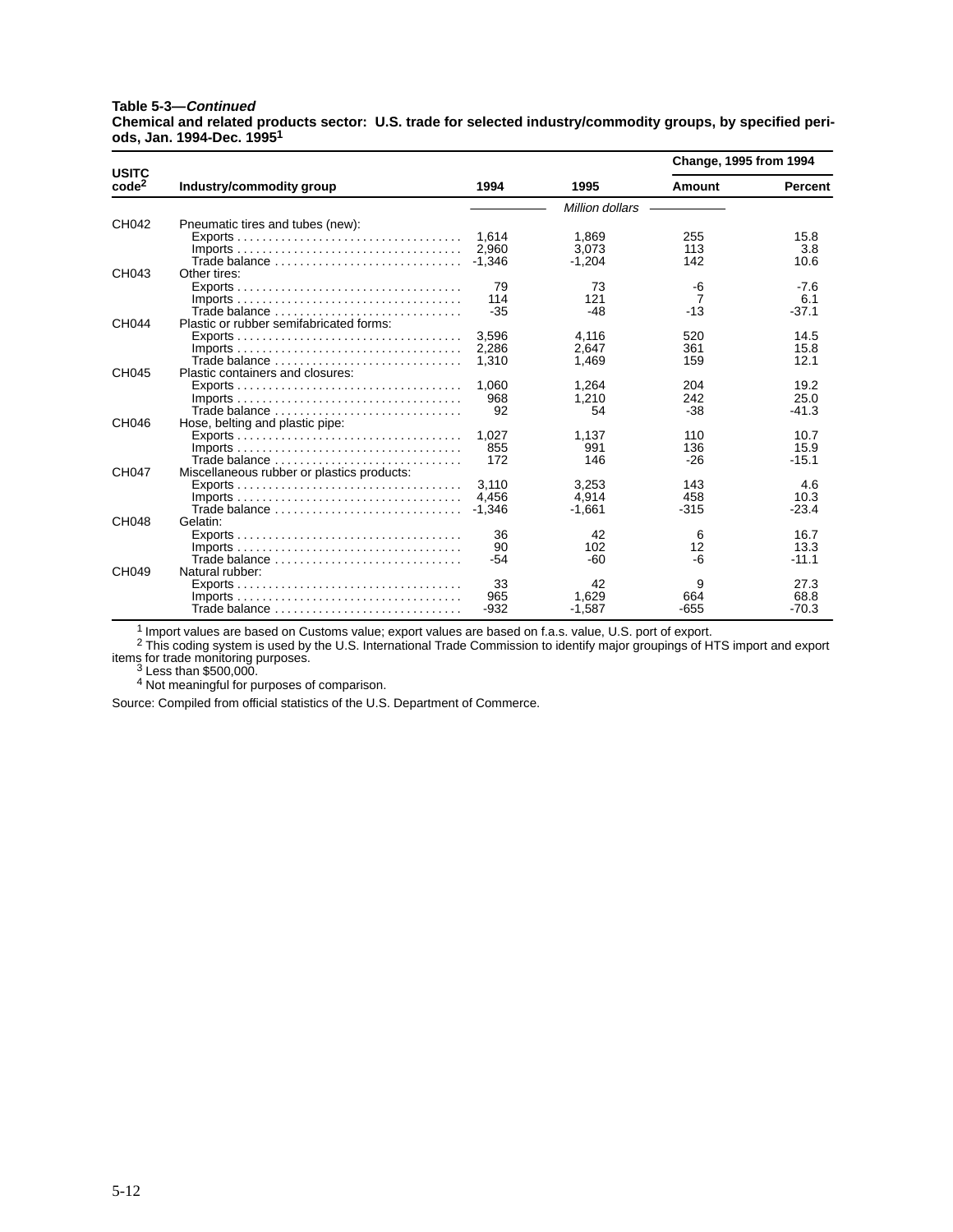# **CHAPTER 6 Energy-Related Products**

The overall U.S. trade deficit in terms of energy-related products increased by \$1.6 billion (4 percent) to \$47.5 billion in 1995, compared to the previous year (table 6-1). Historically, the United States has maintained a trade deficit in the energy-related products sector primarily because of an increased reliance on imported crude petroleum. The primary sources of U.S. imports of energy-related products are Canada, Venezuela, Saudi Arabia, and Mexico (figure 6-1). U.S. imports of energy-related products increased by \$3 billion (5 percent) in 1995 to \$60.3 billion. Crude petroleum accounted for 70 percent of these imports in 1995. The primary markets for U.S. exports of energy-related products are Canada, Japan, and Mexico. U.S. exports of energy-related products increased by \$1.4 billion (12 percent) in 1995 to \$12.8 billion. Petroleum products accounted for 52 percent of these exports and coal, coke, and related products accounted for 35 percent in 1995.

The United States and Canada are connected by a sophisticated and intricate system of pipelines that carry natural gas, crude petroleum, and refined petroleum products between the two countries. Also, an intricate system of interconnection grids shares electricity across the border. The U.S. trade deficit with Canada rose by \$1.1 billion (10 percent) in 1995 to \$12.6 billion, primarily as a result of increased imports of electricity that fluctuate regularly depending upon usage, and a nearly \$2.00 per barrel increase in the price of crude petroleum imports.

Venezuela and Saudi Arabia are also major sources of both crude petroleum and refined petroleum products for the U.S. market. The U.S. bilateral trade deficits with Saudi Arabia and Venezuela, both of which are members of OPEC, as well as with all of the OPEC nations combined, increased in 1995. Overall, the U.S. trade deficit with OPEC increased by \$1.7 billion. Venezuela, historically a major supplier of petroleum products to U.S. markets, accounted for \$1.2 billion of this deficit.

The U.S. trade deficit with the EU in energy-related products declined by \$1.9 billion in 1995 to \$1 billion because of increased U.S. exports of coal to these markets. U.S. exports of coal to the EU increased because production in the EU-coal-producing countries was unable to keep pace with de-

mand in Europe, where several states were emerging from recession. The U.S. energy-related products trade deficit with Latin America increased by \$2.1 billion in 1995 to \$14.6 billion, primarily as a result of increased U.S. imports of petroleum products, mainly motor fuels from Mexico.

# **Commodity Analysis**

## **Crude Petroleum**

U.S. imports of crude petroleum, which accounted for \$42.1 billion (22 percent) of the total U.S. trade deficit in 1995, accounted for 55 percent of domestic consumption (in terms of both quantity and value) in 1995. U.S. imports began to increase in late 1985 when crude petroleum prices declined because of an oversupply on the world market. This development resulted in the reduced profitability of certain high-cost U.S. stripper wells, many of which were then shut down.<sup>1</sup> Consequently, annual U.S. production has declined steadily from 3.3 billion barrels in 1985 to 2.4 billion barrels in 1995.

The quantity of U.S. imports of crude petroleum actually decreased slightly in 1995, falling by 2 percent to 2.7 billion barrels; however, the price per barrel of crude increased by an average of \$2.00 per barrel, resulting in the value of imports increasing from \$38.5 billion in 1994 to \$42.1 billion in 1995, or by 9 percent. World crude prices rose in 1995 in response to increased production by non-OPEC producers, which tend to be the highprice producers, and decreased production by some OPEC producers, which tend to be the low-priced producers. Saudi Arabia, Canada, Venezuela, and Mexico continued to be the principal sources of U.S. imports. OPEC nations together accounted for more than 50 percent of total U.S. imports of crude petroleum in 1995. Industry sources forecast that U.S. imports of crude petroleum could account for over 60 percent of domestic consumption by the year 2000, as demand increases and domestic production continues to decrease.

<sup>&</sup>lt;sup>1</sup> A stripper well is one in which the average per well production rate in a given field is 10 barrels per day or less during the year under consideration.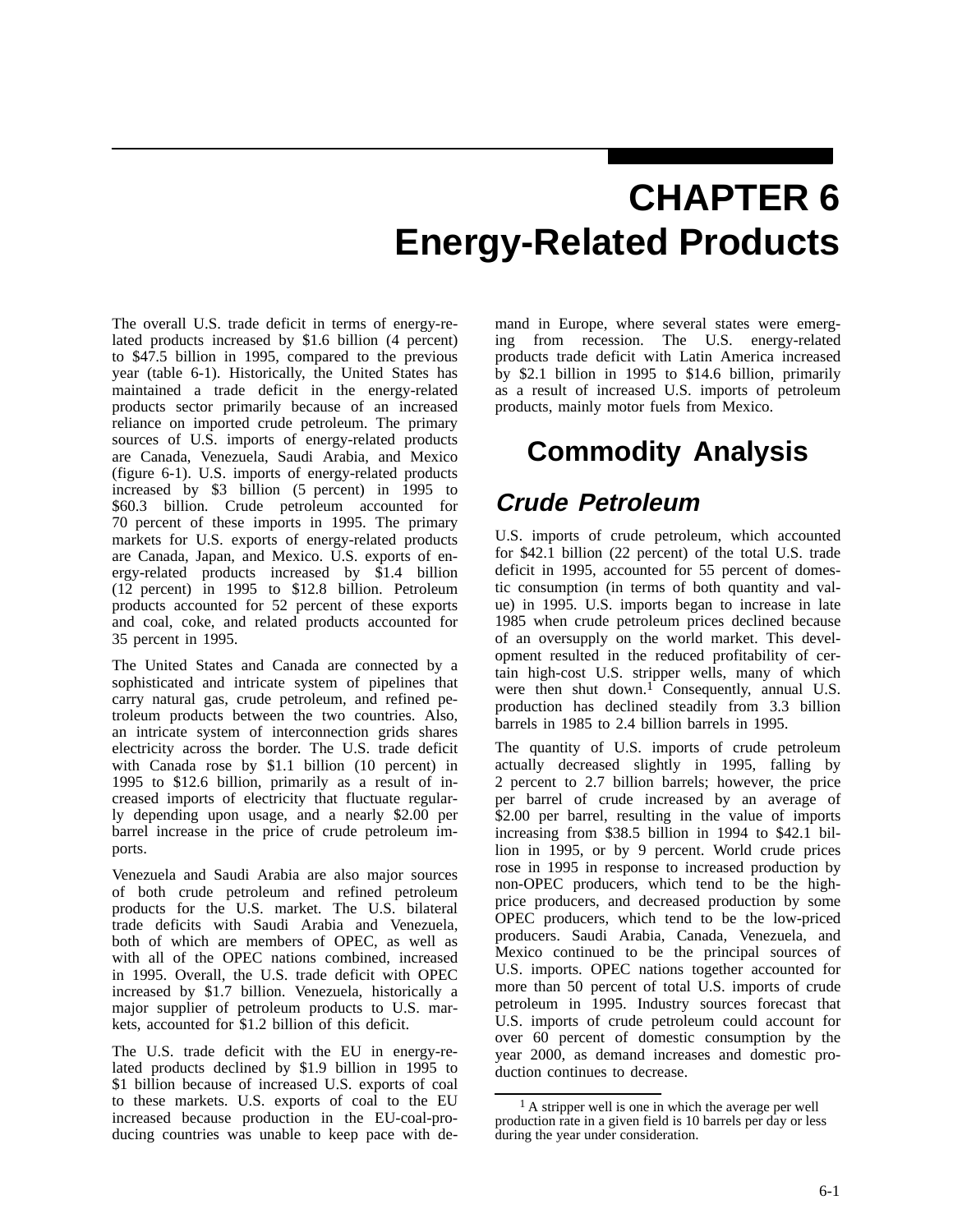**Table 6-1**

**Energy-related products: U.S. exports of domestic merchandise, imports for consumption, and merchandise trade balance, by selected countries and country groups, 1994 and 19951**

|                                       |                                                                                                                      |                                                                                                                        | <b>Change, 1995 from 1994</b>                                                            |                                                                                                   |
|---------------------------------------|----------------------------------------------------------------------------------------------------------------------|------------------------------------------------------------------------------------------------------------------------|------------------------------------------------------------------------------------------|---------------------------------------------------------------------------------------------------|
| ltem                                  | 1994                                                                                                                 | 1995                                                                                                                   | <b>Amount</b>                                                                            | <b>Percent</b>                                                                                    |
|                                       |                                                                                                                      | Million dollars                                                                                                        |                                                                                          |                                                                                                   |
| U.S. exports of domestic merchandise: | 1,527<br>137<br>30<br>1,089<br>3<br>295<br>1<br>1,695<br>20<br>16<br>6,657                                           | 1,663<br>160<br>37<br>1,357<br>19<br>370<br>1<br>1,744<br>38<br>11<br>7,441                                            | 136<br>23<br>7<br>269<br>17<br>75<br>(2)<br>49<br>18<br>-5<br>784                        | 8.9<br>16.9<br>21.8<br>24.7<br>608.4<br>25.6<br>-10.2<br>2.9<br>93.1<br>$-33.3$<br>11.8           |
| CBERA<br>Central and Eastern Europe   | 11,470<br>2,549<br>287<br>2,773<br>716<br>3,890<br>769<br>118                                                        | 12,842<br>3,140<br>329<br>3,283<br>819<br>3,706<br>662<br>160                                                          | 1,373<br>590<br>42<br>510<br>103<br>-184<br>$-108$<br>43                                 | 12.0<br>23.2<br>14.5<br>18.4<br>14.4<br>$-4.7$<br>$-14.0$<br>36.3                                 |
| U.S. imports for consumption:         | 12,975<br>6,541<br>7,420<br>5,027<br>4.530<br>3,399<br>2,067<br>212<br>1,257<br>1,539<br>12,376                      | 14,213<br>7,804<br>7,596<br>6,083<br>4,784<br>2,784<br>2,287<br>235<br>1.699<br>1,676<br>11,176                        | 1,238<br>1,263<br>176<br>1,056<br>254<br>-615<br>220<br>23<br>442<br>137<br>$-1,200$     | 9.5<br>19.3<br>2.4<br>21.0<br>5.6<br>-18.1<br>10.6<br>10.7<br>35.2<br>8.9<br>-9.7                 |
| CBERA<br>Central and Eastern Europe   | 57,344<br>5,491<br>23,562<br>15,186<br>1,242<br>2,084<br>971<br>76                                                   | 60,336<br>4,206<br>25,305<br>17,835<br>974<br>1,796<br>802<br>5                                                        | 2,993<br>-1.285<br>1,743<br>2,649<br>-267<br>-288<br>-169<br>$-72$                       | 5.2<br>-23.4<br>7.4<br>17.4<br>$-21.5$<br>$-13.8$<br>-17.4<br>$-93.9$                             |
| U.S. merchandise trade balance:       | -11.448<br>-6,404<br>-7,389<br>$-3,939$<br>-4,527<br>$-3,104$<br>-2,066<br>1,483<br>$-1,238$<br>$-1,523$<br>$-5,720$ | $-12,550$<br>-7.644<br>$-7,559$<br>-4.726<br>-4,764<br>$-2,414$<br>-2,286<br>1,509<br>$-1,661$<br>$-1,665$<br>$-3,735$ | -1,102<br>-1,240<br>-170<br>-787<br>-237<br>690<br>-220<br>27<br>-424<br>$-142$<br>1,985 | -9.6<br>-19.4<br>$-2.3$<br>-20.2<br>$-5.2$<br>22.2<br>$-10.7$<br>1.8<br>$-34.2$<br>$-9.3$<br>34.7 |
| Central and Eastern Europe            | $-45.874$<br>$-2,942$<br>-23,275<br>-12,413<br>$-526$<br>1,806<br>-202<br>41                                         | -47,494<br>$-1,066$<br>$-24,976$<br>$-14,552$<br>-155<br>1,910<br>-140<br>156                                          | $-1,620$<br>1,876<br>$-1,701$<br>$-2,139$<br>371<br>104<br>62<br>114                     | $-3.5$<br>63.8<br>$-7.3$<br>$-17.2$<br>70.5<br>5.8<br>30.7<br>276.5                               |

 $1 \over 1$  Import values are based on Customs value; export values are based on f.a.s. value, U.S. port of export.

2 Less than \$500,000.

Note.—Because of rounding, figures may not add to the totals shown. The countries shown are those with the largest total U.S. trade (U.S. imports plus exports) in these products in 1995.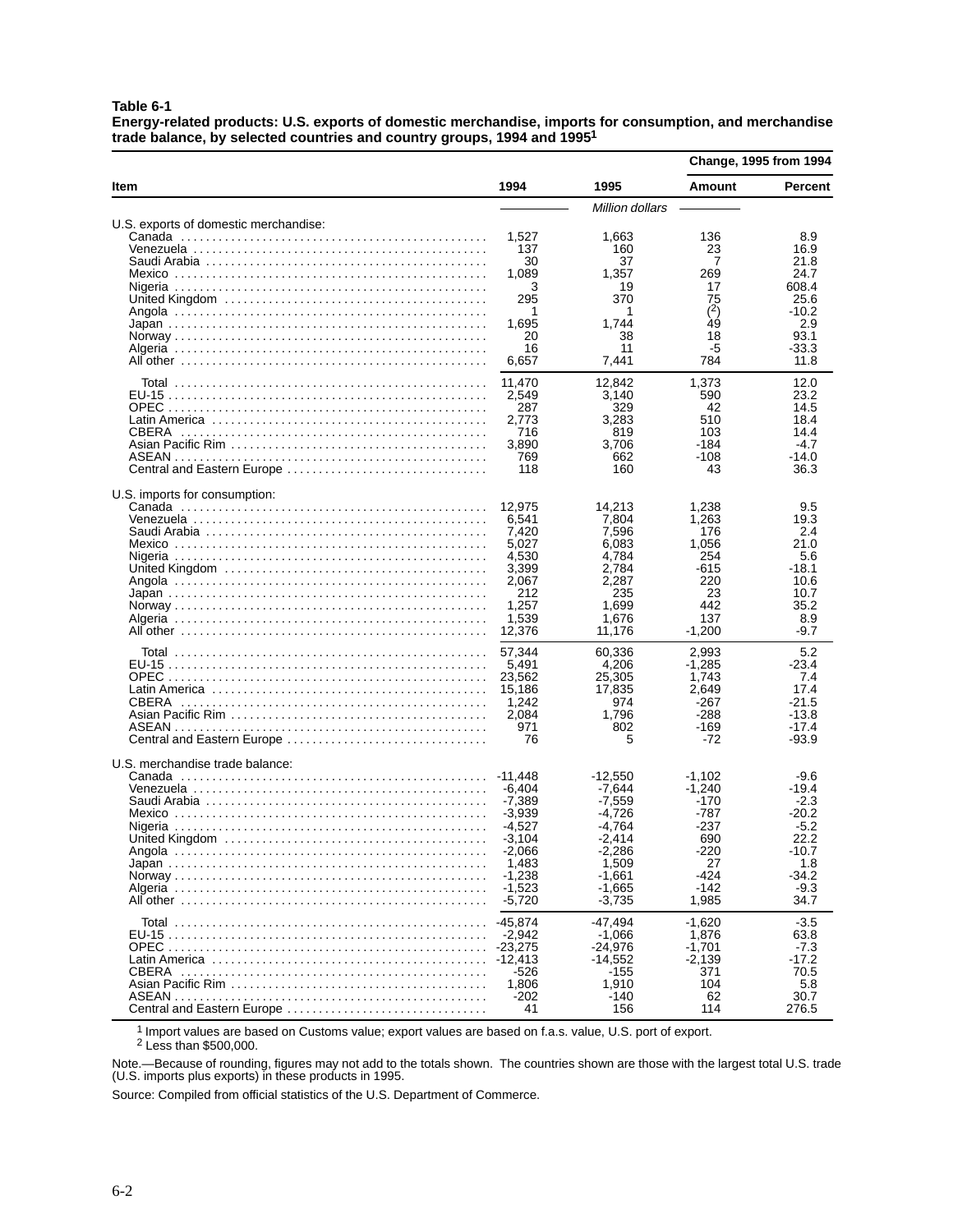**Figure 6-1**

**U.S. energy-related products sector imports, 1995: Leading U.S. imports, by major sources, and overall percentage change since 1994**



Source: Derived from official statistics of the U.S. Department of Commerce.

U.S. exports of crude petroleum do little to ease the total U.S. trade deficit. Since 1973, U.S. exports of crude petroleum have been prohibited, except as approved by the U.S. Government. Canada has been the only consistent market for these exports as part of a commercial exchange agreement between U.S. and Canadian refiners, and approved by the Secretary of the Department of Energy. In 1987, small shipments of Alaskan North Slope crude petroleum were approved for export to Korea, Taiwan, and Australia. U.S. exports decreased from 2.2 million barrels (valued at \$44 million) in 1994 to 73,000 barrels (valued at \$1.4 million) in 1995. Canada accounted for 99 percent of these exports. The decrease was primarily attributed to the rupture in the Colonial Pipeline that carries crude petroleum between the United States and Canada.

> **Cynthia B. Foreso (202) 205-3348**

### **Petroleum Products**

The U.S. trade deficit in petroleum products decreased by \$1.2 billion (28 percent) in 1995 to \$3.2 billion. The value of U.S. imports of petroleum products decreased from \$10.5 billion in 1994 to \$9.8 billion in 1995, or by 6 percent. Canada, Venezuela, and Algeria were the leading import sources of petroleum products, primarily gasoline and fuel oils. U.S. imports decreased primarily as a result of the inability of some nations to meet the environmental baselines for toxic air pollutants (TAPs) established as a performance measure for gasoline, under the provisions of the Clean Air Act Amendments.

The United States is not a major world exporter of petroleum products. The value of U.S. exports of petroleum products increased slightly in 1995, advancing by \$569 million (9 percent) to \$6.6 billion in 1995. Canada and Mexico were the major U.S. markets for these exports.

> **Cynthia B. Foreso (202) 205-3348**

## **Coal, Coke, and Related Chemical Products**

The United States is one of the world's largest suppliers of coal and remains a net exporter. The U.S. trade surplus in these products increased by \$816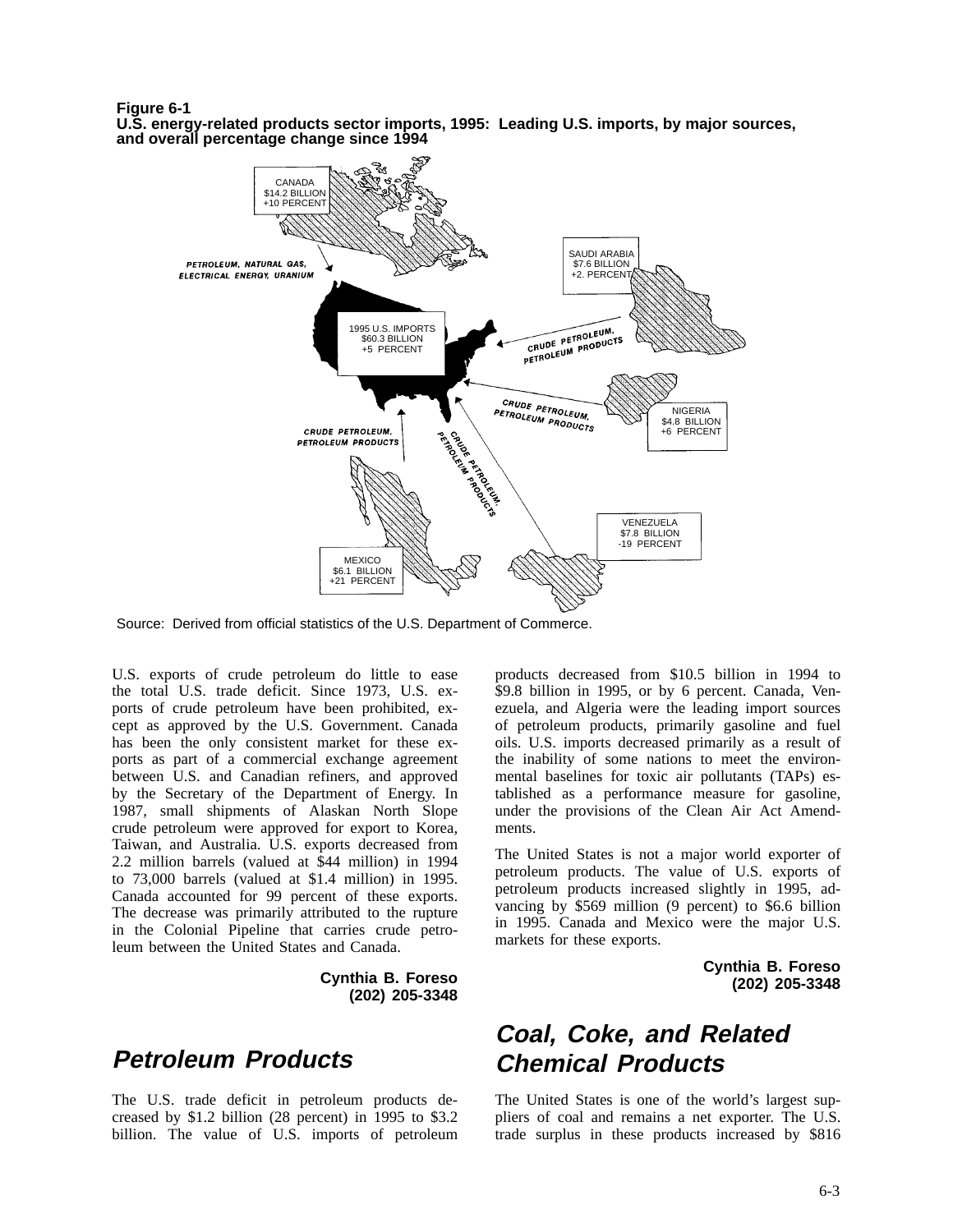million (31 percent) in 1995 to \$3.5 billion. U.S. exports of coal, coke, and related products increased by \$864 million (25 percent) to \$4.3 billion in 1995. The major markets for U.S. exports of these products continued to be Canada at \$543 million (13 percent); Japan, \$487 million (11 percent); and Italy, \$425 million (10 percent). Canada and Japan increased their imports of cleaner burning U.S. bituminous coals in order to meet environmental standards established in these nations. U.S. exports of coal to the EU and Eastern Europe increased by \$470 million to satisfy rising demand for cleaner coals and to offset production declines in Poland. U.S. exports of bituminous and lignite coals accounted for about 90 percent of total exports. These are high-quality, low-sulfur coals used primarily for the generation of electricity. The United States, which leads the world in total reserves and production of coal, is viewed as a secure source of coal on the world market.

U.S. imports of coal, coke, and related chemical products increased by 48 million (6 percent) in 1995 to \$847 million. Canada was the leading source of U.S. imports of coal and related chemical products, while Japan was the top source of U.S. imports of coke. Historically, Japan has imported metallurgical coal from several nations, including the United States, to produce and export coke, which is used in the production of steel.

#### **Cynthia B. Foreso (202) 205-3348**

#### **Table 6-2 Energy and related products sector: U.S. trade for selected industry/commodity groups, by specified periods, Jan. 1994-Dec. 19951**

|                                   | Industry/commodity group                                                               | 1994      | 1995            | Change, from 1994 to 1995 |                |
|-----------------------------------|----------------------------------------------------------------------------------------|-----------|-----------------|---------------------------|----------------|
| <b>USITC</b><br>code <sup>2</sup> |                                                                                        |           |                 | Amount                    | <b>Percent</b> |
|                                   |                                                                                        |           | Million dollars |                           |                |
| CH001                             | Electrical energy:                                                                     |           |                 |                           |                |
|                                   | $Exports \ldots \ldots \ldots \ldots \ldots \ldots \ldots \ldots \ldots \ldots \ldots$ | 30        | 47              | 17                        | 56.7           |
|                                   |                                                                                        | 960       | 856             | $-104$                    | $-10.8$        |
|                                   | Trade balance $\ldots \ldots \ldots \ldots \ldots \ldots \ldots \ldots \ldots \ldots$  | $-930$    | $-809$          | 121                       | 13.0           |
| CH002                             | Nuclear materials:                                                                     |           |                 |                           |                |
|                                   |                                                                                        | 1.226     | 965             | $-261$                    | $-21.3$        |
|                                   |                                                                                        | 1.114     | 1.127           | 13                        | 1.2            |
|                                   | Trade balance                                                                          | 112       | $-162$          | $-274$                    | (3)            |
| CH003                             | Coal, coke, and related chemicals products:                                            |           |                 |                           |                |
|                                   |                                                                                        | 3.464     | 4.328           | 864                       | 24.9           |
|                                   |                                                                                        | 799       | 847             | 48                        | 6.0            |
|                                   | Trade balance                                                                          | 2,665     | 3,481           | 816                       | 30.6           |
| CH004                             | Crude petroleum:                                                                       |           |                 |                           |                |
|                                   | $Exports \ldots \ldots \ldots \ldots \ldots \ldots \ldots \ldots \ldots \ldots$        | 44        |                 | $-43$                     | $-97.7$        |
|                                   |                                                                                        | 38.530    | 42.077          | 3.547                     | 9.2            |
|                                   | Trade balance $\ldots, \ldots, \ldots, \ldots, \ldots, \ldots, \ldots, \ldots$         | $-38.486$ | -42.076         | $-3.590$                  | $-9.3$         |
| <b>CH005</b>                      | Petroleum products:                                                                    |           |                 |                           |                |
|                                   |                                                                                        | 6.014     | 6.583           | 569                       | 9.5            |
|                                   |                                                                                        | 10.450    | 9.777           | $-673$                    | $-6.4$         |
|                                   | Trade balance                                                                          | -4.436    | $-3.194$        | 1.242                     | 28.0           |
| CH006                             | Natural gas and components:                                                            |           |                 |                           |                |
|                                   |                                                                                        | 568       | 775             | 207                       | 36.4           |
|                                   | $Imports \ldots \ldots \ldots \ldots \ldots \ldots \ldots \ldots \ldots \ldots \ldots$ | 5,201     | 5.157           | -44                       | $-0.8$         |
|                                   | Trade balance                                                                          | $-4.633$  | $-4.382$        | 251                       | 5.4            |
| CH007                             | Major primary olefins:                                                                 |           |                 |                           |                |
|                                   |                                                                                        | 123       | 145             | 22                        | 17.9           |
|                                   |                                                                                        | 289       | 496             | 207                       | 71.6           |
|                                   | Trade balance                                                                          | -166      | $-351$          | $-185$                    | $-111.4$       |

1 Import values are based on Customs value; export values are based on f.a.s. value, U.S. port of export.

<sup>2</sup> This coding system is used by the U.S. International Trade Commission to identify major groupings of HTS import and export items for trade monitoring purposes.

 $3$  Not meaningful for purposes of comparison.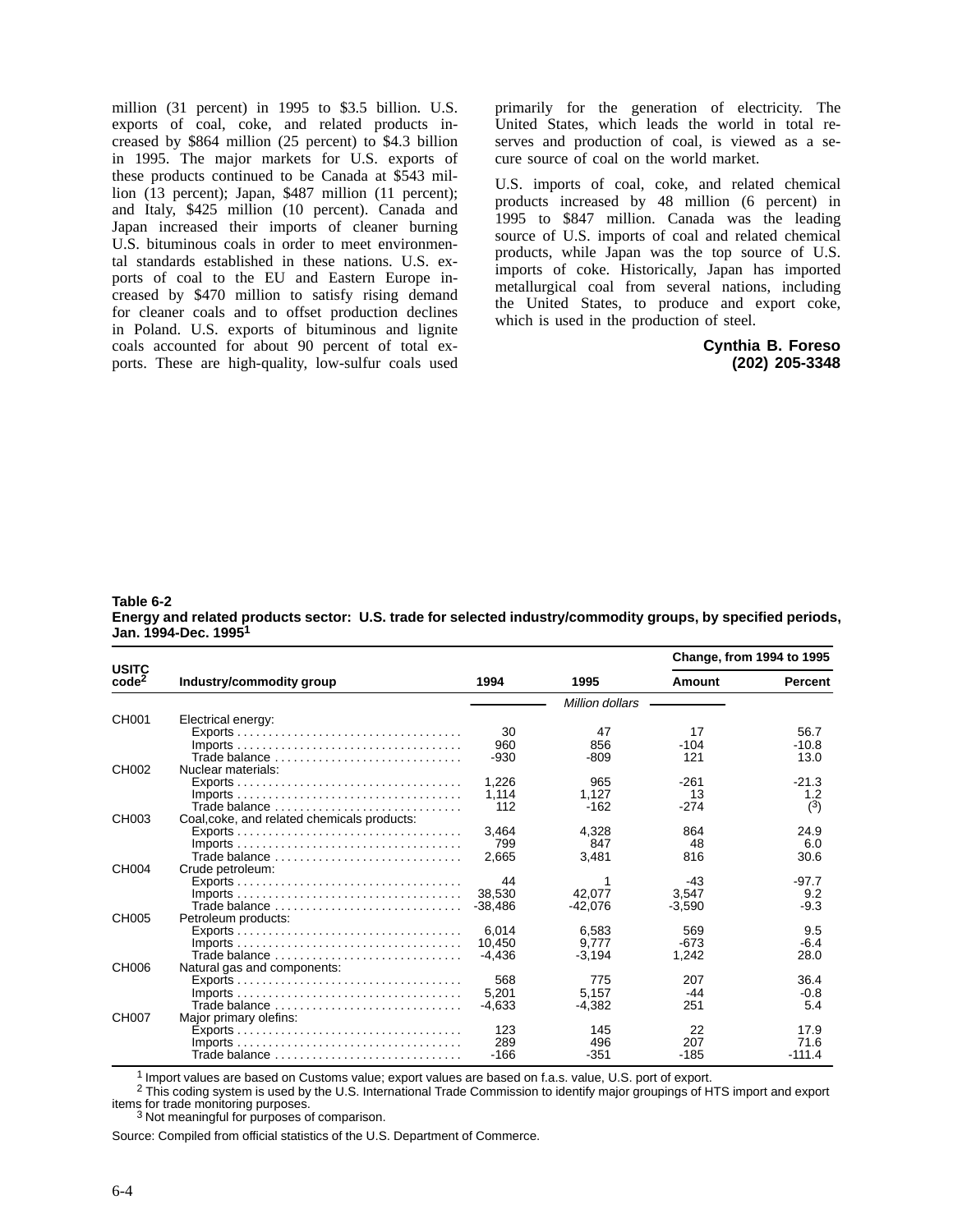# **CHAPTER 7 Textiles, Apparel, and Footwear1**

The U.S. trade deficit in textiles and apparel continued to widen in 1995, but by much less than in 1994, owing to a sharp pickup in exports and slower growth of imports. The deficit rose by \$1.5 billion (5 percent) to a record \$35.1 billion in 1995, compared with an increase of \$2.5 billion (8 percent) in 1994 (table 7-1). Exports grew by \$2.1 billion, or 16 percent, to a high of \$15.1 billion in 1995, up from a gain of \$1.3 billion, or 12 percent, in 1994. Imports advanced by \$3.6 billion, or 8 percent, to \$50.2 billion, down from an increase of \$3.8 billion, or 9 percent, in 1994. The decelerated rate of growth in imports mirrored the slowdown in consumer spending on apparel, which accounted for almost 80 percent of sector imports in 1995. Real personal consumption expenditures on apparel grew by 4.4 percent in 1995, after rising by 6.3 percent in 1994. The pickup in U.S. sector exports partly reflected larger shipments to Latin America, a major portion of which consisted of garment parts to be assembled and returned to the United States.

The structure of U.S. textile and apparel trade will become less restrictive as a result of the implementation of the Uruguay Round Agreement on Textiles and Clothing (ATC), which entered into force on January 1, 1995, as part of the World Trade Organization (WTO) agreements. The ATC replaced the Multifiber Arrangement (MFA), which had governed world trade in these goods since 1974, when it was established under the General Agreement on Tariffs and Trade (GATT). The MFA permitted the use of quotas without compensation, which is contrary to the general prohibition against their use under the GATT. Under the ATC, textiles and apparel will be gradually "integrated" into the GATT regime; that is, brought under GATT discipline and subject to the same rules as goods of other sectors. As WTO countries integrate their textile and apparel trade into the GATT regime, they are obligated to eliminate quotas on imports of such items from WTO countries and they cannot establish new quotas on the integrated items other than as provided under normal GATT rules.2

The GATT integration process will occur over a 10-year transition period in three stages. The first stage began on January 1, 1995, when WTO countries were obligated to integrate into the GATT regime at least 16 percent of their sector trade, based on 1990 import volume, and to increase the annual growth rates for quotas still in place with major suppliers by  $16$  percent.<sup>3</sup> The second stage begins in 1998, when at least another 17 percent of the trade is to be integrated, followed by at least an additional 18 percent in 2002. The rest of the trade is to be integrated at the end of the 10-year period. None of the products integrated by the United States in the first stage was under quota, and most of the goods scheduled for integration in the second and third stages either were not under quota or had underutilized quotas.4

For sector goods that have yet to be integrated into the GATT regime during the 10-year period, the ATC allows WTO countries to apply a "transitional safeguard" when imports of an item cause or threaten serious damage to a domestic industry making a like or directly competitive item. In 1995,

<sup>1</sup> The analysis for footwear appears at the end of this chapter.

<sup>&</sup>lt;sup>2</sup> The United States has textile and apparel quotas with 45 countries, 36 of which are WTO members. Non-WTO members, such as China and Taiwan, are not entitled to the benefits

<sup>2</sup>*—Cont.*

of quota liberalization under the ATC. U.S. imports of textiles and apparel that had been covered by the MFA (i.e., goods of cotton, other vegetable fibers, wool, manmade fibers, and silk blends) totaled \$44 billion in 1995.

<sup>3</sup> The acceleration of quota growth rates is based on the rates specified in the bilateral MFA agreements and in place on Dec. 31, 1994. The annual quota growth rates with the traditional Big Three Asian suppliers (Hong Kong, Korea, and Taiwan) and China are less than 3 percent, and those with most other suppliers are less than  $7$  percent. In the second and third stages of GATT integration, quota growth for major suppliers is to be increased by another 25 and 27 percent, respectively. For small suppliers (those accounting for 1.2 percent or less of an importing country's total quotas as of December 31, 1991), quota growth is to be advanced by one stage, that is, growth rates were to be increased by 25 percent in the first stage and are to be raised by another 27 percent in both the second and third stages.

<sup>4</sup> In the Statement of Administrative Action that accompanied the Uruguay Round Agreements Act, Public Law 103-465, the Clinton administration committed to defer the integration of the most sensitive goods until the end of the 10-year period. See Committee for the Implementation of Textile Agreements, "Final List of Products for Second, Third and Final Phase Integration of Textile and Apparel Products into GATT 1994," 60 *Federal Register* 21075, May 1, 1995.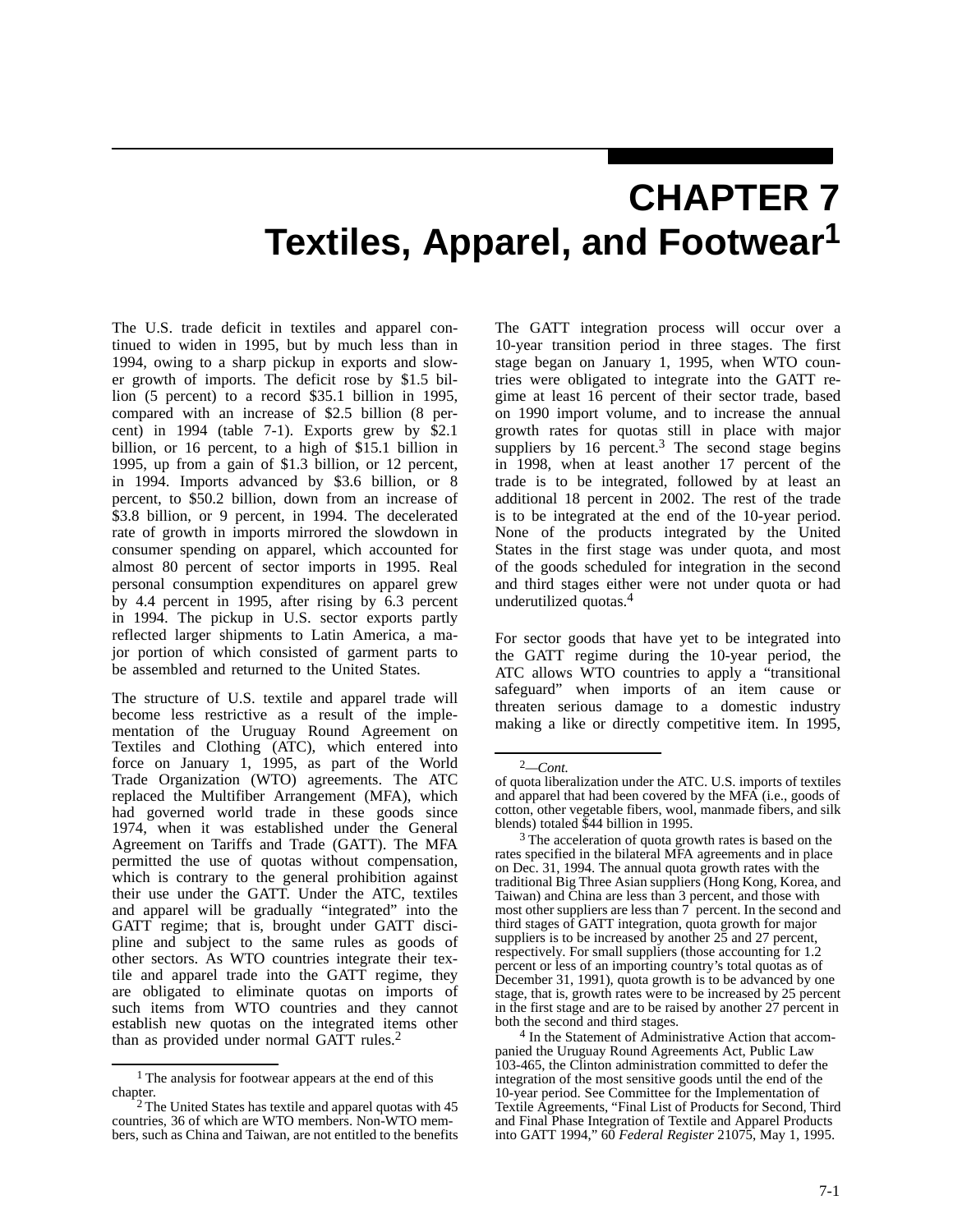**Table 7-1**

**Textiles and apparel: U.S. exports of domestic merchandise, imports for consumption, and merchandise trade balance, by selected countries and country groups, 1994 and 19951**

|                                                               |                                                                                                                                                                                                               |                                                                                                                                                                                                                 | <b>Change, 1995 from 1994</b>                                                                                                                            |                                                                                                                                                                           |
|---------------------------------------------------------------|---------------------------------------------------------------------------------------------------------------------------------------------------------------------------------------------------------------|-----------------------------------------------------------------------------------------------------------------------------------------------------------------------------------------------------------------|----------------------------------------------------------------------------------------------------------------------------------------------------------|---------------------------------------------------------------------------------------------------------------------------------------------------------------------------|
| ltem                                                          | 1994                                                                                                                                                                                                          | 1995                                                                                                                                                                                                            | Amount                                                                                                                                                   | <b>Percent</b>                                                                                                                                                            |
|                                                               |                                                                                                                                                                                                               | Million dollars                                                                                                                                                                                                 |                                                                                                                                                          |                                                                                                                                                                           |
| U.S. exports of domestic merchandise:                         | 152<br>2,237<br>356<br>2,348<br>126<br>200<br>902<br>1,076<br>134<br>36<br>5,467                                                                                                                              | 260<br>2,399<br>421<br>2,684<br>118<br>235<br>994<br>1,315<br>151<br>44<br>6,502                                                                                                                                | 108<br>162<br>65<br>336<br>-8<br>35<br>92<br>238<br>17<br>8<br>1,035                                                                                     | 70.9<br>7.2<br>18.3<br>14.3<br>$-6.2$<br>17.5<br>10.2<br>22.2<br>12.4<br>23.9<br>18.9                                                                                     |
| Central and Eastern Europe                                    | 13,033<br>1,798<br>440<br>5,550<br>2,588<br>2,445<br>314<br>36                                                                                                                                                | 15,123<br>2,059<br>433<br>6,458<br>3,159<br>2,925<br>357<br>55                                                                                                                                                  | 2,089<br>261<br>-8<br>908<br>570<br>480<br>43<br>19                                                                                                      | 16.0<br>14.5<br>-1.8<br>16.4<br>22.0<br>19.6<br>13.6<br>53.4                                                                                                              |
| U.S. imports for consumption:                                 | 7,349<br>2,431<br>4,606<br>1,689<br>2,924<br>2,934<br>1,623<br>809<br>1,634<br>1,798<br>18,778                                                                                                                | 7.048<br>3,704<br>4,556<br>2.012<br>2,818<br>2,588<br>1,781<br>688<br>1.820<br>1,861<br>21,326                                                                                                                  | -302<br>1,273<br>-50<br>323<br>-105<br>-346<br>158<br>-121<br>186<br>62<br>2,548                                                                         | -4.1<br>52.4<br>$-1.1$<br>19.1<br>-3.6<br>-11.8<br>9.7<br>-14.9<br>11.4<br>3.5<br>13.6                                                                                    |
| CBERA<br>Central and Eastern Europe                           | 46,574<br>4,072<br>1,597<br>8,134<br>4,639<br>25,006<br>5,654<br>350                                                                                                                                          | 50,201<br>4,308<br>1,804<br>10,289<br>5,586<br>24,907<br>6,299<br>382                                                                                                                                           | 3,627<br>236<br>207<br>2,155<br>947<br>-98<br>646<br>33                                                                                                  | 7.8<br>5.8<br>12.9<br>26.5<br>20.4<br>$-0.4$<br>11.4<br>9.3                                                                                                               |
| U.S. merchandise trade balance:<br>Central and Eastern Europe | $-7.197$<br>-194<br>-4,250<br>659<br>$-2,798$<br>$-2,734$<br>-721<br>267<br>$-1,500$<br>$-1.763$<br>$-13,311$<br>$-33,541$<br>$-2,275$<br>$-1.157$<br>$-2,584$<br>$-2,051$<br>$-22,560$<br>$-5,339$<br>$-314$ | $-6.787$<br>$-1,305$<br>-4,135<br>673<br>-2,701<br>$-2,354$<br>-787<br>627<br>$-1,669$<br>$-1,817$<br>$-14,824$<br>$-35,078$<br>$-2,249$<br>$-1,371$<br>$-3,830$<br>$-2,427$<br>$-21,982$<br>$-5,943$<br>$-327$ | 410<br>$-1.111$<br>115<br>13<br>98<br>381<br>-66<br>359<br>-169<br>-54<br>$-1,513$<br>$-1,537$<br>25<br>$-215$<br>$-1,247$<br>-376<br>579<br>-603<br>-13 | 5.7<br>$-573.0$<br>2.7<br>2.0<br>3.5<br>13.9<br>-9.1<br>134.3<br>$-11.3$<br>$-3.1$<br>$-11.4$<br>$-4.6$<br>1.1<br>$-18.6$<br>$-48.3$<br>$-18.3$<br>2.6<br>-11.3<br>$-4.3$ |

1 Import values are based on Customs value; export values are based on f.a.s. value, U.S. port of export.

Note.—Because of rounding, figures may not add to the totals shown. The countries shown are those with the largest total U.S. trade (U.S. imports plus exports) in these products in 1995.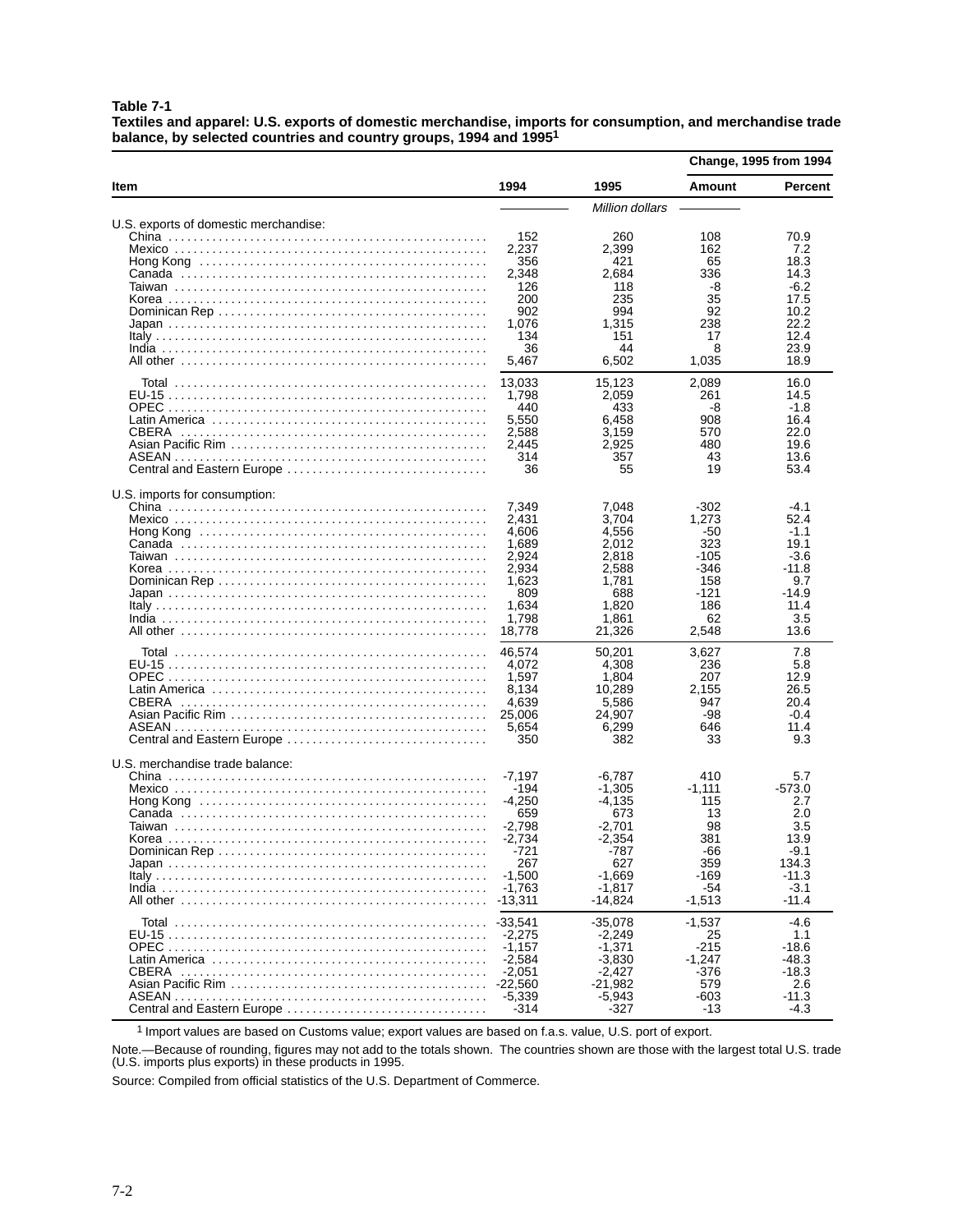the United States issued 21 "calls" to WTO countries for the purpose of setting quotas. Eight of the calls led to the negotiation of quotas, 11 were rescinded, and 2 led to the imposition of unilateral quotas. For the unilateral quotas set on cotton and manmade-fiber underwear from Costa Rica and woven wool shirts and blouses from India, the WTO Dispute Settlement Body agreed to requests from these countries to establish a dispute settlement panel to examine the United States' application of transitional safeguards on their respective goods.<sup>5</sup>

## **U.S. Bilateral Trade**

The U.S. trade deficit in textiles and apparel is driven mainly by trade with developing countries in Asia, which accounted for about 80 percent of the trade gap in 1995. U.S. sector imports from Asian

developing countries that year totaled \$29.9 billion, while U.S. sector exports to these markets amounted to just \$1.8 billion. However, the potential exists for Asian developing countries to become significant growth markets for U.S. sector exports, particularly for industrial and specialty textiles, brand-name apparel, and home furnishings. In connection with the Uruguay Round, a number of the Asian developing countries that are significant exporters of textiles and apparel to the U.S. domestic market agreed to reduce tariffs and otherwise open their markets to U.S. sector exports.

The largest bilateral trade deficit in textiles and apparel in 1995 was \$6.8 billion with China, the largest source of sector imports to the United States. The U.S. sector trade deficit with China narrowed by \$410 million (6 percent), as imports fell by \$302 million (4 percent), but remained at a historically high level of \$7.0 billion, while exports rose by \$108 million (71 percent) to just \$260 million (figure 7-1). The decline in sector imports from China was the first such drop in many years and was concentrated in silk apparel, which had accounted for a major portion of the sector import growth from China during the late 1980s and early





Source: Derived from official statistics of the U.S. Department of Commerce.

<sup>5</sup> USTR, "WTO Dispute Settlement Proceedings Concerning U.S. Restrictions on Cotton and Manmade Fiber Underwear from Costa Rica," 61 *Federal Register* 12129, Mar. 25, 1996, and "WTO Dispute Settlement Proceedings Concerning U.S. Restrictions on Woven Wool Shirts and Blouses from India," 61 *F.R.* 24516, May 15, 1996.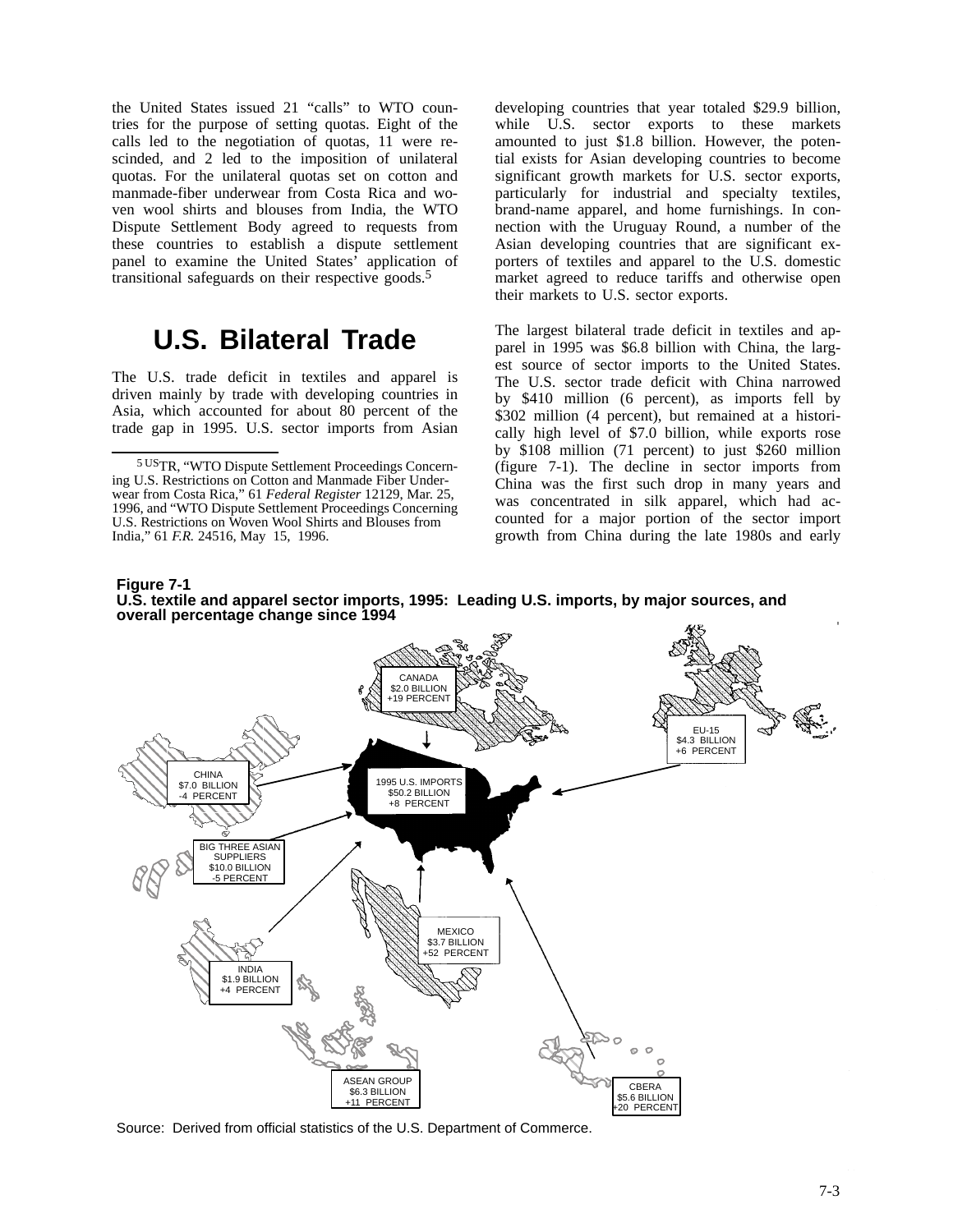1990s. In 1994, the United States signed a silk agreement with China that brought the silk goods under quota for the first time (see "apparel" below for further discussion).6 In addition, a separate 3-year textile agreement that is currently in force with China, covering goods that had been subject to the MFA, provided for no quota growth in 1994 and for just 1-percent annual growth in 1995 and 1996.

After China, the largest bilateral deficits in the sector were with the traditional Big Three Asian suppliers of textiles and apparel to the United States— Hong Kong (\$4.1 billion), Taiwan (\$2.7 billion), and Korea (\$2.4 billion). Sector deficits with all 3 countries narrowed in 1995, by a total of \$592 million, largely reflecting a drop in imports. U.S. sector imports from the Big Three fell by \$502 million (5 percent) to just under \$10 billion in 1995. The Big Three supplied 20 percent of U.S. sector imports that year, down from 37 percent in 1989. Faced with rising operating costs, labor shortages, and growing competition from lower cost countries, the Big Three have moved production of basic sector goods for export to lower cost areas, such as the Association of South East Asian Nations (ASEAN) countries, which include Brunei, Indonesia, Malaysia, the Philippines, Singapore, Thailand, and, most recently, Vietnam. The U.S. sector trade deficit with the ASEAN countries widened by \$603 million to \$5.9 billion in 1995, largely reflecting an increase in U.S. imports of \$646 million (11 percent) to \$6.3 billion.

Other major beneficiaries of the ongoing shift in U.S. sector trade from the major Asian suppliers are countries that benefit from preferential access to the U.S. market, especially Mexico and Caribbean Basin Economic Recovery Act (CBERA) countries.7 Following the implementation of the North Ameri-<br>can Free-Trade Agreement (NAFTA) on can Free-Trade Agreement (NAFTA) on January 1, 1994, U.S. sector imports from Mexico rose by 31 percent in 1994 and by 52 percent (\$1.3 billion) in 1995, to \$3.7 billion. Two-thirds, or almost \$2.5 billion, of U.S. sector imports from Mexico in 1995 consisted of garments and other

textile products that were assembled from fabric "formed and cut" in the United States and that entered free of duties under NAFTA. U.S. sector exports to Mexico rose by 27 percent in 1994, but by just 7 percent (\$162 million) in 1995 to \$2.4 billion. The 50-percent devaluation of the Mexican peso during December 1994-January 1995 effectively raised prices of U.S. goods in Mexico's domestic market, while lowering them for Mexican goods in the U.S. market. Weak economic conditions in Mexico in 1995 also reduced demand for U.S. goods. Since U.S. sector trade with Mexico and CBERA countries consisted mostly of apparel, a detailed discussion of U.S. sector trade with these countries appears in "apparel" below.

The largest bilateral trade surpluses in textiles and apparel in 1995 were with Canada and Japan, which, along with Mexico, were the largest markets for U.S. sector exports. U.S. sector trade with Canada has grown rapidly since the adoption of the United States-Canada Free-Trade Agreement (CFTA) in 1989.8 The trade surplus with Canada remained fairly stable at \$673 million in 1995, as exports to Canada rose by \$336 million (14 percent) to \$2.7 billion and imports from Canada grew by \$323 million (19 percent) to \$2.0 billion. Textiles continued to dominate U.S. sector trade with Canada, accounting for 81 percent (\$2.2 billion) of the exports and 56 percent (\$1.1 billion) of the imports in 1995. The U.S. sector trade surplus with Japan rose by \$359 million (135 percent) to \$627 million in 1995, following an increase in the exchange value of the yen in 1994 and in early 1995. U.S. sector exports to Japan rose by \$238 million (22 percent) to \$1.3 billion in 1995, whereas U.S. sector imports from Japan fell by \$121 million (15) percent) to \$688 million.

# **Commodity Analysis**

## **Textiles<sup>9</sup>**

The U.S. trade deficit in textiles declined by \$239 million (11 percent) to slightly less than \$1.9 billion in 1995. Both exports and imports reached new highs that year, with the former rising by 14 percent (\$1.1 billion) to \$8.5 billion and the latter rising by 9 percent (\$0.8 billion) to \$10.4 billion. The

<sup>&</sup>lt;sup>6</sup> The silk garments covered by the 1994 agreement with China are those containing 70 percent or more by weight of silk, which were not covered by the MFA. China is the only country with which the United States has quotas on such silk apparel.

<sup>7</sup> The CBERA, enacted in 1984, grants duty-free entry to most goods from 24 beneficiary countries. Most textile and apparel goods are among the items statutorily excluded from the CBERA. For further information on the CBERA, see USITC, *Caribbean Basin Economic Recovery Act: Impact on U.S. Industries and Consumers - Tenth Report 1994* (investigation No. 332-227), USITC publication 2927, Sept. 1995.

<sup>8</sup> The duty phaseout schedule for the CFTA was incorporated and continued under NAFTA.

Textiles include manmade fibers, yarns, fabrics, home furnishings, carpets, and industrial goods such as cordage. These products are covered in USITC industry/commodity groupings CH050 to CH061 and CH079 (nonwoven fabric).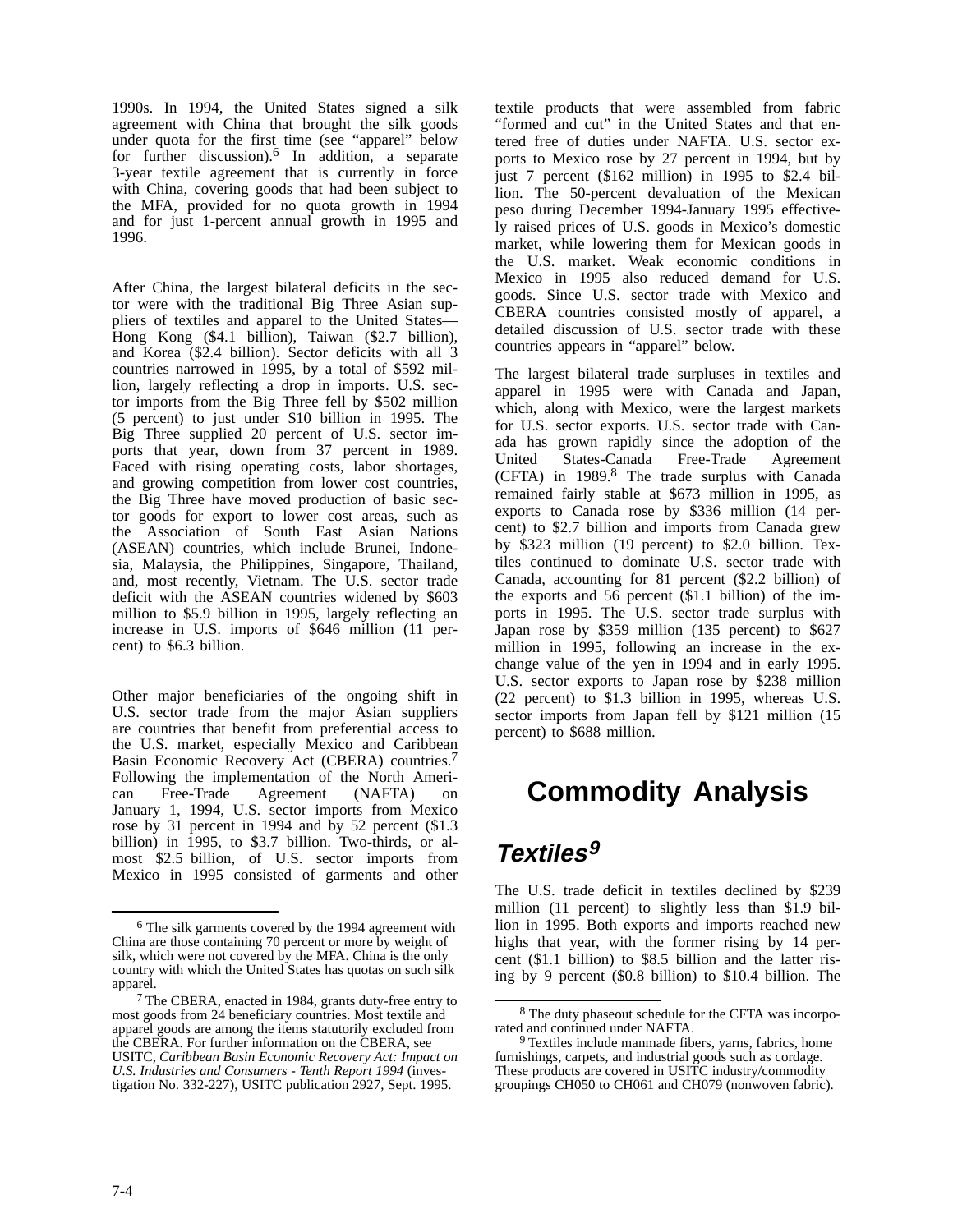share of the U.S. textile market supplied by imports remained at just under 10 percent in 1995, as U.S. producers' shipments of textile mill products rose by less than 1 percent to \$74.9 billion.

The improvement in the U.S. textile trade balance in 1995 largely reflected decreased bilateral deficits with the European Union (EU) and Japan and an increased bilateral surplus with Canada. The textile deficit with the EU, the major U.S. trading partner in textiles, narrowed by \$189 million to \$856 million. The improvement resulted mainly from an increase in exports of \$216 million (16 percent), to \$1.5 billion, while imports from the EU remained fairly stable at just under \$2.4 billion. The improvement with Japan stemmed from both a decline in imports of \$105 million (15 percent), to \$579 million, and an increase in exports of \$65 million (22 percent), to \$365 million. Favorable exchange rates contributed to the improvement in the U.S. sector trade balances with the EU and Japan.

The U.S. textile trade surplus with Canada rose by \$119 million (13 percent) to \$1.0 billion in 1995, as exports to Canada grew by \$266 million (14 percent) to \$2.2 billion, and imports increased by \$147 million (15 percent) to \$1.1 billion. Canada trailed only China as the largest single-country supplier of textiles in 1995, supplying almost 11 percent of U.S. imports. A major portion of U.S. textile trade with Canada is intracompany trade (i.e., cross-border trade between separate operations of individual firms).

The largest U.S. bilateral trade deficit in textiles continued to be posted with China, although the deficit widened by just \$7 million in 1994 and by \$32 million (4 percent) to \$893 million in 1995. The deficit had widened by \$223 million in 1992. Imports from China rose by \$138 million (14 percent) to \$1.1 billion in 1995, while exports to China, which totaled just \$251 million, grew by \$107 million (74 percent). The growth in U.S. textile imports from China in 1995 was concentrated in carpets, which were up by \$59 million (41 percent) to \$203 million, and miscellaneous made-up textiles, up by \$61 million (18 percent) to \$389 million.<sup>10</sup> The vast majority of U.S. textile exports to China consisted of raw materials such as manmade fibers and yarns.

The U.S. textile trade surplus with Mexico declined by \$335 million (64 percent) to \$185 million in 1995, following the peso crisis and reduced economic activity there. U.S. textile exports to Mexico

fell by \$48 million (5 percent) to \$1 billion in 1995, whereas U.S. textile imports from Mexico grew by \$287 million (53 percent) to \$827 million.

> **Linda Shelton (202) 205-3457**

## **Apparel<sup>11</sup>**

The U.S. trade deficit in apparel rose by \$1.8 billion (6 percent) to \$33.3 billion in 1995, compared with an increase of \$2.3 billion in 1994. Both imports and exports reached record highs in 1995, with the former rising by \$2.8 billion (8 percent) to \$36.9 billion and the latter growing by \$1 billion (18 percent) to \$6.4 billion. In comparison, U.S. producers' shipments of apparel are estimated to have increased by just 2 percent to \$56.7 billion in 1995.12 As a result, imports supplied roughly onehalf of the U.S. apparel market in 1995.<sup>13</sup>

Most of the 1995 gain in apparel imports came from CBERA countries and Mexico, which mainly compete with one another for assembly work from U.S. apparel firms.<sup>14</sup> The pattern of apparel competition in the region, however, has changed since NAFTA came into force in 1994. In the 4 years before NAFTA, U.S. apparel imports from CBERA countries and Mexico rose at similar rates of 23 to 24 percent a year. The growth in CBERA shipments since 1994, though still quite rapid, has lagged behind that of Mexico. In 1994, the growth rate slowed to 13 percent for CBERA countries but accelerated to 33 percent for Mexico. In 1995, CBERA shipments grew by 21 percent (\$943 million), but Mexico's shipments rose by 52 percent (\$987 million). While CBERA countries have nearly doubled their share of U.S. apparel imports since 1989, to 14 percent in 1995, Mexico has tripled its share to 7 percent. Mexico is now the third-largest, single-country source of U.S. apparel imports, with 1995 shipments of \$2.9 billion, trailing only China (\$5.9 billion) and Hong Kong (\$4.3 billion). The

<sup>10</sup> U.S. imports of miscellaneous textiles from China in 1995 were concentrated in subheading 6307.90.9989 of the *HTS*, a "catch-all" provision for other made-up textile articles. Imports of such goods from China totaled \$221 million in 1995; these imports are not subject to quota.

<sup>11</sup> Apparel is covered in USITC industry/commodity groupings CH062 to CH080, excluding the nonwoven fabrics in CH079. It includes garments of textile and nontextile (e.g., leather) materials.

<sup>&</sup>lt;sup>12</sup> U.S. shipments for 1995 were estimated by USITC staff based on data for 1993, the last year for which official data are available on a four-digit SIC basis. The 1993 data were adjusted to eliminate double counting of contract receipts reported as shipments by both the contractor and the firm for which the work was done.

<sup>13</sup> Import penetration is calculated on the basis of the landed, duty-paid value of imports, which totaled \$46.8 billion in 1995.

<sup>14</sup> CBERA countries and Mexico in 1995 supplied 88 percent of the \$8 billion in U.S. apparel imports under the 9802 tariff provision, which provides a duty exemption for U.S.-made components that are returned to the United States as parts of articles assembled abroad. For a discussion of 9802 apparel trade, see USITC, *Production Sharing, 1991-1994*, USITC publication 2966, ch. 5.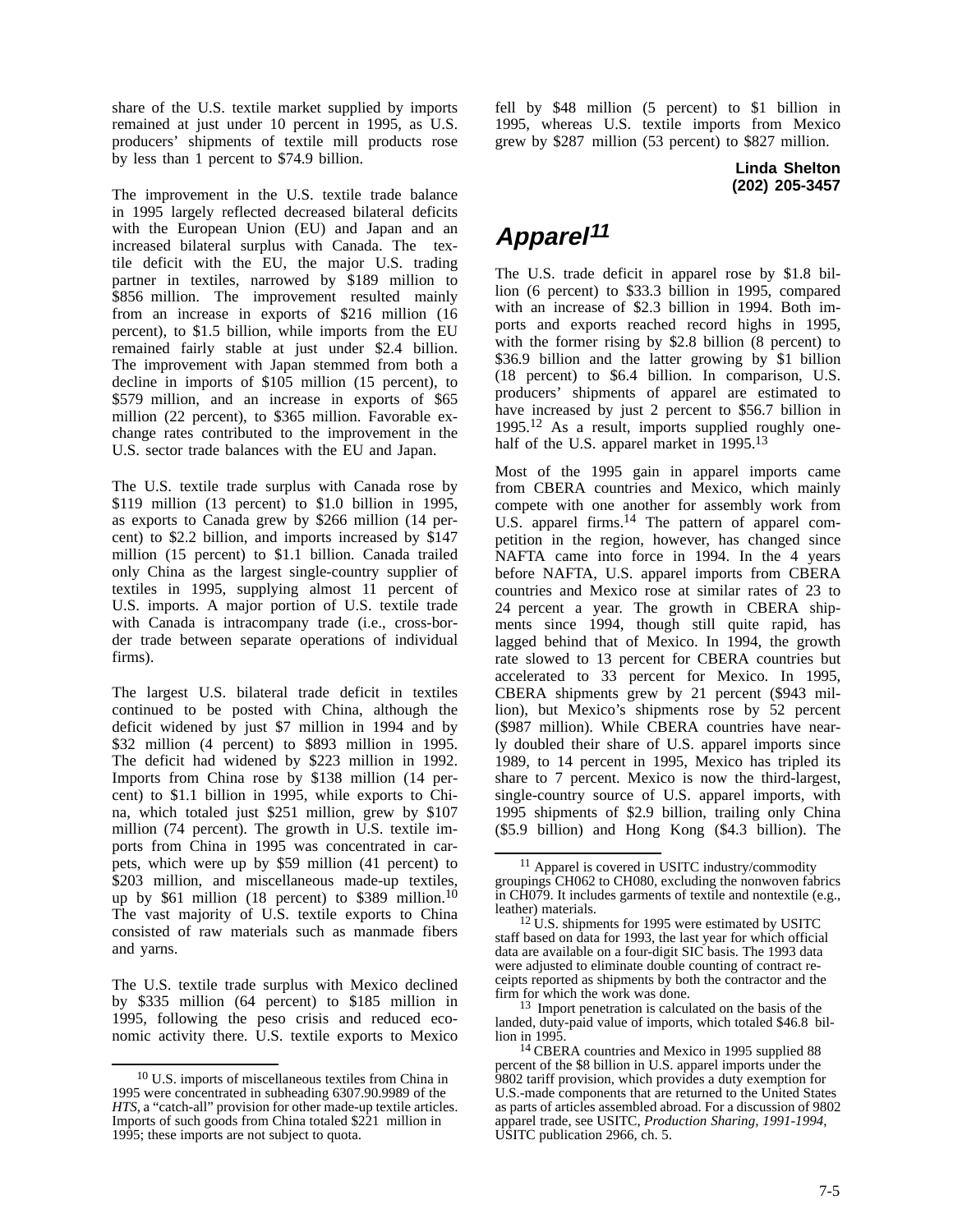CBERA countries as a group, however, are the second-largest supplier, with 1995 shipments of \$5.5 billion.

Part of the growth in U.S. apparel imports from Mexico since NAFTA entered into force may have come at the expense of CBERA, as well as Asian, shipments. Whereas garments assembled in Mexico from U.S. formed and cut fabric enter free of duty under NAFTA, such goods from CBERA countries are still subject to duty on the value added offshore.15 Continued uncertainty over the passage of legislation introduced in 1995 to extend NAFTA parity to CBERA goods may reduce incentives for apparel investment in the CBERA region.<sup>16</sup> Moreover, the 50-percent devaluation of the Mexican peso during December 1994 through January 1995 further affected the competitive balance between Mexico and CBERA countries by effectively reducing dollar prices of Mexican goods in the U.S. market.

U.S. apparel imports from China fell for the first time in many years in 1995, by \$443 million (7 percent) to \$5.9 billion. China is still the largest source of U.S. apparel imports, although its share of the total fell to 15 percent in 1995 from a high of 18 percent in 1993. The 1995 decline in U.S. apparel imports from China resulted mainly from much smaller shipments of silk apparel brought under quota for the first time in 1994. Imports of such silk garments from China fell by \$369 million (25 percent) to just under \$1.1 billion in 1995, largely owing to a saturated market for these goods. For MFA-covered apparel, U.S. imports from China fell by \$71 million (2 percent) to \$3.5 billion in 1995, partly owing to a shift in trade from China to other low-cost countries subject to fewer U.S. quota restrictions.

U.S. apparel imports from the traditional Big Three Asian sources (Hong Kong, Korea, and Taiwan) fell by \$568 million (6 percent) to \$8.3 billion in 1995, reflecting their declining competitive position in the global apparel market. The share of U.S. apparel imports supplied by the Big Three in 1995 was 21 percent, down 10 percentage points since 1992, when their shipments peaked at \$9.5 billion. U.S.

apparel imports from Hong Kong fell by 1 percent in 1995, although they remained at a near record level of \$4.3 billion, second only to China. U.S. imports of apparel from Korea and Taiwan, which have declined annually since at least 1991, declined by \$403 million (18 percent) to \$1.8 billion and by \$113 million (5 percent) to \$2.2 billion, respectively, in 1995.

U.S. apparel imports from all other developing countries in Asia rose by \$1.2 billion (12 percent) to \$11.5 billion in 1995. One-half of the increase came from the ASEAN countries, whose shipments rose by \$641 million (12 percent) to \$5.8 billion. Significant growth also occurred in shipments from Bangladesh, Macao, and Pakistan, which all rose by 21 to 25 percent to \$1.1 billion, \$757 million, and \$620 million, respectively. In contrast, apparel imports from India fell by 4 percent to \$1.3 billion in 1995, compared with a gain of 21 percent in 1994. A trade source attributed the drop in apparel imports from India to changing buying patterns in the U.S. market, more competition from low-cost countries like Bangladesh, and the technological obsolescence of India's apparel industry, among other factors.<sup>17</sup>

U.S. apparel trade with industrial countries was marked by a deficit of \$1.1 billion in 1995. The trade gap was more than accounted for by the EU. The deficit with the EU widened by \$168 million (14 percent) to \$1.4 billion. This deficit had widened by \$216 million in 1994, after remaining flat at about \$1.0 billion a year during 1991-93. The widening of the U.S. apparel trade deficit with the EU in 1995 mainly reflected an increase in U.S. imports of \$208 million (12 percent) to \$1.9 billion. U.S. apparel exports to the EU rebounded by \$41 million (9 percent) to \$495 million in 1995, after declining for 2 consecutive years from \$541 million in 1992.

The U.S. apparel trade deficit with Canada widened by \$105 million (37 percent) to \$388 million in 1995, as imports rose by \$174 million (24 percent) to \$890 million, and exports grew by \$69 million (16 percent) to \$501 million. The import growth was a continuation of the gains in shipments from Canada since the inception of the CFTA in 1989. The ongoing growth in U.S. imports of men's and boys' tailored clothing from Canada has raised concern among U.S. producers of tailored clothing and of wool fabrics. Imports of such Canadian clothing grew by \$37 million (30 percent) to \$161 million in 1995, and they were up by \$143 million (782 percent) since 1988, the year before the CFTA entered into force. The Canadian tailored clothing that

<sup>15</sup> For every \$10 in f.o.b. value, a typical CBERA garment entered under the 9802 provision contains \$6.40 in duty-free U.S. components and \$3.60 in dutiable, foreign value-added. Applying the 1995 trade-weighted tariff for apparel of 16.1 percent to the foreign value-added, yields a duty of \$0.58, or an ad valorem equivalent of 5.8 percent.

<sup>16</sup> Legislation introduced in both houses of the 104th Congress in 1995, the Caribbean Basin Trade Security Act (H.R. 553 and S. 529), would make available NAFTA-like treatment to qualifying apparel and all other goods now exempted from duty-free entry under the CBERA. The 1997 budget proposal submitted by the President to Congress in Mar. 1996 provided for funds for NAFTA parity for CBERA apparel and textiles, as well as footwear and petroleum.

<sup>17</sup> Remarks attributed to the Apparel Export Promotion Council in India in an article by N. Vasuki Rao, "Stagnant Textile Exports Alarm Indian Industry," *Journal of Commerce* (New Delhi: Knight-Ridder/Tribune Business News), News-EDGE/LAN, May 1, 1996.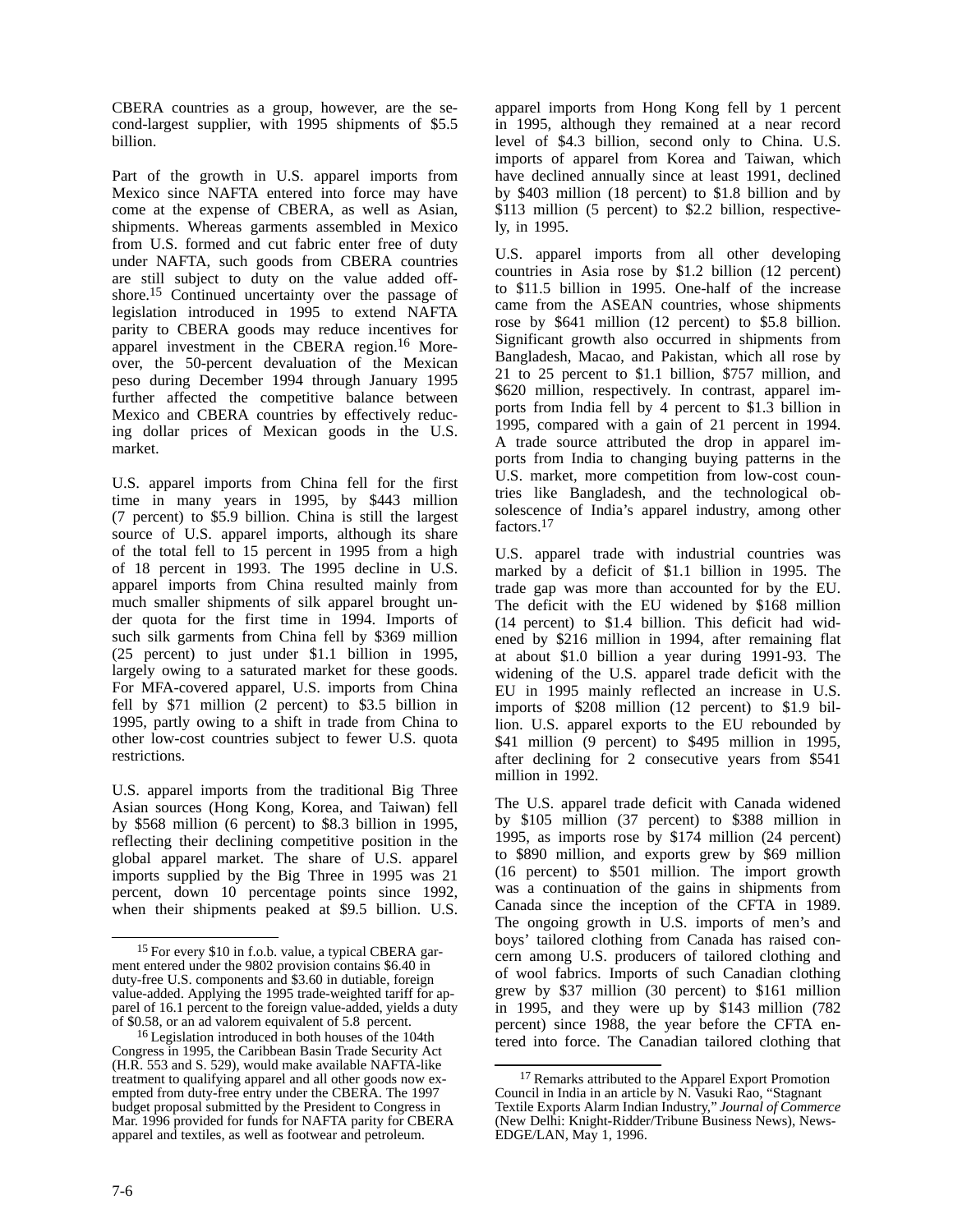is made of non-North American wool fabric is eligible for NAFTA preferential tariff treatment under a "tariff preference level" (TPL) for wool apparel. The TPL is an annual tariff-rate quota that permits limited quantities of Canadian wool apparel that do not meet specified rules of origin (e.g., suits of Asian fabric) to enter at the preferential tariff rates. Men's and boys' tailored clothing accounted for almost all of the imports from Canada entered under the TPL for wool apparel in 1995.18

The U.S. apparel trade surplus with Japan rose by \$179 million (28 percent) in 1995 to \$821 million, the largest bilateral trade surplus in apparel. The 1995 improvement reflected a pickup in exports and an ongoing drop in imports. Exports rose by \$164 million (22 percent) to a record \$914 million, making Japan the largest market for U.S. exports of apparel for consumption abroad. Imports fell by \$16 million (14 percent) to \$93 million in 1995. Favorable exchange rates and the popularity of U.S. goods among Japanese consumers contributed to the increase in demand for U.S. apparel exports.

> **Jackie W. Jones (202) 205-3466**

## **Footwear**

The U.S. footwear trade deficit widened by \$357 million (3 percent) to \$11.4 billion in 1995, mainly because of increased imports from China (table 7-2). The growth in imports of \$381 million (3 percent) to \$12.1 billion far exceeded the gain in exports of \$25 million (4 percent) to \$671 million. The share of the U.S. footwear market supplied by imports in 1995 remained unchanged at 87 percent by quantity. The growth in real U.S. consumer spending on footwear slowed to 2 percent in 1995, down from just over 3 percent in 1994.

Nonrubber footwear accounted for 82 percent of the value of U.S. footwear imports in 1995. Another 14 percent consisted of rubber footwear, which includes protective footwear and fabric-upper footwear with rubber or plastic soles, such as sneakers. The volume of nonrubber footwear imports in 1995 fell by 2 percent to 1.1 billion pairs, the first such decline since 1989. In value terms, however, nonrubber footwear imports rose by 3 percent (\$300 million) to nearly \$10 billion, as the average cost

of these imports rose by 5 percent to \$9.22 a pair. The share of the domestic nonrubber footwear market supplied by imports in 1995 remained unchanged at 89 percent by volume. U.S. imports of fabric-upper footwear rose by 3 percent in quantity and by 11 percent in value to 309 million pairs valued at almost \$1.6 billion in 1995. Imports supplied 86 percent of the domestic market for fabricupper footwear. Imports of protective footwear fell by 10 percent in quantity and by 8 percent in value to just under 11 million pairs valued at \$68 million. However, the share of the U.S. protective footwear market supplied by imports reached a high of 43 percent in 1995, as U.S. production of such footwear fell by 23 percent to slightly less than 16 million pairs.

The rise in the footwear trade deficit was more than accounted for by China, by far the largest U.S. supplier. The footwear trade deficit with China rose by \$562 million (11 percent) to \$5.8 billion in 1995, as two-way trade consisted almost entirely of imports from China (figure 7-2). China supplied 59 percent of the U.S. domestic market for nonrubber footwear and 62 percent of the market for fabric-upper footwear (by volume). China competes mainly in the low- to medium-priced segments of the U.S. footwear market. For footwear valued at less than \$16 a pair (f.o.b. value), China supplied 924 million pairs, or 73 percent, of total footwear imports in 1995. By contrast, China supplied just 17 percent of footwear imports valued at over \$16 a pair, down from 20 percent a year earlier. China's dominance in the world footwear market is attributable to its extremely low input factor production costs for labor, materials, and energy.

The footwear trade deficit with Brazil, the secondleading U.S. supplier, decreased by \$141 million (11 percent) to \$1.1 billion in 1995. The decline resulted almost entirely from a decrease in imports, which accounted for nearly all of the two-way trade in footwear between the United States and Brazil. This import decline partly reflected the reduced price competitiveness of Brazilian goods in global markets as a result of the appreciation of the Brazilian currency. The vast majority of the footwear imports from Brazil consisted of women's leather footwear with an f.o.b. value of between \$8.01 and \$12.00 a pair.

The footwear trade deficits with Indonesia and Thailand, the fourth- and the sixth-leading U.S. suppliers, respectively, widened by a total of \$92 million in 1995. The value of imports from Indonesia and Thailand both rose by 8 percent to \$956 million and \$406 million, respectively. However, the quantity of these imports fell by 4 percent to 93 million pairs and by 11 percent to 31 million pairs, respectively. Two-thirds of the imports from Indonesia and Thailand in 1995 consisted of athletic footwear, mostly with an f.o.b. value of between \$8.01 and \$16.00 a pair. The slowdown in the

<sup>18</sup> On July 23, 1996, Senator Ernest F. Hollings (D-SC) introduced S. 1982, the Emergency Safeguard Act of 1996, "to provide a remedy to damaging imports of men's and boys' tailored wool apparel assembled in Canada from third country fabric and imported at preferential tariff rates." Under the bill, not more than 50 percent of the TPL provided in NAFTA for wool apparel from Canada can be tailored wool apparel and not more than 50 percent of such sublimit can be either men's and boy's wool suits (quota category 443), men's and boys' wool sport coats (433), or men's and boy's wool slacks (447).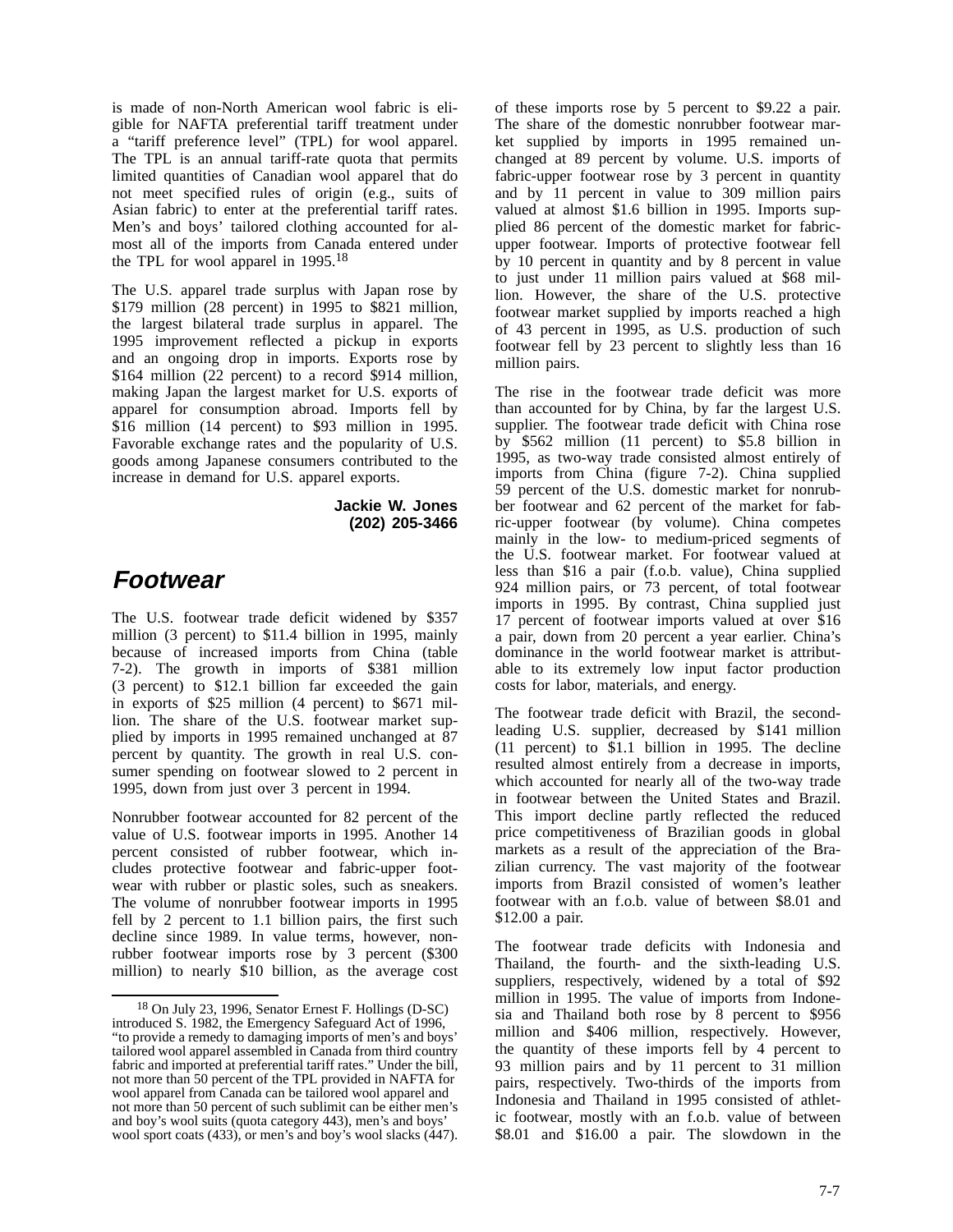**Table 7-2**

**Footwear: U.S. exports of domestic merchandise, imports for consumption, and merchandise trade balance, by selected countries and country groups, 1994 and 19951** L.

|                                            |                                                                                                               |                                                                                                                 | <b>Change, 1995 from 1994</b>                                                     |                                                                                                          |
|--------------------------------------------|---------------------------------------------------------------------------------------------------------------|-----------------------------------------------------------------------------------------------------------------|-----------------------------------------------------------------------------------|----------------------------------------------------------------------------------------------------------|
| Item                                       | 1994                                                                                                          | 1995                                                                                                            | <b>Amount</b>                                                                     | Percent                                                                                                  |
|                                            |                                                                                                               | Million dollars                                                                                                 |                                                                                   |                                                                                                          |
| U.S. exports of domestic merchandise:      | 8<br>6<br>16<br>6<br>18<br>3<br>6<br>12<br>96<br>35<br>440                                                    | 9<br>8<br>15<br>14<br>29<br>4<br>5<br>11<br>71<br>44<br>462                                                     | 1<br>2<br>-1<br>7<br>10<br>(2)<br>-1<br>-1<br>-24<br>9<br>22                      | 13.9<br>35.4<br>$-4.0$<br>116.0<br>57.1<br>7.8<br>-16.7<br>-11.0<br>$-25.6$<br>24.9<br>5.0               |
| <b>CBERA</b><br>Central and Eastern Europe | 646<br>139<br>20<br>198<br>65<br>171<br>18<br>4                                                               | 671<br>130<br>28<br>193<br>81<br>210<br>26<br>4                                                                 | 25<br>-10<br>8<br>-4<br>16<br>40<br>8<br>(2)                                      | 3.8<br>-6.9<br>40.9<br>$-2.2$<br>24.2<br>23.3<br>47.4<br>$-3.2$                                          |
| U.S. imports for consumption:              | 5,254<br>1,266<br>887<br>885<br>689<br>377<br>359<br>456<br>206<br>285<br>1,050                               | 5,817<br>1,127<br>1,017<br>956<br>515<br>406<br>372<br>350<br>237<br>247<br>1,051                               | 563<br>-139<br>130<br>71<br>-173<br>29<br>13<br>-106<br>30<br>-38<br>1            | 10.7<br>-11.0<br>14.6<br>8.0<br>-25.1<br>7.8<br>3.6<br>-23.2<br>14.8<br>-13.3<br>0.1                     |
| <b>CBERA</b><br>Central and Eastern Europe | 11,714<br>1,563<br>889<br>1,869<br>321<br>7,895<br>1,350<br>133                                               | 12,095<br>1,751<br>957<br>1,696<br>283<br>8,279<br>1,456<br>125                                                 | 381<br>187<br>69<br>-174<br>-38<br>384<br>106<br>-8                               | 3.3<br>12.0<br>7.7<br>$-9.3$<br>-11.8<br>4.9<br>7.8<br>$-6.1$                                            |
| U.S. merchandise trade balance:            | $-5.247$<br>-1,260<br>-872<br>-879<br>-670<br>-373<br>-353<br>-443<br>$-110$<br>$-250$<br>$-610$<br>$-11,068$ | $-5.808$<br>$-1,119$<br>$-1,002$<br>-942<br>-487<br>-402<br>-367<br>-339<br>-165<br>$-203$<br>-589<br>$-11,424$ | -562<br>141<br>-130<br>-63<br>183<br>-29<br>-14<br>104<br>-55<br>47<br>21<br>-357 | $-10.7$<br>11.2<br>$-14.9$<br>$-7.2$<br>27.4<br>$-7.8$<br>-3.9<br>23.5<br>-49.7<br>18.7<br>3.4<br>$-3.2$ |
|                                            | $-1,424$<br>-869<br>$-1,671$<br>$-256$<br>$-7,724$<br>$-1,333$<br>$-129$                                      | $-1,621$<br>-929<br>$-1,502$<br>$-202$<br>$-8,069$<br>$-1,430$<br>-121                                          | -197<br>-60<br>169<br>54<br>-344<br>-98<br>8                                      | $-13.8$<br>$-7.0$<br>10.1<br>21.0<br>$-4.5$<br>$-7.3$<br>6.2                                             |

1 Import values are based on Customs value; export values are based on f.a.s. value, U.S. port of export.

<sup>2</sup> Less than \$500,000.

Note.—Because of rounding, figures may not add to the totals shown. The countries shown are those with the largest total U.S. trade (U.S. imports plus exports) in these products in 1995.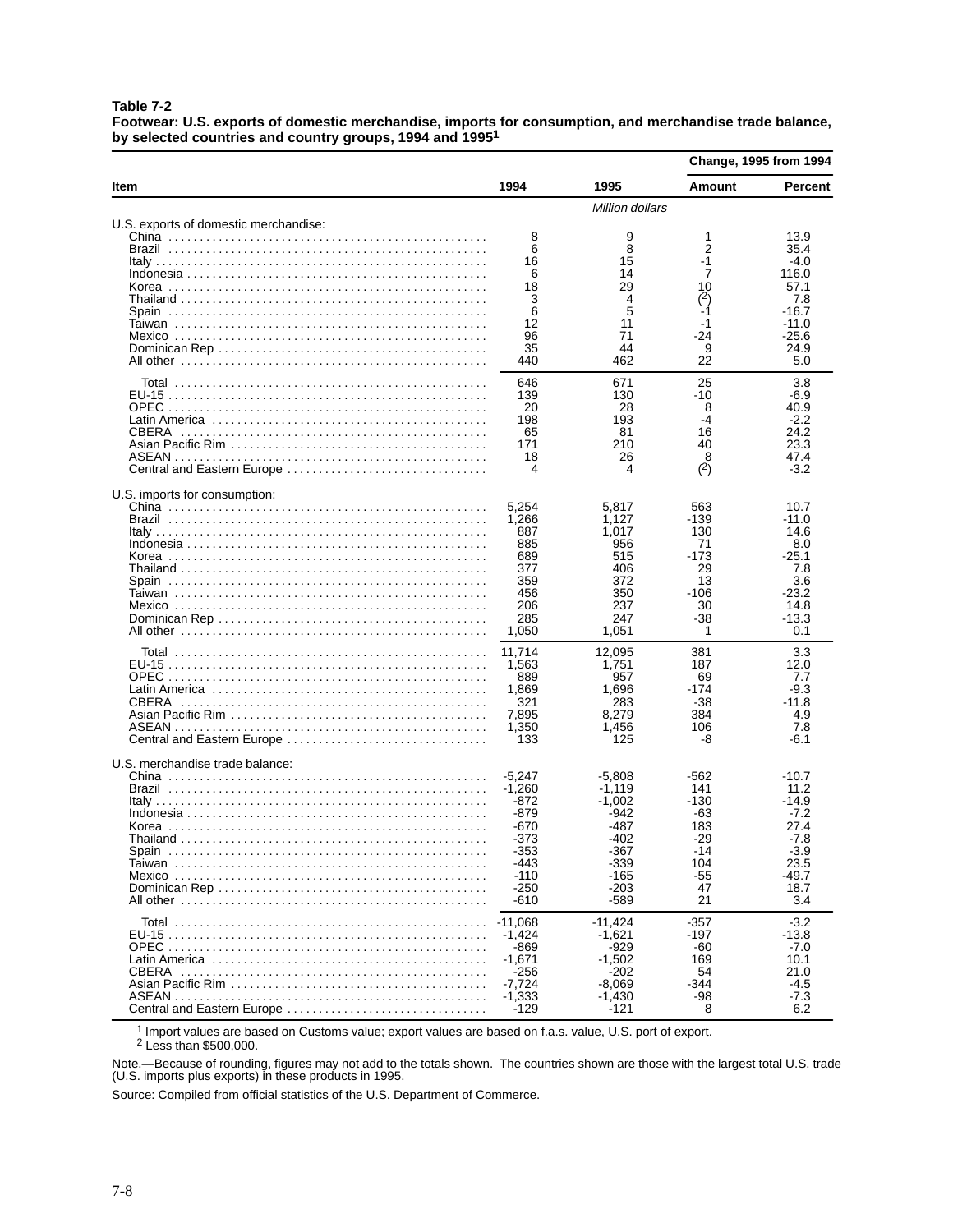**Figure 7-2 U.S. footwear sector imports, 1995: Leading U.S. imports, by major sources, and overall percentage change since 1994**



Source: Derived from official statistics of the U.S. Department of Commerce.

growth of these shipments, compared with that in the early 1990s, was partly attributable to soft U.S. demand for athletic footwear.

The U.S. footwear deficit with the EU widened by \$197 million (14 percent) to \$1.6 billion in 1995, as imports rose by \$187 million (12 percent) to almost \$1.8 billion and exports fell by \$10 million (7 percent) to \$130 million. Italy was the only major EU footwear supplier that showed significant growth in shipments to the United States, in part reflecting favorable exchange rates. Footwear imports from Italy, which accounted for slightly more than one-half of the EU total, grew by \$130 million (15 percent) to \$1 billion in 1995.

The footwear trade deficit with Korea and Taiwan, once the dominant suppliers, declined by a combined \$287 million (26 percent) in 1995 to \$826 million. The decrease in the trade deficit with these suppliers stemmed almost entirely from a decline in

imports of \$279 million (24 percent) to \$865 million. Footwear production continued to move from Korea and Taiwan to lower cost countries such as China.

U.S. footwear imports from Mexico in 1995 increased by \$30 million (15 percent) to \$237 million. Shipments of nonrubber footwear from Mexico rose by 63 percent in quantity but by just 25 percent in value, to almost 9.8 million pairs valued at \$123 million, and imports of fabric-upper footwear grew by 12 percent in quantity and by 20 percent in value, to 22.8 million pairs valued at \$46 million. The growth in imports from Mexico was partly attributable to the peso devaluation, which effectively reduced dollar prices of Mexican footwear in the U.S. market.

> **Sundar A. Shetty (202) 205-3486**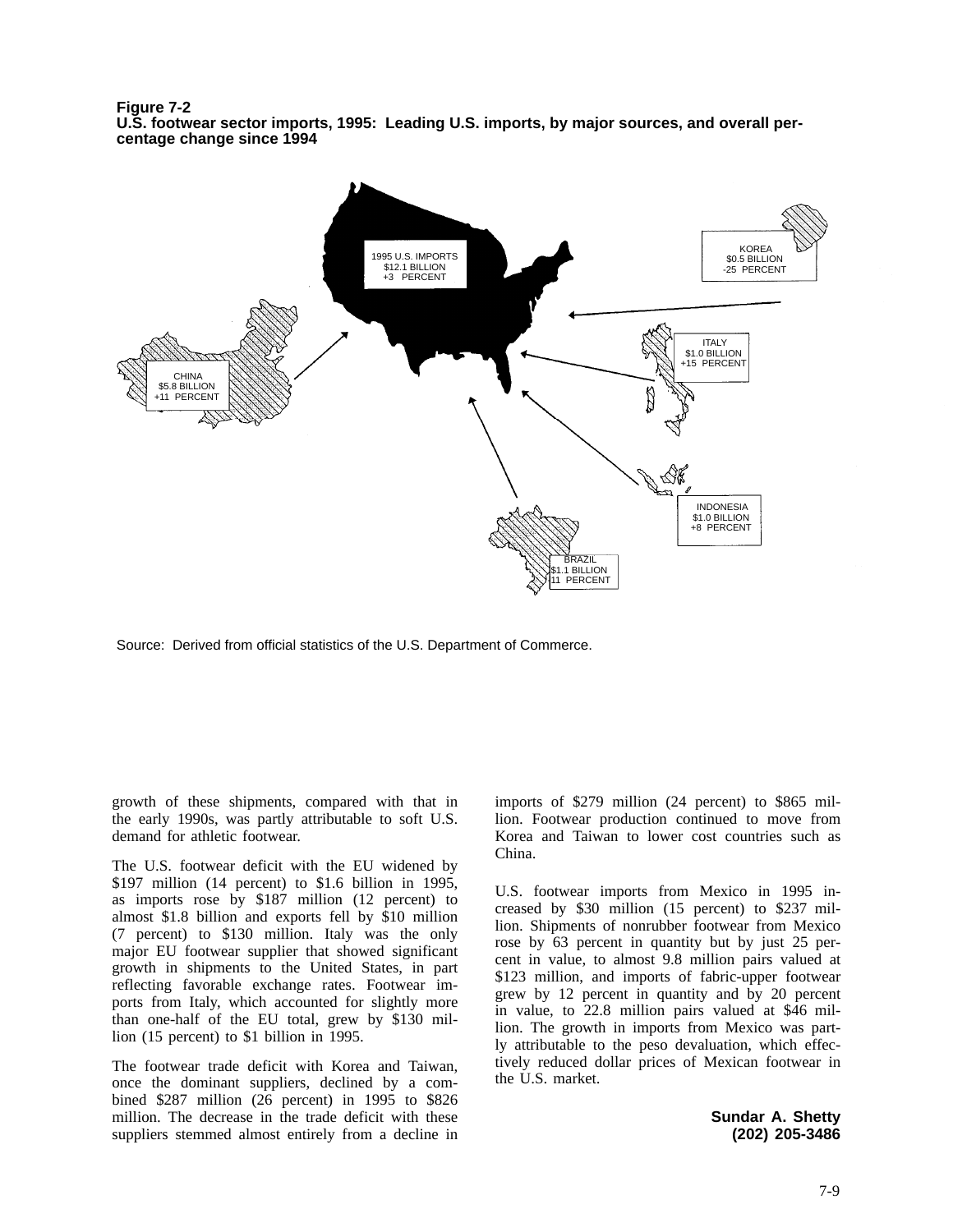#### **Table 7-3**

**Textiles, apparel, and footwear sector: U.S. trade for selected industry/commodity groups, by specified periods, Jan. 1994-Dec. 19951**

| USITC<br>code <sup>2</sup>       | Industry/commodity group                                                               |                   |                 | Change, 1995 from 1994 |              |
|----------------------------------|----------------------------------------------------------------------------------------|-------------------|-----------------|------------------------|--------------|
|                                  |                                                                                        | 1994              | 1995            | Amount                 | Percent      |
|                                  |                                                                                        |                   | Million dollars |                        |              |
| CH050                            | Manmade fibers and filament yarns:                                                     |                   |                 |                        |              |
|                                  |                                                                                        | 1,585             | 2,064           | 479                    | 30.2         |
|                                  |                                                                                        | 1,299             | 1,381           | 82                     | 6.3          |
|                                  |                                                                                        | 286               | 683             | 397                    | 138.8        |
| CH051                            | Spun yarns and miscellaneous yarns:                                                    | 458               | 574             | 116                    | 25.3         |
| CH052<br>CH053<br>CH054<br>CH055 |                                                                                        | 594               | 613             | 19                     | 3.2          |
|                                  |                                                                                        | -136              | -39             | 97                     | 71.3         |
|                                  | Boardwoven fabrics:                                                                    |                   |                 |                        |              |
|                                  |                                                                                        | 1.747             | 1,888           | 141                    | 8.1          |
|                                  |                                                                                        | 3,362             | 3,462           | 100                    | 3.0          |
|                                  |                                                                                        | -1,615            | $-1,574$        | 41                     | 2.5          |
|                                  | Knit fabrics:                                                                          |                   |                 |                        |              |
|                                  |                                                                                        | 344               | 437             | 93                     | 27.0         |
|                                  |                                                                                        | 336               | 334             | -2                     | $-0.6$       |
|                                  | Miscellaneous fabrics:                                                                 | 8                 | 103             | 95                     | 1,187.5      |
|                                  |                                                                                        | 234               | 268             | 34                     | 14.5         |
|                                  |                                                                                        | 130               | 151             | 21                     | 16.2         |
|                                  |                                                                                        | 104               | 117             | 13                     | 12.5         |
|                                  | Coated, covered, impregnated, or laminated textile                                     |                   |                 |                        |              |
|                                  | fabrics:                                                                               |                   |                 |                        |              |
|                                  |                                                                                        | 450               | 492             | 42                     | 9.3          |
|                                  | $Imports \ldots \ldots \ldots \ldots \ldots \ldots \ldots \ldots \ldots \ldots \ldots$ | 227               | 243             | 16                     | 7.0          |
|                                  | Trade balance                                                                          | 223               | 249             | 26                     | 11.7         |
| CH056                            | Cordage, nets, and netting:                                                            |                   |                 |                        |              |
|                                  |                                                                                        | 43<br>147         | 48<br>162       | 5<br>15                | 11.6<br>10.2 |
|                                  |                                                                                        | -104              | -114            | -10                    | $-9.6$       |
| CH057                            | Certain textile articles and fabrics suitable for<br>industrial use:                   |                   |                 |                        |              |
|                                  |                                                                                        | 282               | 277             | -5                     | $-1.8$       |
|                                  |                                                                                        | 202               | 235             | 33                     | 16.3         |
|                                  |                                                                                        | 80                | 42              | -38                    | -47.5        |
| CH058                            | Miscellaneous textiles and articles:                                                   |                   |                 |                        |              |
|                                  |                                                                                        | 848               | 976             | 128                    | 15.1         |
|                                  |                                                                                        | 1,179             | 1,417           | 238                    | 20.2         |
|                                  | Trade balance                                                                          | -331              | -441            | -110                   | $-33.2$      |
| CH059                            | Sacks and bags of textile materials:                                                   | 22                | 26              | 4                      | 18.2         |
|                                  | $Imports \ldots \ldots \ldots \ldots \ldots \ldots \ldots \ldots \ldots \ldots \ldots$ | 52                | 76              | 24                     | 46.2         |
|                                  |                                                                                        | -30               | -50             | -20                    | -66.7        |
| CH060                            | Carpets and rugs:                                                                      |                   |                 |                        |              |
|                                  |                                                                                        | 713               | 686             | -27                    | $-3.8$       |
|                                  | $Imports \ldots \ldots \ldots \ldots \ldots \ldots \ldots \ldots \ldots \ldots \ldots$ | 748               | 858             | 110                    | 14.7         |
|                                  | Trade balance                                                                          | $-35$             | -172            | -137                   | $-391.4$     |
| CH061                            | Home furnishings:                                                                      |                   |                 |                        |              |
|                                  |                                                                                        | 261               | 266             | 5                      | 1.9          |
|                                  |                                                                                        | 1,075             | 1,258           | 183                    | 17.0         |
| CH062                            | Men's and boys' suits and sports coats:                                                | -814              | -992            | -178                   | $-21.9$      |
|                                  |                                                                                        | 148               | 149             | 1                      | 0.7          |
|                                  |                                                                                        | 748               | 850             | 102                    | 13.6         |
|                                  |                                                                                        | -600              | -701            | -101                   | -16.8        |
| CH063                            | Men's and boys' coats and jackets:                                                     |                   |                 |                        |              |
|                                  |                                                                                        | 136               | 125             | -11                    | -8.1         |
|                                  |                                                                                        | 1.773             | 1,692           | -81                    | -4.6         |
|                                  |                                                                                        | $-1,637$          | $-1,567$        | 70                     | 4.3          |
| CH064                            | Men's and boys' trousers:                                                              |                   |                 |                        |              |
|                                  |                                                                                        | 1.050             | 1,082           | 32                     | 3.0          |
|                                  |                                                                                        | 3,145<br>$-2,095$ | 3,755           | 610                    | 19.4         |
|                                  | Women's and girls' trousers:                                                           |                   | $-2,673$        | -578                   | -27.6        |
| CH065                            |                                                                                        | 409               | 486             | 77                     | 18.8         |
|                                  |                                                                                        | 3,583             | 3,670           | 87                     | 2.4          |
|                                  |                                                                                        | $-3,174$          | -3,184          | -10                    | $-0.3$       |
| CH066                            | Shirts and blouses:                                                                    |                   |                 |                        |              |
|                                  |                                                                                        | 1,021             | 1,285           | 264                    | 25.9         |
|                                  |                                                                                        | 10,840            | 11,986          | 1,146                  | 10.6         |
|                                  |                                                                                        | -9,819            | $-10,701$       | -882                   | $-9.0$       |

See footnotes at end of table.